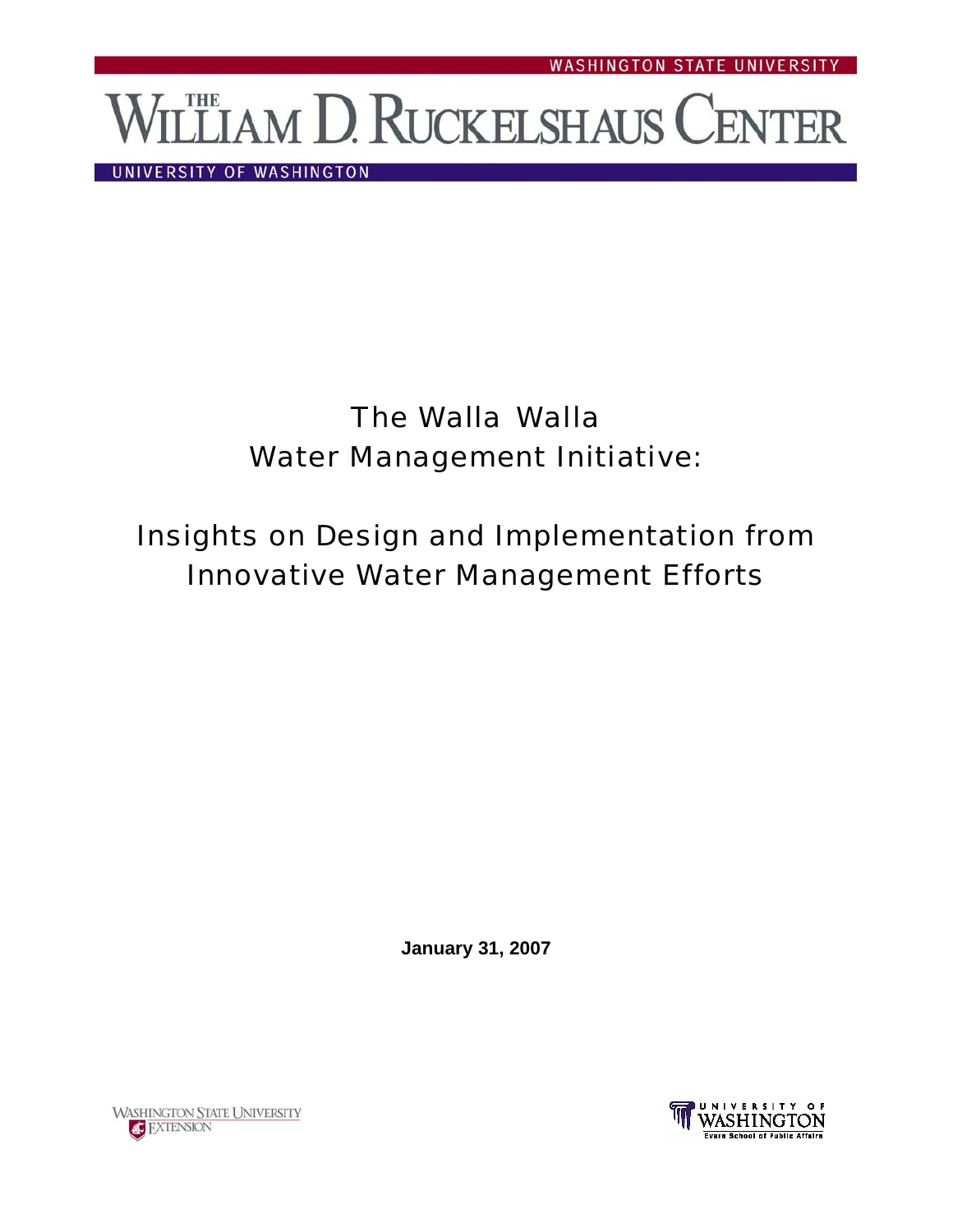## Acknowledgements

The William D. Ruckelshaus Center would like to thank the sponsors of this research—the Walla Walla Watershed Alliance and the Washington Department of Ecology—for the opportunity to provide this report. The research contained in this report has benefited from the input of a wide range of people, and we would like to thank all who offered their insights, knowledge, and suggestions, both inside and outside the Walla Walla Basin. While significant efforts were made to ensure the accuracy of this work, responsibility for any lapses rests with the Center.

This report was prepared by Dan Siemann, Project Director at the William D. Ruckelshaus Center, with assistance from Jon Brock (Co-Director), Debra Akhbari (Program Assistant) Deborah Finken (Research Assistant), and other Center staff. In addition, the report benefited from comments and suggestions of faculty and staff at Washington State University and University of Washington who provided input based on their areas of expertise.

The Ruckelshaus Center is a service of WSU Extension and the Evans School of Public Affairs at the University of Washington, and its mission is to act as a neutral resource for collaborative problem solving in the region. The Ruckelshaus Center advisory board supports the preparation of this and other independent reports produced under the Center's auspices; however, the findings and conclusions contained herein may not reflect the views or opinions of individual Center staff, individual advisory board members or their organizations, or Washington State University or the University of Washington.

#### **Suggested citation for this report:**

Ruckelshaus Center. The Walla Walla Water Management Initiative: Insights on Design and Implementation from Innovative Water Management Efforts. The William D. Ruckelshaus Center. Washington State University and University of Washington. January 2007.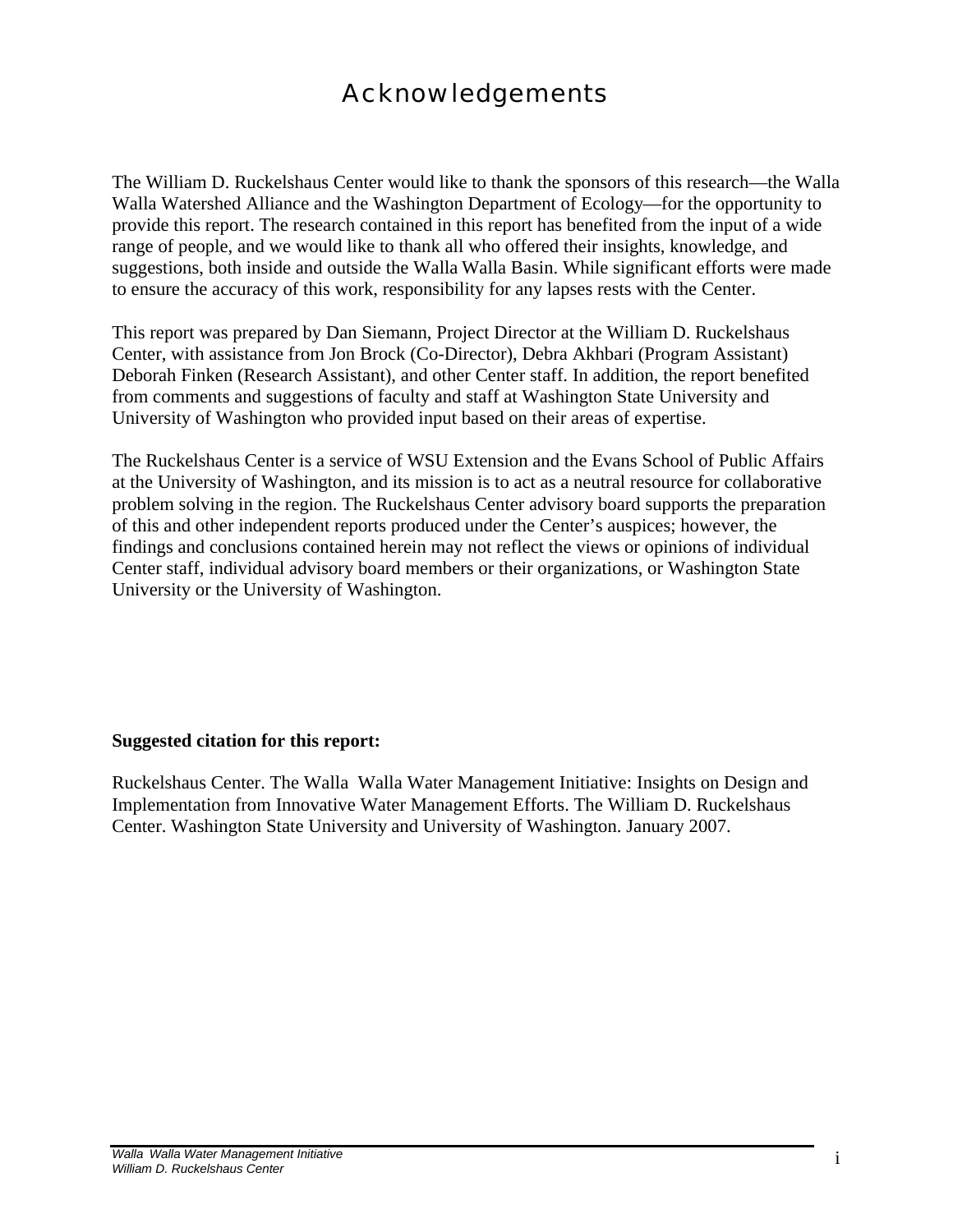## Table of Contents

| L.<br>A.<br>B <sub>1</sub><br>$C_{\cdot}$<br>D.<br>Characteristics that Make WallaWalla Appropriate for the Water Management Initiative 8<br>Ε. |  |
|-------------------------------------------------------------------------------------------------------------------------------------------------|--|
| II.<br>A <sub>1</sub><br><b>B.</b>                                                                                                              |  |
| $A_{\cdot}$<br>$\mathbf{B}$ .<br>$C_{\cdot}$<br>D.<br>E.<br>F.                                                                                  |  |
| A.<br><b>B.</b><br>$\mathcal{C}$ .<br>D.<br>E.<br>F.<br>G.<br>H.                                                                                |  |
| V.                                                                                                                                              |  |
| $A_{-}$<br><b>B.</b><br>$C_{\cdot}$<br>D.                                                                                                       |  |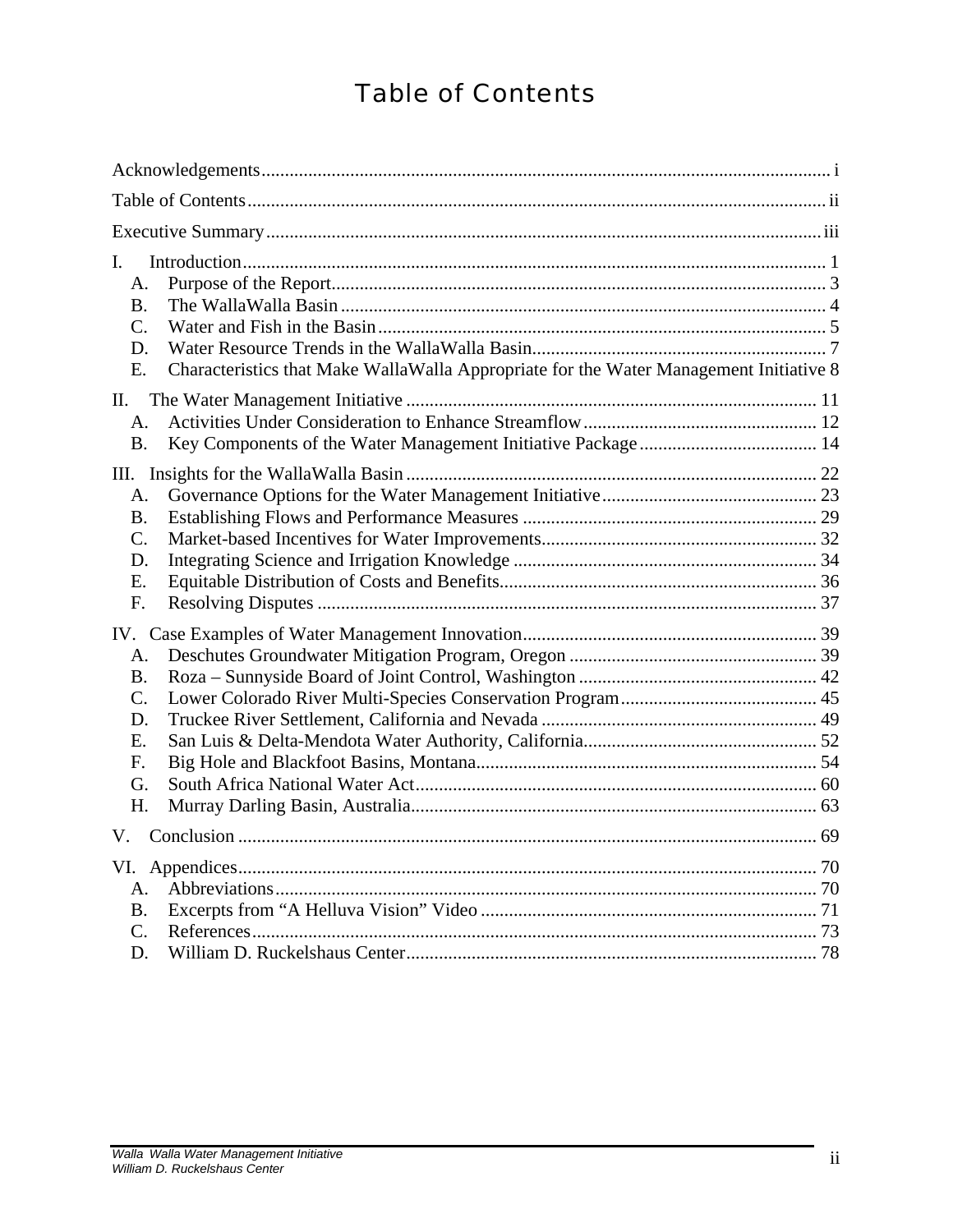## Executive Summary

The Water Management Initiative is an emerging effort to create a locally governed water management system in the Walla Walla Basin that will support fish recovery while maintaining the agricultural economy. Because the Water Management Initiative represents a new and untested alternative to current water management, those involved in the effort—irrigators, tribal leaders, municipalities, environmentalists, and others in the Walla Walla Basin, in concert with Washington Department of Ecology and others—asked the William D. Ruckelshaus Center to conduct independent research that would inform their efforts to design an effective and locally appropriate water management system to achieve instream flow targets.

This report responds to that request. It attempts to describe the purposes, goals, and components of the Water Management Initiative as currently conceived by those in the basin and to provide insights and experiences from similar efforts elsewhere. Through extensive research and consultation with a broad range of people familiar with water management, water rights, and other relevant concepts, the Center identified and examined eight innovative environmental management efforts in the United States and internationally that provide insights on specific components of the Water Management Initiative. This report describes those examples and highlights structures, mechanisms and practices that may be relevant to the goals of the Initiative.

The Water Management Initiative is the result of an unprecedented offer by the Director of Washington Department of Ecology, Jay Manning. If water users in the Walla Walla Basin can commit to delivering prescribed flows, Ecology has offered to seek the needed authority to allow water to be managed locally and more flexibly. Ecology has asked the Walla Walla Basin community to develop a proposal that:

- Defines target flows to support fish needs and other instream values. Flows would be scientifically justified to support fish recovery and could be based on precipitation (wet year, medium year, dry year).
- Devises a reliable approach to achieving these flows. This might involve locally governed decisions regarding water management that offers greater flexibility and creates environmental benefit. It would also involve managing conflicts within the basin and monitoring flows to ensure targets are met.

Since any authorities to manage water will be conferred to the basin by the state, the Water Management Initiative will not supersede tribal rights and authorities or federal authorities such as the Endangered Species Act. In addition, Ecology has stated that it does not intend to abdicate its responsibilities and that the Ecology Water Master is expected to continue in the basin. The Initiative is being attempted only in the Walla Walla Basin and water policy changes associated with the Water Management Initiative apply only to the Walla Walla Basin.

Director Manning made this offer because of the significance of water challenges in the Walla Walla Basin and the limited effectiveness of the State's existing options to remedy them. Water in the Walla Walla Basin is overallocated, instream flows are insufficient to support some native aquatic species, and the federal Endangered Species Act threatens to impose severe restrictions on agricultural and other water users. Since junior water right holders typically are not served because allocated water rights exceed divertible supply, any relinquished water would go to the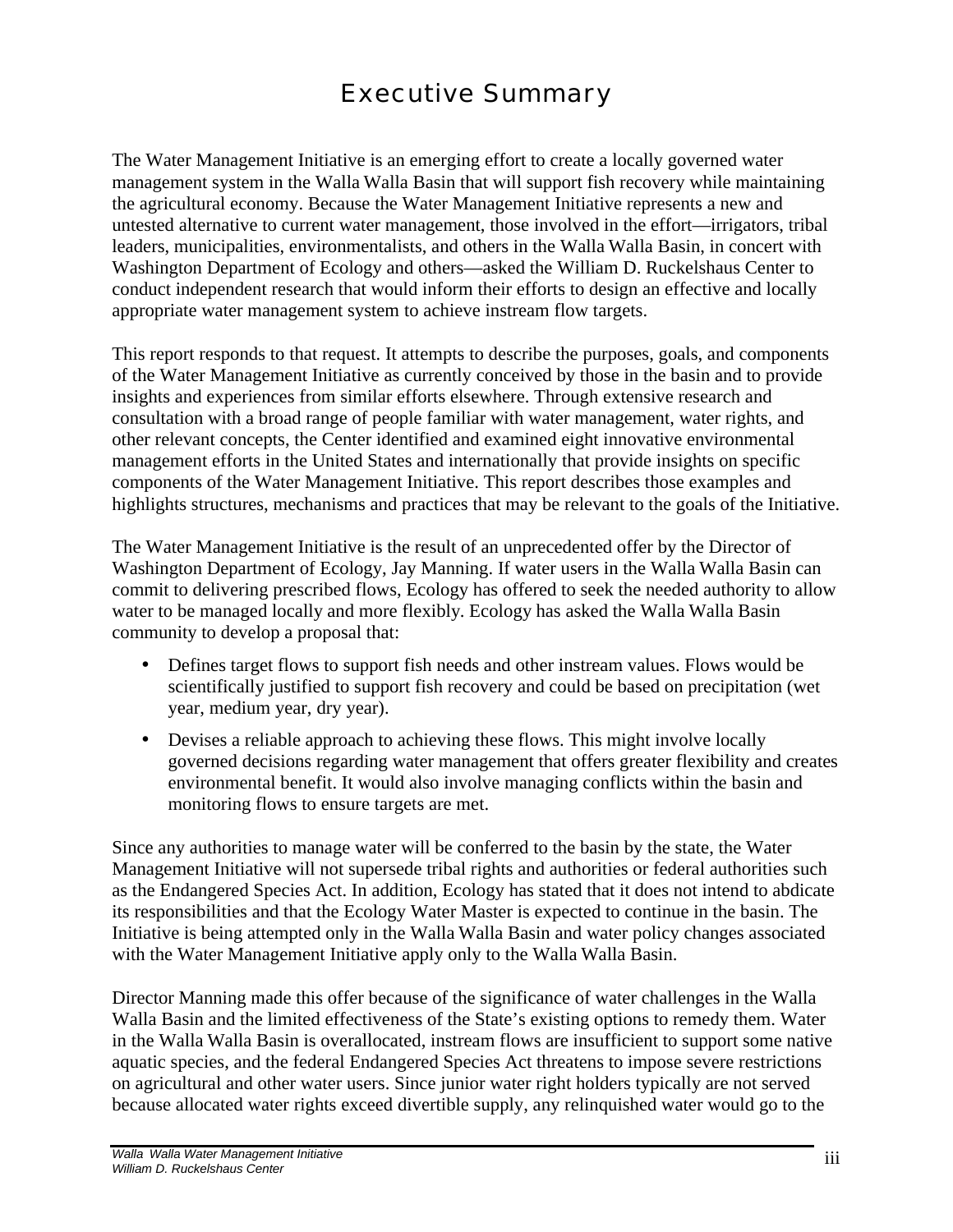next junior water user and would not be protected in the river. Furthermore, state water law is often blamed for encouraging excessive use of water rights and hindering conservation efforts. Ecology's offer is an attempt to overcome these challenges, create public benefit, and generate real protected water in the river by creating a cooperative alternative to traditional regulatory water management approaches.

## The Water Management Initiative

As described by those in the basin, the purpose of the Water Management Initiative is to significantly contribute to the restoration and protection of streamflows, aquifers and water quality to support recovery of ESA listed species (steelhead and bull trout) while maintaining a thriving agricultural economy. It is also intended to provide a degree of local autonomy and responsibility for water management, giving those with the most at stake greater influence over their own destiny. The Water Management Initiative appears to have three primary goals:

- **Flow**: Achieve instream flow targets and temperature conditions in streams throughout the basin at specified times to support fish recovery. This includes protecting aquifers and the bypassed flows from Oregon as they flow through the Washington portion of the basin.
- **Flexibility**: Allow the basin community to govern water resources locally and provide them with flexibility in how water is withdrawn, conveyed and applied so they can optimize out-of-stream uses and achieve instream flow targets. This might involve altering water laws that inhibit reduced water usage.
- **Reduced regulatory risk**: Reduce uncertainties faced by water users under current federal and state regulations. This might involve suspending state relinquishment laws going forward. At the federal level, this might involve developing a Habitat Conservation Plan (HCP) to address Endangered Species Act requirements.

The Water Management Initiative is premised upon a "performance-based approach" to water management in which water users are given broad latitude within a defined area to meet measurable performance standards or "outcomes" rather than being governed by a traditional system of external rules. This approach is intended to give water users flexibility to design and implement solutions to instream flow problems that are more efficient and environmentally effective than conventional approaches. Many of the proposed water management options are available currently (e.g., conjunctive use of surface and groundwater or changing the point of diversion), but water right holders express a reluctance to consider them due to fear that such activities might lead to relinquishment. The Water Management Initiative is intended to make water management changes for environmental purposes easier to implement going forward and reduce the perceived and actual risks for water right holders.

## Insights from the Research

Many of those working on the Water Management Initiative view the concept as an emerging *package* of components that must eventually come together in order for it to be both acceptable and effective. Based on interviews with a range of interests who are involved in or watching the development of the Water Management Initiative, an effective package that could be acceptable to most parties might include the following components:

• Stream flows are sufficient to recover ESA-listed species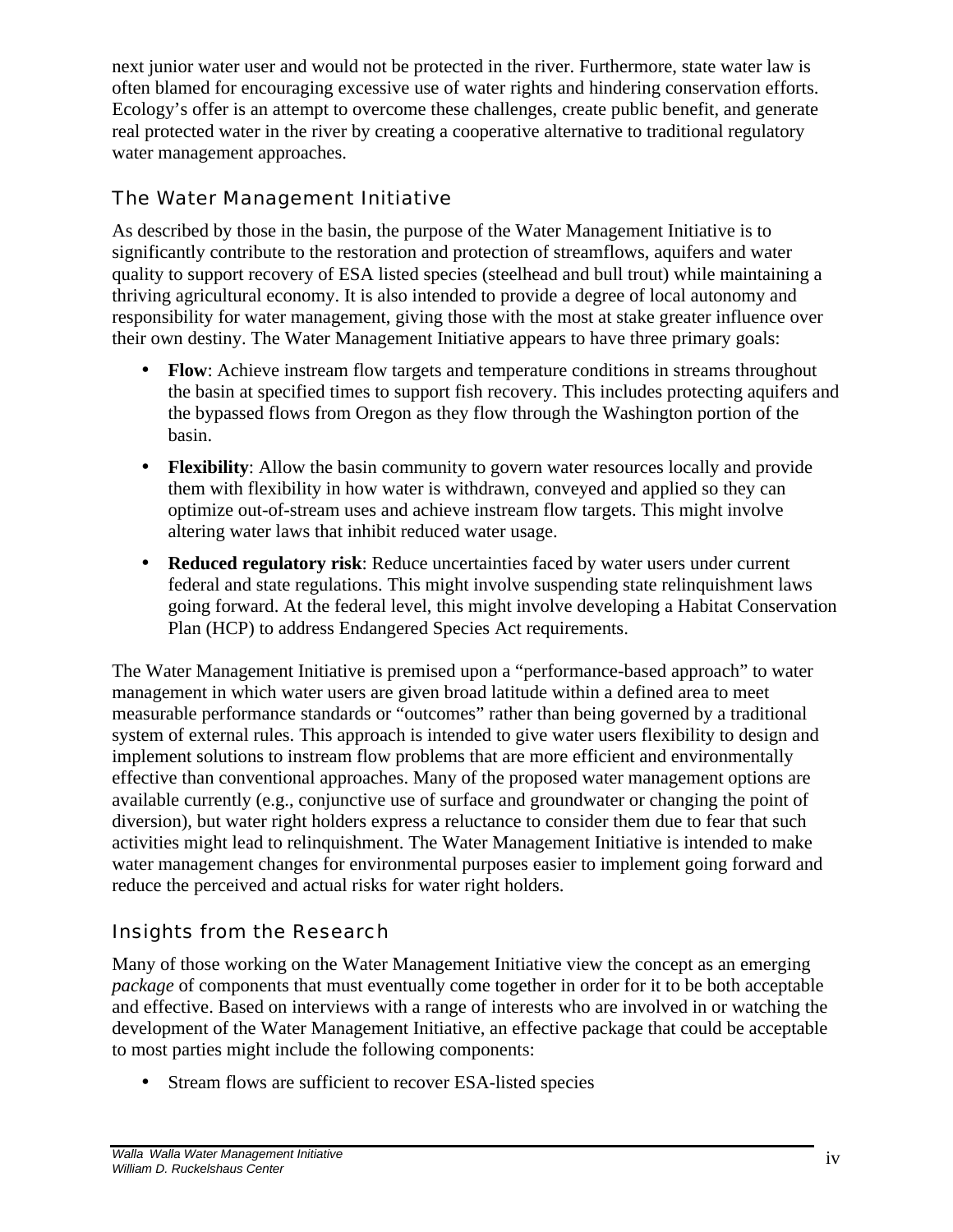- Irrigators are afforded flexibility to alter water management without fear of negative consequences
- The agricultural economy remains viable
- Local government interests are addressed
- The governance, monitoring, and dispute resolution mechanisms are appropriate and credible
- The approach is approved and overseen by relevant state and federal agencies and tribes
- Ecological, economic and social risks are minimized.

The research found no identical precedent operating within the context of western water law for the package of local and flexible water management currently conceived under the Water Management Initiative. However, the research did find examples of innovative environmental and agricultural management efforts from which useful ideas can be gleaned to help shape mechanisms or practices for consideration as part of the Water Management Initiative package. Some key insights from the research and case examples include:

- **Governance mechanisms:** The specific functions of the governance mechanism and its eventual form will depend on what goals, purposes, approaches, and activities are ultimately assigned to the Water Management Initiative. Some of these functions may include making water management decisions, monitoring performance measures and water management activities, enforcing water management decisions, managing projects, and resolving disputes that might arise. The case examples and research suggest that for the governance mechanism to gain credibility and legitimacy, important considerations will include how the governing body is selected (e.g., it might be appointed or otherwise endorsed by locally respected and legitimized bodies); who is involved (e.g., it might be composed of a range of relevant interests or constituency leaders); how decisions are made (e.g., many examples use consensus and base their decisions on accepted science and local knowledge); and how the governance mechanism relates to other entities with authority and influence.
- **Establishing flows and performance measures**: Many irrigators in the Basin say that if water requirements are clearly defined, they can design their water and cropping systems to benefit flows and agricultural needs. Scientific analysis is currently in progress to define streamflow conditions necessary to support recovery of ESA-listed bull trout and summer steelhead. The case examples and research suggest that to maintain trust in the system and to track performance, important considerations for establishing flows include that streamflow targets be based on accepted science, be measurable and be transparently monitored.
- **Market-based incentives**: Agricultural leaders involved in the Water Management Initiative have stated that the approach should employ incentives to achieve water management improvements. The examples demonstrate that market mechanisms such as water banking, transfers of conserved water, tiered pricing, water auctions and effluent permit trading can provide effective incentives for water conservation and water quality improvements. However, the case examples and research also illustrate that market mechanisms can have unintended consequences. For example, selling excess water can lead to increased use, and trading from agriculture to other uses can undermine the agricultural economy. Experience from California suggests that if water trading is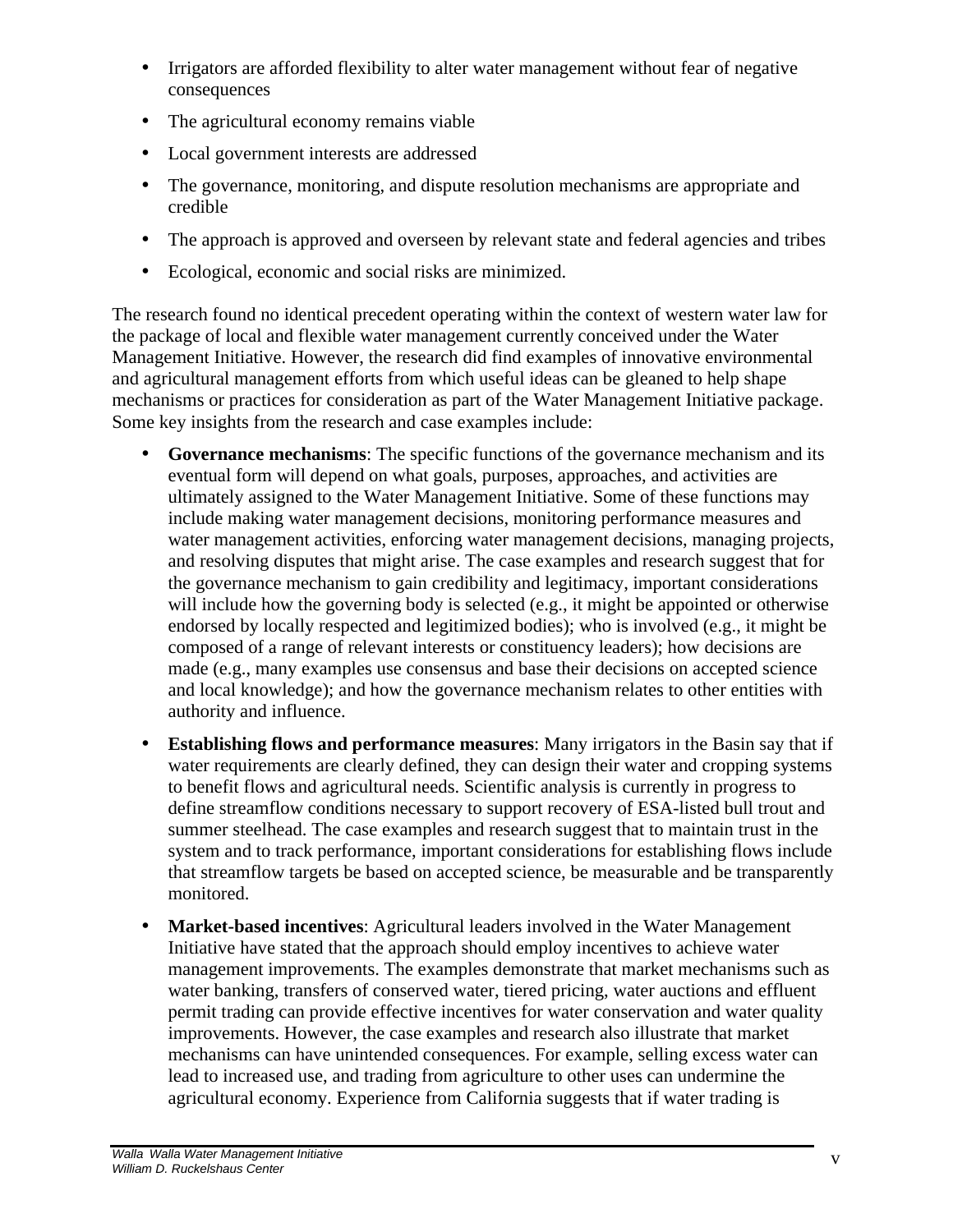instituted in the Walla Walla Basin, it may be desirable to consider how much water can be traded, whether water can be traded from agriculture to other uses, and whether local zones might be appropriate to limit the geographic impact of water transfers.

- **Equitable distribution of costs and benefits:** Water management changes are likely to impose some costs for those making the changes and some potential impairment to the water availability of others. The case examples and research suggest that support for the Initiative might be enhanced if the costs of water restrictions are shared among groups rather than falling inordinately on some groups more than others (for example, irrigation districts or those on one side of the state line or the other). To mitigate the costs, a potentially helpful approach is to seek an equitable distribution of the *benefits* of water rather than the distribution of the *quantity* of water itself. Distributing water use benefits allows for positive-sum agreements, whereas dividing the water itself only allows for winners and losers.
- **Effective and efficient dispute resolution**: Water management changes are almost certain to result in some impairment of water rights at some time, and thus disputes within the Water Management Initiative are probably inevitable. The case examples and research suggest that an effective, credible and trusted governance structure can help avoid many conflicts. Incorporating a conflict resolution mechanism that builds on the overall credibility and trust of the system is also beneficial. As the case examples illustrate, one key to maintaining legitimacy and credibility is to develop an effective and efficient mechanism for resolving disputes when they do occur. Important components of such a system include 1) a definition of who makes decisions and how they are made (consensus or vote); 2) a specific, efficient, and final process to resolve disputes; and 3) mechanisms that create incentives for all parties to be more flexible and creative in trying to resolve the dispute without resorting to win-lose decisions or outcomes.

#### Conclusion

Many of the individual components contemplated for the Walla Walla Water Management Initiative have proven to be effective elsewhere. This report provides examples and insights that are intended to inform and possibly guide those in the basin who are working to advance the Initiative. It is hoped that the mechanisms and ideas presented in this report will be of assistance in developing an appropriate package of management and decision-making tools for an effective, balanced and trusted Water Management Initiative.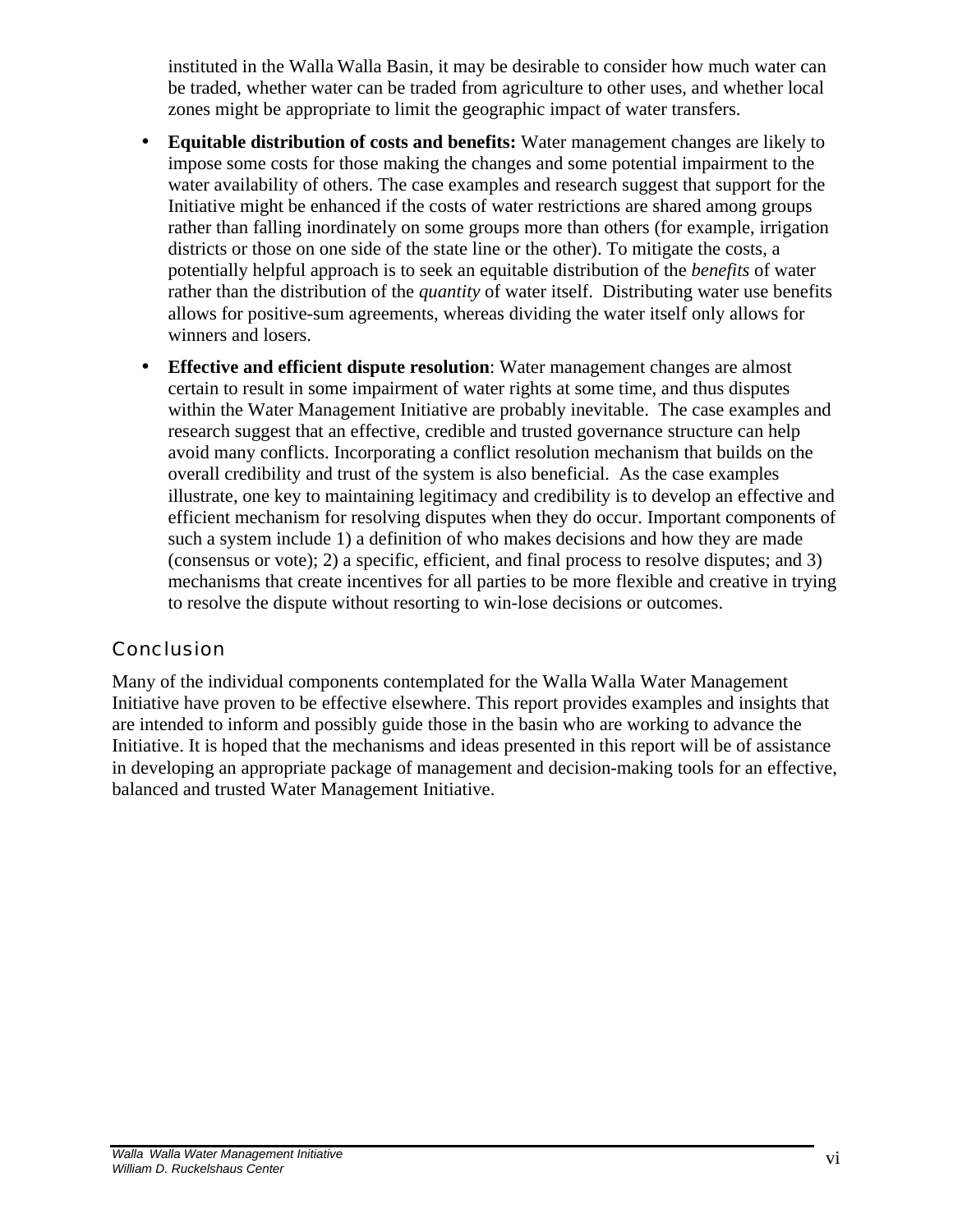## **I. Introduction**

On January 25, 2006, the Director of Washington Department of Ecology, Jay Manning, made an unprecedented offer to the Walla Walla community. Speaking to a public meeting of diverse water interests in the Walla Walla Basin, Director Manning said:

Do you want to push on the edges of the existing law and regulatory system for water? [Or, do you want to do] something far more radical than that, which is, let's forget about the existing system of laws and regulations and let's replace it with an approach that is unique to this basin. And you decide—you come up on a year to year basis based on that year's precipitation. … We're going to maintain this flow in this wet year, we're going to maintain this flow in this medium precipitation year, and this lower flow in a dry year. We're going to maintain that flow for fish, for recreation, for other instream values. And the rest of the water, we're going to manage amongst us users. 1

In a subsequent presentation<sup>2</sup>, Director Manning reiterated his offer (see Figure 1) and clarified that the State has two primary interests: sufficient streamflow and water quality are maintained to support fish; and water management conflicts are managed within the basin. He also offered that the Initiative can operate on a "no foul" basis: if it proves unsuccessful, water users can return to conditions prior to initiation of the Water Management Initiative and parties will not be penalized for non-use of water rights during the trial period.<sup>3</sup> If water users in the basin can commit themselves to these principles and propose a system that is likely to achieve them, then the state is willing to seek the needed authority to allow water to be managed locally. The state will provide support and oversight, most importantly by measuring flow to ensure target flows are met.

Director Manning recognized that some interests outside the basin, especially agricultural, tribal, and environmental interests, might question the offer or have concerns about it. He said he hoped that they would seek to learn about it, understand it, and reserve judgment as it continued to be developed locally. He hoped representatives from those out-of-basin groups would see farmers, tribal leaders, environmentalists, and others in the basin engaged in designing the effort and say, "Well, I guess they know their basin better than we do."

Director Manning made this offer because of the significance of water challenges in the Walla Walla Basin and the limited effectiveness of the State's existing options to remedy them. Water in the Walla Walla Basin is overallocated, instream flows are insufficient to support some native aquatic species, and the federal Endangered Species Act (ESA) threatens to impose severe restrictions on agricultural and other water users.<sup>4</sup> Since junior water right holders typically are

1

<sup>&</sup>lt;sup>1</sup> From public remarks made January 25, 2006 in Walla Walla. Transcribed from "A Helluva Vision" video produced by Judith Johnson and Kevin Scribner. See Appendix B for a partial transcript from the video. The video is available at: http://134.39.200.64/proftech/helluvavision.wmv.

<sup>&</sup>lt;sup>2</sup> October 18, 2006, from public remarks by Jay Manning at the Community Action & Innovation for Watershed Sustainability Conference held in Walla Walla.

 $3$  Some irrigators have noted that physical water management changes made through the Initiative (e.g., changes in points of diversion, new wells, piping, and other physical changes) could be costly to implement and would remain in place even if the Initiative proved unsuccessful. Some changes, however, would involve flexible management of water that do not require significant infrastructure investments.

<sup>&</sup>lt;sup>4</sup> Flow and habitat issues in the basin were so significant that in 1998 the national environmental advocacy group American Rivers listed the Walla Walla River as the eighteenth most endangered river in the United States.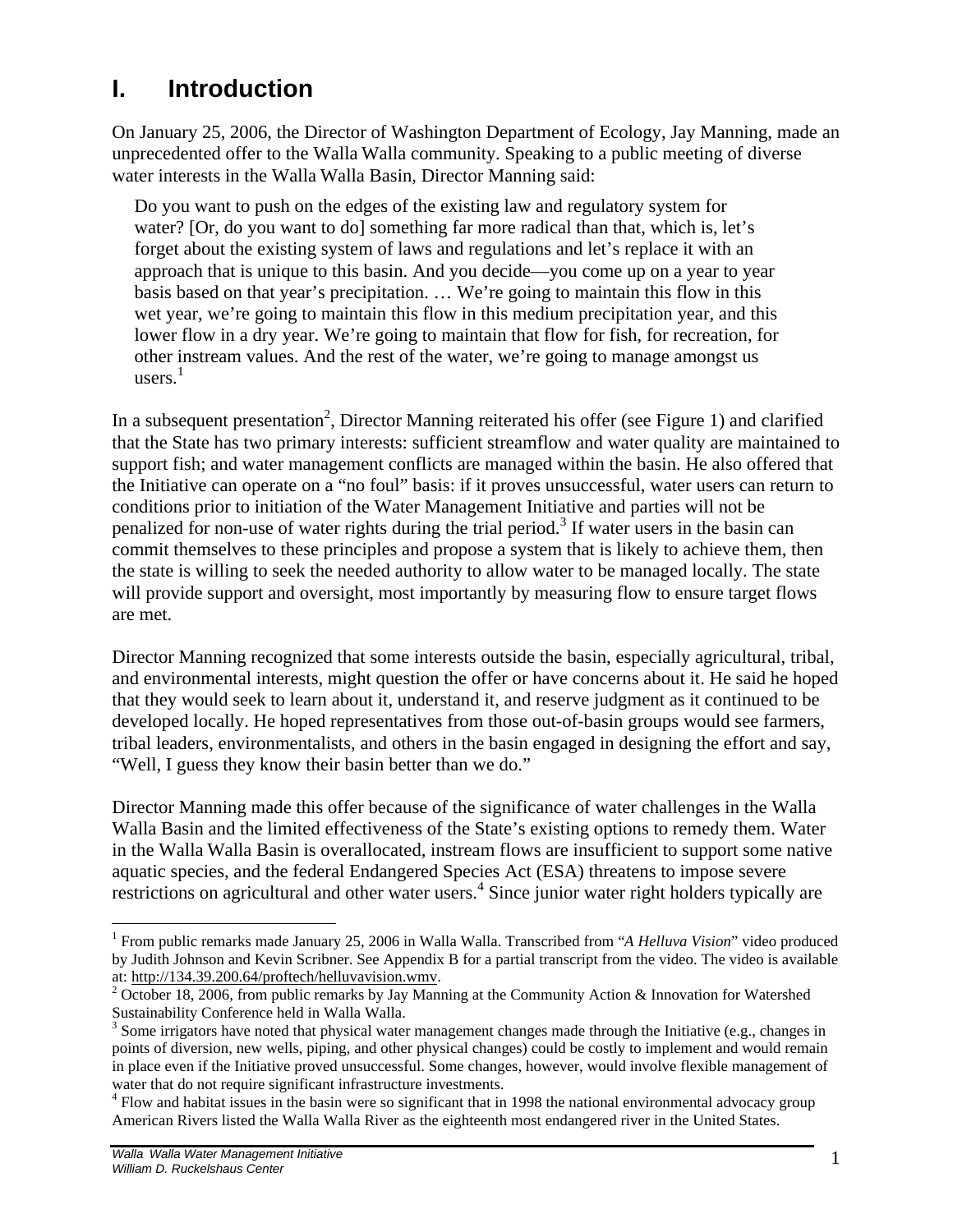not served because allocated water rights exceed divertible supply, any relinquished water would be diverted by the next junior water user and would not be protected in the river. Furthermore, state water law is often blamed for encouraging excessive use of water rights and hindering conservation efforts. Director Manning's offer is an attempt to create public benefit and generate real protected water in the river by creating a cooperative alternative to traditional regulatory water management approaches.

What has emerged from Director Manning's offer is the "Water Management Initiative." The Walla Walla Water Management Initiative is an evolving effort to find more effective ways to achieve sufficient streamflows to support fish while also providing water users with enhanced regulatory certainty and a more stable operating environment. At this stage, it might still be called a conversation about an idea, and about how to turn that idea into

#### **Figure 1**

#### **Director Manning's Offer to the Walla Walla Basin Community**

If water users can commit to delivering target flows, the state will seek the needed authority to allow water to be managed locally. Director Manning has asked the Walla Walla Basin community to develop a proposal that addresses the following features:

- Define target flows based on precipitation (wet year, medium year, dry year). Target flows should support fish needs and other instream values.
- Devise an approach to achieve these flows. This might involve locally governed decisions regarding water management changes to create environmental benefit.
- Gain commitment from water users in the basin.
- Manage conflicts in the basin.

If agreement can be reached, the state would provide support and oversight, and would help measure flows to ensure target flows are met.

reality. It is an active conversation among a representative set of interests in the basin—farmers, irrigation districts, environmentalists, municipal leaders, tribal leaders, business leaders, and others—as well as among state agencies and a variety of out-of-basin interests. Although a core set of individuals have been active in these early conversations thus far, plans are underway to engage others—both in-basin and out-of-basin—in a broader discussion.

The approach to the Water Management Initiative has been variously described as "flow from flexibility," "flexibility for fish flow," and "performance-based water management." Each of these terms reflect the offer made by Director Manning. The premise is that if water users are given flexibility in how they use and manage water resources within the Walla Walla Basin both on-farm and across users—they will themselves find creative, locally appropriate, and effective ways to meet performance standards for instream flow. A further goal of the Water Management Initiative is to demonstrate that this approach can be effective over the long term to address Endangered Species Act requirements, such that a Habitat Conservation Plan (HCP) can be approved by the federal government and water users will be less at risk of severe water restrictions that might otherwise be applied through the ESA.

As currently conceived, the purpose of the Water Management Initiative is to significantly contribute to the restoration and protection of streamflows, aquifers and water quality to support recovery of ESA listed species (steelhead and bull trout) while maintaining a thriving agricultural economy. Through the use of performance-based management measures, the Initiative is intended to emphasize flexibility, efficiency, innovative solutions, and measurable results, with the ultimate goal to maintain sufficient water in rivers and streams for fish.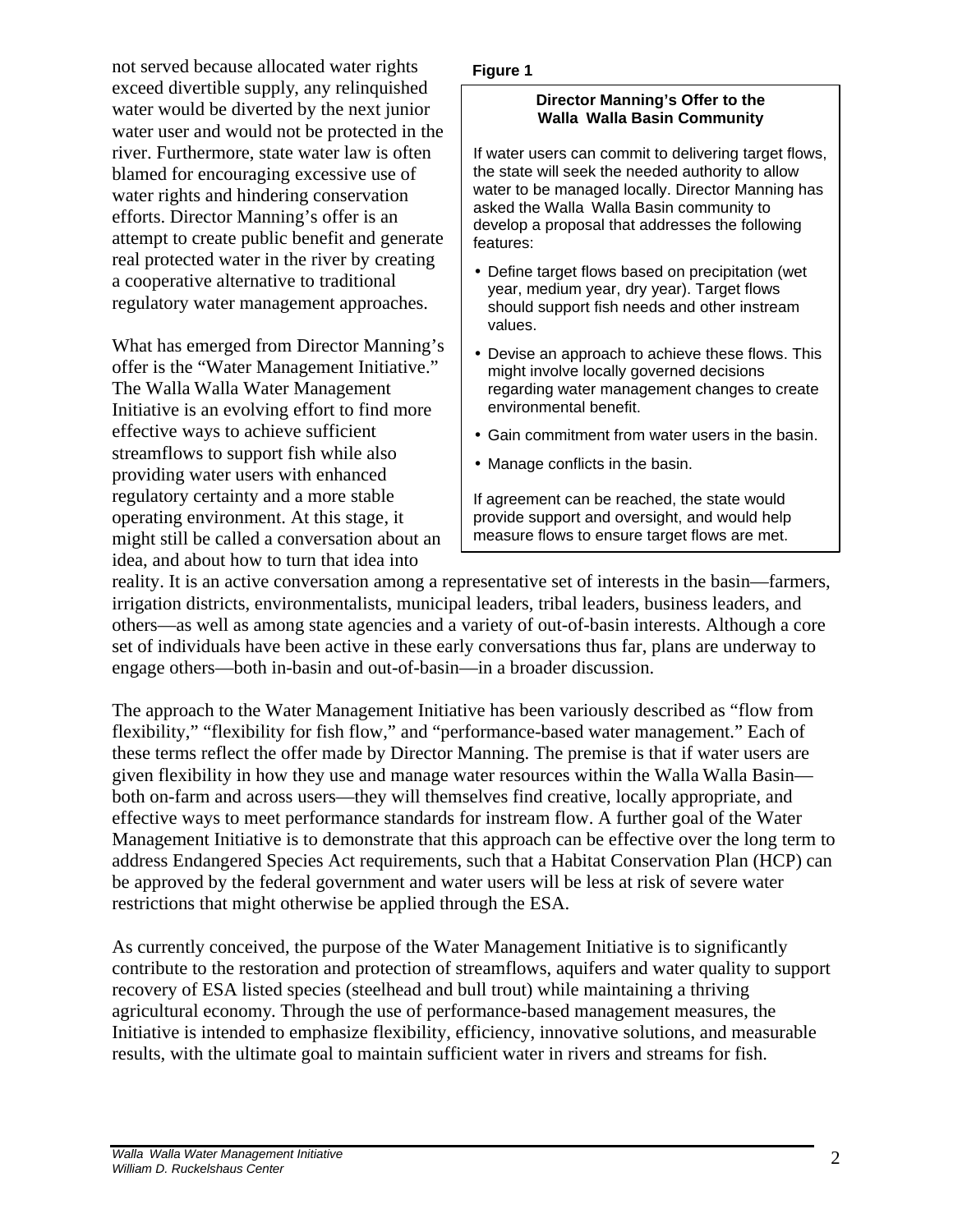At this time, Director Manning's offer is specific to the Walla Walla Basin. Although the Initiative may lead to statutory changes that allow flexible and locally governed water management, any changes in policy related to the Initiative are not expected to affect water management policies and authorities elsewhere in the state.

## *A. Purpose of the Report*

The Walla Walla Watershed Alliance and Washington Department of Ecology jointly sponsored this research to inform the efforts of those designing the Water Management Initiative. Its purpose is to document efforts outside the Walla Walla Basin to achieve goals similar to the Water Management Initiative and to describe potentially useful lessons from those efforts.

The research examined water management efforts in Washington, Oregon, California, Nevada, Montana, Colorado, Australia, and South Africa. It sought examples, lessons, and insights regarding a variety of components related to the Water Management Initiative, including governance, water management tools, setting flows, establishing performance measures, monitoring and adaptive management, integrating science and local irrigation knowledge, and resolving disputes.

The report provides an overview of the Water Management Initiative, including the goals, purposes, and key components of the Initiative as currently conceived. It then provides insights and lessons from this research that appear relevant to the goals and purposes of the Water Management Initiative. These insights derive from water management literature and a set of case examples contained in the final section, in which innovative water management efforts with goals similar to the Water Management Initiative are described and lessons are drawn.

The case examples presented in this report illustrate a variety of approaches to achieving the goals and purposes of the Water Management Initiative. These approaches are described so that those designing the Water Management Initiative can evaluate them for possible adaptation. Some of these approaches are already available or operational in Washington, and the case examples describe ways that they could be altered to fit local conditions or remove barriers to their use. The case examples are not intended as detailed explanations of how each approach functions, but rather offer a menu of options that might be relevant and appropriate to the local context. Some approaches will appear more appropriate than others to those in the Basin who must design, operate, and live by the mechanisms of the Initiative. Before adopting any approaches from the case examples, further investigation will likely be merited.

To conduct this study, Ruckelshaus Center staff examined relevant literature, reports and web content, and consulted with a broad range of people familiar with water management, water rights, and other relevant concepts. Consultations began with a sample of Walla Walla Basin community members to identify the range of hopes and concerns related to the Water Management Initiative. This helped focus the research to address the issues and interests of those working on the Initiative. Consultations were then held with policy makers, project managers, scientists, legal scholars, water rights specialists, farmers, environmentalists, tribal staff, and others familiar with water management in the United States and internationally. As relevant efforts were identified, case examples were developed based on interviews and written materials. Through more than 60 interviews and other research, information was compiled on examples of projects with goals similar to the Water Management Initiative as well as water law, governance mechanisms, transboundary water management, and other aspects of the Initiative.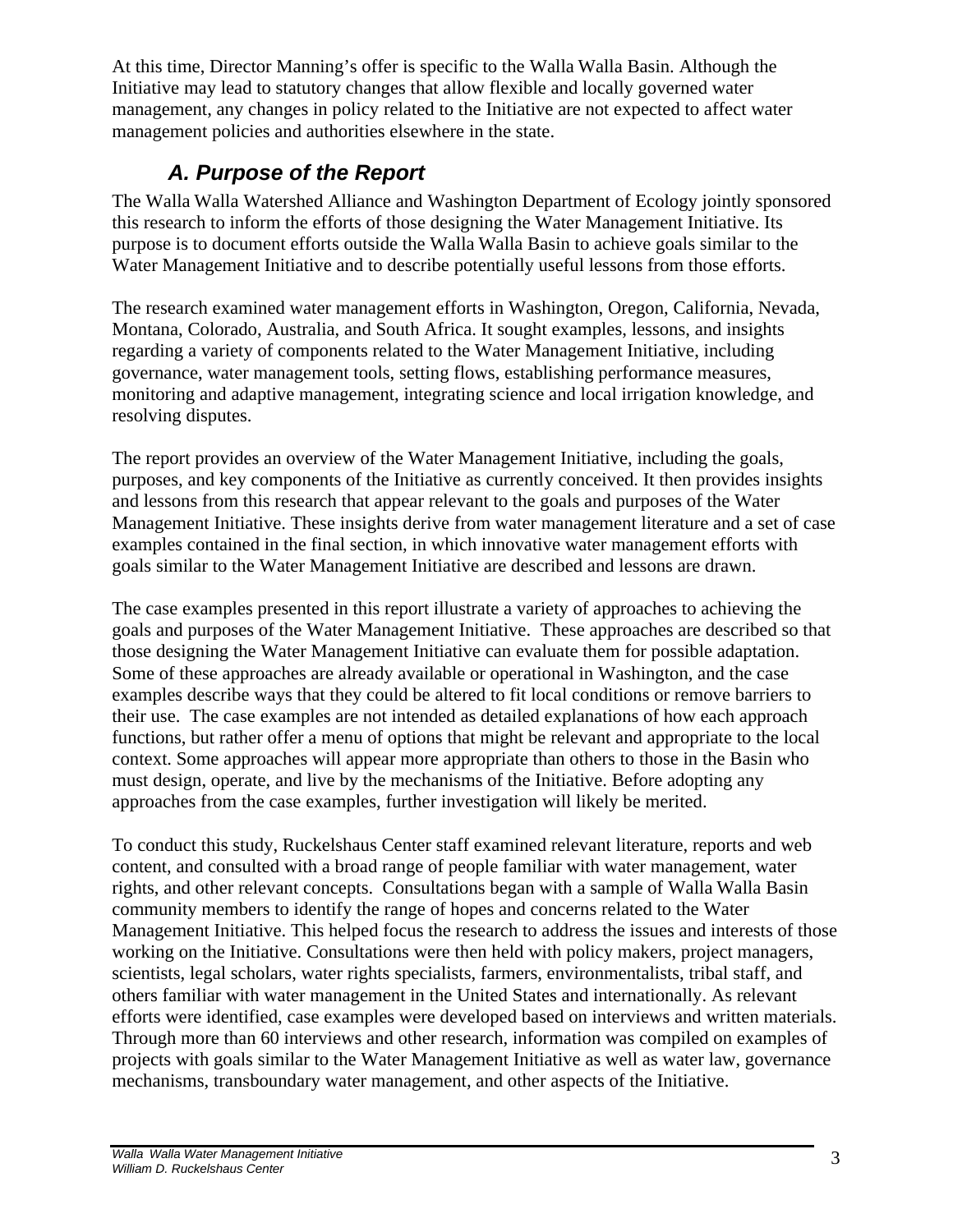The report contains no recommendations. The intent of the William D. Ruckelshaus Center in preparing this report is to provide independent and impartial analysis related to the goals of the Water Management Initiative. It is the prerogative of those in the Walla Walla Basin, in concert with state policy makers in Oregon and Washington and other interested parties, to develop the Water Management Initiative in accordance with the specific needs and circumstances currently active in the Basin. The Water Management Initiative is an evolving concept, and this report is intended to provide a resource to those who are working to develop it.

## *B. The Walla Walla Basin<sup>5</sup>*

The Walla Walla River Basin encompasses 1,758 square miles located in Walla Walla and Columbia counties in southeast Washington and Umatilla, Union, and Wallowa counties in northeast Oregon (see map, Figure 2). Most of the basin (73 percent) is in Washington, and the remainder is in Oregon. The basin contains three primary river systems which all originate in the Blue Mountains of the Umatilla National Forest. The Walla Walla River starts in Oregon and flows north and west into Washington. Mill Creek, which is a major drinking water source, winds between the Oregon-Washington Border and then travels northwest into Washington where it flows through the City of Walla Walla and joins the Walla Walla River. The Touchet River originates in the northeast quadrant of the basin and flows west and south until it joins the Walla Walla River, which then empties into the Columbia River. Melting snow provides much of the annual runoff to the streams and rivers in the basin.

Precipitation in the basin varies widely and correlates with elevation. At the headwaters in the Blue Mountains (approximately 6,500 foot elevation), precipitation is more than 40 inches annually. The amount of precipitation decreases with elevation to its lowest amount in the lowlands around the mouth of the Walla Walla River, where precipitation is less than 10 inches annually.

Groundwater is also an important water resource in the basin. A deep basalt aquifer underlies the entire basin and is part of the layered Columbia Basalt. It is primarily charged by runoff from the Blue Mountains and has an estimated storage capacity of 4 million acre-feet. A shallower gravel aquifer is located approximately 200 feet above the basalt aquifer under approximately 120,000 acres of the Walla Walla/Milton-Freewater area. The gravel aquifer is recharged from surface streams, precipitation, and the basalt aquifer. Both aquifers provide water for irrigation and other purposes.

Agricultural production is the dominant land use in the basin (58 percent) and the area is one of the most productive agricultural regions in the world. The area's economy is predominantly reliant upon agriculture, which varies from dryland wheat farming to irrigated orchards, and more recently to wine grapes. In addition to agriculture, forest land uses (25 percent), range land uses (17 percent) and urban land uses are also influential. Approximately 90 percent of the basin is privately owned, with nine percent managed by federal or state agencies.

The Confederated Tribes of the Umatilla Indian Reservation also owns approximately 8,700 acres within the Walla Walla Basin. Under the Treaty of 1855, the Tribe ceded more than 6

 $\overline{a}$ <sup>5</sup> Information and text for this section derive from the following sources: Curtis, Donald R. Walla Walla River Watershed Study Reconnaissance Report. United States Army Corps of Engineers. October 30, 1997; Walla Walla Subbasin Plan. Prepared for Northwest Power and Conservation Council. Submitted by Walla Walla County (on behalf of the Walla Walla Watershed Planning Unit) and the Walla Walla Basin Watershed Council. May 28, 2004; and the Walla Walla Watershed Planning Website: http://www.wallawallawatershed.org/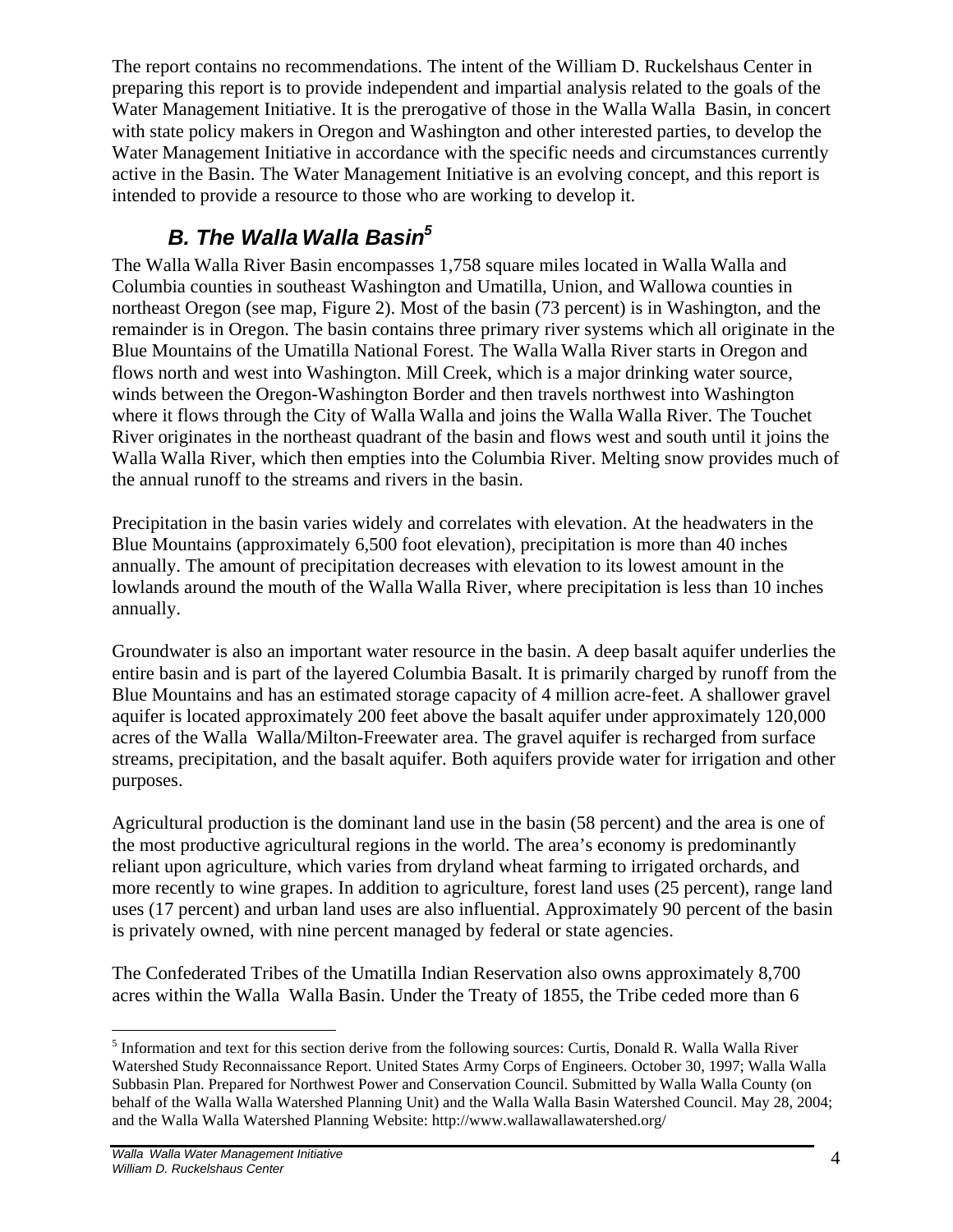million acres of land to the federal government while reserving the right of tribal members to hunt and fish in all usual and accustomed places, including the right to harvest salmon in the Walla Walla Basin. The Tribe's 8,700 acre property is known as the Rainwater Wildlife Refuge, which was purchased in 1998 and is part of the historical territory of the Walla Walla, Cayuse, and Umatilla Indian Tribes. Indeed, the name "Walla Walla" is derived from a Cayuse word meaning "many small waters."



**Figure 2**. Map of the Walla Walla Basin highlighting stream segments that have historically been dewatered during the summer irrigation season. (Source: Curtis, 1997.)

## *C. Water and Fish in the Basin*

The basin has limited water resources and most of the summer flows in the Walla Walla have been diverted for irrigation. This has resulted in reduced flow in the basin during peak irrigation season (generally late June through October, although many farms irrigate from late January through early December as well). The basin is over-appropriated, meaning that more water has been legally allocated than is naturally available, and it is also one of sixteen in Washington State that are deemed "fish critical," meaning that there is a shortage of water for fish.<sup>6</sup>

Since the late 1880s when diversions began until just recently in 2001, a 50-mile stretch of the Walla Walla River from Milton-Freewater to nearly the Columbia River was typically dewatered during summer months, meaning that it experienced no or minimal water during the peak irrigation season (see map, Figure 2). Because of dewatering, some reaches of this portion of the river were severely limited in their ability to support aquatic life during the summer and fall months. Recent water management changes have led to year-round stream flows, though portions

 $\overline{a}$ <sup>6</sup> *Extinction Is Not an Option: Washington's Statewide Strategy to Recover Salmon*. Governor's Salmon Recovery Office. Olympia, WA, 1999.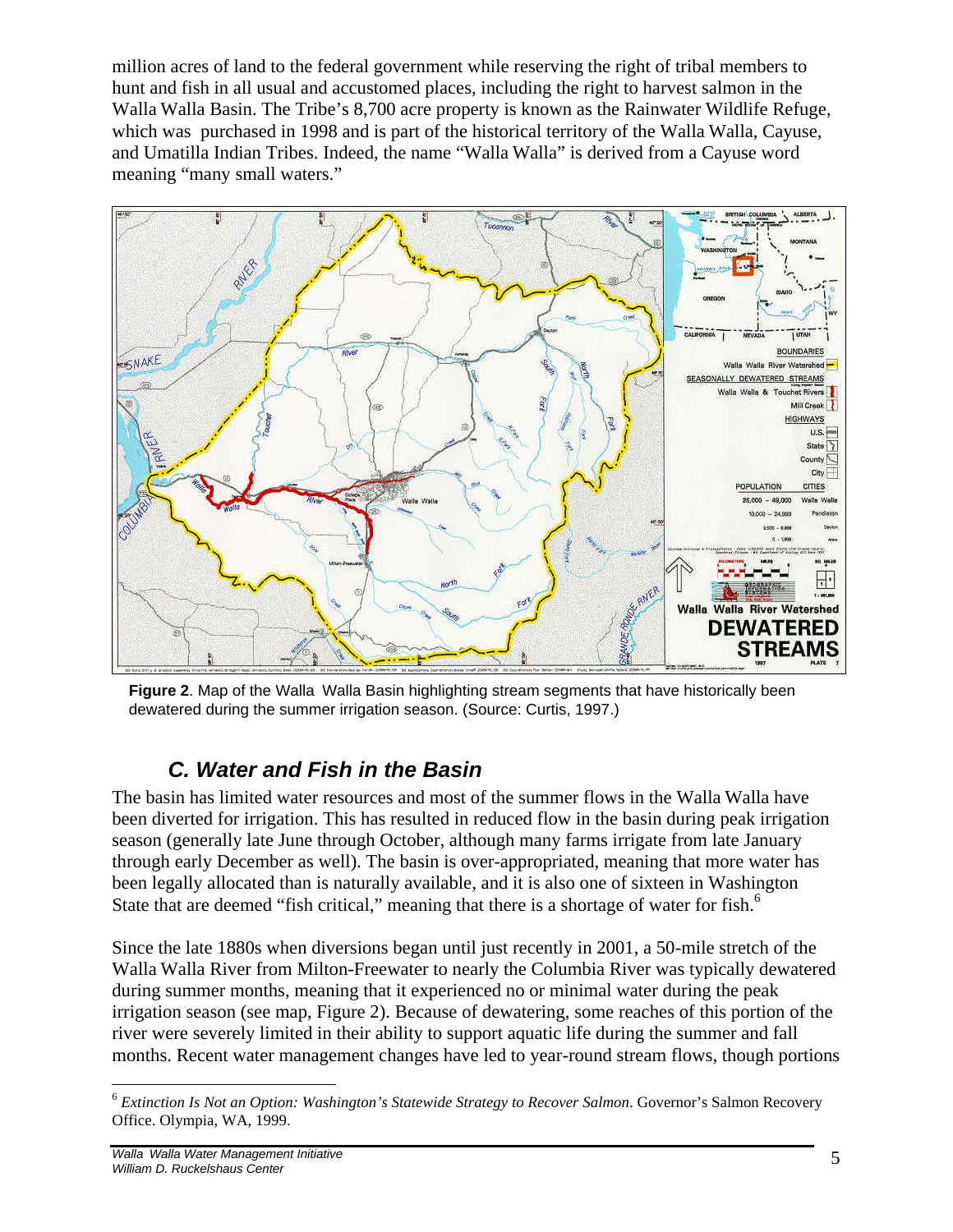of the Walla Walla River mainstem continue to experience extremely low flows during some periods.

The Walla Walla River historically supported significant runs of spring Chinook salmon and summer steelhead, as well as bull trout and rainbow trout. Fall Chinook, chum, and Coho salmon are believed to have been present in the Walla Walla River in smaller numbers. Anadromous fish have spawned and reared throughout the middle and upper reaches of the Walla Walla River and its tributaries. However, stream flow reductions from irrigation diversions have had significant effects on aquatic habitat in the basin, including reduced water depth, elevated temperature, and increased concentration of pollutants and nutrients. A combination of dewatering and lack of fish passage likely led to the demise of the basin's salmon run sometime between 1915 and 1925. The last reported wild salmon run of any size was recorded in  $1925$ .<sup>7</sup>

There are currently more than 30 species of fish inhabiting the Walla Walla Basin, seventeen of which are native. The only naturally occurring populations of anadromous fish currently present in the basin are summer steelhead. Pacific lamprey, a federally listed species of concern and vulnerable listed species in Oregon, may also exist. Summer steelhead are federally listed as threatened, a candidate for listing in Washington State, and listed as vulnerable in Oregon. Native spring Chinook, which were last documented in the Walla Walla Basin in the 1950s, are now extinct. However, stray spring Chinook have recently been collected in the Washington and Oregon reaches of the Walla Walla Basin. Non-anadromous salmonids and lamprey endemic to the Walla Walla Basin include interior redband trout, bull trout, and mountain whitefish, and the western brook lamprey.<sup>8</sup> In 2000, the Confederated Tribes of the Umatilla Indian Reservation began reintroduction of spring Chinook in the Walla Walla basin.

Water management in the basin has come under increasing scrutiny by state and federal agencies due to limited water resources and impacts to fish species of concern. In 1977, Ecology adopted the Water Resources Program Rule for the Walla Walla River Basin, seasonally closing most streams and rivers and limiting future water withdrawals. Due to potential impairment of existing water rights, no new surface or ground water rights have been issued in the basin since 1996.

On June 10, 1998 the United States Fish & Wildlife Service listed the Bull Trout (*Salvelinus confluentus*) as threatened under the Endangered Species Act (ESA), and on March 25, 1999 the National Marine Fisheries Service (now known as NOAA Fisheries) listed the Middle Columbia River Summer Steelhead (*Oncorhynchus mykiss*) as threatened under the ESA.

The ESA listings were followed in January 2000 by a US Fish & Wildlife Service letter serving notice of potential violations of the ESA due to irrigation district water delivery operations.<sup>9</sup> In

Walla Watershed Planning Unit) And the Walla Walla Basin Watershed Council. May 28, 2004.

<sup>&</sup>lt;u>.</u> <sup>7</sup> Information and text for this paragraph was drawn from Curtis, Donald R. Walla Walla River Watershed Study Reconnaissance Report. United States Army Corps of Engineers. October 30, 1997.

<sup>&</sup>lt;sup>8</sup> Text for this paragraph drawn from: Walla Walla County. Walla Walla Subbasin Plan. May 2004 Version. P*repared for* Northwest Power and Conservation Council. *Submitted by* Walla Walla County (on behalf of the Walla

 $9<sup>9</sup>$  The letter called on the Districts to take immediate action to address existing water management practices which, according to US Fish & Wildlife Service (USFWS), were adversely impacting federally protected fish species, including bull trout. The letter made clear that USFWS believed the Districts' activities had "dewatered" the Walla Walla River in 1998 and 1999, and that the dewatering likely resulted in "take" of the bull trout. It also stated that if USFWS were able to establish that "take" in fact occurred in 1998 and 1999, the ESA allows USFWS to assess civil penalties of up to \$25,000 per violation (i.e., \$25,000 per fish). (Source: Filippi, David E. "Irrigated Agriculture and the ESA: Setting New Precedent in the Walla Walla Basin." Oregon Insider, Issue 255 Sept. 1, 2000. http://www.stoel.com/showarticle.aspx?Show=908)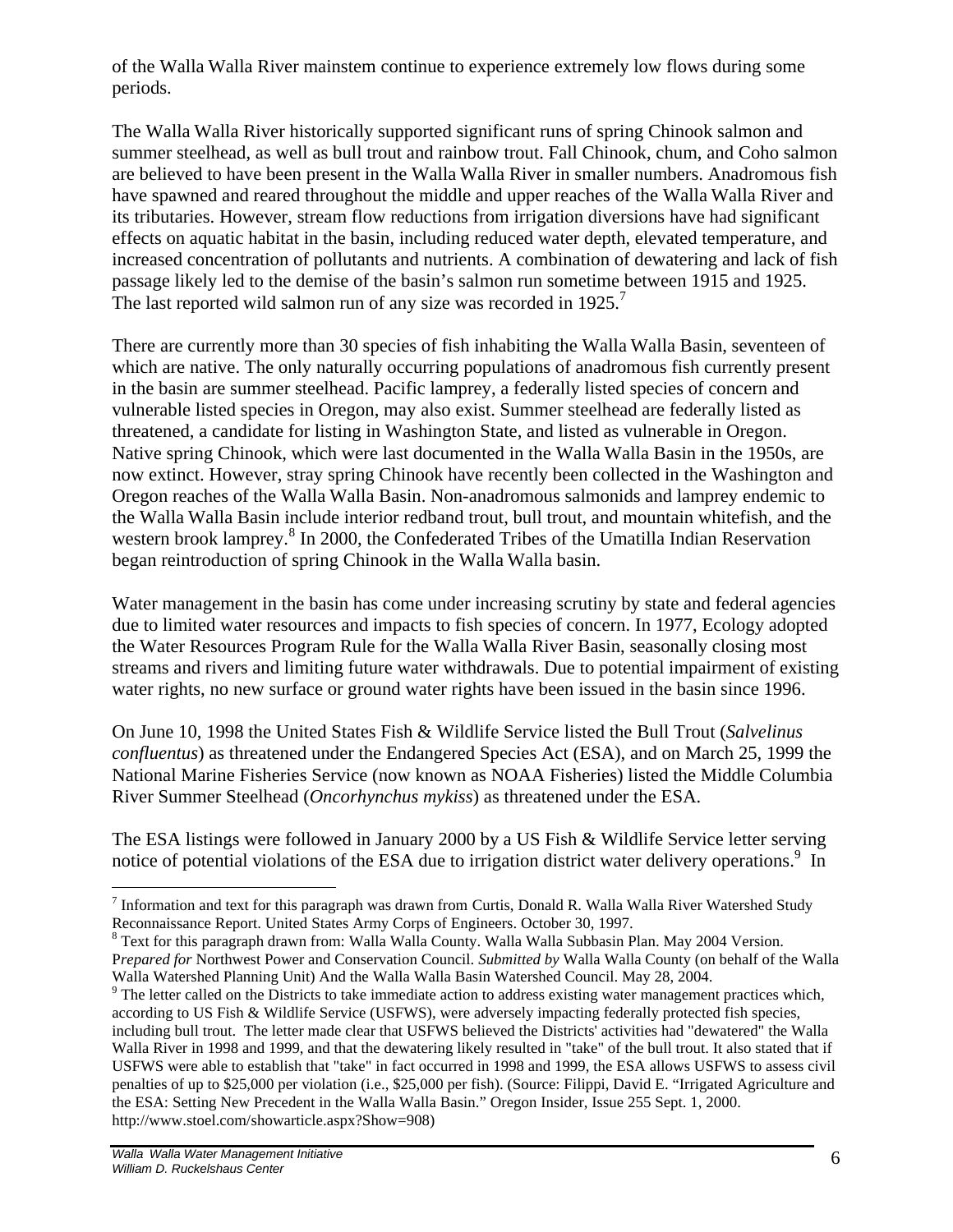June 2000, three irrigation districts – Hudson Bay District Improvement Company, Walla Walla River Irrigation District, and Gardena Farms Irrigation District #13 – entered into a Settlement Agreement with US Fish & Wildlife Service to address potential civil liability for the take of listed Bull Trout resulting from the legal diversion of irrigation water in 1998 and 1999 from the Walla Walla River. 10

The settlement agreement led to a range of changes. More than 85 Oregon irrigators adopted more efficient irrigation technologies, the two Oregon irrigation districts piped more than ten miles of delivery canals, many irrigators experienced reductions in water allocation, and others had to drill new wells or rely more on supplemental groundwater rights. Water saved from the conservation activities is in the process of being legally transferred as saved water back into the stream as an instream water right through Oregon's Conserved Water Program. In the first year of the effort (2000), Oregon irrigators bypassed 13 cubic feet per second (cfs); in the second year they bypassed 18 cfs, and during the 2002-2006 growing seasons they bypassed 27 cfs up until June  $30<sup>th</sup>$ , then 25 cfs the rest of the year. In Washington, during the first year of the agreement, Gardena Farms Irrigation District #13 bypassed 10 cfs below the Burlington Dam; in the second year 14 cfs, and 18 cfs during the 2002 – 2006; in 2003 – 2006, 19 cfs was bypassed prior to July 1 of each year. A portion of this water has been transferred to the Washington trust water program on a temporary basis as an instream water right.<sup>11</sup> This water is protected through much of the river, but loses its protection at locations where it can be diverted by irrigators with senior water rights.

## *D. Water Resource Trends in the Walla Walla Basin*

Changing water resource patterns appear to be compounding the challenge of improving instream flows in the Walla Walla Basin. Some link the observed changes to increased temperatures and climate change. Regardless of the cause, the Walla Walla Basin has experienced some of the most dramatic water resource changes of any watershed in the Columbia basin.<sup>12</sup> The Walla Walla Basin has the lowest mean elevation in the Columbia basin, and this appears to contribute to the increased impact relative to other basins. On at least two parameters, the adjacent Umatilla Basin, which has the second lowest mean elevation, has experienced the second most dramatic changes.

According to an unpublished analysis of data conducted by the Columbia River Inter-Tribal Fish Commission, the timing of the freshet (i.e., spring snow-melt sequence) has moved 16.6 days earlier over the last 100 years in the Walla Walla Basin.<sup>13</sup> In addition, the spring-summer

 $\overline{a}$ <sup>10</sup> Beginning in 2000, the Final Amended Civil Penalty Settlement Agreement (FACPSA) between the USFWS and the local irrigation districts required minimum instream flows to be maintained below Nursery Bridge Dam and Burlingame Dam. The FACPSA identified that the minimum instream flow requirements for the summer of 2002 and each summer thereafter to ensure 19 cfs below Burlingame Dam and 27 cfs below Nursery Bridge Dam until June 30 of each year, returning to 18 cfs below Burlingame Dam and 25 cfs below Nursery Bridge Dam on July 1 for the remainder of each year. (Source: Bronson, James, Bill Duke, "Walla Walla River Fish Passage Operations Program", 2004-2005 Annual Report, Project No. 200003300, 36 electronic pages, (BPA Report DOE/BP-00012779-4)).

<sup>&</sup>lt;sup>11</sup> 14 cfs of the 19 cfs bypassed prior to July 1 has been temporarily protected through the Washington trust water program; and 13 cfs of the 18 cfs bypassed has also been temporarily protected. (Source: Brian Wolcott, via Stuart Durfee. Email communication 1/31/07).

<sup>&</sup>lt;sup>12</sup> Kyle Dittmer, Hydrologist & Meteorologist with the Columbia River Inter-Tribal Fish Commission. Personal communication.

<sup>&</sup>lt;sup>13</sup> Kyle Dittmer, Hydrologist & Meteorologist with the Columbia River Inter-Tribal Fish Commission. Information presented at Northwest Tribal Water Rights Conference, University of Oregon School of Law, Eugene, Oregon. October 26 - 27, 2006. Additional information provided by email and personal communication.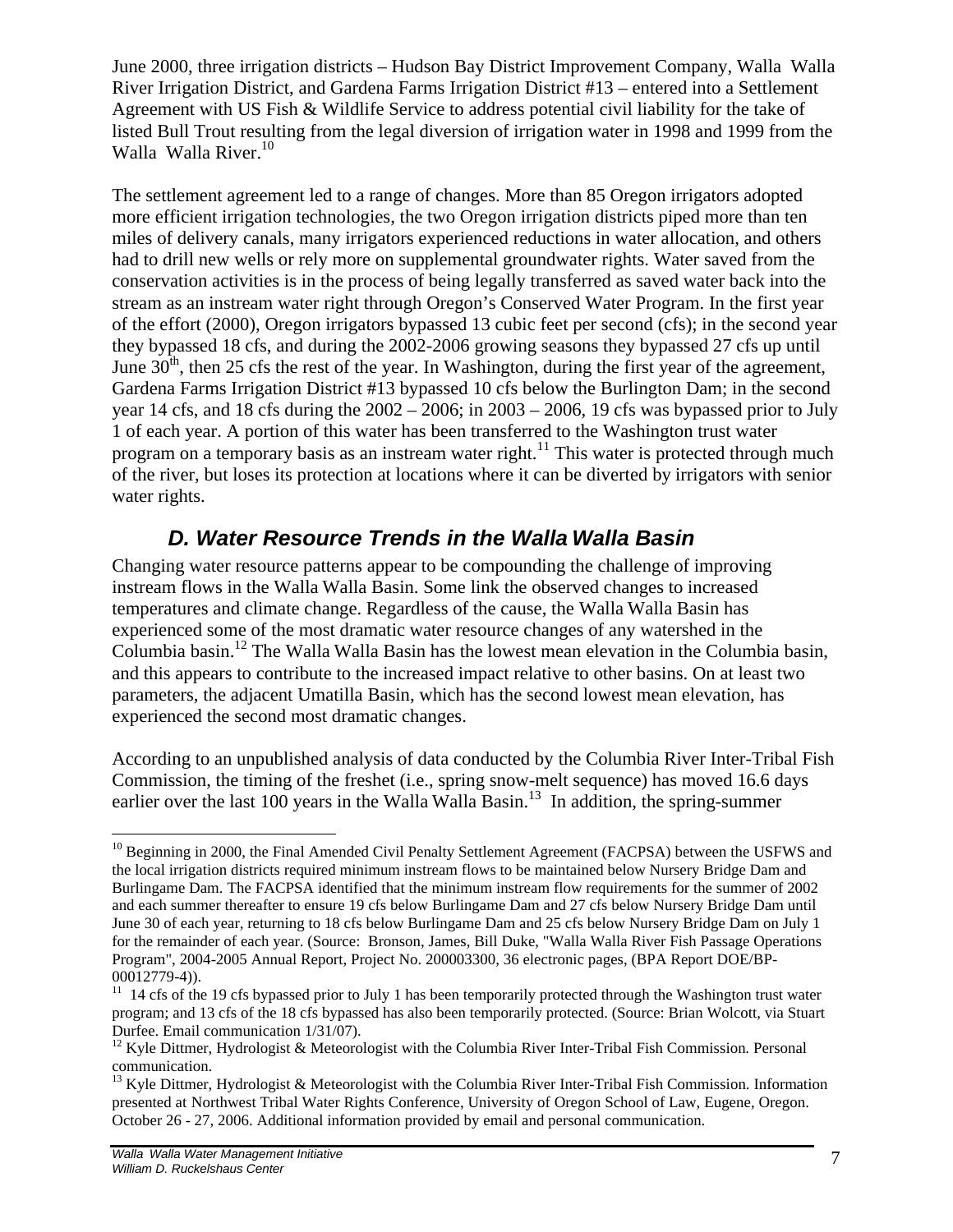volume of runoff has declined by 26%. In the Umatilla Basin, the timing of the freshet has moved 16.1 days, and the spring-summer volume has declined 25%. Across all the Columbia sub-basins, the flow shift ranged from 3% to 26%, placing the Walla Walla and Umatilla Basins at the extreme end in terms of observed water resource changes. A separate analysis, using a modified-adjusted streamflow data set from Bonneville Power Administration, shows a springsummer flow for the Columbia at Bonneville declining by 10%, over the years 1928-1999, which corroborates the results of the sub-basin analysis.<sup>14</sup>

The data demonstrate that water in Walla Walla Basin streams is flowing in increasingly larger volumes during the autumn-winter months, and is less available in spring and summer. The increasing temperature trends are projected to accelerate these effects, so that precipitation is likely to fall increasingly as rain rather than snow, and is likely to fall increasingly in the autumn-winter rather than the spring-summer. Low rainfall (i.e., droughts) are likely to increase in frequency, length, and severity. Taken together, these trends and projections suggest that water management during the peak demand times for agriculture and fish may become increasingly challenging over time.

## *E. Characteristics that Make Walla Walla Appropriate for the Water Management Initiative*

Director Manning has offered the Walla Walla Basin community this opportunity to attempt local and flexible management of water because the basin's unique history and characteristics suggest it may be ready, willing and able to attempt it.

These characteristics include a demonstrated commitment to restoring flows and a willingness to work with agencies and others. When irrigation districts received notice from US Fish & Wildlife Service demanding immediate water management changes to protect fish, the districts chose to negotiate and cooperate rather than fight. They worked with statewide environmental groups<sup>15</sup> to devise an acceptable interim plan to return flows to the dewatered sections of river. Two years later, under the umbrella of the newly formed, bi-state Walla Walla Watershed Alliance, community leaders formalized a concept known as the Walla Walla Way, which is rooted in a trusting belief that cooperation gets things done. To formalize this cooperative approach, Alliance members committed themselves to the Walla Walla Promise:<sup>16</sup>

On this day, March 8, 2002, the undersigned pledge to work together, within the forum of the Walla Walla Watershed Alliance, to restore and maintain the ecological, cultural, and economic health of the Walla Walla Basin. We make this commitment on behalf of the future for the next seven generations and beyond.

A promise made is a promise kept.

--Walla Walla Watershed Alliance

1

<sup>&</sup>lt;sup>14</sup> Analysis also conducted by Kyle Dittmer, using the datasource: 2000 Level Modified Streamflow, 1928-1999; Bonneville Power Administration. May 2004.

<sup>&</sup>lt;sup>15</sup> The environmental groups included American Rivers, WaterWatch of Oregon, Center for Environmental Law and Policy, Friends of the Earth, Institute for Fisheries Resources, Pacific Coast Federation of Fisherman's Associations, Trout Unlimited, Washington Environmental Council, and EarthJustice.

<sup>&</sup>lt;sup>16</sup> Source: Walla Walla Watershed Alliance website: http://www.wwwalliance.org/alliance.tpl?dsp=1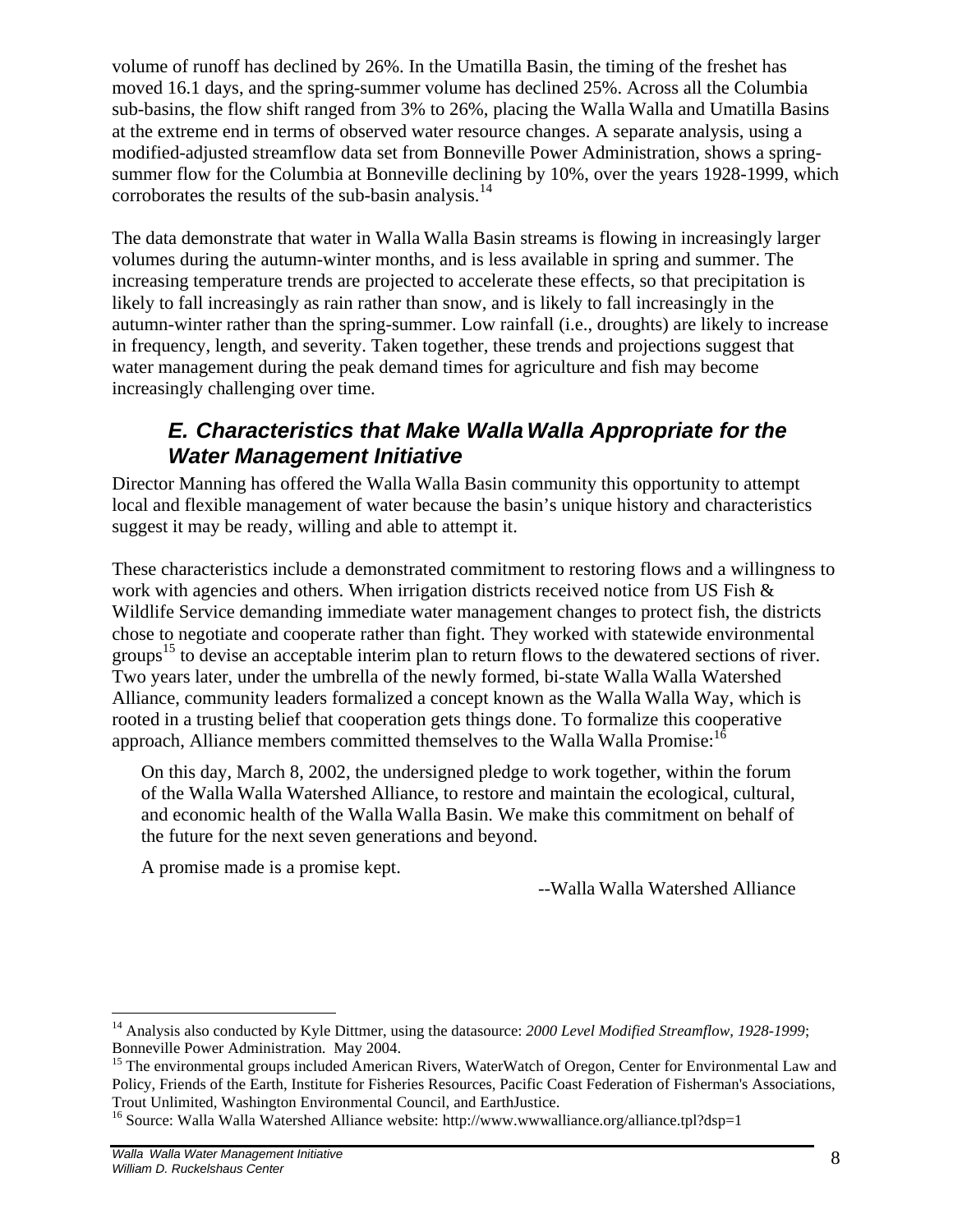A major milestone toward this goal occurred in early Spring of 2000, when irrigators reached out to the Confederated Tribes of the Umatilla Indian Reservation and pledged to "help bring back their fish." This prompted a partnership with the Tribal Council to "keep farmers farming." This cooperative approach contributed to Ecology's willingness to attempt the Water Management Initiative in the Walla Walla Basin.

In addition to the community's cooperative approach and commitment to restoring flows, the basin also exhibits other positive qualities that contribute to Ecology's willingness to attempt this Initiative:

- The basin has accomplished or is engaged in a broad range of planning, study, and other activities to address water, habitat, salmon recovery, land use, and other issues (see Figure 3). According to Ecology, these plans exhibit objectives that are integrated, balanced and realistic. Completed plans are being implemented, demonstrating a willingness to "walk the talk."
- A broadly representative group of community interests in the basin are working together collaboratively to address major water and habitat issues. These parties have provided leadership and built positive and trusting relationships over the years that allow them to address challenging issues and seek win-win outcomes. These parties have organized themselves and demonstrated the ability to gain consensus, manage conflict, implement projects, and deliver results.

#### **Figure 3**

#### **Water and Fish-related Plans, Studies and Activities in the Walla Walla Basin (A Partial List)**

#### **Plans**

- Snake River Salmon Recovery Plan
- Walla Walla Watershed Plan
- NW Power Planning Council Sub-Basin Plan
- Bi-State Habitat Conservation Planning
- Strategic Action Plan for Walla Walla Basin Watershed Council
- Comprehensive Irrigation District Management Plans (CIDMP)
- Walla Walla County and City Growth Management / Comprehensive Plan (including Critical Areas Ordinance)
- City of Walla Walla Strategic Issues Paper (addressing water supply)
- Proposed Instream flow rule

#### **Studies**

- Flow Restoration Feasibility Study (US Army Corps of Engineers/ Confederated Tribes of the Umatilla Indian Reservation)
- Bull Trout and Steelhead Lifecycle model
- Surface-ground water interaction assessment and modeling
- Shallow aquifer recharge Projects
- Water rights mapping
- Mainstem Integration strategy

#### **Activities**

- Conservation and efficiencies
- Aquifer storage and recovery
- Shallow Aquifer Recharge
- Acquisition of water rights from willing water right holders
- WMI Monitoring Project (under development)
- Habitat restoration projects
- The range of interests in the basin appear to share a vision for the future of the basin that commits themselves to restoring streamflows for fish and incorporates environmental, economic, and social dimensions. Community leaders acknowledge that water is overallocated and thus they are not seeking a significant amount water for growth as many other overallocated basins continue to do.<sup>17</sup> Rather, they are seeking ways to maintain a

 $\overline{a}$ 

 $17$  Additional housing and development continues to be proposed, however. A prime example is the proposed 358acre Pennbrook-Illahee development, a planned 300+ unit housing project and resort east of Walla Walla. One of the primary concerns is sufficiency of water in the deep basalt aquifer and whether the additional demand would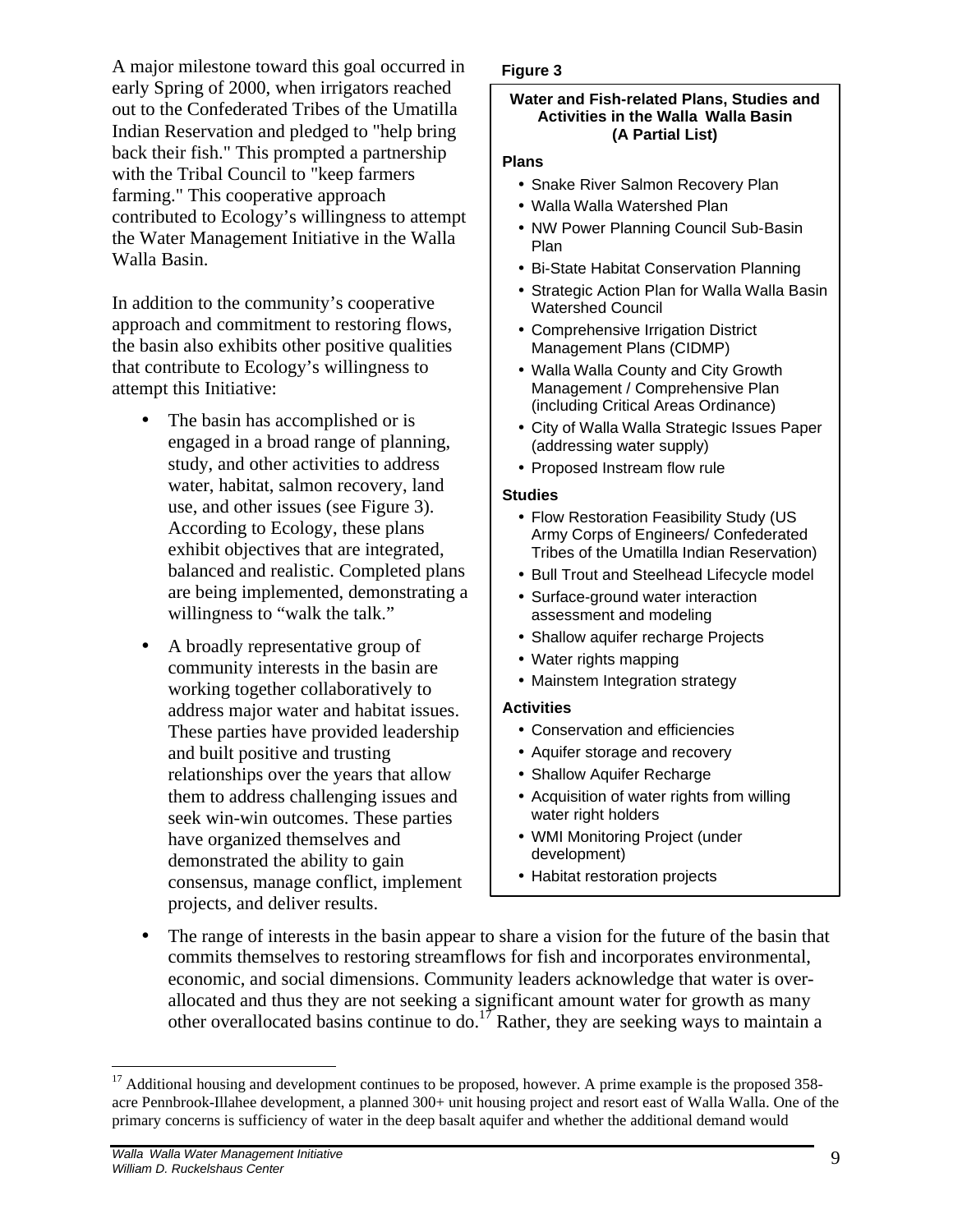reasonable standard of living and quality of life while reducing water usage and providing flows for fish.

- Science<sup>18</sup> is being developed in the basin through a cooperative approach that appears acceptable to the range of stakeholders and has so far avoided controversy and competing analyses (see a partial list of studies in Figure 3).
- Parties in the basin have demonstrated a willingness to work cooperatively and in partnership with Ecology. As the parties have become more trusting of each other, productive relationships have developed that provide confidence that the agency and community leaders will negotiate in good faith and follow through on agreements.<sup>19</sup>

Ecology also recognizes that the Water Management Initiative is an approach that is complicated, challenging, and risky for all involved. There are many hurdles yet to surmount and it remains to be seen if those in the basin can successfully design and implement the Initiative. If the Water Management Initiative is successful, it is likely that other basins will request similar opportunities to manage water through a more flexible and locally governed mechanism. However, at this time, it appears that no other basin exhibits the complete set of characteristics found in the Walla Walla Basin. Thus, it is unclear whether this effort can be replicated elsewhere in Washington State.

 $\overline{a}$ 

adversely affect ongoing aquifer storage and recovery in city wells. Source: Walla Walla Union-Bulletin. "2006: What a year it was" Dec 30, 2006. ttp://www.union-bulletin.com/articles/2006/12/31/local\_news/local1.txt. <sup>18</sup> Two significant hydrological and biological analyses that are currently in progress are 1) a surface/groundwater monitoring project that will model how water flows through the shallow aquifer and will establish a system of gauges to measure the effects of water management changes (a similar project for the deep basalt aquifer is also planned); and 2) a biological lifecycle model of ESA-listed bull trout and summer steelhead to help define the quantity, location, and timing of flows necessary to support fish recovery. The combination of these two studies, in conjunction with other activities, is intended to help identify and prioritize potential water management changes. <sup>19</sup> This point is highlighted in a recent study by Washington State University: Lovrich, Nicholas P., Michael J. Gaffney, Dayna R. Matthews, R. Michael Bireley, Bruce J. Bjork, and Edward P. Weber. Public Perceptions of Endangered Species Protection: A Comparative Study of Collaborative Approaches to ESA Compliance and Salmon Recovery in the Methow Valley and Walla Walla River Basin of Washington State. Division of Governmental Studies and Services. Washington State University. January 2003.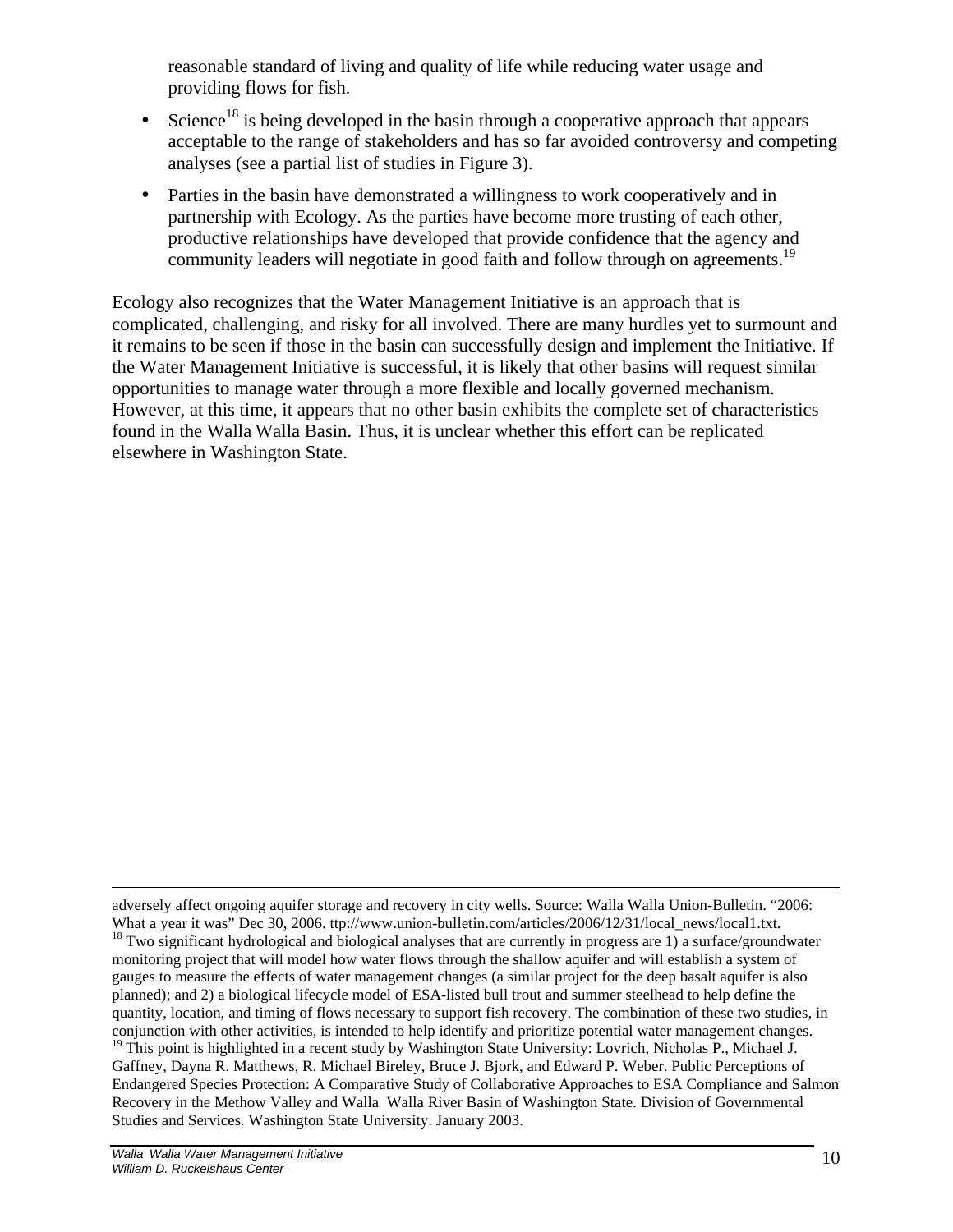## **II. The Water Management Initiative**

The Water Management Initiative is an emerging concept that is being actively considered by a broad cross section of community members throughout the basin. While there are many ongoing or recently completed science-based studies, plans, and activities dedicated to returning flows to the river (see Figure 3), the Water Management Initiative appears to be an integrating concept that can contribute to the effectiveness of these other activities while also providing an opportunity for those in the basin to assume greater autonomy and responsibility for their future.

As currently conceived by those in the basin, the Water Management Initiative appears to have three primary goals:

- **Flow**: Achieve instream flow targets and temperature conditions in streams throughout the basin at specified times to support fish recovery. This includes protecting aquifers and the bypassed flows from Oregon as they flow through the Washington portion of the basin.
- **Flexibility**: Allow the basin community to govern water resources locally and provide them with flexibility in how water is withdrawn, conveyed and applied so they can optimize out-of-stream uses and achieve instream flow targets. This might involve altering water laws that inhibit reduced water usage.
- **Reduced regulatory risk**: Reduce uncertainties faced by water users under current federal and state regulations. At the state level, this might involve suspending relinquishment laws going forward. At the federal level, this might involve developing a Habitat Conservation Plan (HCP) to address Endangered Species Act requirements.<sup>20</sup>

The Water Management Initiative is premised upon a "performance-based approach" to water management. Performance-based water management provides water users with broad latitude within a defined area to meet measurable performance standards or "outcomes" rather than being governed by a traditional system of external rules. The approach emphasizes flexibility, efficiency, innovative solutions, and measurable results. It gives water users freedom to design and implement solutions that are more efficient and environmentally effective than conventional approaches. $21$ 

The purpose of the Water Management Initiative is to significantly contribute to the restoration and protection of streamflows, aquifers and water quality to support recovery of ESA listed species (steelhead and bull trout) while maintaining a thriving agricultural economy.<sup>22</sup> It also provides a degree of local autonomy and responsibility for water management, giving those with the most at stake greater influence over their own destiny. The Water Management Initiative offers an opportunity to integrate environmental and land use plans and scientific analyses and it

 $\overline{a}$  $20$  The Water Management Initiative will not supersede the Endangered Species Act or tribal authorities, but it could contribute to aspects of a Habitat Conservation Plan and to the achievement of tribal interests with regard to streamflow and fisheries.

<sup>&</sup>lt;sup>21</sup> Walla Walla Watershed Alliance. Walla Walla Water Management Initiative. Working Draft, June 15, 2006.

 $22$  Some have suggested that the purpose should be to support all indigenous fish runs in the basin (for example the re-introduced spring Chinook salmon), or to support viable commercial, recreational, cultural, and subsistence fisheries, or that the purpose should be to re-establish a biologically functioning river system. Currently, the focus appears to be on recovering ESA-listed species.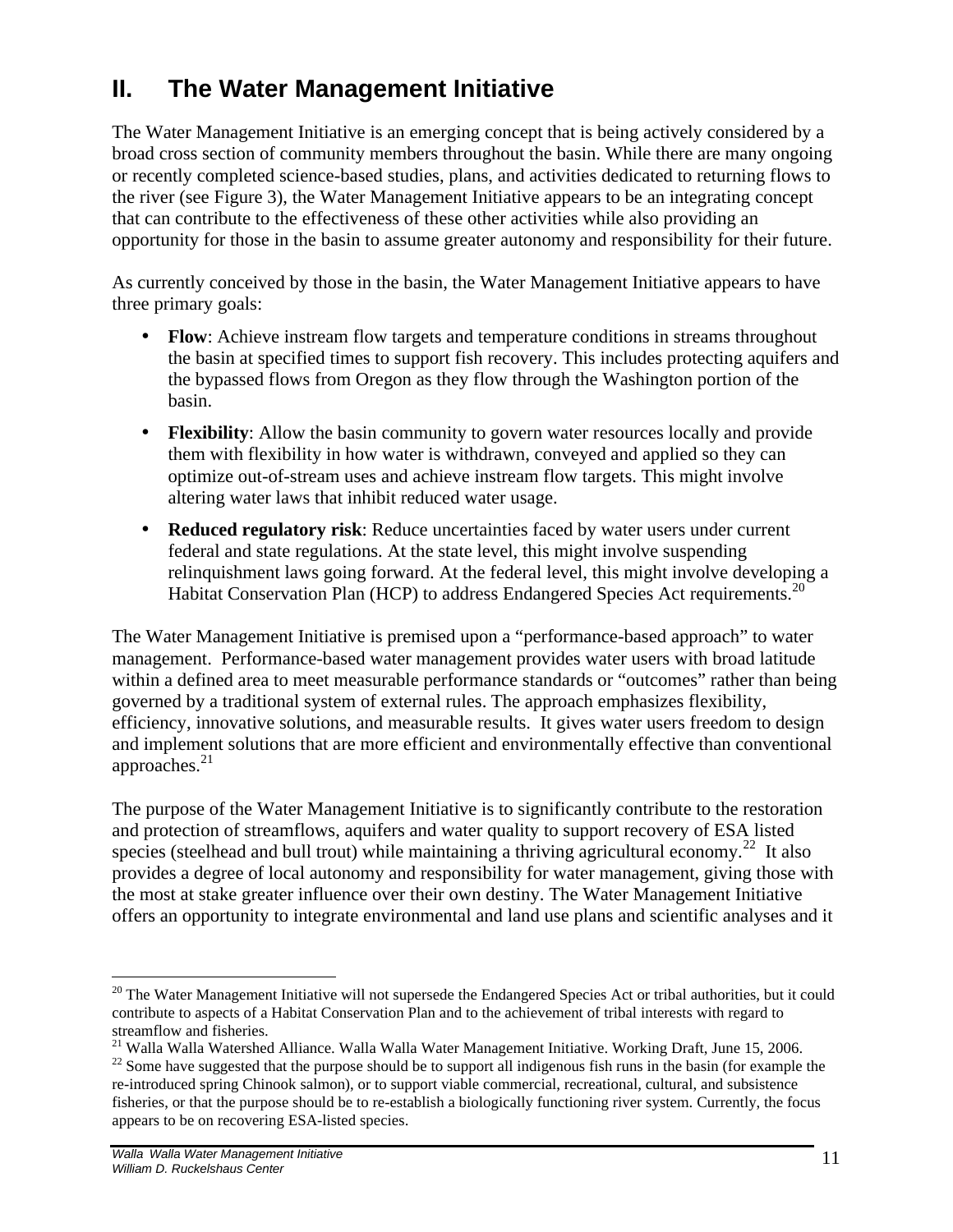provides a forum where all the many interests can come together to implement a coordinated approach through the strong community relationships that have been built over the years.

Although the Water Management Initiative is still evolving, it should be noted that any authorities will be conferred to it by the state, and thus the Water Management Initiative will not supersede federal and tribal authorities. In addition, Ecology has stated that it does not intend to abdicate its responsibilities (for example, the Ecology Water Master is expected to continue working in the basin).

If the Water Management Initiative is successful, it offers the potential to relieve some of the regulatory burden from the state and shift it to a cooperative partnership model in which water is jointly managed by Ecology and the basin community themselves. This will require local responsibility to fulfill some of the obligations now managed by the state.

## *A. Activities Under Consideration to Enhance Streamflow*

Washington Water Law contains many provisions intended to protect water right holders that have unintentionally created disincentives for agriculturalists to reduce water consumption. Chief among these is the "use it or lose it" provision,  $^{23}$  (also known as a determination of the water right's extent and validity<sup>24</sup>). Most water right holders believe that under the law they must put their full allotment of water to beneficial use at least once every five years or the water right is relinquished.<sup>25</sup> Anecdotal evidence<sup>26</sup> suggests that this situation encourages water users to use more water than they might otherwise need (and therefore withdraw water unnecessarily from the stream) in order to protect their water right. $27$ 

 $\overline{a}$ 

<sup>&</sup>lt;sup>23</sup> Washington's water law includes the principle that a water right is confirmed and maintained through beneficial use. A water right may be wholly or partially lost through extended periods of voluntary non-use. The return of unused water to the state is called *relinquishment*. The purpose of relinquishment is to ensure that Washington's limited water resources are put to maximum beneficial use for all of Washington's citizens. RCW 90.14.180 reads in part: "Any person hereafter entitled to divert or withdraw waters of the state through an appropriation... who abandons or voluntarily fails, without sufficient cause, to beneficially use all or any part of said right for a period of five successive years shall relinquish such right or portion thereof, and such right shall revert back to the state..." (Source: Washington Department of Ecology. Focus on Water Right Relinquishment from Ecology's Water Resources Program. Document 98-1812-WR. Revised June 2006.)

<sup>&</sup>lt;sup>24</sup> Legally, Ecology can make a "tentative determination of extent and validity." Ultimately, Superior Courts have the exclusive authority to determine the actual extent and validity of a water right through adjudications.

<sup>&</sup>lt;sup>25</sup> In fact, the Washington Trust Water Rights Program allows water right holders to temporarily or permanently place their excess water rights in Washington State's Trust Water Program. The priority date is retained, and under a temporary placement, the water rights can be returned at a specified time in the future. For those with perfected water rights, the Trust Water Program provides an alternative to using water simply to maintain the water right. However, application to the Trust Water Program currently requires a determination of water use because the program can only accept certified "wet" water (as opposed to paper water rights). For those whose water rights are not "certain", the determination creates the potential for discovery of a lapse of beneficial use and possible relinquishment.

<sup>&</sup>lt;sup>26</sup> Dick DuCharme. From public remarks made on October 18, 2006 at the Community Action & Innovation for Watershed Sustainability Conference held in Walla Walla.

<sup>&</sup>lt;sup>27</sup> "Beneficial use" involves the application of a reasonable quantity of water to a non-wasteful use. Applying water quantities beyond what is needed for a particular crop is considered wasteful and does not qualify as a beneficial use.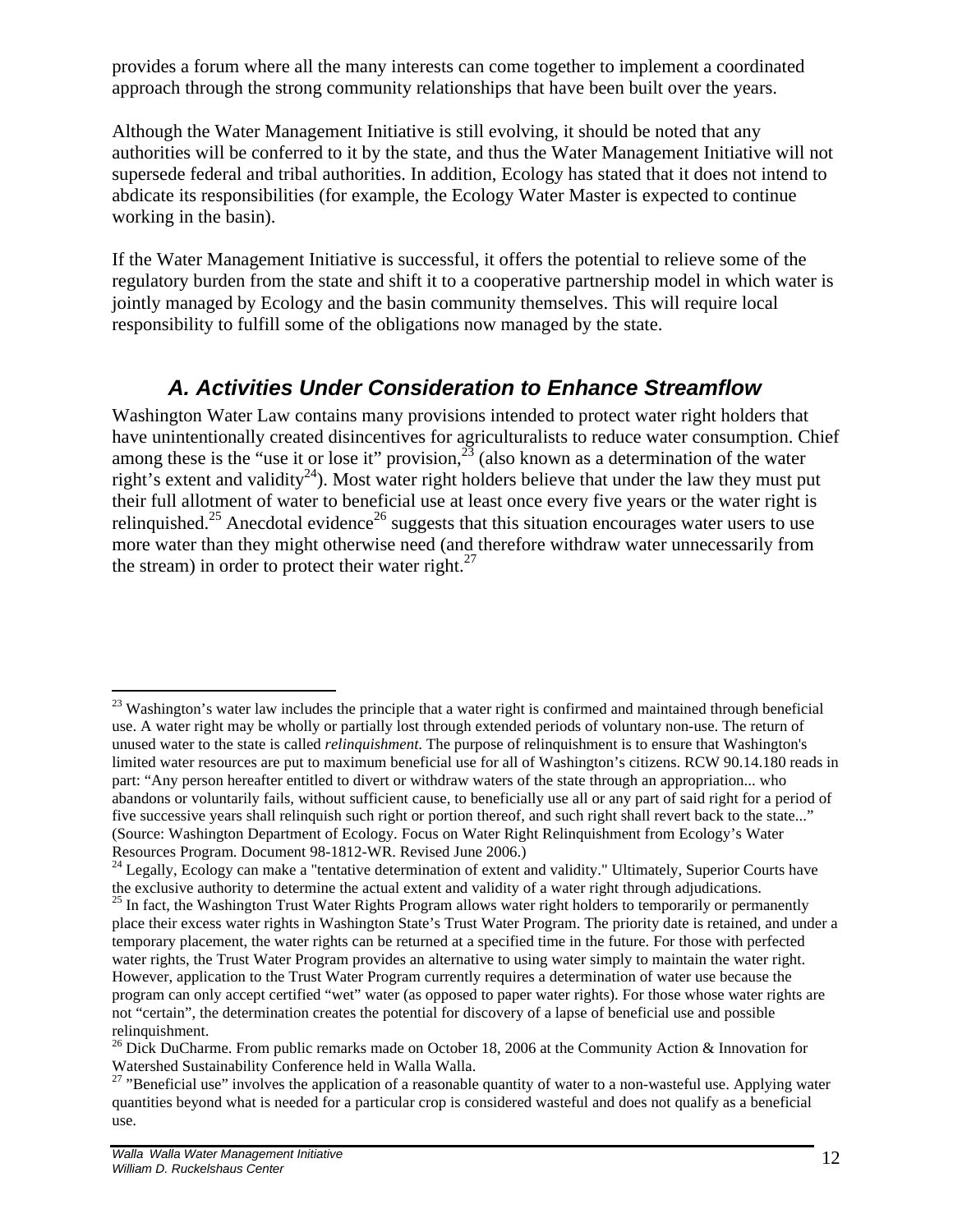Fear of a water right extent and validity determination also creates a barrier for water right holders to interact with Ecology (for example, to request a change in the point of diversion to benefit streamflow, to transfer water to trust or to a water bank, or to install a water meter). Many fear that the review process required to make water management changes will reveal that all or part of the water right has not been beneficially used without sufficient cause. If this is the case, the right or portion of it would be relinquished and Ecology would be compelled to initiate the relinquishment process.<sup>28</sup>

As part of the Water Management Initiative, agricultural water users are proposing an alternative to the existing state regulatory structures. Under the proposed Water Management Initiative, water management decisions would be governed locally and would accommodate greater flexibility in how water is used, diverted, conveyed and traded so that instream flow performance measures are met, potential reductions in access to water are managed equitably, disputes are resolved within the basin, and farmers are able to remain economically viable.

#### **Figure 4**

#### **Proposed Activities to Enhance Streamflow**

- Use groundwater and surface water conjunctively
- Suspend assessments of beneficial use when making environment-related water use changes (e.g., Change point of diversion, place saved water into trust)
- Trade/sell water rights (water markets and water banking)
- Spread water allotment across fields to optimize crop yield
- Recharge groundwater
- Pulse flows
- Coordinate temporary water reductions (water sharing)
- Improve Irrigation efficiencies
- Acquire water rights
- Develop new water sources (e.g., storage, Columbia River diversion)

Local governance would also mean locally-led enforcement and accountability, while still having the support of the Ecology Water Master in the basin. This approach is intended to help water users achieve streamflow targets while, to the extent possible, maintaining the economic benefits they derive from their current use of water.

Under this approach, farmers might flexibly draw from surface water during high flow periods and from groundwater during low flow periods or when fish need the water. They might reduce consumption and change the point of diversion to enhance streamflow without fear of future relinquishment. They might engage in water trades with fewer transactions costs that would provide water to those who need it and allow a financial return from investments made toward water conservation.<sup>29</sup> And they might spread their water allotment over their land more easily to maximize productivity under reduced or annually changing water availability conditions.

In addition, other approaches are being considered to more wisely manage the range of water sources and uses and enhance streamflow at critical times, including groundwater recharge, pulsing flows,<sup>30</sup> water sharing,<sup>31</sup> seeking new water sources (through storage or diversion from

<u>.</u>

 $28$  The Washington Department of Fish and Wildlife's Cooperative Compliance program is a tangible example of this fear being realized. In 2000-01, the Department offered incentives to farmers who voluntarily participated in a fish screening program. In some cases, the point of diversion was changed, and this triggered a water right change by Ecology, which requires a determination of the extent and validity of the right and impairment analysis. As a result, some water rights were found to be relinquished.

 $29$  Water trading between irrigators is unlikely, by itself, to yield increased streamflow, though water banking does have the potential to contribute to instream flow.

 $30$  Pulsing flows means that irrigators limit or stop pumping for a short period of time to create an increased pulse of streamflow that is designed to encourage fish migration.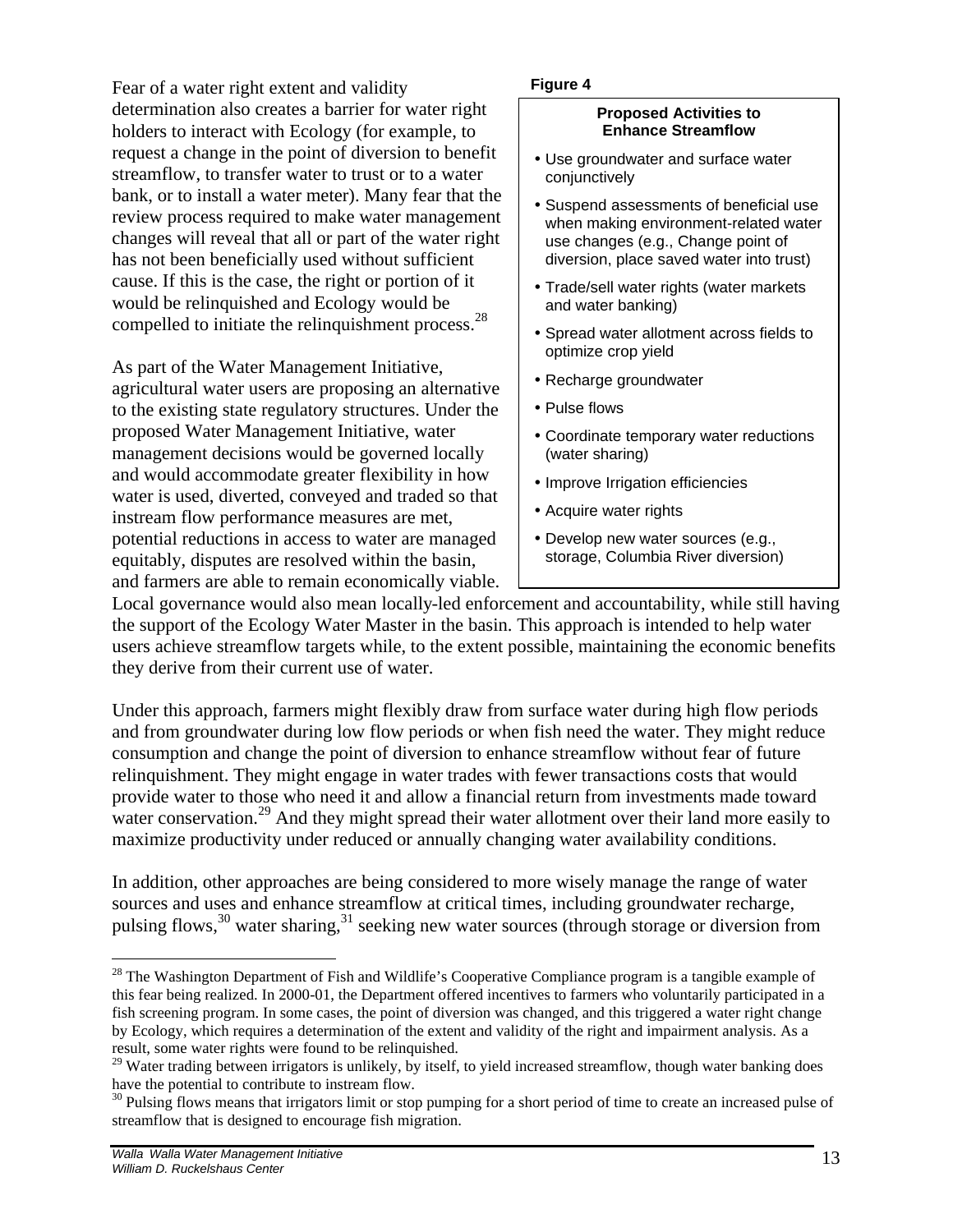the Columbia River) and water acquisition (including seasonal or partial water leases on a temporary or permanent basis). Figure 4 lists many of the proposed water management options, some of which are already being implemented.<sup>32</sup> Each of these activities has the potential to increase streamflow in the rivers while helping agriculture remain viable.

## *B. Key Components of the Water Management Initiative Package*

Many of those working on the Water Management Initiative view the concept as an emerging *package* of components that must eventually come together in order for it to be both acceptable and effective. Individual components such as flow or flexibility or regulatory protection are insufficient by themselves to gain the needed acceptance from the range of interested stakeholders in and out of the basin whose support will be necessary. For example, agriculturalists are unlikely to cooperate in generating flow unless the regulatory risks associated with water management changes are reduced (e.g., suspending the threat of an extent and validity determination when changing the point of diversion for environmental benefit). And Ecology is unlikely to support flexible water management and local governance unless these approaches can dependably deliver target flows. The effectiveness of the Initiative in achieving its goals of flow,

flexibility, and reduced regulatory risk is also likely to be enhanced through a balanced and comprehensive package of components that addresses the interests of all stakeholders. Thus, for the Water Management Initiative to be implemented, the package of components will have to be designed so that all the interested stakeholders can support it (or, in some cases, not oppose it).

Because the Water Management Initiative is a new approach, some of its components may take longer to develop and implement than others. Thus, while building the Initiative, not all the components of the package may be present initially, and some components may be tested prior to establishing the entire package. However, commitment to the entire package will likely be necessary to gain sufficient support from the range of interests needed to implement the Water Management Initiative.

There are many entities with interests in the Water Management Initiative, and these entities will be watching to ensure that the package contains

#### **Figure 5**

#### **Key Components of the Water Management Initiative**

- Stream flows are sufficient to recover ESA-listed species.
- Irrigators are afforded flexibility to alter water management without fear of negative consequences
- The agricultural economy remains viable
- Local government interests are addressed
- The governance, monitoring, and dispute resolution mechanisms are appropriate and credible
- The approach is approved and overseen by relevant state and federal agencies and Tribes
- Ecological, economic and social risks are minimized

components that either enhance their interests or reduce the risks they perceive in the Initiative. These interests include those in the Walla Walla Basin (water users, municipalities, the Confederated Tribes of the Umatilla Indian Reservation, and others who are interested in basin-

 $\overline{a}$ 

<sup>&</sup>lt;sup>31</sup> Water sharing means that water users coordinate bypassing water so that each farmer gets some water while target streamflows are maintained.

 $32$  Some of the activities that have been implemented or are under development include: Groundwater recharge (City of Walla Walla and Gardena Farms Irrigation District #13); pulsing flows (Washington Water Trust; Tri-State Steelheaders); irrigation efficiencies (Conservation Districts); water right acquisition (Washington Water Trust and Ecology); new water sources (a Columbia River diversion is under consideration; a feasibility study for mainstem Walla Walla River flow enhancement is now being conducted by the Confederated Tribes of the Umatilla Indian Reservation and US Army Corps of Engineers).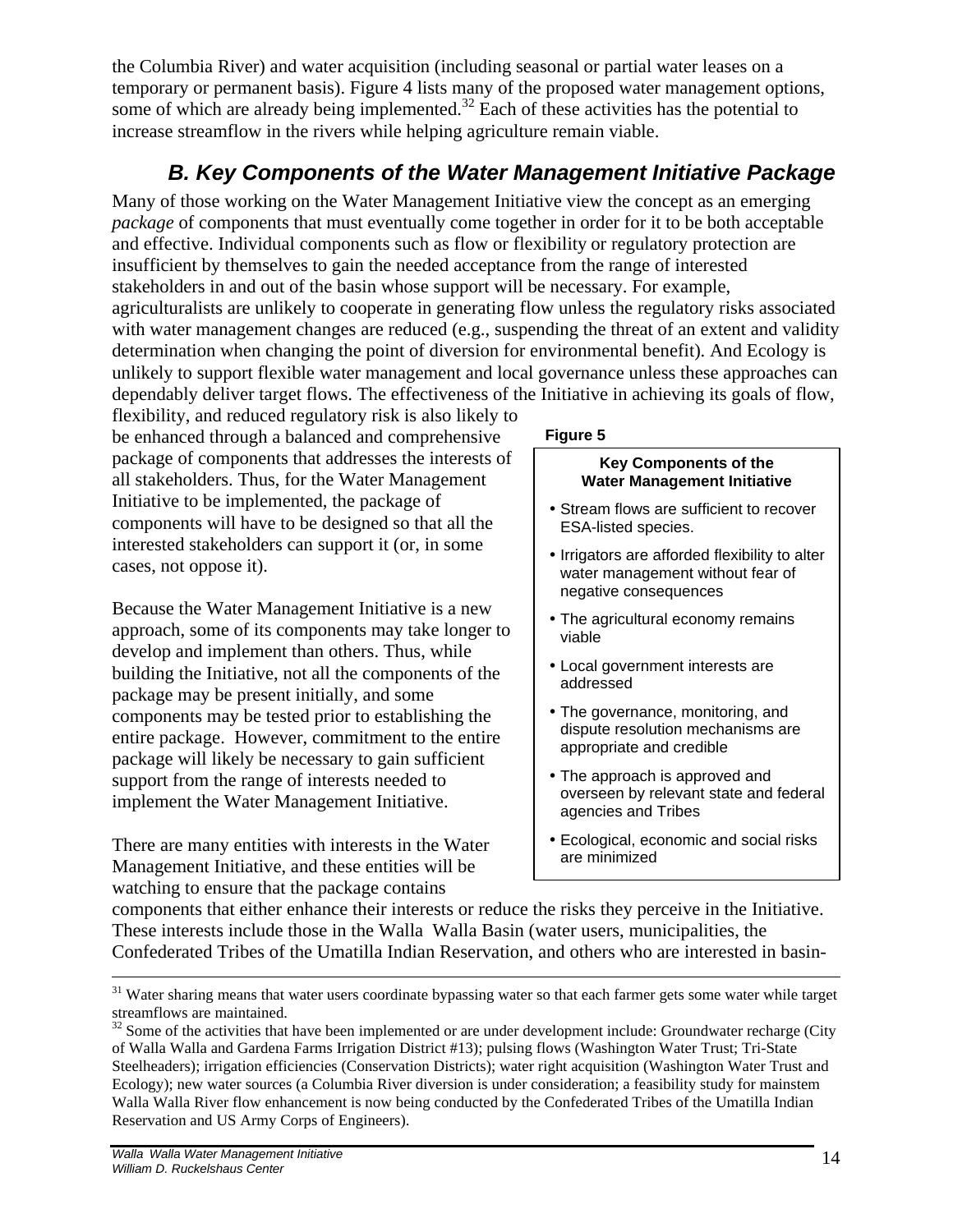level agriculture, economic health, environmental health, and fish recovery), those outside the basin who have interests in water policy (especially state-wide and national environmental, agriculture, irrigation, and business organizations), and government entities operating at a basin, regional, statewide, or national level (e.g., county and state agencies in Washington and Oregon, federal agencies such as US Fish & Wildlife Service, US Army Corps of Engineers, and NOAA Fisheries and tribal governments<sup>33</sup>). Depending on what form the Initiative takes, support from state and federal legislators may also be necessary.

Based on discussions with stakeholders inside and outside the basin, as well as on internal documents related to the Water Management Initiative and other materials, a package of key components is emerging that would likely satisfy the interests and concerns of the wide range of interested and affected parties. Most of these are currently under consideration or already under development. This list is intended to bring the potential package together for consideration by those developing or interested in the Water Management Initiative. A subsequent section will draw from research and case examples to illustrate how these components might be implemented. The apparent key components of a Water Management Initiative package are listed in Figure 5 and described below.

## **1. Stream flows are sufficient to recover ESA-listed species.**

The primary purpose of altering water management in the basin is to provide the necessary quality and quantity of instream flow and habitat to support bull trout and steelhead lifecycle functions while these species are present in the basin.<sup>34</sup> Because these species spend some part of their lifecycle outside the basin, actions in the basin cannot, by themselves, guarantee species recovery. However, the ESA requires that habitat conditions (i.e., streamflow) in the basin be sufficient to support the listed species when they are present. Scientists are currently attempting to define the necessary habitat conditions and especially the necessary streamflow conditions such as quantity, quality, timing, and other elements.  $35$ 

Ecology and the basin community recognize that flexible water management as envisioned under the Water Management Initiative is unlikely, by itself, to deliver sufficient flow to satisfy fish needs. Therefore, additional water sources are also being sought to help achieve this long-term goal. However, the Water Management Initiative is expected to contribute a significant portion of flows, especially in the short-term, until new sources of flow can be developed.<sup>36</sup>

Once the performance targets are defined and agreed upon, the success of the Water Management Initiative will be determined by whether it can consistently deliver and protect these flows during the specified times and in the specified areas. This includes protecting flows

<sup>&</sup>lt;u>.</u>  $33$  Other tribes in addition to the Confederated Tribes of the Umatilla Indian Reservation may have an interest in the Water Management Initiative. The right of the Tribes is to those fish that pass through their usual and accustomed fishing grounds and stations. If fish from the Walla Walla Basin are caught, or could be caught if productive, by other tribes, then those tribes would warrant consultation.

<sup>&</sup>lt;sup>34</sup> As noted previously, some have suggested augmented purposes, such as supporting other fish species (e.g., spring Chinook); sustaining commercial, recreational, ceremonial, and subsistence fisheries; or re-establishing a biologically functioning river system. At this stage, the focus appears to be on recovering ESA-listed species. <sup>35</sup> The lifecycle model for bull trout and summer steelhead is being developed in conjunction with the Habitat Conservation Planning process currently on-going in the basin.

<sup>&</sup>lt;sup>36</sup> For example, new sources of water are being sought through the feasibility study for mainstem Walla Walla River flow enhancement now being conducted by the Confederated Tribes of the Umatilla Indian Reservation and US Army Corps of Engineers. The Water Management Initiative can help prepare the basin to maximize the utility of these increased flows that may be available once new sources are developed.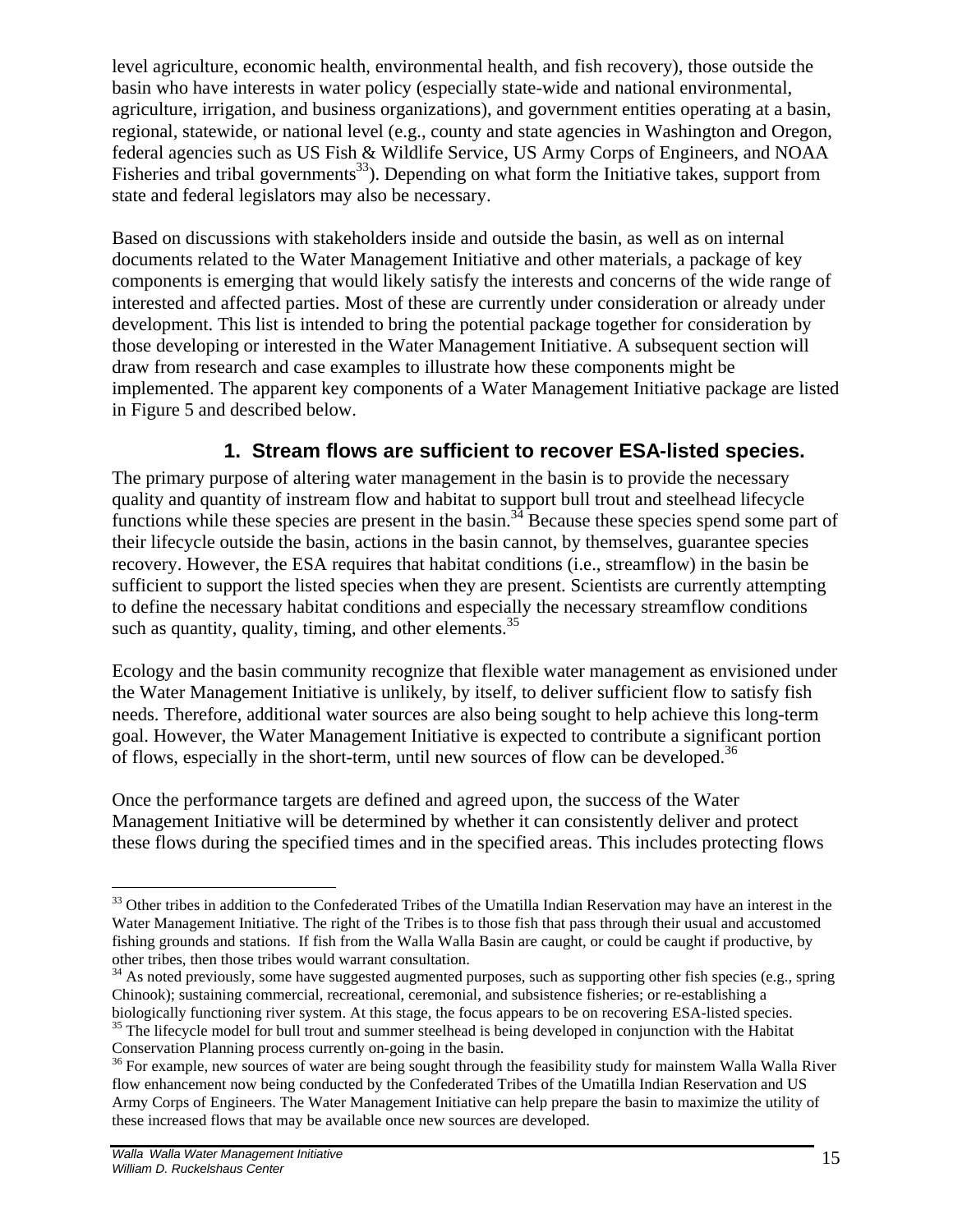bypassed in Oregon and Washington from being diverted as they travel through the mainstem Walla Walla River in Washington. It also includes protecting aquifers and coordinating groundwater extraction and management (including statutorily exempt wells) between the two states.

Many believe that flexible water management can deliver target flows. However, the test is likely to come in very dry years, when base flow conditions may be insufficient to satisfy instream targets and out-of-stream demands. Fortunately, many approaches to increase streamflow are active in the basin, including irrigation efficiencies, water acquisition, shallow aquifer recharge, the Water Management Initiative, and others. Still, since the Water Management Initiative approach is unproven, some observers have suggested that the risks associated with potentially not meeting flow targets should be protected against. The Habitat Conservation Plan, which is currently under development, requires an implementable strategy for maintaining streamflow during dry conditions. Many observers have suggested that a similar implementable contingency plan to provide minimum instream flows when target flows cannot be met through proposed Water Management Initiative approaches will also be necessary.

## **2. Irrigators are afforded flexibility to alter water management to benefit fish and farming without fear of negative consequences**

Under the Water Management Initiative, local governance of water management is intended to yield increased flow for fish. The premise undergirding this approach is that agricultural water users have an intimate knowledge of their land, crops, and irrigation systems, and that they are best able to identify opportunities to improve streamflows in ways that minimize harm to their agricultural business. The premise further suggests that if scientists and policymakers identify the quantity, quality, timing, and other necessary parameters of streamflow, and agricultural water users are given flexibility in how they achieve those parameters, agriculturalists can optimize the water system and create positive outcomes for both fish and farming. Once the streamflow parameters are agreed upon, agriculturalists can key their cropping and irrigation systems to the specific lifecycle needs of fish. In this way, farmers can produce, and fish can reproduce, creating a win-win where the fish lifecycle systems and the irrigation systems complement each other rather than compete.

Currently, many agriculturalists identify restrictive water policy and fear of a water right extent and validity determination as the primary barriers to making changes necessary to improve streamflow. Credible mechanisms to protect farmers who participate in the Water Management Initiative will need to be developed to reduce the fear of negative consequences resulting from altering water management to benefit fish and the environment.

## **3. The agricultural economy remains viable**

Most agriculturalists have experienced increased input costs (especially fuel and fertilizer), shrinking margins on production, and increased market competition for crops. With the water restrictions imposed due to the recent US Fish & Wildlife Service settlement agreement under the ESA, some farmers have also had to expend resources to seek new sources of water, while others say they have experienced reduced water availability which hampers their ability to maximize crop yields. The agricultural economy is constantly changing, and farmers must respond to market conditions to remain viable. Some crops require more water than others, and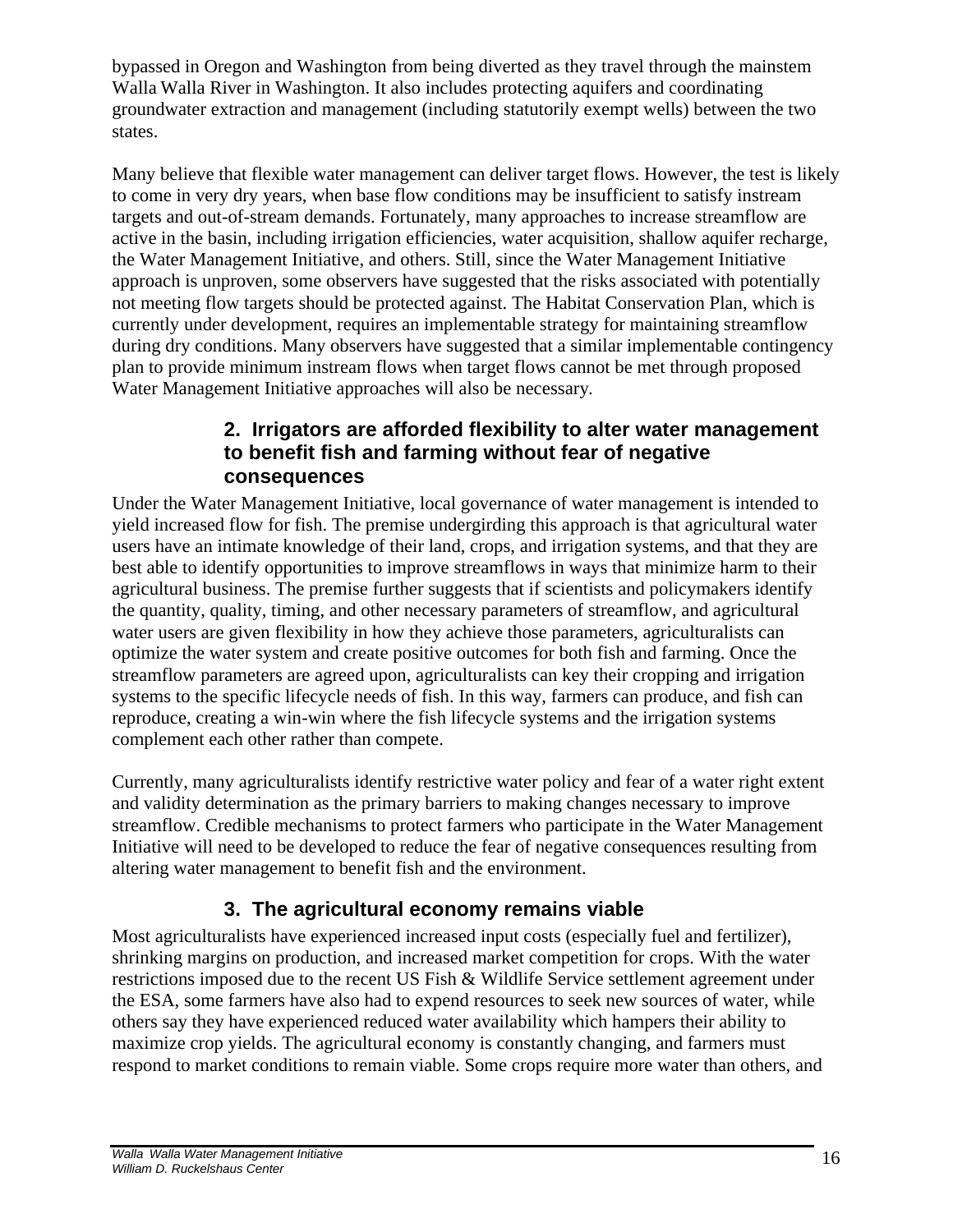some are more compatible with the needs of fish than others.<sup>37</sup> Many farmers hope that flexible water management will yield a win-win outcome, meaning that more water will be seasonally available in the streams for fish, and farmers will be able to optimize ground water and surface water applications to maximize crop yields on their land. Many farmers also recognize that water management changes may require some cost, some adjustment, and some agreement among themselves in how they operate (especially between junior and senior water right holders). Many farmers have said they want a system designed to incentivize the changes and behaviors that will support fish recovery. However, farmers seem most concerned that they not slide any further backward in terms of viability of agricultural production. At a minimum, they do not want the Water Management Initiative to further inhibit their ability to make a living.

## **4. Local government interests are addressed**

Municipalities in the basin are responsible for a broad range of issues concerning human activity, economic prosperity, and ecological health. Within the realm of water, they are responsible for drinking water supply, stormwater, wastewater, and numerous other water-related issues. Municipalities appear to have at least three key areas of interest that might overlap with the Water Management Initiative. One is water quality and future TMDL standards<sup>38</sup> that will affect streams, stormwater, and drinking water supplies. The second is land use planning and growth management, since these can affect water management and endangered species recovery. There may be opportunities to integrate water resource management and watershed planning with development planning and permitting. <sup>39</sup> The third area of interest is how Ecology's offer to allow local governance and flexible water management will affect regulatory relationships with other state agencies such as Washington Department of Fish and Wildlife and Department of Health. Incorporating these municipal issues has the potential to increase the complexity and blunt the focus of the Water Management Initiative. However, since municipalities in the basin have significant influence over water resources, integrating and coordinating water management with municipalities could enhance the range of options to improve streamflow. If done carefully, incorporating their interests could lead to positive impact on a broader range of water related issues.<sup>40</sup>

<sup>1</sup>  $37$  For example, growing alfalfa seed requires less water than growing alfalfa and requires it at times that do not compete with streamflow requirements for fish. Wine grapes require about 50% less water than alfalfa. However, many agriculturalists are reluctant to shift fully to these crops to reduce their water requirements. In Washington, the reluctance is due in part to the requirement that water rights are validated before they are placed in the trust water program. In Oregon, some farmers have said their reluctance to lease or transfer water to instream uses is partly because it would require removing from production the portion of land associated with those water rights.

<sup>&</sup>lt;sup>38</sup> Total Maximum Daily Load. In Washington, it is also known as the Water Quality Improvement Project. This process was established by Section 303(d) of the Federal Clean Water Act (CWA), which requires states to identify sources of pollution in waters that fail to meet state water quality standards, and to develop Water Quality Improvement Reports to address those pollutants. TMDLs establish limits on pollutants that can be discharged to the waterbody and still allow state standards to be met. In the Walla Walla Basin, three rivers have been listed because they do not meet water quality standards: The Walla Walla River (Temperature, Fecal coliform, pH, PCBs, Several chlorinated pesticides); Touchet River (Fecal coliform, Temperature); and Mill Creek (pH, Temperature). Rules for these pollutants in each river are currently being developed. For more information, see Ecology's TMDL website: http://www.ecy.wa.gov/programs/wq/tmdl/index.html. Oregon Department of Environmental Quality has completed an EPA-approved Temperature TMDL for the Oregon portion of the Walla Walla River and its tributaries.

<sup>39</sup> See, for example, Arnold, Craig Anthony. *Wet Growth: Should Water Law Control Land Use?* Environmental Law Institute, Washington D.C. 2005.

 $^{40}$  For example, a significant portion of household and municipal water use is applied to lawns and landscaping. The estimated efficiency for landscape irrigation can range widely but is approximately 50 percent. Some who work on these issues suggest that significant water savings can be achieved through available technologies to improve efficiency of landscape irrigation. (Sources: David F. Zoldoske, Director, Center for Irrigation Technology (CIT),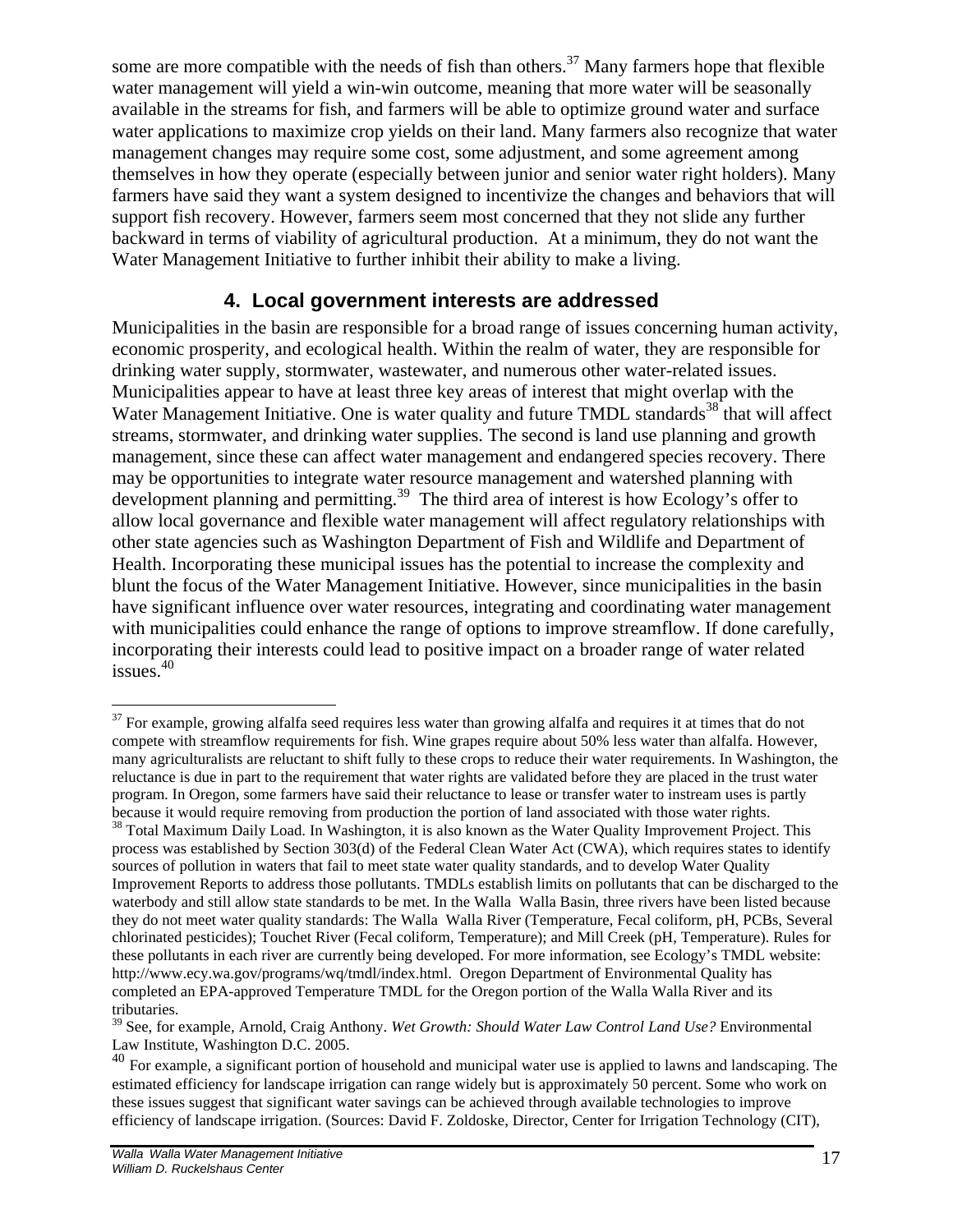## **5. The governance, monitoring, and dispute resolution mechanisms are appropriate and credible**

The design of a governance mechanism will be a critical component of the Water Management Initiative. The governance mechanism will most likely provide the visible center of the Initiative that parties will look to for leadership and will hold accountable for results. The role of the governance mechanism will likely be to implement the vision of the Water Management Initiative, manage its various components, and coordinate between all the relevant parties. It may take the form of a broadly representative steering committee or some other form that would be responsible for implementing the functions of the Initiative.

The specific functions of the governance mechanism and its eventual form will depend on what goals, purposes, approaches, and activities are ultimately assigned to the Water Management Initiative. Some of the governance functions may include making water management decisions, communicating with water users and the public, monitoring performance measures and water management activities, enforcing water management decisions, planning, receiving technical and other information, representing participants in policy and legal forums, managing contracts, projects, and financial resources, and resolving disputes that might arise. Some functions may be appropriately managed by others and simply coordinated through an appropriate mechanism, while others may be a central responsibility of the governance mechanisms itself.

The governance mechanism will likely rely on and build upon the effective social norms and civic engagement that already exist in the basin, as well as cross-communication and cooperation between agricultural water users, municipal water managers, scientists, tribes, fish managers, and others. Many of these interests will likely participate in some aspect of the governance mechanism. Governance may be organized into progressively encompassing levels (e.g., irrigators, water users within Washington State, and the entire trans-boundary basin).

Effective governance will require a structure or mechanism that can flexibly adapt to new conditions resulting from public input, changing basin priorities, new information and technologies or additional participants. To gain the needed legitimacy and credibility, the governance mechanism may benefit from being partially integrated with local government and provided with some legal status, recognition and/or authority.

A number of elements will contribute to the credibility and appropriateness of the governance mechanism. Some of these include:

• **Decisions are based on accepted science and local knowledge:** To make the water management changes necessary to recover target fish species, sciences such as biology, hydrology, and geology will have to operate side by side with the local knowledge of agriculturalists, irrigators, municipal water managers, and others. To be credible and accepted, streamflow parameters will have to be based on accepted science and transparently derived. Likewise, decisions regarding water management changes at the farm and basin level should also be based on accepted knowledge and transparently derived. The credibility of the Water Management Initiative will be affected by how observers perceive the legitimacy of the decisions that are made.

<sup>&</sup>lt;u>.</u> California State University, Fresno. Vickie V. Driver, Principal Water Resources Specialist, San Diego County Water Authority, email communication 1/8/2007. Marsha Prillwitz, Project Manager, California Urban Water Conservation Council, email communication, 1/9/2007.)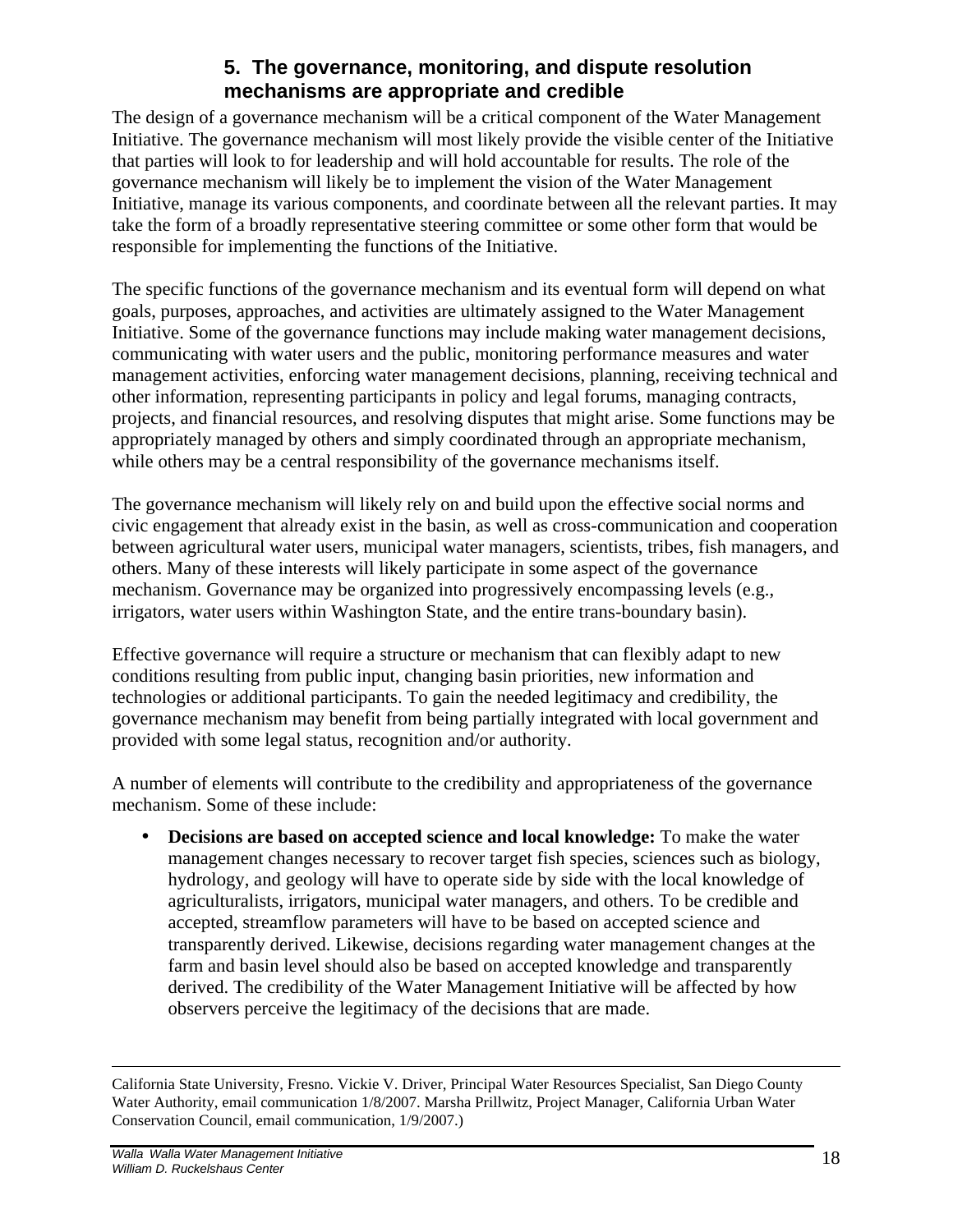- **Goals are measurable and monitoring is transparent:** To track performance relative to instream flow and other goals, clear and broadly agreed streamflow and other performance measures will be necessary at specific points along the mainstem Walla Walla River as well as at key points in tributaries. These performance measures will need to be tracked through an efficient and trustworthy monitoring system. The Initiative's credibility and the public's awareness would be enhanced if monitoring data and analysis were publicly available for all to see (e.g., on the internet). Assessment of the Initiative's progress toward achieving performance goals will help document effectiveness of water management changes, inform efforts to improve provision of streamflow, habitat and other parameters, and provide essential information to make additional changes if necessary. The data will also help the Water Management Initiative document successes and provide a set of facts with which to publicize the efforts among those whose support is needed (Walla Walla community, outside observers, Ecology, state legislatures, and others). Public accountability and transparency would help demonstrate the effectiveness of the Initiative's efforts and potentially add an additional layer of community/peer pressure to help achieve the performance measures.
- **Adaptive management is built in to the system to accommodate new information and changing conditions**: Precipitation and base water flows are variable across years. Rising global (and regional) temperatures suggest that base flow conditions are likely to become more challenging for agriculture and fish in the future. In addition, new information regarding fish requirements, water conservation technologies, agricultural markets, and other factors will likely become available in the future. Mechanisms to incorporate changing climate conditions and new information will be essential to ensure that sufficient habitat conditions are maintained to recover target fish species. Since the primary purpose of the Water Management Initiative is to provide the habitat conditions (i.e., flow conditions) necessary to recover target species, monitoring and assessing whether these goals are being met through the established performance measures, and altering them if they are insufficient or excessive, will be essential to demonstrating that the Water Management Initiative is achieving its goals.
- **Expertise and resources are sufficient to implement the Initiative:** Water related planning in the basin has benefited from significant volunteer input over the years. Some are concerned that the complexity and volume of work involved in implementing the Water Management Initiative exceeds the human and financial resources currently engaged in it. Managing the various functions of the Water Management Initiative will likely require the expertise of biologists, hydrologists, hydro geologists, project managers, and others. These functions might be fulfilled through partnerships with existing entities, consultants, direct hires, or other means. However, it is unlikely that these functions can be carried out adequately over the long run without enhancing the financial resources and human capacities currently engaged in the Initiative.
- **Water is managed across the entire basin:** Currently, water laws, policies, and management approaches differ in Washington and Oregon, and this creates an artificial barrier to comprehensive and consistent water management in the Walla Walla Basin. Since the basin is located in both Oregon and Washington, water management could potentially be improved by devising a mechanism that facilitates integrated and/or coordinated approaches across the two states.
- **Water resources are equitably managed among water users within the water rights seniority system:** Water management decisions have the potential to impair access to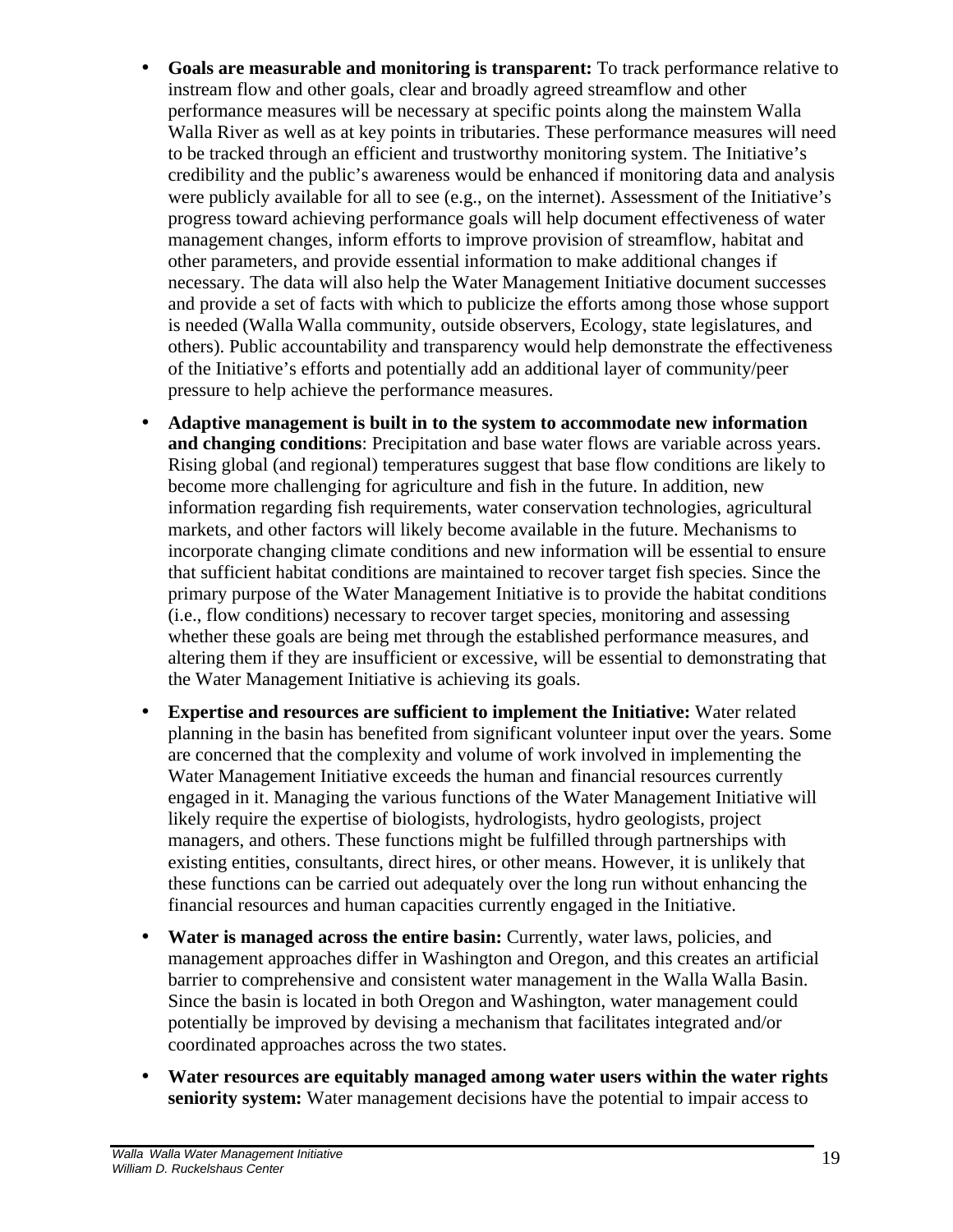water by others, and these impairments will need to be addressed and potentially mitigated to maintain support for the Water Management Initiative. In addition, since water resources in the basin are over-allocated and natural supplies will vary across years, it is likely that some dry years will require more extensive sacrifices than others. If some individuals or some groups experience an inordinate cost relative to others, this will undermine legitimacy and support for the Water Management Initiative. It may be beneficial to consider ways that all parties—irrigation districts, ditch companies, individual irrigators, municipalities, senior and junior water right holders, domestic users, tribes, exempt well owners, and others—can contribute to the effort of maintaining flows and helping fish complete their lifecycle under various climatic and streamflow conditions.

• **Conflict resolution mechanisms are efficient and effective:** Disagreements can be expected as part of the operation of the Water Management Initiative because water is scarce, it is essential for survival, and many depend on it for their livelihood. Director Manning has stated that one of the Washington State's requirements for the Water Management Initiative is that disputes are handled within the basin and that participants demonstrate their willingness to accept the outcomes of local decisions and the potential impairments resulting from water management changes. While the state will continue to protect against impairment when necessary, the ability of the Initiative to resolve disputes within the Basin will be an important measure of its effectiveness. Some water quantity impairments may be inevitable, but there may be ways to compensate or mitigate for the benefits that the lost water afforded. When disputes arise, a clear, efficient and accepted mechanism for addressing disputes will aid in their resolution.

## **6. The approach is approved and overseen by relevant state and federal agencies and Tribes**

The Water Management Initiative is a partnership between the Walla Walla Basin community and the Washington Department of Ecology and the Confederated Tribes of the Umatilla Indian Reservation, which has co-management authority for Usual and Accustomed fishing areas in the Walla Walla Basin.<sup>41</sup> Although the Water Management Initiative envisions that water resources would be managed locally, water is a public resource and remains a responsibility of the state. Because the basin supports ESA listed fish, federal agencies also have a significant interest in the performance outcomes of the Initiative. In addition, agencies and tribes with responsibilities for water management, endangered species protection and co-management of aquatic resources will continue their role in protecting these interests on behalf of the public. Participation and oversight by relevant state and federal agencies and Tribes can provide legitimacy and credibility to the Water Management Initiative.

## **7. Ecological, economic and social risks are minimized**

The Water Management Initiative is intended to advance the goals of increased flow and local autonomy. However, implementing this approach has inherent ecological, economic and social risks. At a minimum, implementation of the Initiative should not erode the progress that has been made in terms of habitat and streamflow improvements, relations between parties, and the economic viability of the agricultural sector. Opinions differ on whether to initially implement

1

 $41$  As noted previously, other tribes in addition to the Confederated Tribes of the Umatilla Indian Reservation may have a stake in the governance of the Initiative. The right of the Tribes is to those fish that pass through their usual and accustomed fishing grounds and stations. If fish from the Walla Walla Basin are caught, or could be caught if productive, by other tribes, then those tribes would warrant a role.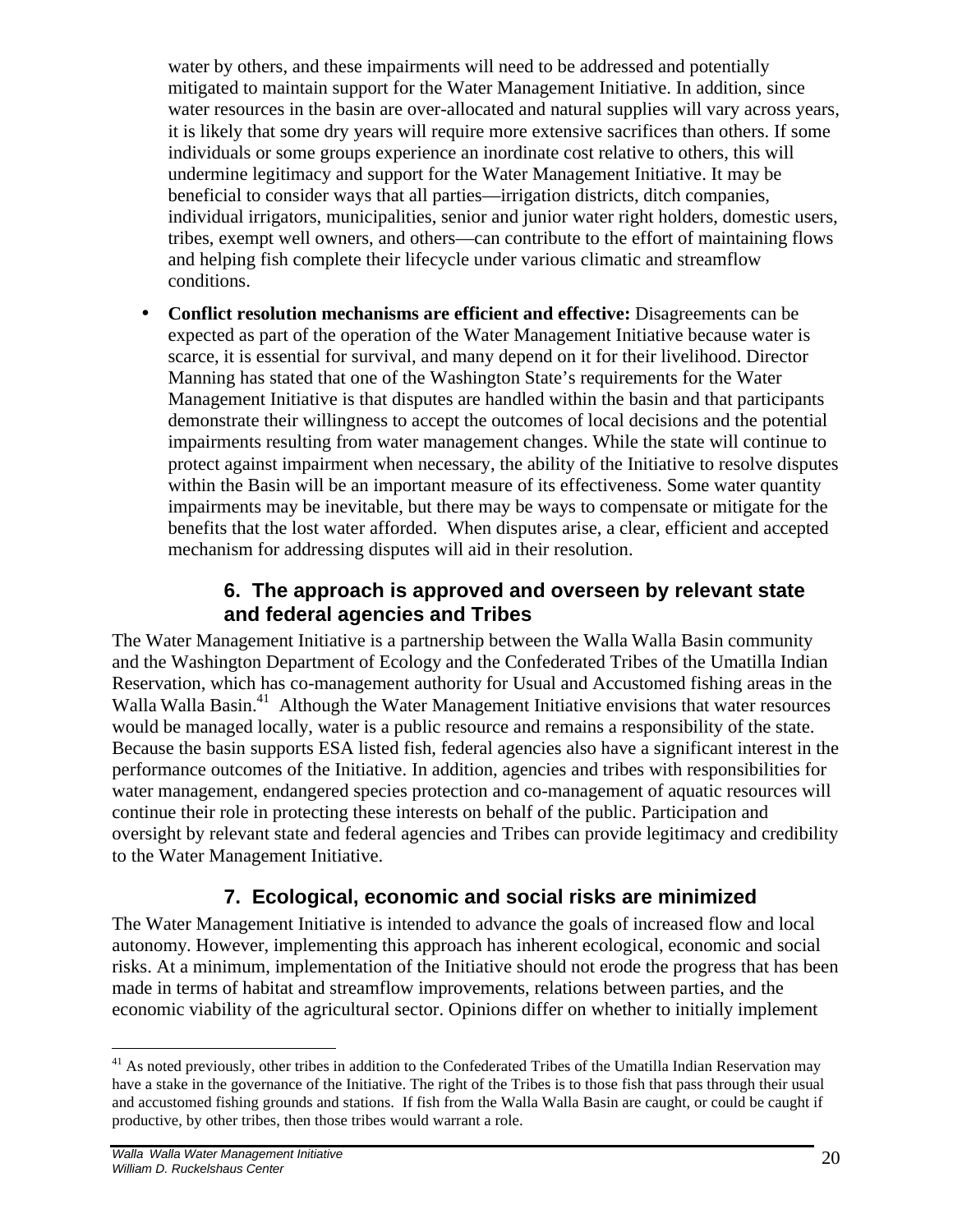the Initiative on a basin-scale, test it first in a limited geographic area with a set of willing participants, test some components first (such as local decisions regarding changes in points of diversion), or some combination of these. However, consideration for how to develop and implement the Initiative in ways that reduce the ecological, economic and social risks will be important during the early years of the effort.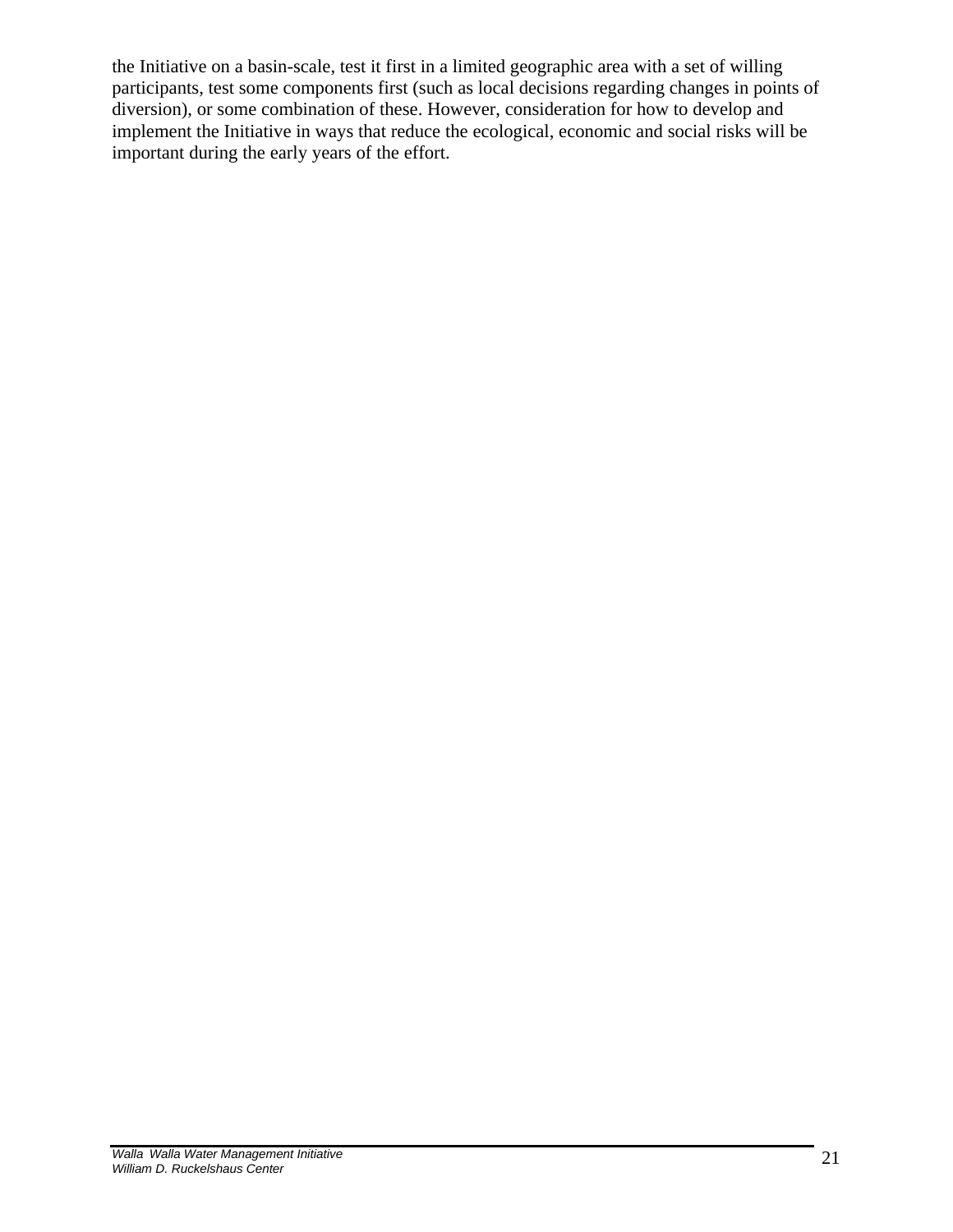## **III. Insights for the Walla Walla Basin**

The purpose of this report is to document efforts outside the Walla Walla Basin that have attempted to achieve goals similar to the Water Management Initiative and to describe potentially useful lessons from those efforts. The goals, purposes and approaches of the Water Management Initiative are described in the preceding section (Section II). Later in this document, a set of case examples are presented that offer experiences and insights into ways to achieve these goals. The present section is designed to bring those lessons together and summarize their relevance to the Water Management Initiative.

Findings from this research suggest that no other effort has combined the goals, purposes, and approaches that are under consideration as part of the Water Management Initiative. Consequently, it appears safe to assert that the Water Management Initiative is unique and unprecedented in its potential to chart a new approach to water management.

Although there is no direct precedent or model from which to design the Water Management Initiative, there are many examples of efforts that seek to alter water management for environmental purposes and may inform the efforts of those working to design the Initiative. Some are voluntary efforts, others are Congressionally authorized. Some are intended to prevent the listing of species under the Endangered Species Act, while others provide incidental take authorization under the ESA. Some involve irrigation districts only, while others involve federal, tribal, state, business, and other parties. Some provide insights into governance, while others provide examples of setting performance targets, incorporating science and local knowledge, or establishing a dispute resolution mechanism.

Each of the cases provides insights, lessons, and examples of important components of the Water Management Initiative. The following sections draw insights from the case examples and research as they relate to some of the primary components of the Water Management Initiative package:

- Governance of the Water Management Initiative
- Establishing flows and performance measures
- Market-based incentives for water improvements
- Integrating science and irrigation knowledge
- Equitable distribution of costs and benefits, and
- Resolving disputes

No other package implemented elsewhere combines the full range of approaches and activities contemplated by the Water Management Initiative. However, as this section will demonstrate, there are many options and approaches to achieve the Initiative's goals. Many of these are already available in Washington, but are not yet designed to maximize their effectiveness among water users. The following treatment offers insights on a breadth of these options, but does not provide a comprehensive description of each one. Further consideration will be required by those in the basin to narrow these options and identify those that are appropriate for the particular local circumstances. Once greater clarity emerges regarding the specific approach of the Water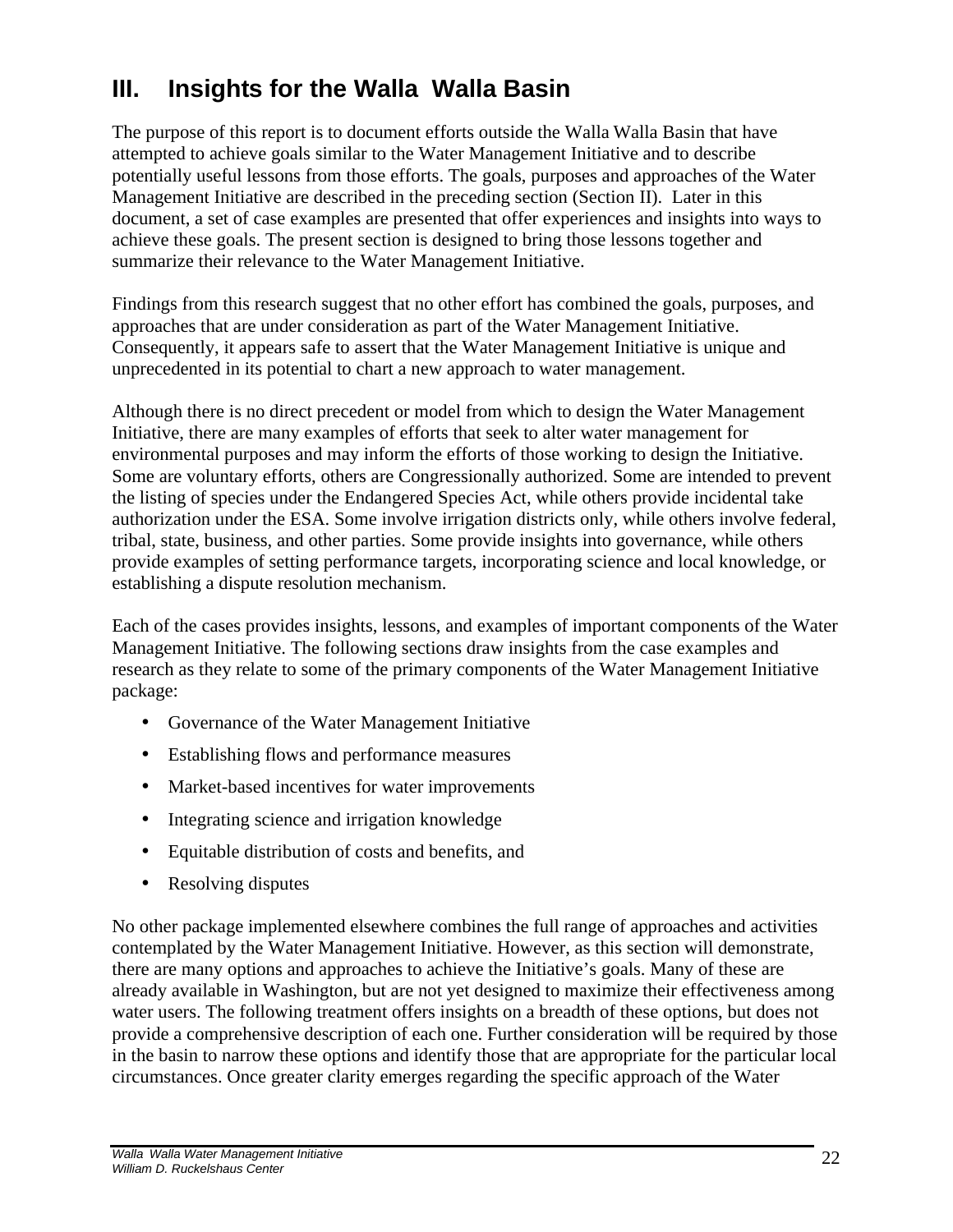Management Initiative, further investigation may be useful to identify more detailed design considerations beyond the scope of this research.

## *A. Governance Options for the Water Management Initiative*

As noted in the preceding section describing the key components of the Water Management Initiative, a credible and appropriate governance mechanism will be an essential component of the Initiative. The governance mechanism will be the visible center of the Initiative and will be responsible for achieving results. One of the functions of the governance mechanism will likely be to coordinate or integrate the water management activities of the various parties in the basin.

The basin features a complex array of parties with water management interests, authorities, and knowledge, including irrigation districts, ditch companies, individual irrigators, tribes, municipalities, environmentalists, and others. Some of these are divided by city, county, and state jurisdictions. To knit together these various entities, some in the basin currently envision three levels of organization to support coordination and governance of the Water Management Initiative:

- **Level 1: Agricultural water users on the Washington side of the basin**: This level seeks to connect or coordinate among the various categories of agricultural water users, such as irrigation districts, ditch companies, individual irrigators, and senior and junior water right holders. Options include incorporating individual irrigators into existing irrigation districts, combining irrigation districts, and creating a board of joint control to link irrigation districts while maintaining their independence.
- **Level 2: Washington-side basin water users**: This level seeks to coordinate water management among all basin water users within Washington state, including agricultural water users (Level 1), municipalities, and self-supplied water users. A water authority is one common mechanism to create a coordinated water management system between irrigation districts, municipalities, and others.
- **Level 3: Bi-state water management**: This level seeks to facilitate coordinated basinwide water management involving water users in both Oregon and Washington. A transboundary water compact offers a mechanism to achieve this goal.

Each of these levels increases the number and variety of participants and adds to the complexity of the effort. Each level may have its own governance mechanism, and the governance of the Water Management Initiative may evolve as each successive level becomes operational. Indeed, there may be multiple governance mechanisms (e.g., for irrigators, Washington-side basin water users, and states and the tribes) that are ultimately joined or coordinated through the Water Management Initiative.

Before describing governance approaches from the case examples, there are a number of important considerations that might influence the selection of the structure and the process of designing the governance mechanism. While not comprehensive, these include the following:

• **Consider the functions of the governance mechanism and match the form of governance to them**: The governance mechanism will be most effective if it is tailored to the specific purposes and functions it is expected to carry out (Figure 6). However, until the functions are defined and the existing entities and management options are mapped, it will be difficult to determine the most appropriate approach to governing the Water Management Initiative. An effective approach to designing a governance mechanism is to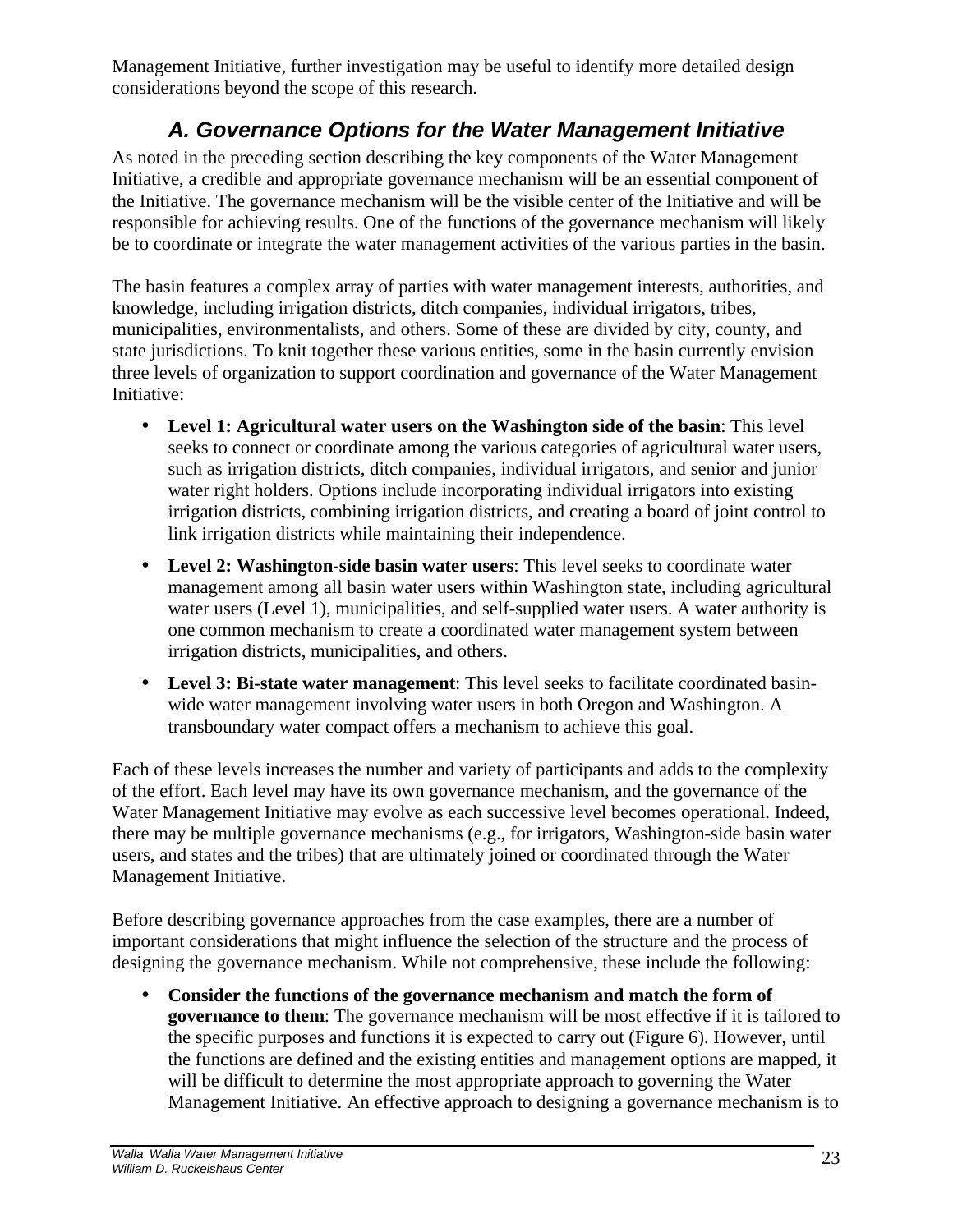start with identifying the functions that are needed to achieve the goals and purposes of the Water Management Initiative, and then designing the governance mechanism to achieve them—in other words, form follows function. There may be some functions that are already being managed by others, and thus coordination may be appropriate. There may be some functions that others could perform if given the inspiration, resources, or capacity. There may be an existing entity that could take on the entire effort or there may be a set of existing entities that could be joined or enlarged to accomplish some or all of the functions. Finally, there may be some functions or some dimensions of the Water Management Initiative that would be most effectively and efficiently achieved through a completely new entity.

• **Adaptable governance structures tend to be most effective**: As water users are organized into progressively comprehensive groupings (e.g., irrigators, Washington-side basin water users, and finally the entire transboundary basin), the purposes and functions of governance may change and new parties may

#### **Figure 6**

#### **Possible Functions of WMI Governance**

- Make water management decisions
- Monitor and assess performance measures
- Coordinate among parties (e.g. irrigation districts, municipalities, tribes, individual irrigators, and others)
- Receive technical and other information
- Communicate with water users and the public
- Develop policies and represent the interests of WMI participants at the state level
- Manage water trading and banking
- Cooperate with federal, tribal, and state oversight entities
- Enforce water management decisions
- Manage contracts, projects, and financial resources (bonding)
- Resolve disputes

be incorporated. In addition, as the Water Management Initiative is implemented, there will be some inevitable trial and error and alterations to the governance mechanism may become desirable. A governance structure that can accommodate new information and learning, changing conditions and priorities, and additional participants will tend to be most durable and effective. The mechanism's ability to address the interests of nonparticipants will also add to its credibility and legitimacy (for example, addressing potential impairment to those outside the Initiative).

- **Additional governance considerations:** As the governance function is designed, there are a number of dimensions to consider. In addition to those that are addressed elsewhere, these include how representatives are selected (the group can gain credibility and legitimacy if they are appointed or otherwise endorsed by locally respected and legitimized bodies such as a county council, the governor, or other authorized entity), the blend of representation (the group will gain legitimacy if it is composed of an appropriate balance of relevant interests or constituency leaders); how it operates (transparency or other tools and methods); and how the governance mechanism relates to other entities with authority and influence (for example, through ex officio membership or by other means).
- **Tribal involvement may be helpful to protect trans-boundary instream flow:** Legal scholars familiar with water law and tribal law have suggested that an assertion of tribal interest in by-passed stream flow from Oregon to Washington may be an effective approach to facilitating transboundary protection. The potential for this is illustrated by the Truckee River case example. One of the key motivations for developing the Truckee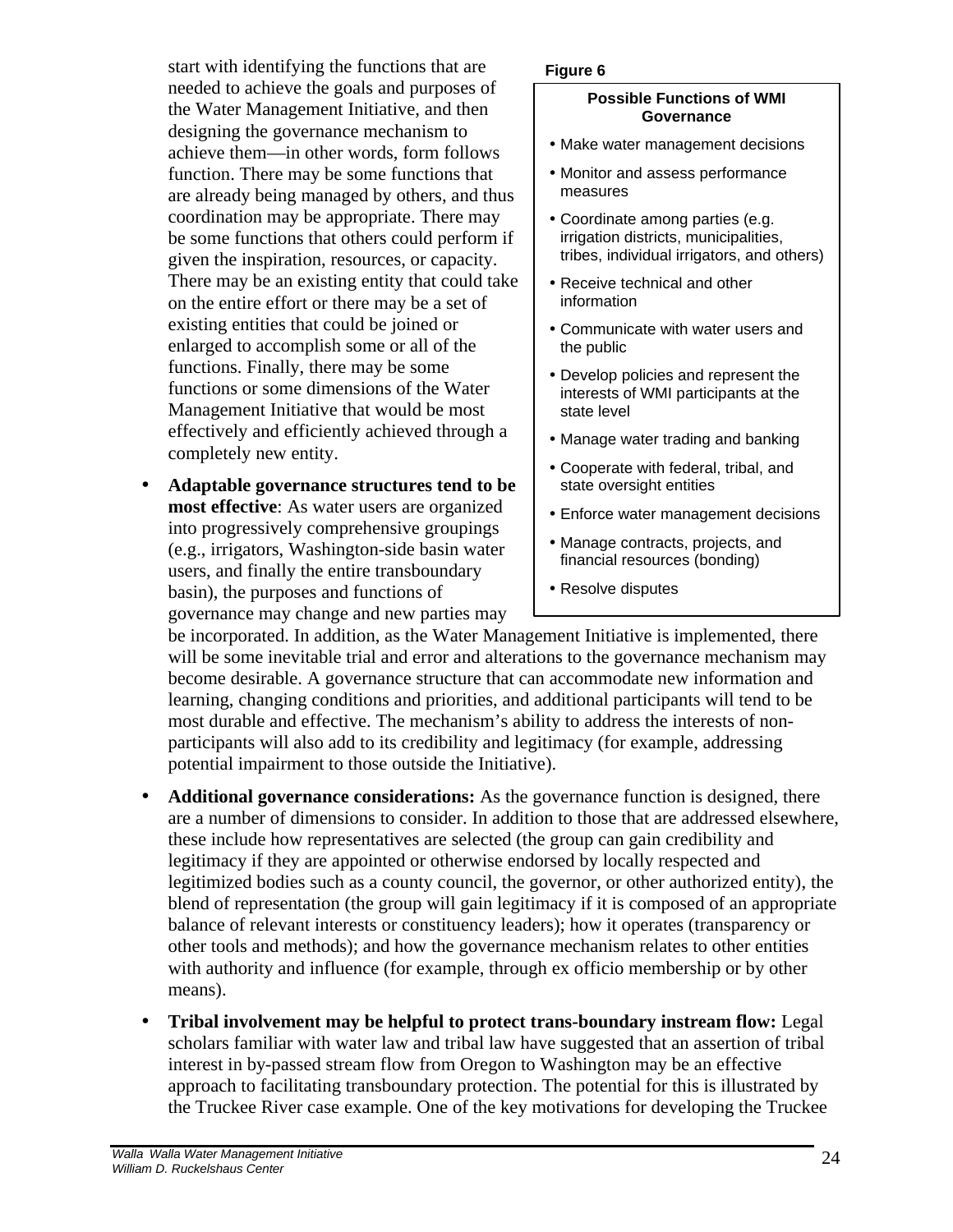River Operating Agreement was the opposition of the Pyramid Lake Paiute Indian Tribe to the previous water allocation mechanism negotiated by California and Nevada. The tribe opposed it on the grounds that it would discriminate against their water rights and would cause further decline and ultimate destruction of Pyramid Lake. Because of Tribal opposition, Congress never ratified the agreement, though the states continued to operate under it. The Tribe's continuing opposition led to the 1990 Truckee-Carson-Pyramid Lake Water Rights Settlement Act, which was ratified by Congress and has led to a more equitable allocation of water and protection of Pyramid Lake and its ESA-listed species.

• **Inter-state compact may be difficult to achieve in the short-term**: Previous analysis and recent discussions have suggested that a bi-state compact to achieve transboundary water management (Level 3) may be complex and challenging to accomplish and thus should be considered a long-term strategy rather than a short-term option.<sup>42</sup> Since one of the primary motivations for an inter-state agreement is to protect conserved water from Oregon as it flows through Washington, some have suggested seeking simpler administrative methods that can be achieved at the executive branch level. $^{43, 44}$  At this stage in the development of the Water Management Initiative, Level 1 and Level 2 organization and governance might be considered near-term goals that will establish a foundation for the longer-term goal of a trans-boundary water sharing agreement.

Various arrangements are available to achieve the three levels of organization and governance (i.e., irrigation districts, Washington water users, and the entire transboundary basin). Some of the more relevant mechanisms from the case examples are described below.

## **1. Board of Joint Control for Irrigation Districts**

To integrate the operations of existing irrigation districts in the Walla Walla Basin while maintaining their independence and autonomy, the Board of Joint Control appears to be an effective example. This mechanism could help achieve the goals of Level 1 organization to link existing irrigation districts.

The Roza-Sunnyside Board of Joint Control (RSBOJC) in the Yakima River Basin is the only example in Washington State of a Board of Joint Control. Formed in 1996, the RSBOJC was created to support proactive local management of water resources, water conservation and water quality concerns shared by the two irrigation districts. RSBOJC works to identify areas where the two irrigation districts can collaborate to address shared interests or implement projects that

 $\overline{a}$ 

 $42$  See, for example, Walla Walla Watershed Alliance. Walla Walla River Mainstem Integration Strategy for Instream Flow Protection, March 9, 2005.

 $43$  For example, the 1967 Interlocal Cooperation Act (39.34 RCW) allows any agency, political subdivision, or unit of local government, including special purpose or local service districts, any state or federal agency, political subdivisions of other states, and any recognized Indian tribe to engage in joint activities as long as each entity has the authority to do that activity itself. Specific statutes authorize cooperation between governments for specific purposes. One relevant example is RCW 35.92.014, which authorizes a city to cooperate with a municipality of a bordering state for the supply of water. For additional information, see: Sullivan, Paul, and Byron Katsuyama. Interlocal Agreements - Doing It Jointly. Municipal Research and Services Center of Washington. Undated web posting: http://www.mrsc.org/Publications/mrnews/articles/interlocal6-00.aspx).

 $44$  An alternative starting point might be the Memorandum of Agreement (MOA) between Oregon and Washington that was developed to implement stipulations entered into in the U.S. Supreme Court case State of Washington v. State of Oregon, 297 U.S. 517 (1936). In stipulation II. (3), it was agreed that Mud Creek, East and Middle Branch Mud Creek, Pine Creek, Schwartz Spring Branch, Dry Creek, and all tributaries thereto were to be managed according to the decrees of the two states in the same manner as if the state line did not exist. The MOA lays out how the states administer the stipulation when senior rights in Washington have insufficient water to fill their  $right(s)$ .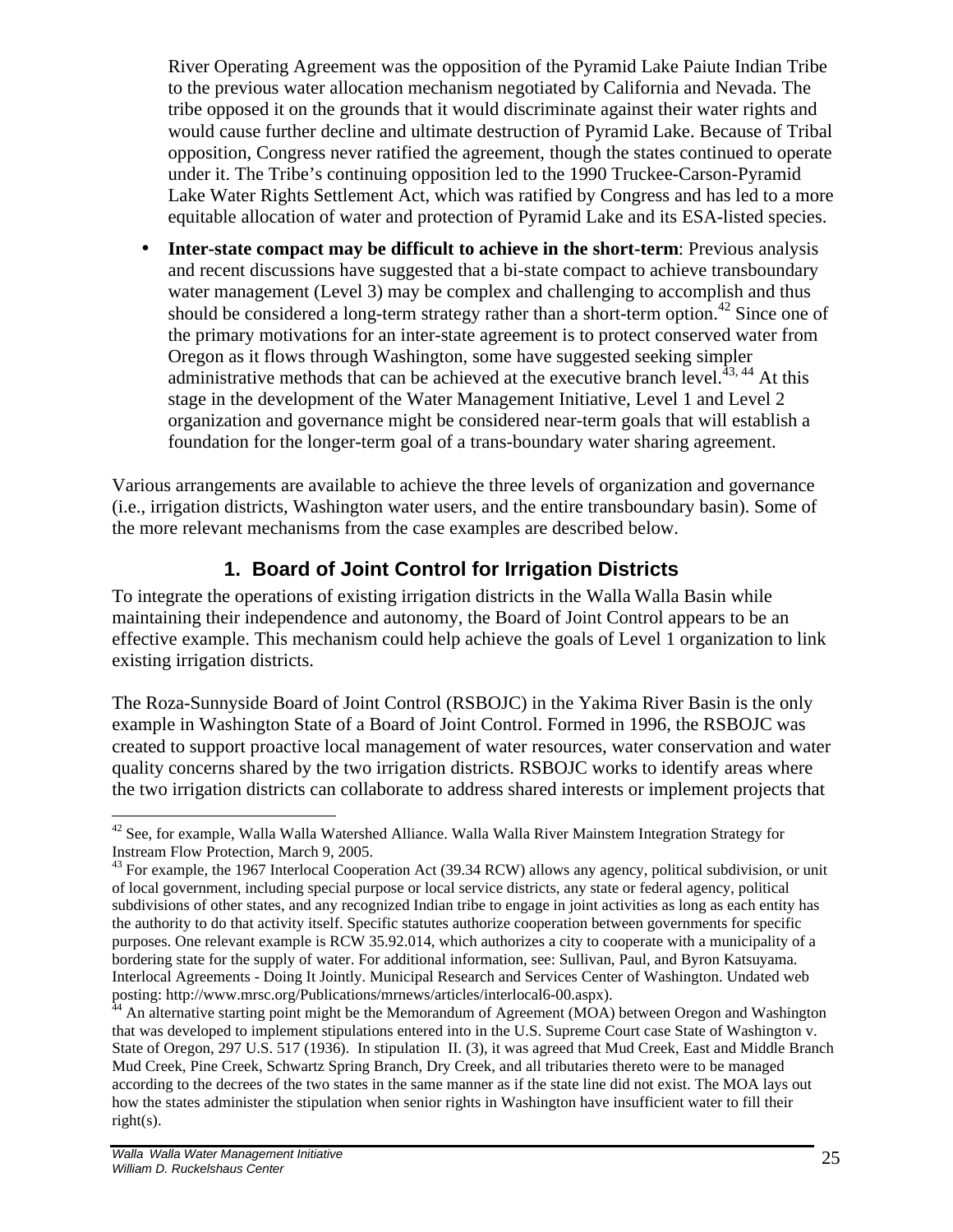benefit from increased economies of scale. The mechanism allows the two irrigation districts to combine resources where appropriate, feasible, and to the advantage of both, while maintaining their separate respective authorities and responsibilities. The mechanism also maintains existing priority dates for water rights and coordinates between junior and senior water right holders. Through this arrangement, the districts have increased operational efficiencies due to pooled equipment utilization, coordinated planning efforts, joint administration and shared resources.

Collaboration is formalized through a Working Group that meets every few months, where landowners, irrigators and government agencies assist in developing policy decisions and determining the direction of the organization. The collaboration has led to adoption of more efficient irrigation systems and the development of policies and guidelines that have improved water quality 50-97 percent. In addition, the RSBOJC employs Water Quality Specialists and has established an on-site, state-certified laboratory to assist in data collection and analysis of water quality.

Similar opportunities for operational efficiencies and improved environmental and agricultural outcomes seem possible in the Walla Walla Basin. The current situation is different in the Walla Walla Basin and therefore a number of steps would likely be required to create a similar arrangement (for example, a variety of agreements might be needed between irrigation districts, ditch companies, and individual irrigators). However, linking the irrigation districts and creating more comprehensive management of their water resources might aid the efforts of the Water Management Initiative to improve water management in ways that increase flows and minimize harm to irrigators.

## **2. Water Authority**

Water Authorities are found throughout the United States and can provide water management services to a variety of agricultural, municipal, industrial and other users. This mechanism may be appropriate to connect agricultural, municipal, and other water users and entities within the Washington side of the basin (i.e., Level 2 organization).

An example from the cases is the San Luis & Delta-Mendota Water Authority in California's Central Valley. This Water Authority governs agricultural water management across multiple irrigation districts and county jurisdictions. The Authority has been effective because it established a coordinated, multi-pronged response to significant reductions in water allocation. Through market mechanisms and other means, the Authority established an operating environment that supports and rewards water improvements by farmers, including tiered pricing, water trading, and tradable effluent loads. Results include the use of advanced water conservation technology, price signals that encourage water conservation, and market mechanisms that provide financial remuneration through trading to those who use less water than their allotment. The system has led to a shift in attitudes toward support for conservation and to agricultural operations that are more efficient and profitable.

A water authority within the Walla Walla Basin has the potential to achieve similar outcomes. With sufficient authorization to establish market mechanisms and implement other activities, it could establish an operating environment that supports and rewards water conservation beyond what is currently possible.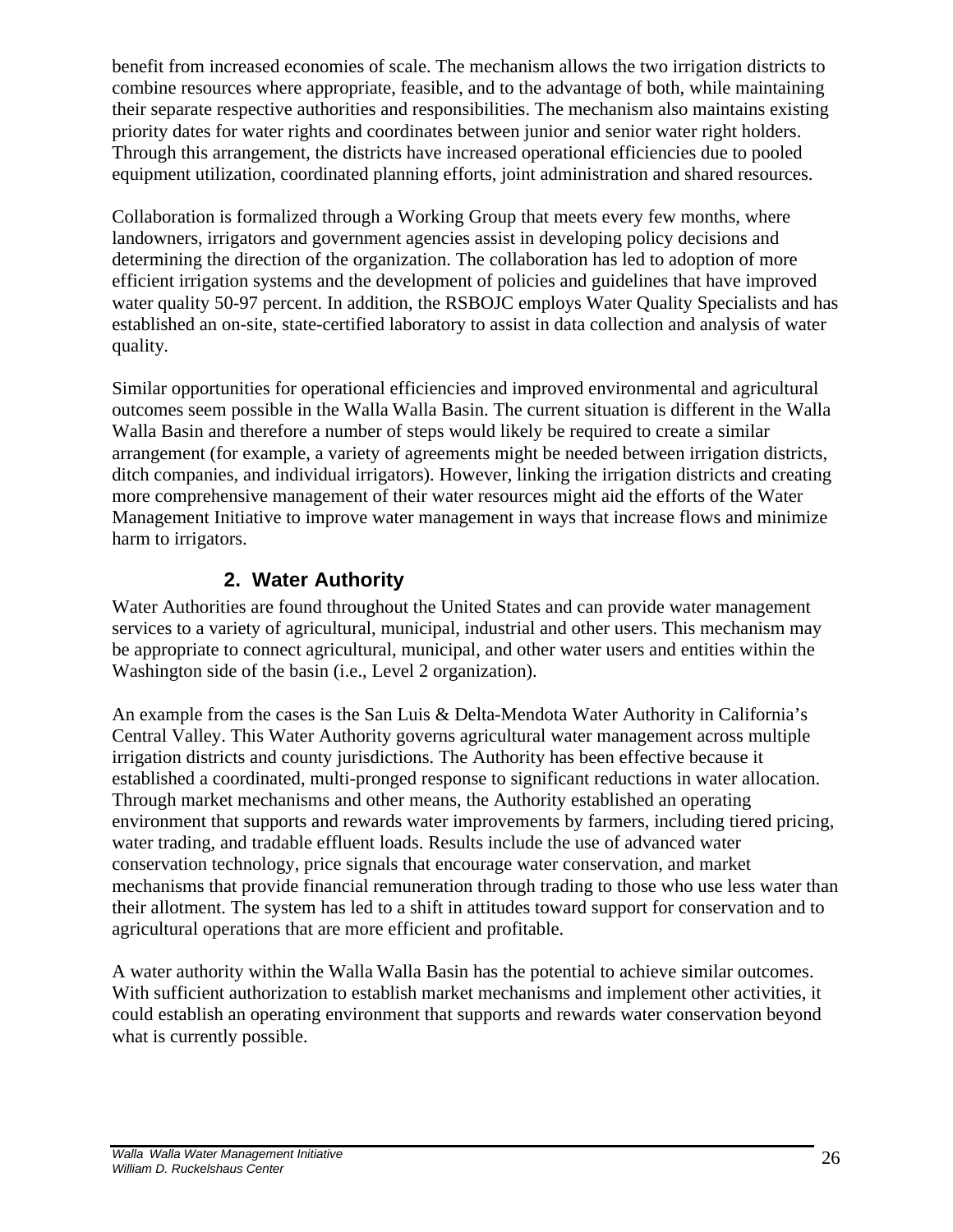## **3. Inter-state Water Compact and Transboundary Considerations**

Bi-state water management (i.e., Level 3 organization) could be facilitated by an inter-state water compact. These compacts typically have the status of a contract or treaty among sovereign entities (states, tribes, and the federal government) and most require Congressional assent.

According to recent research,<sup>45</sup> a significant challenge limiting effective transboundary water management is the prevailing tendency for governments at all levels to prefer to maintain authority over the people and resources within their political boundaries. Transboundary agreements also typically require a significant investment of time and resources to negotiate. Thus, a strong desire for improved water management is required for a sovereign government to enter into a compact or relinquish some control of water resources. Sovereign governments have varying willingness to cede water management control, and consequently inter-state water compacts tend to range in scope as described below based on the degree of control sovereign governments are willing to relinquish: 46

- **Coordination and cooperation in the management of shared water resources**: This provides a mechanism to exchange data and other information pertinent to independent water planning and development by respective parties. In this case, parties are not prepared to relinquish their sovereign rights and duties over the waters within their boundaries, but acknowledge that effective management of those resources cannot be accomplished without significant cooperation and coordination. <sup>47</sup> Since significant cooperation and information sharing already exists between Oregon and Washington and the tribes, this type of arrangement may not significantly advance the goals of the Water Management Initiative.
- **Limited purpose agreement for the shared use of water resources**: This is designed for those situations in which the parties wish to maintain control of most aspects of their internal water development but recognize the need to resolve existing or potential conflicts or establish direct coordination or management over a specific water project, source, or management function. This approach is oriented towards purposes that are limited in scope and narrowly drawn. Sovereign entities may concede limited authority over internal water resources as are necessary to achieve certain limited purposes or specific goals ranging from simple allocation of water released from a single reservoir, to prioritization of needs during droughts, to management of water quality issues. This type of arrangement could address the specific goal of protecting Oregon's bypassed water as it flows through Washington.
- **Comprehensive water management agreement**: This approach is based on the concept that the most efficient and effective allocation of shared water resources can be achieved

<sup>1</sup> <sup>45</sup> Information and text drawn from: Draper, Stephen, editor. Sharing Water in Times of Scarcity: State of the Practice: Guidelines and procedures in the development of effective agreements to share water across political boundaries. American Society of Civil Engineers. 2006; *and* Draper, Stephen. Editor. Model Agreements for the Shared Use of Transboundary Water Resources. American Society of Civil Engineers. 2002.

 $46$  Examples of model transboundary agreements reflecting each of these approaches can be found in Draper, Stephen. Editor. Model Agreements for the Shared Use of Transboundary Water Resources. American Society of Civil Engineers. 2002, and Model Interstate Water Compact from the Utton Transboundary Resources Center, at the University of New Mexico School of Law (http://uttoncenter.unm.edu/about\_the\_center.html).

<sup>&</sup>lt;sup>47</sup> This approach conforms to the *United Nations Convention on the Law of the Non-Navigational Uses of International Watercourses*, United Nations Document A/51/869 (1997). The United States voted in favor of this when it received 104-3 vote approval in the General Assembly, but the Convention has not been ratified by the requisite states, including the United States.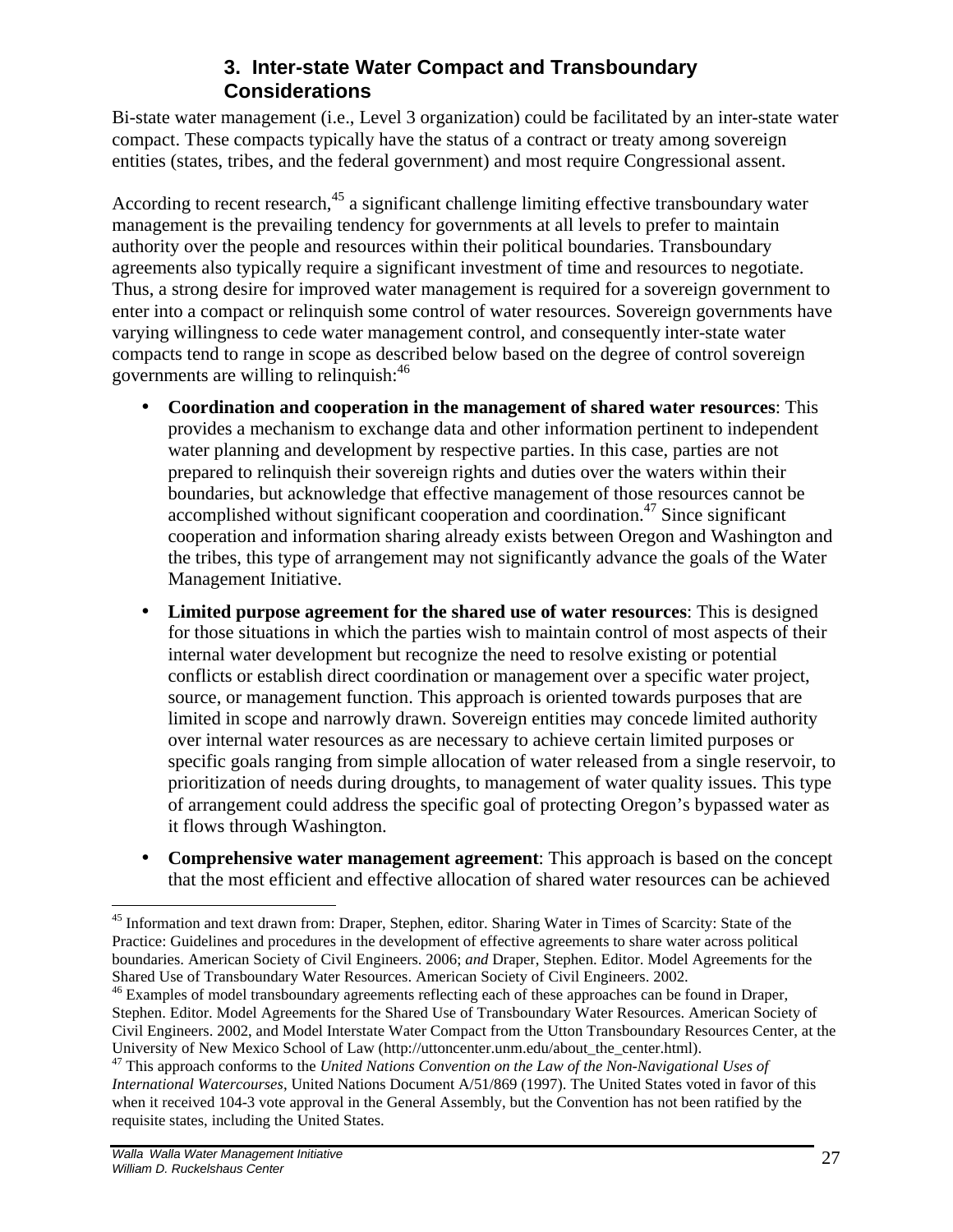only through management on a watershed basis, especially during periods of drought. Such integrated management requires creation of a separate management entity to which the parties cede specified decision-making authority. This type of arrangement would support the goals of comprehensive basin management envisioned by the Water Management Initiative.

The Truckee River Settlement (involving California, Nevada, the Pyramid Lake Paiute Indian Tribe and others) offers an example of a trans-boundary agreement that establishes an inter-state allocation of Truckee River water to address multiple purposes (species recovery, recreation, municipal needs, and agricultural and other economic water uses). Together with the Truckee River Operating Agreement, it provides a flexible way to manage water while still maintaining instream flows to recover ESA-listed species.

Another example of an inter-state compact is the Columbia River Compact.<sup>48</sup> This compact involves the states of Oregon and Washington and provides the forum used to set commercial fishing regulations in the Columbia River. With congressional and statutory authority, the Compact provides that all laws and regulations affecting fishing in the Columbia River over which the states have concurrent jurisdiction shall be made or altered only by mutual consent of both states. In recent years, the Compact has consisted of the Oregon and Washington agency directors, or their delegates, acting on behalf of the Oregon Fish and Wildlife Commission and the Washington Fish and Wildlife Commission. While Indian tribes are not members of the Compact, the Columbia River treaty tribes have authority to regulate treaty Indian fisheries. While not perfectly analogous to the goals of the Water Management Initiative (especially because it excludes the tribes), this agreement has the virtue of involving Oregon and Washington and addressing fish and water issues, and so may be a helpful precedent for beginning the process to establish an inter-state water compact in the Walla Walla Basin.

## **4. Local governance through community leaders and relationships**

Efforts at all three levels of organization and governance under the Water Management Initiative could benefit from the experience of the Big Hole and the Blackfoot basins, where water use reductions are managed by a broadly representative group of community leaders. Although actions are voluntary, they are strongly supported through one-to-one communication and community peer pressure. Because the Walla Walla Basin community is relatively cohesive, has strong leadership, and has developed positive relationships across interest groups (i.e., agriculture, environment, tribes, municipalities, business, and others), the Water Management Initiative has the potential to apply this approach as well.

Through the development of drought plans in the Big Hole and Blackfoot basins, a broadly representative steering committee composed of respected community leaders in agriculture, conservation, tribes, recreation, and others are informally authorized to determine when water use reductions are necessary. If instream flow levels go below three predetermined thresholds, the steering committee initiates public and direct communications to irrigators through emails, newspaper and radio ads, and a phone tree. If the second and third thresholds are crossed, those who are not voluntarily reducing their water diversions receive phone calls and/or personal visits to encourage water use reductions. Because the community is reasonably small and cohesive,

 $\overline{a}$ <sup>48</sup> Information and text drawn from Washington Department of Fish and Wildlife's Columbia River Compact website: http://wdfw.wa.gov/fish/crc/crcindex.htm.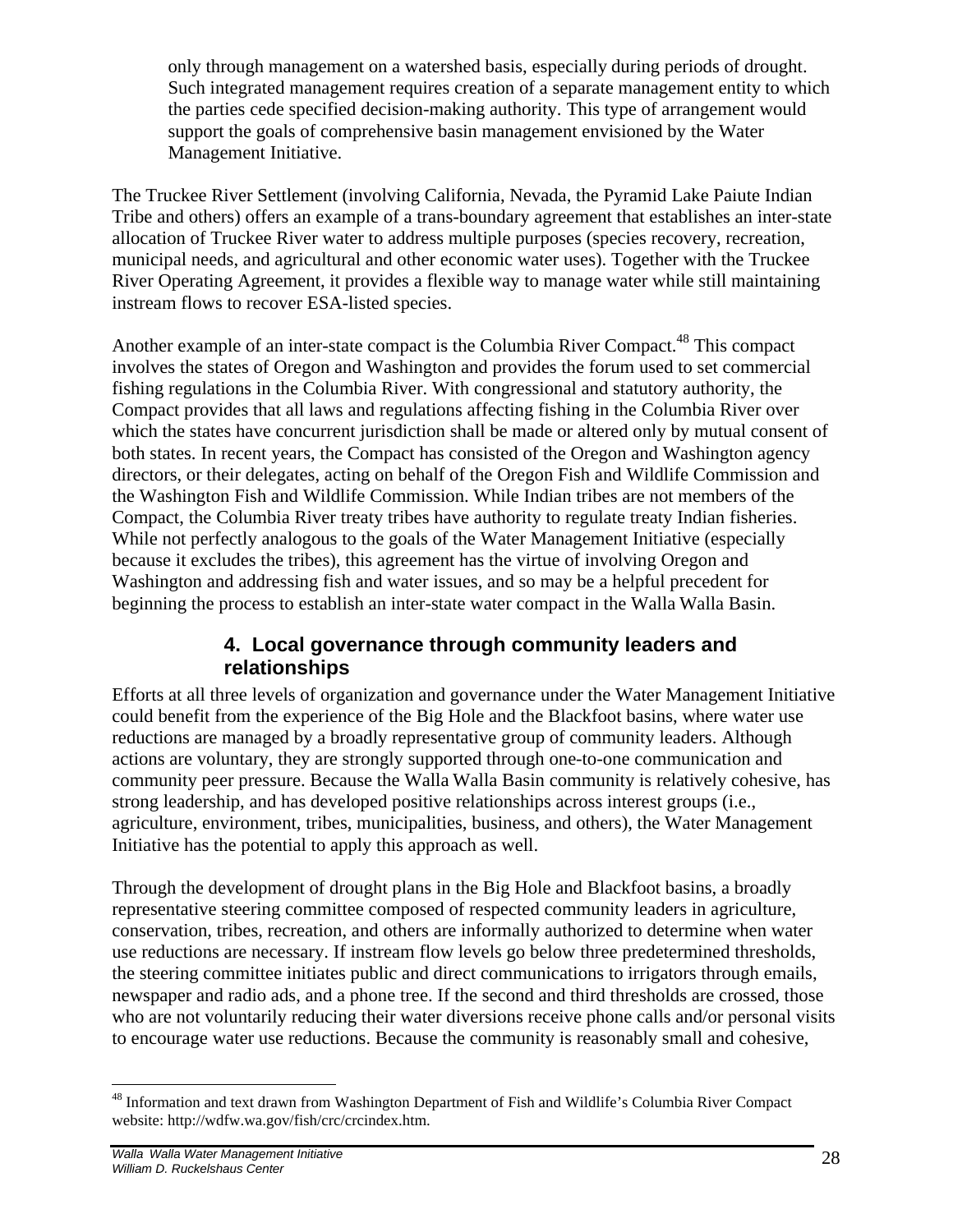this personal approach is very effective. It also creates a sense of shared sacrifice among all parties.<sup>49</sup>

This example highlights the value of a broadly representative group of respected local community leaders lending credibility to the decisions and building on personal relationships to encourage participation for the good of all water users in the basin. The Walla Walla Basin offers a different geography and different context, and thus may be more complex than the Big Hole and the Blackfoot basins.<sup>50</sup> However, this approach is already part of the culture in the Walla Walla Basin (e.g., the Walla Walla Way), and could be built upon and expanded under the Water Management Initiative.

## *B. Establishing Flows and Performance Measures*

The Washington side of the Walla Walla Basin is currently establishing instream flow rules based on recommendations developed through the Watershed Planning process.<sup>51</sup> These flow levels are set for specific gauging stations on rivers in the basin during specific periods of time throughout the year. The flow quantities established under this process represent a water right that must be met before additional consumptive withdrawals can be approved. However, the instream flow rule is not intended to be a target or performance measure for the Water Management Initiative. Ecology and those designing the Water Management Initiative recognize that the Initiative's proposed flexible water management is not, by itself, expected to deliver the quantities of flow currently being established by the instream flow rule. Additional water sources are being considered to help achieve these instream flow levels.<sup>52</sup>

As currently conceived, the Water Management Initiative's stated goals are to achieve streamflow performance targets to help recover ESA-listed species. However, some inside and outside the basin have suggested integrating water management with land management and development, and with other economic, social, and environmental issues. One approach to setting and managing streamflows that addresses these more holistic goals is known as *Environmental Flows*. <sup>53</sup> An environmental flow is the water regime provided within a river or other aquatic setting to maintain ecosystems and their benefits where there are competing water uses and where flows are regulated. This approach is being increasingly used around the world to establish flows and address multiple interests.

To define environmental flows, all aspects of the river and drainage system must be considered in their context. This means looking at the basin from its headwaters to its mouth and including its wetlands, floodplains and associated groundwater systems. It also means considering

 $\overline{a}$  $^{49}$  In addition to water use reductions by irrigators, others also participate and share in the sacrifice. For example, fishing is curtailed or stopped during low flow periods, which creates an economic loss for fishing guides and others.

<sup>&</sup>lt;sup>50</sup> For example, the Washington side of the Walla Walla Basin has more than 3000 surface water rights and more than 4000 groundwater rights, which is significantly more than either the Big Hole or the Blackfoot Basins.

 $<sup>51</sup>$  The state defines an "instream flow" as a level of stream flow required in perennial streams to preserve wildlife,</sup> fish, scenic, aesthetic, and other environmental and navigational values. The term "instream flow" is also described in state statutes as a base flow, a minimum flow, or a minimum instream flow. (Source: 11-07-06 Preliminary Draft Rule Amendment to Chapter 173-532 WAC Water Resources Program for The Walla Walla River Basin, WRIA 32).

 $52<sup>52</sup>$  Two examples are the Walla Walla Basin Feasibility Study conducted by the US Army Corps of Engineers and the Confederated Tribes of the Umatilla Indian Reservation; and potential diversion from the Columbia River as part of the Columbia River Water Management Program.

<sup>&</sup>lt;sup>53</sup> Information and text drawn from: Dyson, M., Bergkamp, G., Scanlon, J. (eds). Flow: The Essentials of Environmental Flows. IUCN, Gland, Switzerland and Cambridge, UK. http://www.iucn.org/themes/wani/flow/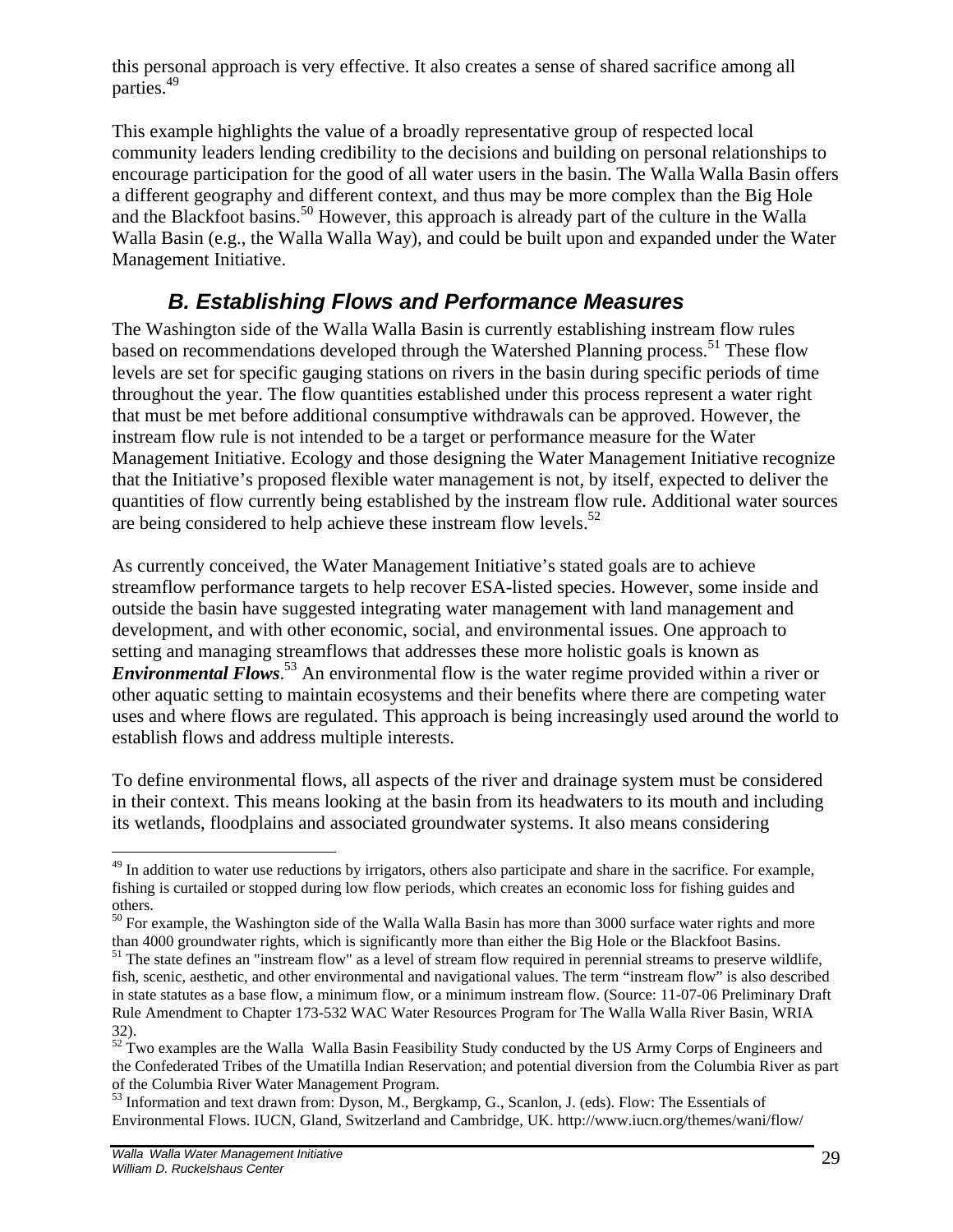environmental, economic, social and cultural values in relation to the entire system. A wide range of outcomes, from environmental protection to serving the needs of industries and people, are to be considered for the setting of an environmental flow. A fundamental principle is to maintain integrity, natural seasonality and variability of flows, including floods and low flows. One approach to developing environmental flows is to identify the components of a natural flow regime, indexed by magnitude (of both high and low flows), timing (indexed by monthly statistics), frequency (number of events) and duration (indexed by moving average minima and maxima). This approach establishes a set of indicators that are calculated on an annual basis for each year in the hydrological record, thus allowing for inter-annual variability in the indicators.<sup>54</sup> This or other approaches to setting flow targets could be employed in the Walla Walla Basin.<sup>55</sup>

In the cases, the Murray-Darling Basin in Australia offers an example of environmental flows. Flows were oriented to achieve specified environmental outcomes for six significant ecological assets along the river system (five major wetlands and the River Murray channel). Flow objectives included: reinstate ecologically significant elements of the natural flow regime; keep the Murray mouth open to maintain navigation and fish passage and to enhance estuarine conditions; and significantly improve connectivity between and within riverine, wetland, floodplain and estuarine environments. As one example of the results of environmental flow in the Murray-Darling Basin, a one in five year flood event in the Barmah-Millewa Forest has been enhanced through releases from a major storage in the basin. Following the enhanced releases, the great egret bred for the first time since 1979, as did nine species of frog and a variety of native fish.

As the case examples demonstrate, there are a variety of approaches to establishing flows and performance measures. As the Water Management Initiative develops, there may be value in incorporating some of these approaches to address the specific needs of the Water Management Initiative.

A useful early step in establishing flows and performance measures is to define the purpose of the flows and determine the desired future conditions to be achieved through altered water management. The purpose of the flows will influence the quantity, quality, velocity, timing and other water parameters. The desired future conditions, as well as assessment and reporting needs, will influence the choice of performance measures and indicators. To maximize the efficiency and effectiveness of the Initiative's monitoring program, the performance measures and indicators should be chosen to help those implementing the Water Management Initiative determine if those desired future conditions are changing, to what degree, and through what causal functions.

The cases provide examples of four distinct purposes influencing the establishment of flows and performance measures. Each of these cold be incorporated into flow setting and performance measurement for the Water Management Initiative:

1

<sup>&</sup>lt;sup>54</sup> This approach is known as the Richter Method for setting flows and employs a hydrological desk-top analysis. See Richter, B.D., Baumgartner, J.V., Powell, J., Braun D.P. 1996. A Method for Assessing Hydrological Alteration within Ecosystems. Conservation Biology 10(4) 1163-1174.

<sup>&</sup>lt;sup>55</sup> A range of methods have been developed in various countries to define environmental flow requirements. These are broadly grouped into the following categories: look up tables, desktop analysis, functional analysis, and habitat modeling. A variety of approaches for each category is described in Dyson, M., Bergkamp, G., Scanlon, J. (eds). Flow: The Essentials of Environmental Flows. IUCN, Gland, Switzerland and Cambridge, UK. http://www.iucn.org/themes/wani/flow/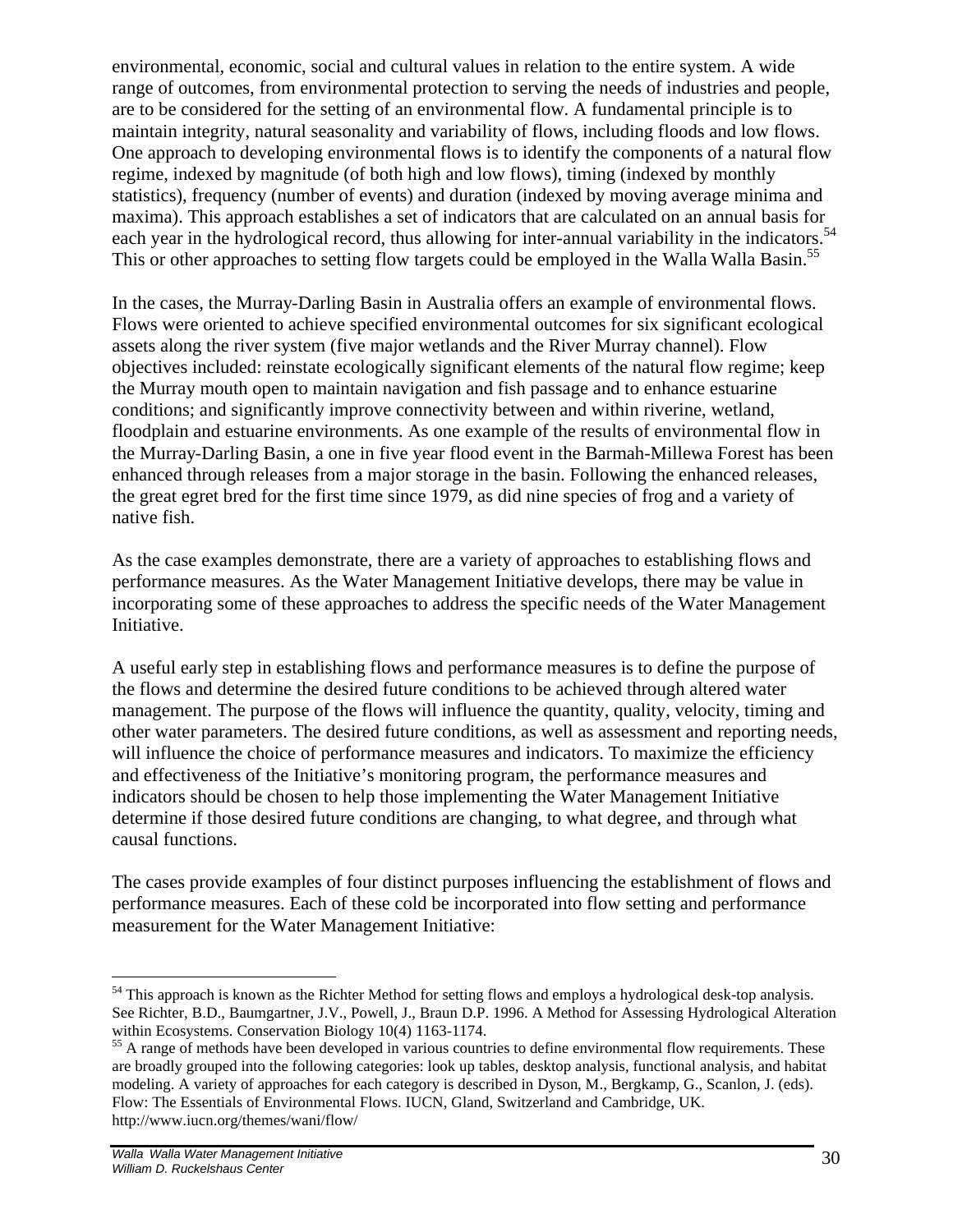- **Specific species**: In the Big Hole Basin in Montana, flow targets are set solely to support the water needs of specific fish species that are candidates for listing under the Endangered Species Act. The Big Hole Basin utilizes three thresholds for flow levels, which trigger increasingly stringent requests for water conservation as flows dip below those thresholds. The current approach to setting flow targets in the Walla Walla Basin appears to focus on setting flows for specific species. A lifecycle model for Bull Trout and Summer Steelhead is being designed to help determine the quantity, quality, location, and timing, and other parameters of flows necessary for recovery of these species.
- **Multi-species and habitat**: The Lower Colorado River Multi-Species Conservation Program provides an example of an effort to recover 26 listed, candidate, or non-listed species. Since many of these species spend some part of their lifecycle outside the Lower Colorado River Basin, the focus of their efforts is on the provision of adequate habitat to support the species while they are present in the basin. Thus, the parties developed a 50 year plan with performance measures related to the quantity, quality, and distribution of habitat created over time. If the targets are met, then the parties have done all they can to recover the species. They have met their obligation under the ESA, and they remain protected by an incidental take permit. However, if the program does not meet the established performance measures, then penalties could be imposed for taking of protected species and the entire agreement might have to be renegotiated. This approach encompasses a broader set of variables, and could be applied in the Walla Walla Basin to provide more comprehensive management of ecological functions than the specific species approach.
- **Multi-purpose (human, economy, environment)**: The Truckee River Operating Agreement and the South Africa approach offer two examples of managing water for the broader purposes of environmental, economic, and human uses. The Truckee agreement establishes flows to recover ESA listed species, as well as to provide for municipal, agricultural, and recreational uses across state boundaries. The Truckee situation is analogous to the Walla Walla Basin in that the majority of water originates in California but much of it is used in Nevada for economic as well as environmental purposes. In South Africa, the state has established reserves of water for human health, environmental functions, and international obligations, and allocates the remainder among economic uses, especially agriculture. This arrangement is analogous to Director Manning's offer to establish flows and then manage the remainder amongst users in the Basin. In both cases, water is managed to address multiple interests. The approach offers a more comprehensive method of accommodating the variety of uses and parties that depend on the resource. This approach also allows water management to be integrated with municipal interests such as drinking water supply and economic development decisions, as is being contemplated in the Walla Walla Basin.

Using performance measures to alter water management and allowing flexibility in how those measures are achieved appears to encourage locally appropriate means to achieve the goals and tends to engender greater support among farmers. One example of this is the Deschutes Ground Water Mitigation Program, where water users must offset withdrawals on a one-to-one volumetric basis in order to gain a groundwater permit. The program suggests that offset credits may be established through instream transfers, aquifer recharge, storage release and conserved water projects. Allowing water users in the Walla Walla Basin to identify appropriate methods to restoring flows may also generate greater support and effectiveness.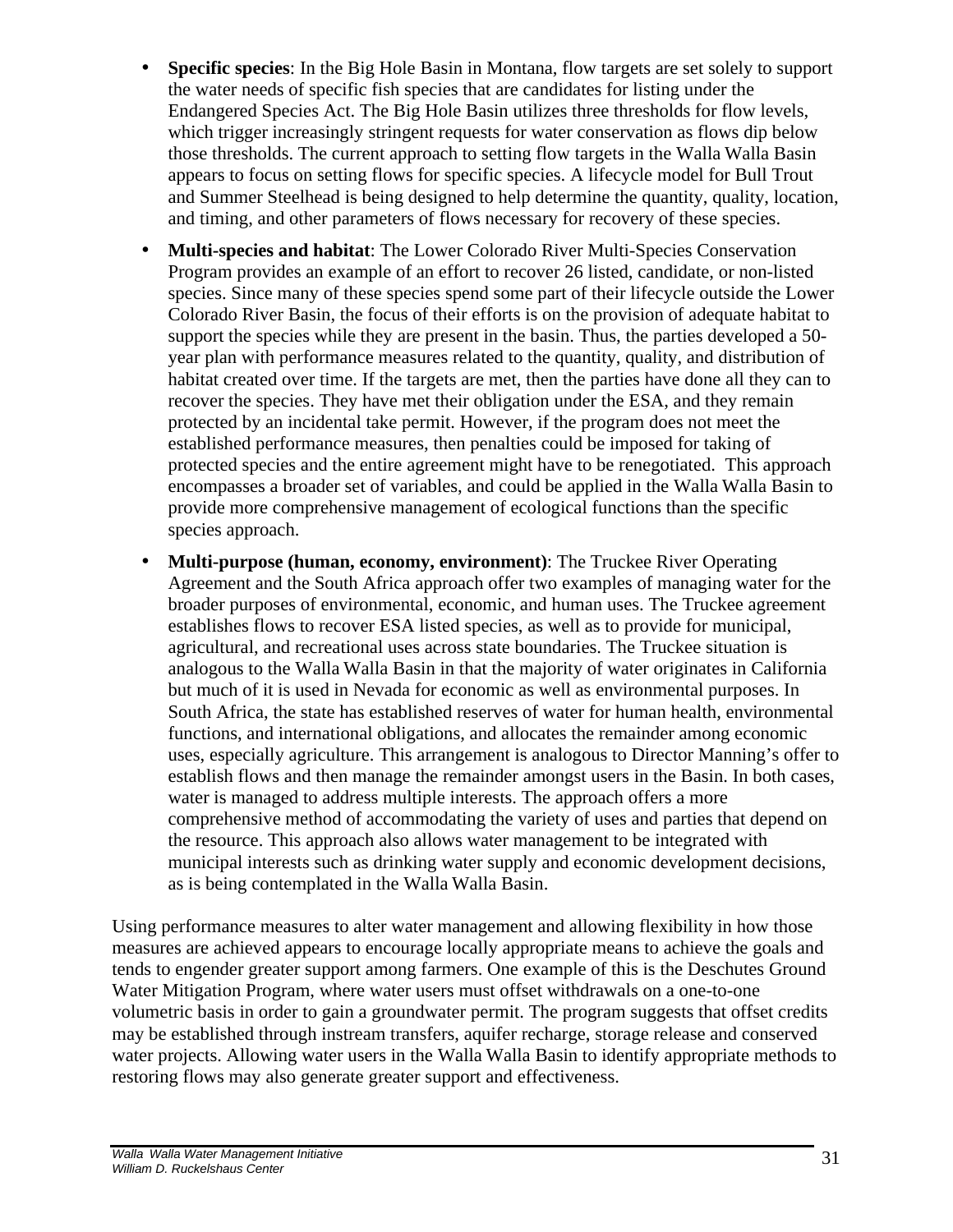There are, however, some challenges to the use of performance-based water management. Two in particular are defining what performance means, and segregating the performance of individual entities from the overall performance of the system. The aim of performance-based water management is to produce flows in a certain range at certain locations during a specific period of time. However, the flow at a given location is typically a function of the actions of several entities, combined with factors outside the control of those entities. It is often possible for one or more actors to make efforts to achieve certain flows, but to have those efforts defeated by external factors (low snowpack, high temperature, losing reaches of the river due to previous drought conditions, etc.). In order to determine whether the water management changes are effective, it is valuable to have a way to determine what flow conditions would have been present without the actions of participants. Similarly, a method for tracking each party's or subgroup's effort separately can help differentiate performance of individual entities from the overall system. This can help identify where practices are effective and where they are not, or where the efforts of some are being undone by the actions or inactions of others.

The Platte River Recovery Implementation Program<sup>56</sup> in Nebraska has addressed some of these challenges through modeling of water management changes and flows. The program provides a basinwide, cooperative approach to improve and maintain habitat for four threatened and endangered species (whooping crane, interior least tern, piping plover, and pallid sturgeon). In the Platte River system, modeling is necessary because parties not in the Program can undermine the efforts of participants, and because normal flow variability in the system can easily mask the efforts of the program participants. Program managers suggest that without modeling, approximately 20 years of empirical observation would be required to reliably demonstrate an increase in flow against the background variation. However, if the Water Management Initiative in the Walla Walla is managing a larger fraction of base flow, determining the effects of water management changes may not be as difficult through empirical means.

# *C. Market-based Incentives for Water Improvements*

Agricultural leaders involved in the Water Management Initiative have stated that the approach should employ incentives to achieve water management improvements.<sup>57</sup> Incentives for water conservation and water quality improvements can come in a variety of forms. Common incentive programs include federal and state loans, grants and technical assistance (e.g., Environmental Quality Incentives Program (EQIP), Conservation Reserve Enhancement Program (CREP), and Conservation Security Program (CSP)). These typically support crop changes, encourage conservation buffers, or provide cost-share opportunities for high efficiency irrigation technologies.

However, another approach to improved water management incentives involves market mechanisms such as water auctions, water banking, trading of conserved water, tiered pricing, and effluent permit trading. The case example of the San Luis & Delta-Mendota Water Authority in California's Central Valley offers an example of effective market mechanisms to encourage and reward conservation. Some or all of these may be appropriate for the Walla Walla Basin. The mechanisms employed there include:

1

 $56$  This program is not included in the case studies. For further information, see:

http://www.cnppid.com/Platte\_River\_Program\_Status\_Feb\_2006.htm; and www.platteriver.org/

 $\frac{1}{57}$  For example, public comments by Bob Rupar on October 18, 2006 at the Community Action & Innovation for Watershed Sustainability Conference held in Walla Walla.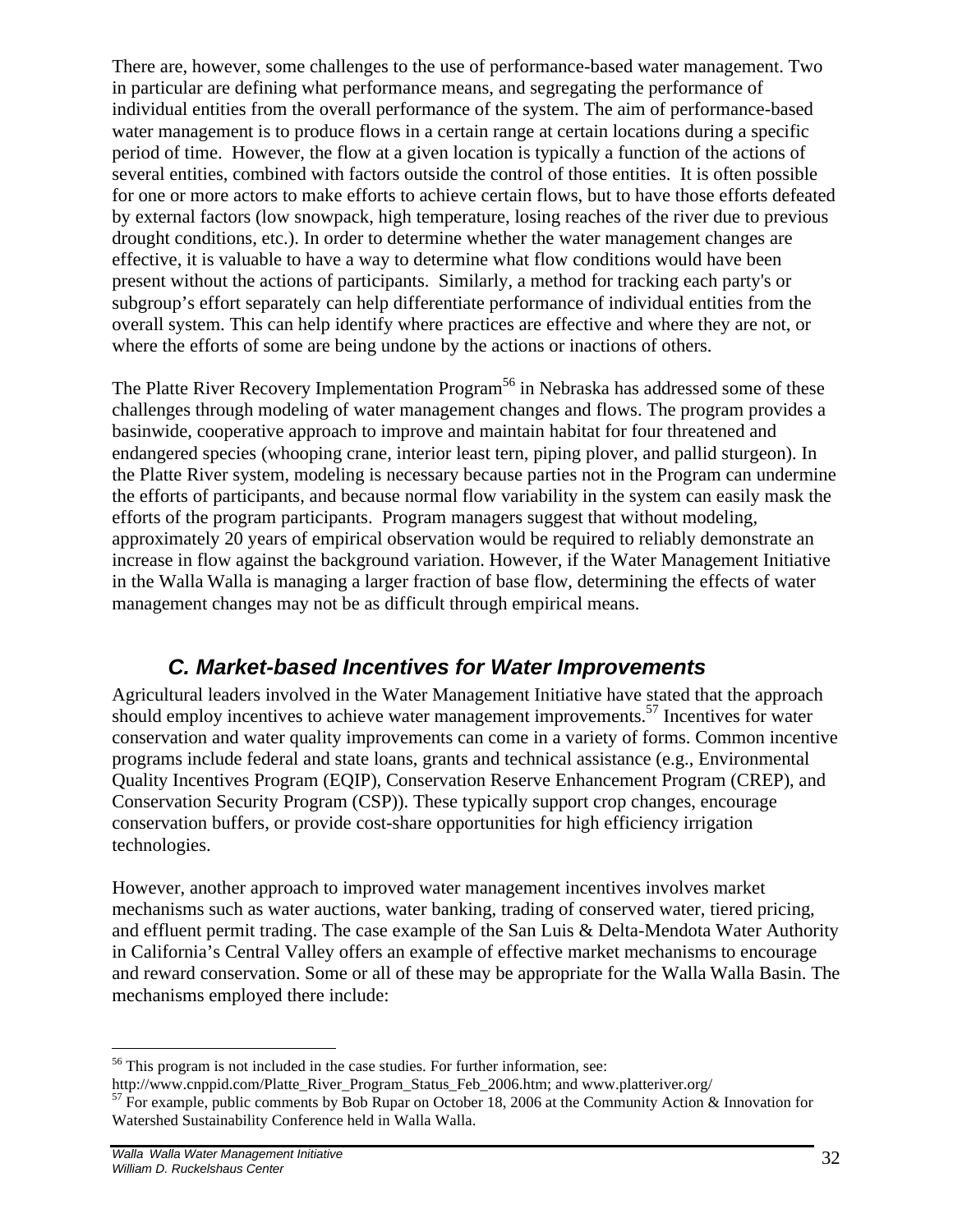- **Water trading**: Agricultural water users within the Water Authority are provided an allotment of water that they can use or sell as they choose. For those who have invested in efficient irrigation technologies or crops with low water requirements, they may have an allotment in excess of their irrigation needs. Thus, they can sell a portion of their allotment to others. This tends to reward water conservation investments because farmers reap a financial benefit from their conserved water. Trading within the Water Authority is administratively simple and common (300,000-400,000 acre feet are typically traded internally each year); trading outside the Water Authority is also possible, but requires a state permit. A special environmental water account allows those with an environmental interest (including the state and non-profit organizations) to purchase conserved water to supplement instream flows. While water trading among irrigators would not, by itself, lead to instream flow, water banking and other mechanisms could be included in the Walla Walla Basin that did yield an instream flow benefit.
- **Tiered pricing**: The Water Authority charges its members for provision of water, and the cost per acre foot increases progressively for each additional acre foot purchased. For example: The first acre foot might be charged at \$30, the second at \$60, and the third at \$90. Since the Water Authority must purchase water from elsewhere to meet demand, the increasing price partially reflects the additional cost of providing the water. However, the tiered pricing model also effectively encourages water conservation through tangible and direct price signals.
- **Effluent permit trading:** Water quality is regulated in the area, and the Water Authority has instituted a tradable loads program that creates a market for effluent credits. Effluent permit trading creates an incentive to invest in water quality improvements by providing a market to sell unused permits (thereby reaping some return on the investment), and it also creates a more equitable and efficient system to create cleaner water. In this case, farmers are allocated effluent loads based on historical baselines. If a farmer's effluent load is less than the allotted amount, the farmer can sell the remaining quantity to another farmer who is over the allotted amount. These loads are traded within districts so that total effluent output from a given district remains below the prescribed levels.

In the Central Valley, the result of these market mechanisms is that the farmer can now profit by conserving water and improving water quality. This has helped to shift attitudes toward a conservation ethic and has made farmers more efficient, profitable, and better able to compete in agricultural markets. Under some of the governance mechanisms contemplated within the Water Management Initiative, some or all of these market mechanisms could be equally effective.

## **1. Cautions regarding water trading<sup>58</sup>**

Although water trading has many potential benefits, the design of the system is critical to ensure that its goals are achieved and potential negative implications are reduced, mitigated, or eliminated. The theory behind water trading is that water permits will flow toward their highest valued use. Those that would receive lower value from using the permits (due to higher costs, for

<sup>&</sup>lt;u>.</u> <sup>58</sup> Information and text for this section is drawn from the following sources: Tietenberg, Tom. The Tradable Permits Approach to Protecting the Commons: What Have We Learned? June 2002. Paper presented at the 1st Workshop of the Concerted Action on Tradable Emission Permits (CATEP) organized by the Fondazione Eni Enrico Mattei, Venice, December 3-4, 2001. http://www.feem.it/web/activ/\_activ.html ; Getting Paid for Stewardship: An Agricultural Community Water Quality Trading Guide. Conservation Technology Information Center (CTIC) July 2006. www.conservationinformation.org; and Hanak, Ellen. *Who Should Be Allowed to Sell Water in California? Third-Party Issues and the Water Market*,. San Francisco, Calif. : Public Policy Institute of California, 2003.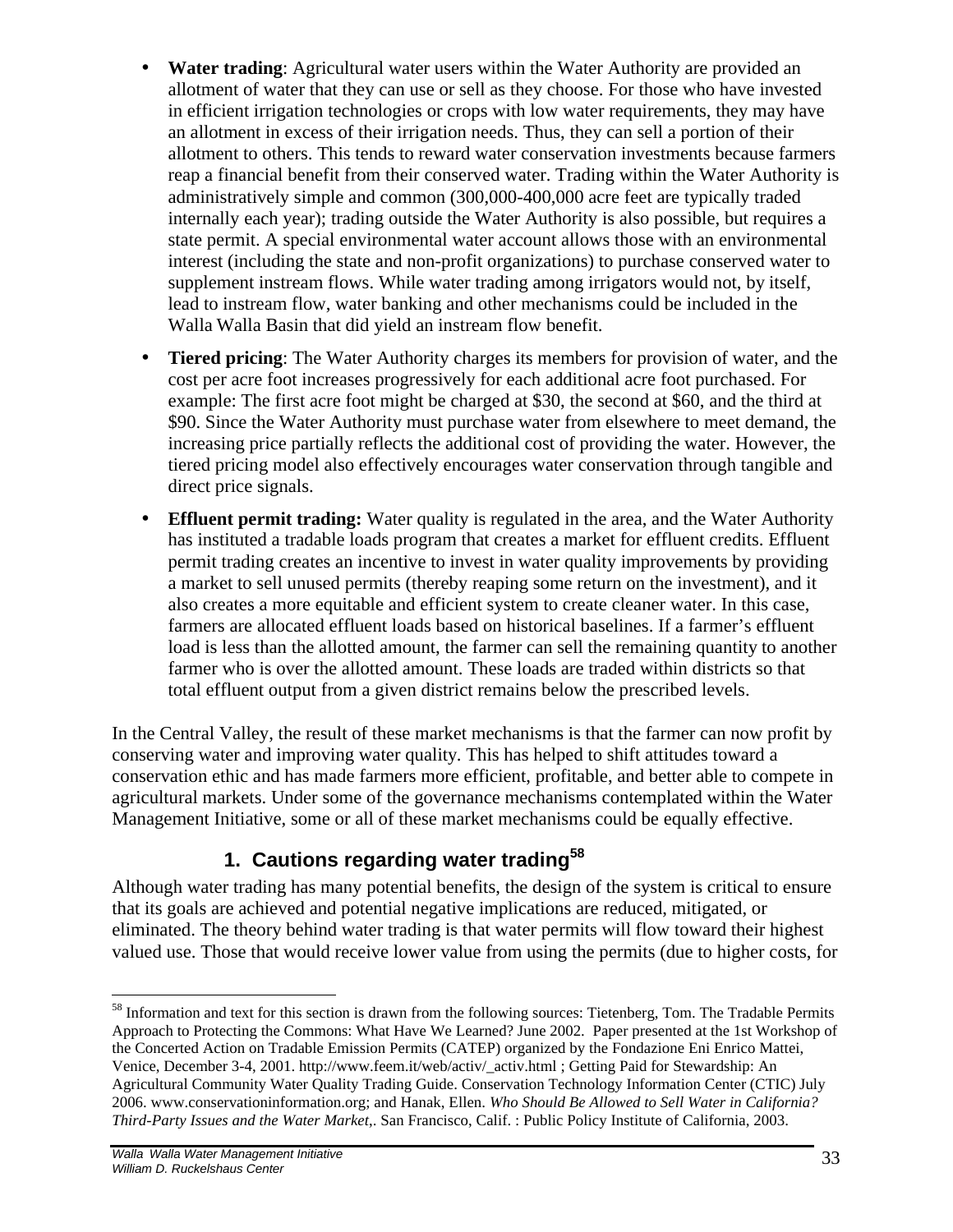example), have an incentive to trade them to someone who would value them more. However, water markets and tradable permit systems may not maximize the value of the resource if the market conditions are not right. Circumstances when the conditions may not be right include the possibility for market power (for example if developers are allowed to outcompete agricultural interests for water rights), the presence of high transaction costs (e.g., the need for a permit from Ecology or an extent and validity determination) and insufficient monitoring and enforcement (which might allow cheating).

The experience of water markets in California offers a cautionary tale. Water trading is common in California and allows the historical holders of water rights to transfer water to other users willing to pay for it. Agricultural water districts are the main suppliers, and typical buyers include urban and industrial users, farmers with higher-value crops, and environmental programs to support fish and wildlife habitats. In many areas where environmental mitigation programs have reduced water deliveries, farmers have turned to the market for replacement water. The state has also been a major participant, running drought-year water banks and buying water for environmental programs. Since local governments must demonstrate adequate water supplies for development, municipal agencies are major buyers of long-term and permanent contracts, which account for roughly 20 percent of all sales.

Because most of the water is traded in California by agricultural water right holders, one result has been the fallowing of land in order to sell water, especially to development interests. This has had implications for the agricultural economy. When farmers do not plant, the local economy may lose jobs, tax revenues, and sales of agricultural inputs. As a result, land fallowing has led some communities to pass local ordinances to restrict water transfers or the idling of crop land. A common approach by communities is to limit the quantity or percentage of fallowed land due to water trading in a given area or community. If water trading is instituted in the Walla Walla Basin, it may be desirable to consider how much water can be traded, whether water can be traded from agriculture to other uses, and whether local zones might be appropriate to limit the geographic impact of water transfers (see, for example, the Deschutes Groundwater Mitigation Program case example and its Zone of Impact, which ensures that conservation measures offset additional groundwater withdrawals within a hydrologically connected zone).

Water banks can facilitate water trading and water conservation, but many important design considerations can influence the effectiveness of a water bank. Some of these include the principles or purposes of the water bank, the types of water that can participate in the bank, how price is determined, how environmental objectives are achieved, and who administers and operates the bank. These and other issues are discussed in a recent report analyzing water banks in western states.<sup>59</sup>

# *D. Integrating Science and Irrigation Knowledge*

One of the premises of the Water Management Initiative is that if irrigators are given clear signals about when, where, and how much water fish need, and they are given flexibility to alter water management without fear of negative consequences, they can deliver significantly more water in the stream than is currently available. One key to achieving this is to integrate biological and hydrological sciences with local knowledge irrigators possess about the irrigation systems, diversion options, cropping needs, and other aspects of their agricultural operation.

<sup>&</sup>lt;u>.</u> <sup>59</sup> Clifford, Peggy, Clay Landry, and Andrea Larsen-Hayden. Analysis of Water Banks In the Western States. Prepared by Washington Department of Ecology and WestWater Research. July 2004. Ecology Publication No. 04- 11-011.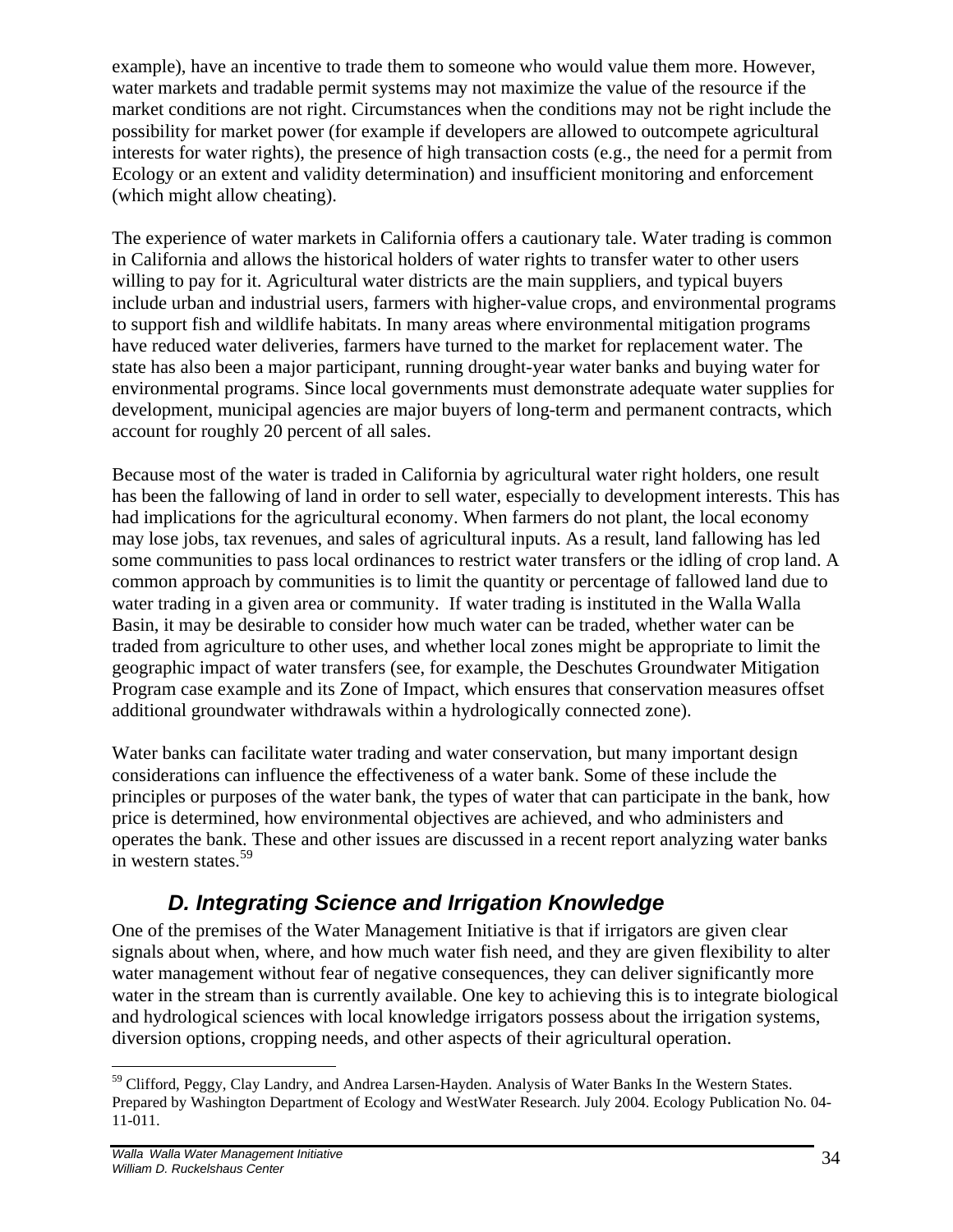There are a number of examples throughout the state where science and local knowledge have been integrated to benefit farming and the environment. For example, in the Dungeness Basin in Western Washington, three major water interests (Ecology, the Jamestown S'Klallam Tribe, and the Dungeness Agricultural Water Users Association) entered into agreements to accommodate water needs of both farmers and fish. Through a variety of process over more than a decade, scientific studies had detailed instream flow conditions, fish population changes, salmon instream flow requirements, habitat conditions, agricultural water usage, demographic changes, and more. On the basis of these studies there was general agreement among the leadership of all constituencies regarding the instream flow problem and the specific times that additional flow was necessary. Together, the parties were able to accommodate the interests of both fish and farmers through an agreement in which farmers conserved or sacrificed irrigation water for instream flows during the six week period of peak fish need.

During drought years, Ecology leased water from irrigators and provided compensation through the Water Acquisition Program. This arrangement proved to be especially beneficial for farmers. Dungeness farmers typically grow three crops of alfalfa or hay. Under this arrangement, they would still be able to irrigate the initial two crops, and if rains came during the 6-week period when water is left instream, they might still reap a third harvest. One outcome of the program is that the payments helped reduce the economic fluctuations of farming by providing an income stream to farmers even when drought conditions might impair their ability to successfully grow and harvest crops. Indeed, farmers monitored each other because they felt they were getting a reasonable deal and they did not want others to jeopardize it. Thus, the economics of the program were beneficial to the farmer and to the agricultural community, the benefits led to selfmonitoring and self-enforcement, and the overall effect was to substantially enhance the viability of agriculture in the area. $60$ 

While the specifics of this arrangement may be unique to the Dungeness, it illustrates the potential for integrating local knowledge of agriculture and irrigation with scientific knowledge of fish and flow needs. Many farmers in the Walla Walla Basin have suggested a variety of ways that water management could be altered to improve flows and fish. As the Dungeness example illustrates, through information sharing and creative approaches to managing fish and farming, both can benefit.

The Big Hole and Blackfoot basins also offer an example of the use of science, in this case to help agricultural water users and others predict and adapt to likely water conditions for the coming year. In February, a governing body meets with scientists from USGS and NRCS to assess snow pack levels, forecast climate predictions, and predict streamflow levels for the coming season. This information provides farmers and others with an early warning mechanism to help them plan for the season's likely water conditions. If drought conditions are predicted, farmers might plant only in their most productive fields and not invest inputs on marginal fields that are less likely to yield a harvest under the year's conditions. Others (municipalities, angling guides, residential users) can also prepare and adapt their plans to accommodate the predicted future conditions. Since climate conditions vary in the Walla Walla Basin and Director Manning has suggested that flows might be set for dry, medium and wet years, pre-season forecasting could help farmers and others prepare for the coming year's conditions and avoid unnecessary costs associated with limited water availability.

 $\overline{a}$ <sup>60</sup> Source: Lovrich, Nicholas P. and Dan Siemann. Of Water and Trust: A Review of the Washington Water Acquisition Program. WSU-UW Policy Consensus Center. March, 2004. http://ruckelshauscenter.wsu.edu/.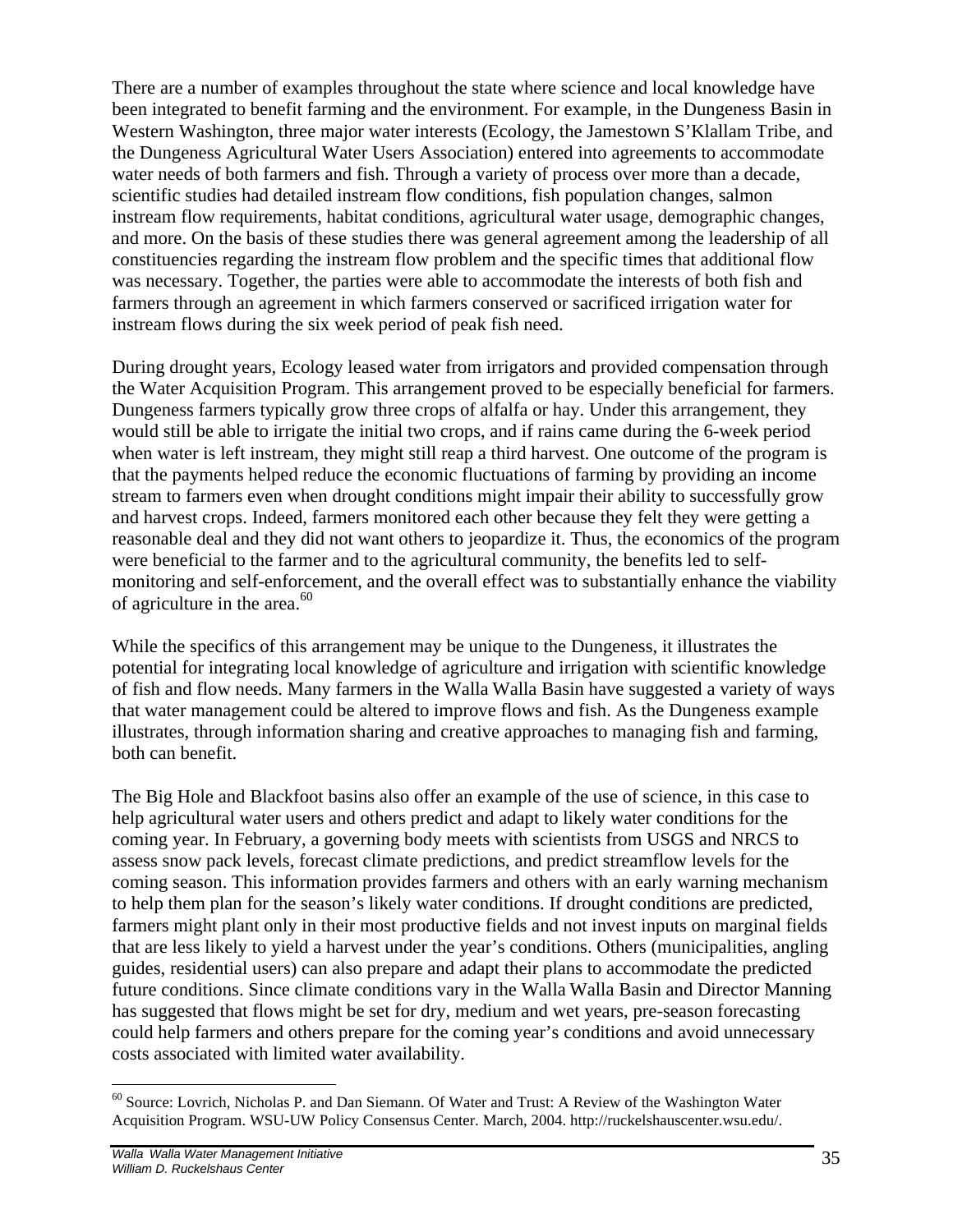# *E. Equitable Distribution of Costs and Benefits*

Water management changes under the Water Management Initiative are likely to result in some costs for those making the changes and some potential impairment to the water availability of others. For the Water Management Initiative to maintain support and legitimacy within the basin, it will be helpful if the costs are shared across multiple constituencies rather than being borne primarily by a single group such as irrigation districts, junior water right holders, or those on one side of the state line or the other.<sup>61</sup>

As the Water Management Initiative begins to consider water management changes, a potentially helpful approach to sharing or mitigating the costs involved might be to consider an equitable distribution of the *benefits* of water rather than the distribution of the *quantity* of water itself.<sup>62</sup> This concept is subtle yet powerful and is at the root of some of the more effective water management regimes around the world. The idea concerns the distribution of benefits from water use—whether from agriculture, economic development, aesthetics, or the preservation of healthy aquatic ecosystems—not the benefits from water itself. Since water is an input for agriculture rather than an end in itself, there may be creative and effective ways to mitigate for the loss of a specific quantity of water. The shift from consideration of water quantities to distribution of benefits often involves a process of thinking about rights, then needs, then benefits, and then equity. Distributing water use benefits allows for positive-sum agreements, whereas dividing the water itself only allows for winners and losers. This approach also allows the potential to distribute among a "basket of benefits" that might involve non-water-related dimensions such as development, growth management, drinking water protection, and others. This approach could be effective at mitigating impairment between agricultural water users, and could also be applied between agriculture, municipalities, and others.

Examples of equitable approaches to distributing costs and benefits come from the Dungeness Basin in Western Washington and the Big Hole and Blackfoot basins in Montana. Through the development of the Dungeness-Quilcene Water Resources Management Plan,<sup>63</sup> parties established the principle of *shared sacrifice*, in which the tribe, irrigators, and fishing interests agreed to *share the pain and share the gain*. When the weather and other conditions provide abundant flows, ample water is available for all uses; during times of low flows and critical needs for both fish and human uses, all sides agree to restrict uses, and to share water equitably. The intent is to allow both instream and out-of-stream needs to share the pain of water-short years and the gain of abundant years. According to the Management Plan, shared sacrifice means that the irrigation community has agreed to manage and limit the amount of water used during low-flow periods, and the Tribe and fish caucuses have agreed that lower-than-optimum flows for salmonids are tolerable for an interim period while efficiency and conservation measures are implemented. 64

 $\overline{a}$ 

 $<sup>61</sup>$  As a result of the June 2000 settlement agreement with US Fish & Wildlife Service, the bulk of the costs</sup> associated with increasing instream flows are currently being borne by irrigators served by the three irrigation districts in the basin (Hudson Bay District Improvement Company, Walla Walla River Irrigation District, and Gardena Farms Irrigation District #13).

 $62$  Information and text for this paragraph drawn from: Giordano, Meredith and Aaron T Wolf. Sharing waters: Post-Rio international water management. Natural Resources Forum. Vol. 27 Issue 2 Page 163 May 2003.

 $<sup>63</sup>$  Dungeness-Ouilcene Water Resources Management Plan. Submitted to the Department of Ecology under the</sup> Chelan Agreement. Prepared by the Jamestown S'Klallam Tribe, Coordinating Entity for the Regional Planning Group. June 1994.

<sup>&</sup>lt;sup>64</sup> These agreements in the Dungeness basin resulted in the 1998 Trust Water Right Memorandum of Understanding (MOU) between the Dungeness Water Users Association and Ecology, in which the irrigators agreed to always leave at least 50% of the total flow from the Dungeness River, regardless of their legal water rights. The MOU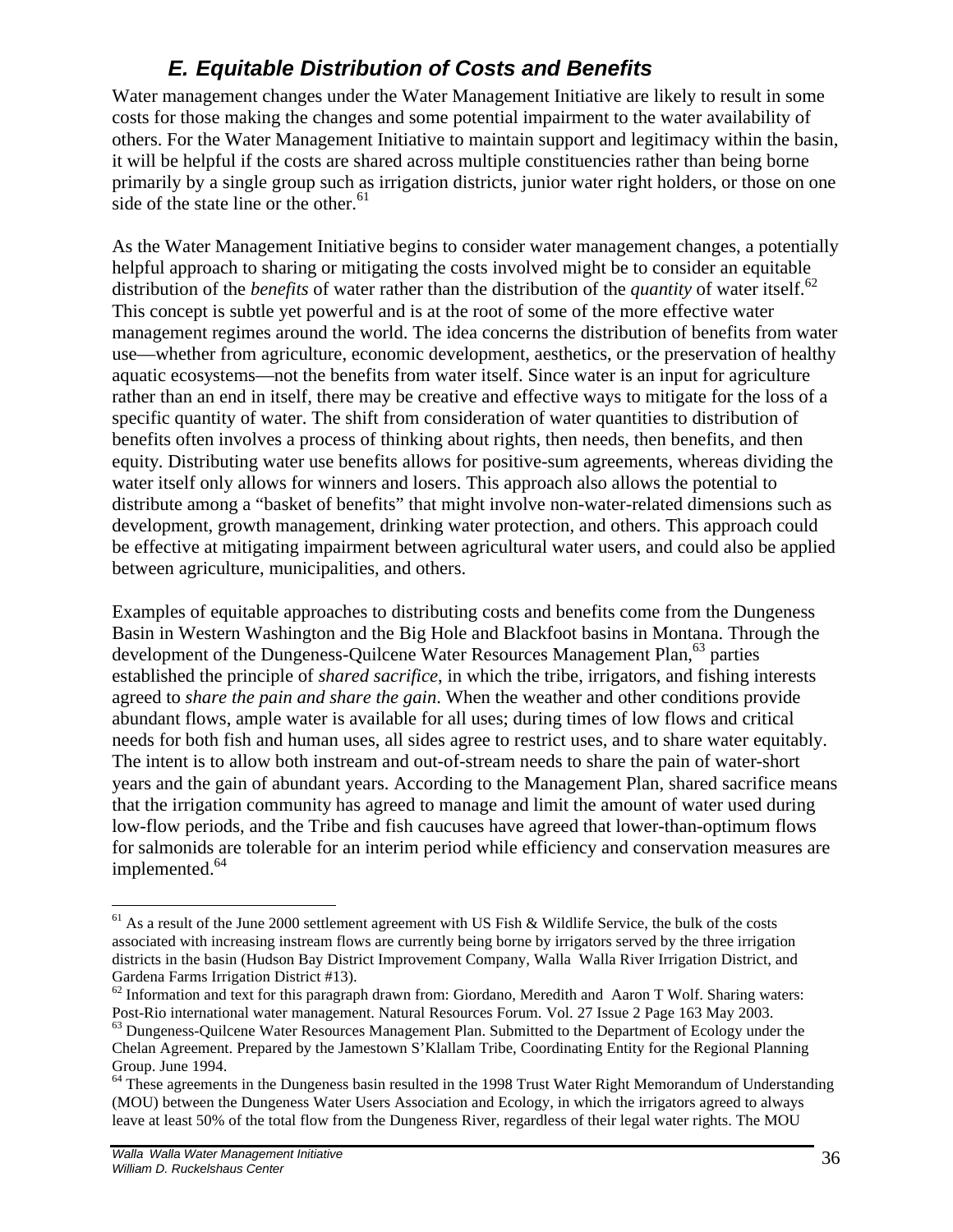In the Big Hole and Blackfoot Basins, the locally developed, voluntary drought management plan was also designed to share the costs equitably among parties. When instream flow levels cross below agreed thresholds, progressively stringent water use reductions are requested from irrigators. Although the basins have both junior and senior water rights, the senior water right holders participate in the cutbacks with the understanding that some portion of their conserved water is then available for junior water right holders to use. This creates a shared sense of sacrifice in which all irrigators participate and all irrigators are able to continue some level of agricultural activity. In addition to irrigators, anglers and outfitters also participate by progressively reducing their impact on fish. At the first threshold, they are asked to institute conservation measures; at the second threshold, they are asked to limit fishing to morning hours; and at the third threshold, the state closes the river to fishing. Similar progressive restrictions are requested for stock watering, municipal water use, and others.

In the Walla Walla Basin, a variety of constituency groups use and depend on water resources. These groups can be organized by irrigation districts, individual irrigators, municipalities, senior and junior water right holders, domestic users, tribes, exempt well owners, Washington and Oregon State residents, and others. Finding creative and appropriate ways that all parties can contribute to reduced water use, increased streamflow, and fish survival can create a shared sense of participation and commitment, and can reduce detrimental divisions between groups.

# *F. Resolving Disputes*

Water management changes are almost certain to result in some impairment of water rights at some time, and thus disputes within the Water Management Initiative are probably inevitable. Even the best water management systems experience disputes among parties on occasion. One key to maintaining legitimacy and credibility is to develop a clear, effective, and efficient mechanism for resolving disputes when they do occur.

For the Water Management Initiative, Director Manning has stipulated that disputes should be handled inside the basin.<sup>65</sup> The ability of the Initiative to resolve disputes locally will be an important indicator of its success. This will require an effective governance mechanism and equitable decisions. It will also require delicate and creative negotiation and consideration, because community members will be making decisions that affect the well-being of other community members. While water quantity will always be an issue, options to mitigate the negative effects of decisions and consideration of the benefits of water rather than the quantity of water (as described previously) may aid in the resolution of disputes.

The Lower Colorado River Multi-Species Conservation Program offers an example of an effective and efficient dispute resolution mechanism. It is not perfectly analogous to the Water Management Initiative because it involves authorities outside of the basin to resolve conflicts. However, the principles are instructive and it is likely that a similar mechanism could be developed that resolves disputes inside the basin and prevents them from spilling into the courts or elsewhere.

1

further stipulated that any saved water would be put in trust and would be distributed two-thirds to instream flow and one-third to future agricultural uses. In addition, the MOU included agreements to pursue funding for habitat and water conservation projects.

 $65$  As noted previously, the state will continue its responsibility to protect against impairment if disputes cannot be resolved locally. In this way, minority interests will still have protection under the Water Management Initiative.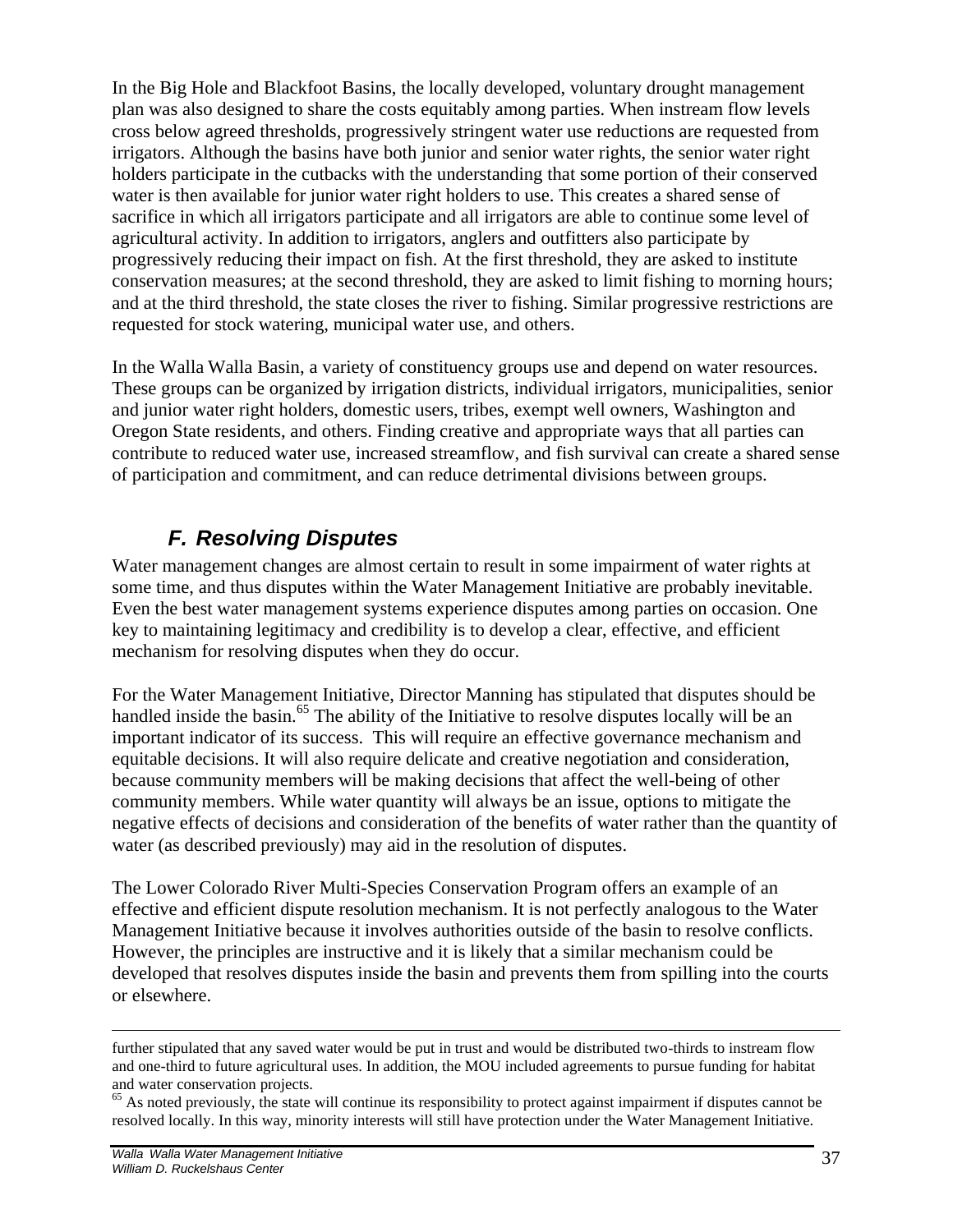The Lower Colorado River Multi-Species Conservation Program is managed by a Program Manager with oversight by a Steering Committee. The Steering Committee seeks to make decisions by consensus, which is achieved when it becomes evident through deliberation that every Member, at the very least, does not oppose a decision. However, if consensus cannot be reached and a decision must be made, then the dispute resolution process is initiated.

The first component of the dispute resolution process is to define a "dispute." In the Lower Colorado, they have defined a dispute as occurring where either, (i) any one of the three State Participant Groups, or (ii) an aggregate of at least six votes, oppose a proposed action.<sup>66</sup> When a dispute occurs, the first level involves an informal process in which the disputing parties put in writing the issues in dispute and the relief sought. The Program Manager has 30 days to work with the parties to resolve the dispute. If unsuccessful, a formal process is initiated in which the decision authority is elevated to the Regional Director of Bureau of Reclamation, who works with the parties to seek an equitable solution. The Regional Director also has 30 days to issue a decision. This decision can be appealed only once, and is handled by the still higher authority of the Secretary of the Interior. An appeal requires fifteen dissenting votes (up from 6 for the formal and informal processes) or one state participant group. The Secretary's decision is final. The entire process takes a maximum of 110 days.

The Lower Colorado decision-making and dispute resolution system has a number of virtues that might be applicable to the Water Management Initiative. First, the steering committee operates by consensus to the extent possible, and provides a definition of what consensus means (in this case, the absence of opposition). Second, the by-laws explicitly define a dispute. And third, the system establishes a clear, efficient, and final process to resolve disputes (in this case, providing three opportunities for reconsideration that step from informal, to formal, and finally to appeal; limiting the time between each step in the process; and establishing an end point in the process).

As noted above, since Director Manning has stipulated that disputes be resolved within the basin, the Lower Colorado's approach to engaging progressively higher level officials to make decisions regarding disputes may not be applicable. However, the social norms inherent in the Walla Walla Way, and the types of decisions that are likely to be made, may reduce the need for this feature. Further consideration of this aspect of governance and decision-making among those in the basin will likely reveal an approach that is appropriate and effective for the Walla Walla Water Management Initiative.

 $\overline{a}$ 

<sup>&</sup>lt;sup>66</sup> Voting members of the Steering Committee are organized into seven "participant groups," which include Federal, each of three states (California, Nevada, Arizona), Native American, conservation, and other interested parties.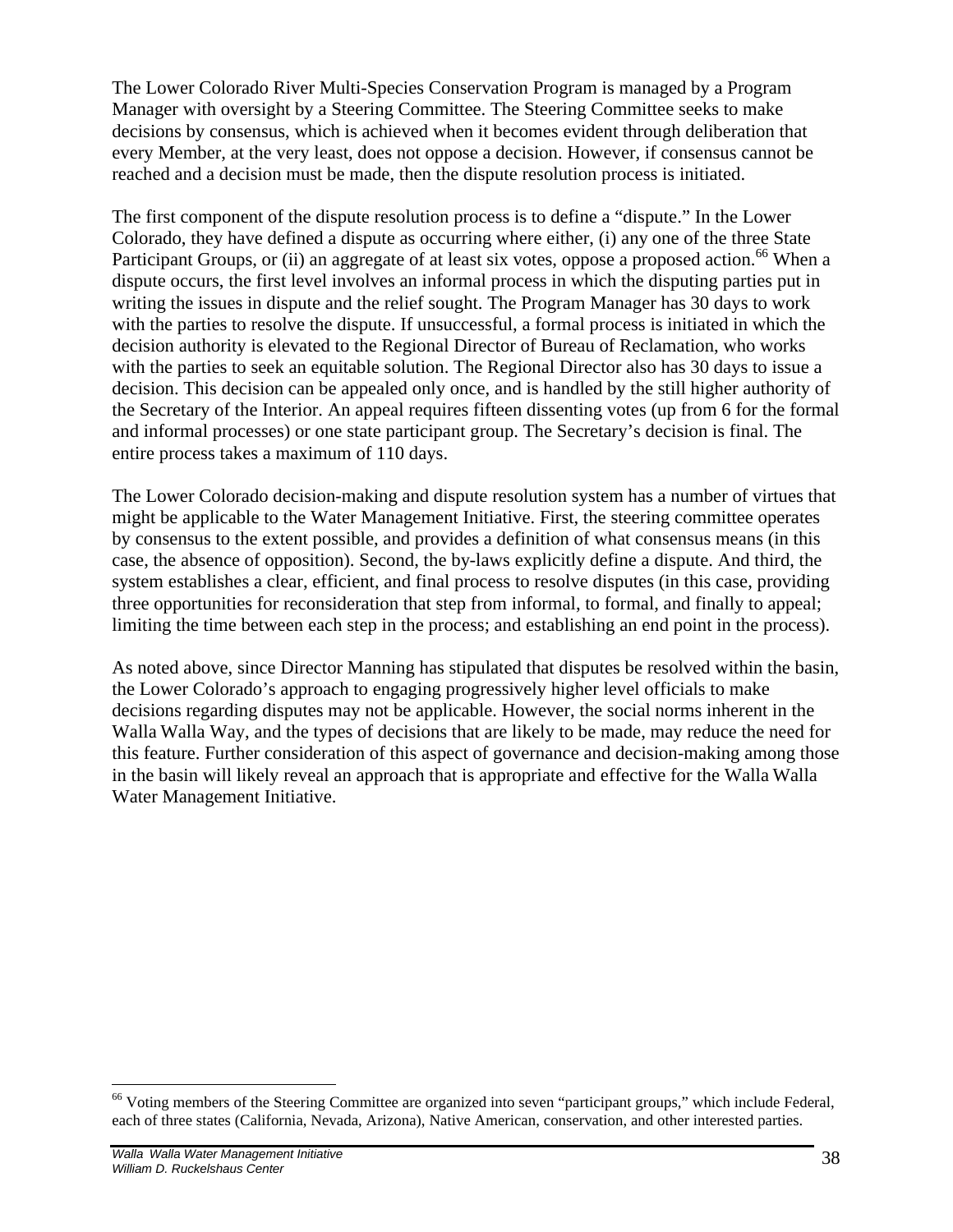# **IV. Case Examples of Water Management Innovation**

This research has found no other example of attempts to implement an effort directly analogous to the Water Management Initiative. However, many efforts contain components or approaches that are similar to those being considered under the Initiative. Thus, the following cases are intended to provide examples of efforts in Washington, the United States, and even internationally that can offer experiences, insights and lessons on specific components of the proposed Water Management Initiative. Although the Water Management Initiative is unique and unprecedented, these case examples demonstrate that the components of the Initiative currently under consideration have been successfully implemented elsewhere. Thus, the truly unique aspect of the Water Management Initiative is in creating the package of features and approaches, and applying them to the specific conditions and needs of the Walla Walla Basin.

The following case examples include a description of the effort and a set of key points that may make the experience relevant to the goals of the Water Management Initiative. The case examples were chosen to address the interests and concerns of those in the Walla Walla Basin who are designing the Water Management Initiative. They were identified through interviews with researchers and practitioners who had broad knowledge of efforts to achieve local governance of water resources or alter water management for environmental purposes. The case examples were developed through review of written materials and interviews with individuals knowledgeable about the efforts.

# *A. Deschutes Groundwater Mitigation Program, Oregon*

The Deschutes Groundwater Mitigation Program provides an example of water use authorizations and offsets through the use of a performance standard and cap on new water development. The program encourages innovative and individually appropriate approaches to instream flow protection, including water conservation, in exchange for new groundwater permits. It also supports water banking and trading.

#### **1. Description**

Population in the upper and middle Deschutes watershed has more than doubled over the past 30 years, particularly around the cities of Bend and Redmond, and has fueled increased development. This new development has led to conversions of agricultural and irrigation district lands to at least seventeen 18-hole golf courses and/or destination resorts in Deschutes County alone. This population growth and corresponding development has increased demand on surface and groundwater resources.

Much of the mainstem Deschutes River and the Metolius River are designated State Scenic Waterways and instream water rights are present on the Deschutes River, Metolius River, and Crooked River. Flow levels established for the Scenic Waterway and Instream Water Rights are not always met. In addition, under the Water Resources Commission's water allocation rules, surface water is not available for most of the year due to prior appropriations.

In the 1990s, growth and development in Central Oregon led municipalities, developers and small irrigators to turn to groundwater to supply new water needs. However, due to concerns that ground water withdrawals could impact surface water flows, in 1993, the U.S. Geological Survey (USGS) initiated a comprehensive ground water study in cooperation with the Oregon Water Resources Department (OWRD), local governments, tribes, Bureau of Reclamation and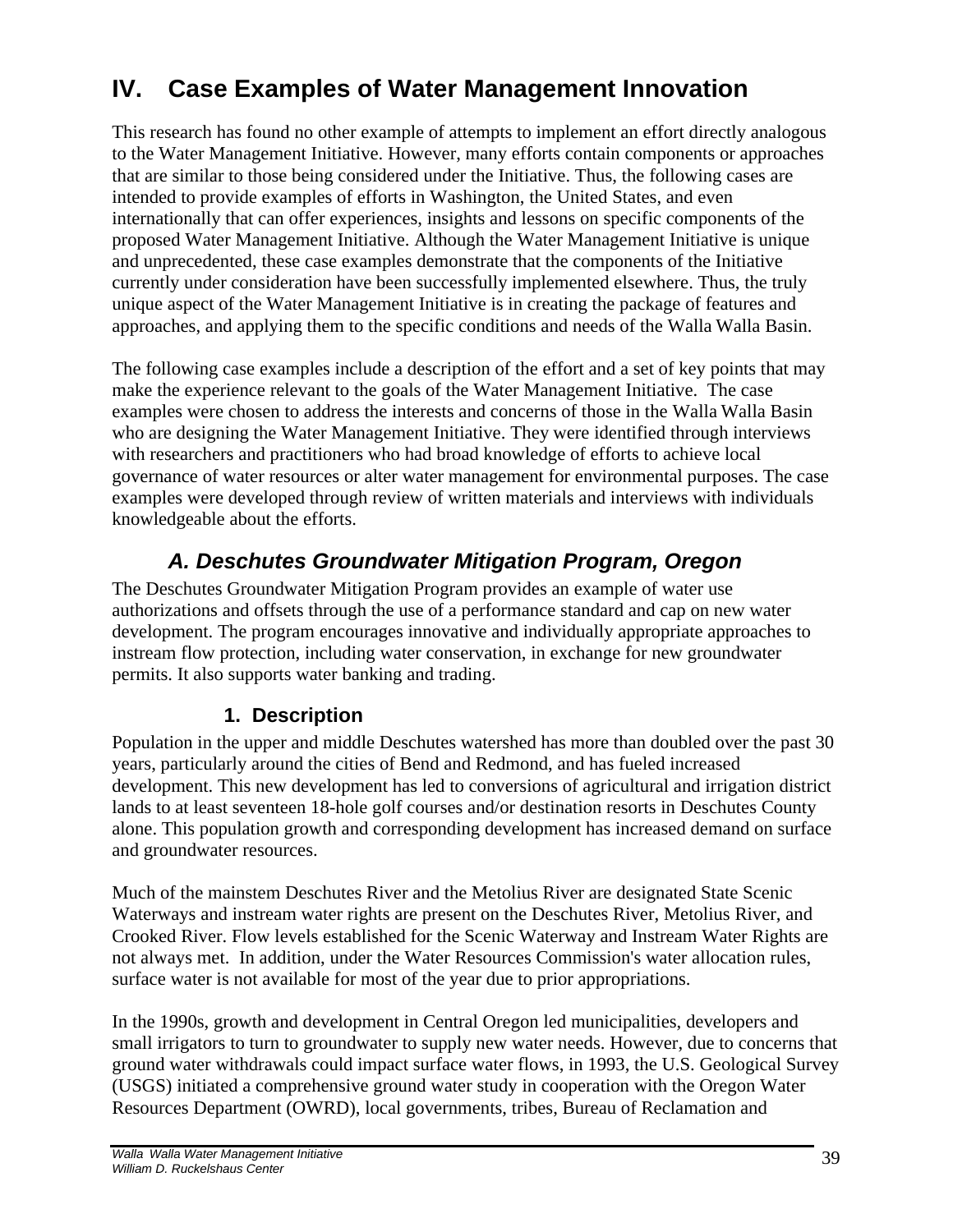Environmental Protection Agency. The study confirmed that snowmelt infiltrates into the ground and recharges the underlying aquifers, and that aquifer discharge provides much of the surface water to streams in the Deschutes Basin. Due to the hydrological connection, there is strong potential for groundwater withdrawals to impact surface water flows and cause injury to surface water rights holders, including junior instream rights. Given these facts, without mitigation, new ground water uses in most of the basin are prohibited. Without mitigation, the Department is unable to conclude that a proposed use is in the public interest and is required to deny new and pending ground water applications in the portion of the basin known as the Deschutes Ground Water Study Area.

To address the competing demands for instream flow and water to support agriculture, residential development and other human activities, and provide a framework under which the Oregon Water Resources Department could approve new ground water uses, the state developed the Deschutes Groundwater Mitigation Program in 2002 (OAR 690-505 and OAR 690-521). The program includes mitigation rules, a mitigation bank, and mitigation credit rules. The program is intended to allow for ground water development while mitigating for the effects of groundwater withdrawals on surface water flows in the Study Area.

The program contains two performance standards. The first is a performance standard that must be met for the state to issue new groundwater permits: scenic waterway flows and instream water right flows in the Deschutes Basin must continue to be met on at least an equivalent or more frequent basis as compared to long-term representative base period flows established by the Department. If this standard is met, the Department may continue to issue new ground water permits up to a limit of 200 cfs.

The second performance standard relates to mitigation: in order to consumptively use a gallon of groundwater, a gallon of water must be protected instream that can be used as mitigation (this is a simplified description). This approach offsets withdrawals on a long-term volumetric basis, and this has generated considerable creativity in the service of streamflow restoration. Groundwater permit applicants must acquire groundwater mitigation credits in order to receive a groundwater permit. These credits mitigate for the applicants' annualized consumptive water use, which varies with the type of use. The program suggests that credits may be established through a variety of projects that include instream transfers, aquifer recharge, storage releases and conserved water projects. More creative approaches that were considered but not included were Juniper tree removal (Juniper draw considerable water) and native grassland restoration. In addition, state-chartered groundwater mitigation banks may use temporary instream protections (instream leases or time-limited instream transfers) to establish temporary credits subject to holding an equal amount of credits in reserve (OAR 690-521). Applicants may acquire permanent credits from individuals or they may purchase temporary credits through a mitigation bank. There are two mitigation banks currently operating in the Deschutes Basin. The Deschutes Water Exchange Mitigation Bank (a subprogram of the Deschutes River Conservancy) is the only bank operating with temporary mitigation credits. Three years into the program only instream leases and transfers have been used to create mitigation credits.

The Groundwater Mitigation Rules established for the Deschutes Basin do not require drop-fordrop mitigation of groundwater withdrawals on a specific temporal and spatial schedule. Instead, they allow groundwater applicants to mitigate for the effects of their groundwater withdrawals under an annual volumetric, zone-based framework. OWRD has delineated zones of impact (ZOI) where groundwater withdrawals will theoretically affect specific reaches in the basin.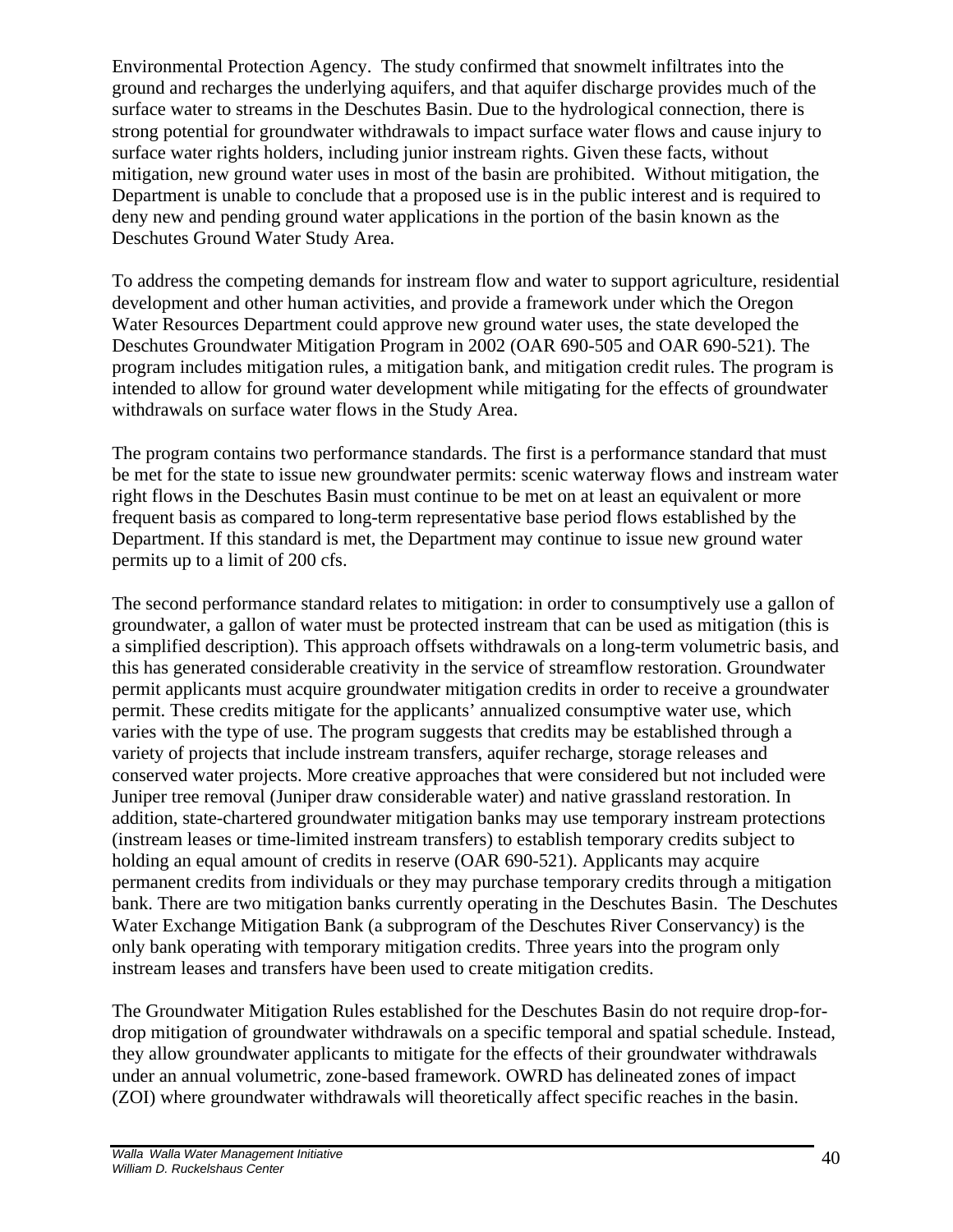OWRD will determine which ZOI a ground water applicant must provide mitigation. For example, a groundwater applicant that is determined by OWRD to have an impact on surface water flows in the Whychus Creek ZOI may obtain credits established through an instream lease in Whychus Creek.<sup>67</sup> The applicant may withdraw water year-round, but the instream lease may only be effective during the irrigation season.

Any mitigation project must result in a quantity of water that can be protected legally instream. Groundwater users, to date, have used instream leases and permanent transfers to protect water instream and provide mitigation. Mitigation is typically accomplished by taking an existing consumptive surface water right and protecting it instream. The consumptive portion of that right may be used to mitigate for the consumptive portion of a new ground water use. While this does not reduce overall withdrawals, it is intended to keep consumptive use on the same existing level. For example, transferring one acre of irrigation to instream use will allow for the irrigation of a new acre from ground water.

Concerns regarding timing of the impact from groundwater pumping and other issues led to a lawsuit against the administrative rules by a number of protestants, including WaterWatch of Oregon. The suit was decided in favor of the protestants in early 2005 and the program was held to be invalid. Subsequently HB 3494 was passed by the Oregon Legislature and validated the program. The new law confirmed the Legislature's intent that the program rules govern the program and the allocation of new groundwater permits in the Deschutes Ground Water Study  $Area<sup>68</sup>$ 

The Department has a monitoring plan in place intended to evaluate whether the performance standard continues to be met. The Department is required to annually evaluate and report on implementation of the mitigation rules. This annual evaluation is done in coordination with the Oregon Department of Fish and Wildlife, Department of Environmental Quality, Division of State Lands and Oregon Department of Parks and Recreation, and includes consideration of new ground water appropriations, streamflow monitoring, and mitigation activity. Prior to January, 2008, the Department will also complete a five year evaluation of the program which will look at the effectiveness of the projects providing mitigation, the allocation cap (the 200 cfs limit), and what, if any, changes are needed.

#### **2. Possible Relevance to Water Management Initiative Goals**

The Deschutes Groundwater Management Program may be relevant to the goals of the Water Management Initiative in the following ways:

• The program provides an example of how to establish a streamflow performance standard that contains a community incentive for achieving it. In this case, the performance standard for instream flows must continue to be met for the state to issue new groundwater permits. This performance standard is defined as: scenic waterway flows and instream water right flows in the Deschutes Basin must continue to be met on at least

<sup>&</sup>lt;u>.</u>  $67$  Not all applications for ground water use in the Whychus area will have an impact on surface water flows in that zone. Whether a use will have a localized impact (such as in the Whychus Zone of Impact) or a more regionalized impact depends on a number of factors such as well location, depth, ground water flow direction, hydraulic head, etc. A well that is physically located in the Whychus ZOI may actually have an impact on flows at the confluence between the Metolius, Crooked and Deschutes. In this example, the Department would require mitigation within the General (regional) ZOI rather than a local ZOI.

<sup>&</sup>lt;sup>68</sup> As written, the bill that allowed the rules to stand sunsets in 2014.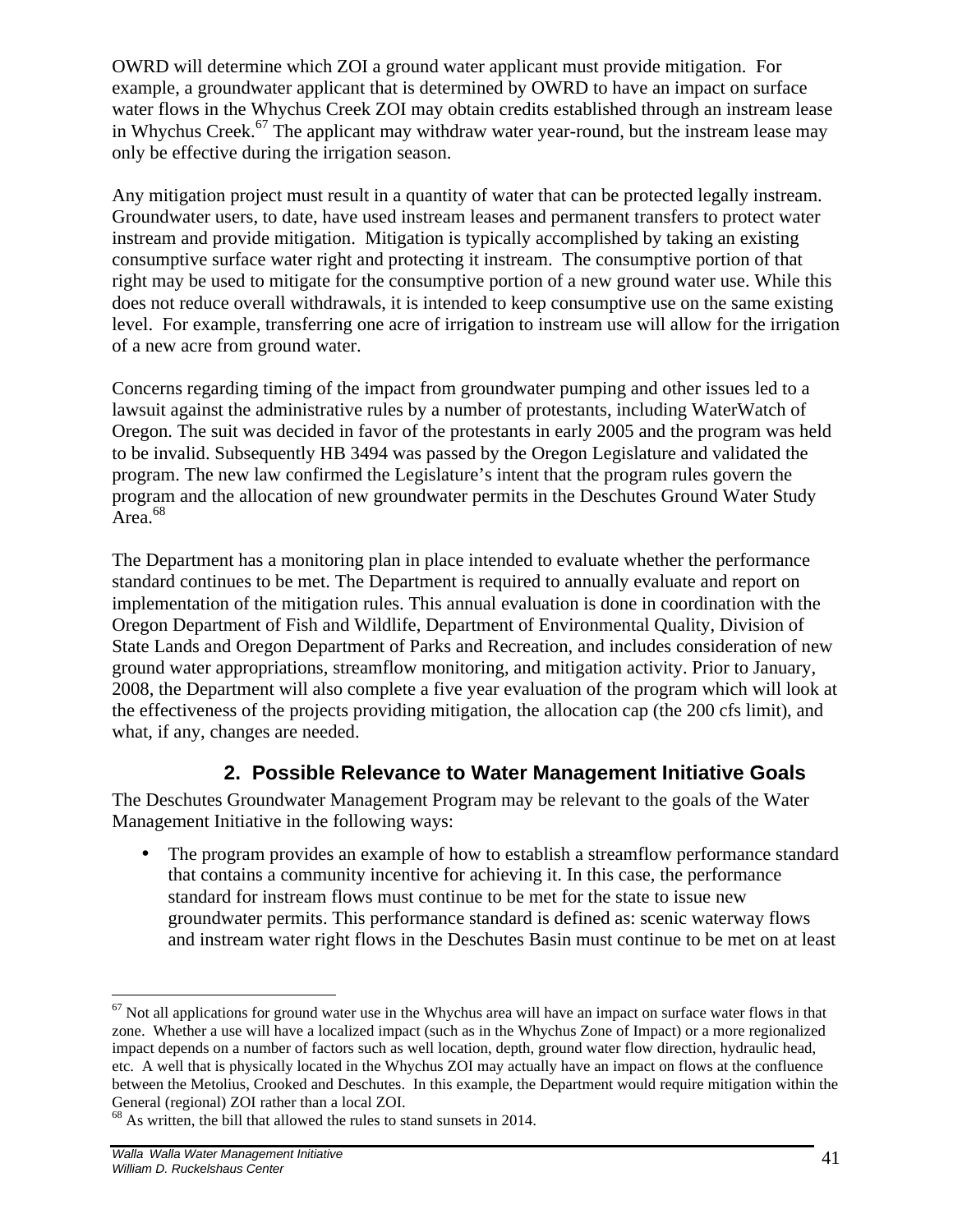an equivalent or more frequent basis as compared to long-term representative base period flows established by the Department.

- The program provides an example of a flexible framework under which new ground water uses may be approved and that allows water users to find an approach that is appropriate for their situation. Water users are able develop new groundwater resources if they can provide mitigation by protecting water instream within a prescribed zone of impact. By providing mitigation that matches the consumptive portion of the proposed ground water use in order to gain a new groundwater permit, the program prevents an increase in total water consumption while providing an opportunity for new water development and encouraging creative and locally appropriate approaches to water consumption.
- The program establishes a credits system to quantify the amounts of water made available for mitigation purposes. One acre-foot of water available for mitigation is equivalent to one mitigation credit. This is water that has been legally protected instream by completing a mitigation project. These credits can be placed in a groundwater mitigation bank, or held by others, and made available for purchase by ground water users needing to mitigate for their use or by others wanting to hold mitigation credits.
- The program provides an example of how to protect surface water flows, including scenic water way flows and instream water rights, while still allowing new water development. The program establishes a cap on new groundwater permits (200 cfs) but allows new groundwater permits if an equal amount of mitigation water is legally protected instream. This creates the opportunity for development of new groundwater resources but caps the total amount withdrawn until impacts can be determined through monitoring.
- The program provides an example of a monitoring and evaluation program that is done in coordination with scientists at multiple state agencies. The joint monitoring and evaluation program provides expertise, oversight and legitimacy to the process and results.

## **3. References**

Information and text for this case study were drawn from interviews and from the following sources:

- Deschutes River Conservancy. Deschutes Groundwater Mitigation Program: A Brief Introduction. Not dated. http://www.deschutesrc.org/What\_We\_Do/Water\_Banking/Mitigation\_Bank/default.aspx
- http://pnwho.forestry.oregonstate.edu/site/index.php

# *B. Roza – Sunnyside Board of Joint Control, Washington*

Roza-Sunnyside Board of Joint Control provides an example of a governance mechanism to link irrigation districts that allows for coordinated activities and economies of scale, while also maintaining the independence and water rights of the individual irrigation districts. Through their coordinated and proactive efforts, significant water quality improvements have been achieved.

## **1. Description**

The Yakima Basin in south-central Washington is one of the most intensively irrigated and agriculturally diverse areas in the United States. Until recently, during a normal irrigation season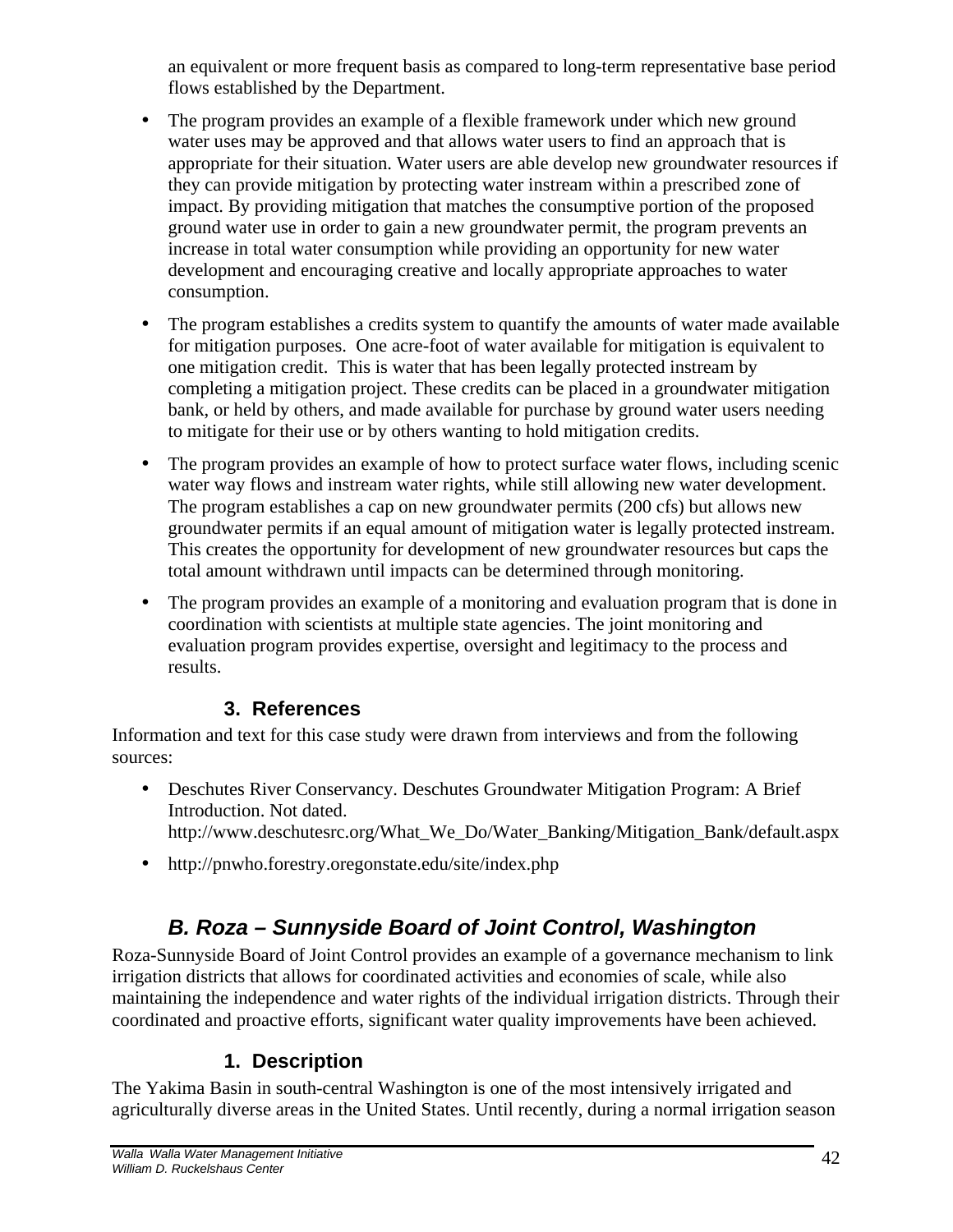at least 300 tons of sediment contaminated with pesticides and other pollutants entered the lower Yakima River from irrigated farmland, interfering with fish and their habitat. In 1996 the lower Yakima River was placed on Washington's 303(d) list for impairments from suspended sediment, turbidity, and DDT; and in 1998 the Washington State Department of Ecology (Ecology) established a TMDL. For 2002, the TMDL criterion for turbidity in the mainstem Yakima River was 25 NTU (nephelometric turbidity units) at the mouths of the four major tributaries in the lower Yakima. Prior to the development of the TMDL, turbidity levels commonly reached 300 NTU or higher.

Droughts in 1992-1994 coupled with the TMDL and other issues spurred interest in alternative solutions to water quality problems in the Roza and Sunnyside Irrigation Districts. Landowners and farmers approached both of these Irrigation Districts to suggest a joint committee to address similar concerns across the region in a more effective way. These growers advised that being proactive and self regulating could assist in improving water flow and quality, as well as supporting the endangered species regulations. ESA regulations applied because an increased water flow was necessary for salmon recovery and protection.

Largely due to the efforts of the landowners and enabling policy changes at the state level, the Roza-Sunnyside Board of Joint Control (RSBOJC) was created in 1996 with the goal to create a collaborative governance group to jointly manage water resources and to promote conservation during drought conditions. The RSBOJC is composed of the five Roza Irrigation District Directors, five Sunnyside Valley Irrigation District Directors, and two members from other entities in the Sunnyside Division. The RSBOJC's mission is to "implement a program to enhance water supplies by supporting storage development, improving water quality, and increasing management efficiency".

RSBOJC is an umbrella entity created to plan, implement and administer joint projects and/or programs of the Roza Irrigation District and the Sunnyside Division Board of Control. RSBOJC works to identify areas where the two Irrigation Districts can collaborate in order to address a joint concern, or develop a project which would benefit from a larger economy of scale. The Board of Joint Control mechanism provides a structure for the two entities to combine resources where it is appropriate, feasible, and to the advantage of both, while maintaining their separate respective authorities and responsibilities

The two irrigation districts remain separate and distinct entities, including maintaining their specific water rights and priority dates. However, the Board of Joint Control allows Roza Irrigation District and the Sunnyside Division to work together in ways that they have not been able to before--without changing the structure of either entity. One of the primary benefits has been operational efficiencies between the two irrigation districts such as pooled equipment utilization, coordinated participation in Yakima Basin planning, administration of joint drains, and shared employees. It also facilitates shared information such as joint water conservation planning, a coordinated approach to water management, and coordinated outreach and communication to internal and external audiences. Combined, the RSBOJC represents the third largest irrigation entity in the state.

To address the TMDL and other regulations, the two districts adopted a comprehensive Water Quality Policy, with support and input from local farmers and other landowners, that set specific on-farm turbidity targets. If on-farm targets are not met, the landowner is responsible for taking corrective action by submitting both a short-term and a long-term Water Quality Plan for how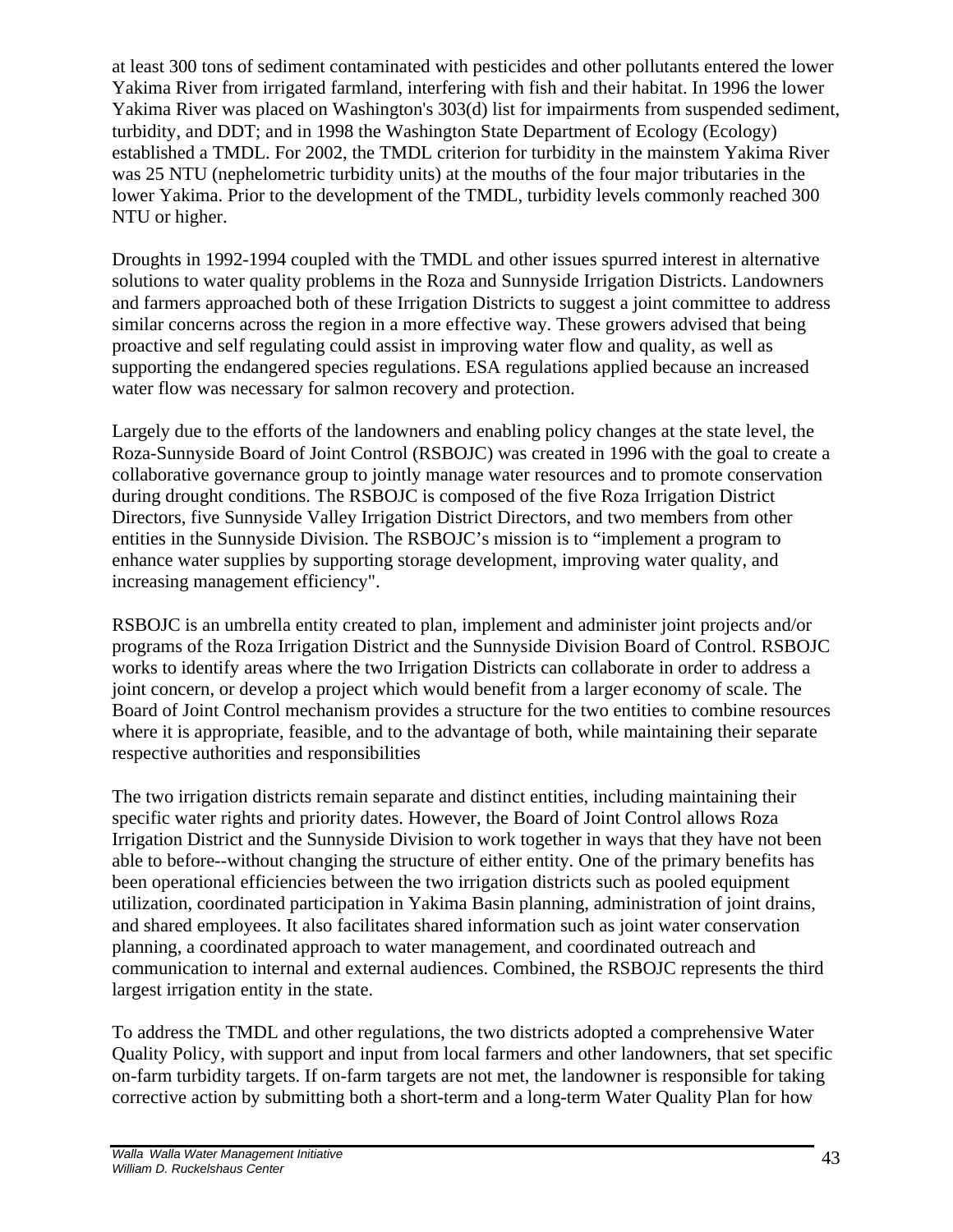the targets will be achieved. If the landowner continues to be in violation of the water quality policies, the Board can reduce water delivery services to the farm until the plan has been implemented and subsequent monitoring indicates compliance. Over 200 plans have been filed with the irrigation districts.

The Board worked closely with many farmers who voluntarily converted over 20,000 acres from water-intensive and erosive rill and furrow irrigation methods to sprinkler or drip systems to reduce erosion. Each year one lateral irrigation ditch is converted from open ditch to pipe, which reduces evaporation and, in many cases, delivers pressurized water to farms, making it easier for growers to utilize drip and sprinkler systems. Other best management practices implemented to control erosion include the construction of settling ponds, filter strips, and the use of polyacrylamide—a substance that binds to soil while allowing water infiltration.

The Board established an extensive monitoring system that has provided a consistent stream of data and they operate a water quality laboratory that is certified by the Washington Department of Ecology. It also obtained significant funds from Ecology plus several million dollars of its own funds to offer in low interest loans to growers to convert from rill or furrow irrigation to sprinkler or drip systems.

Although support for this approach is now widespread among Roza and Sunnyside irrigators, it was not always this way. When the RSBOJC began its Water Quality Program it held many meetings with groups of landowners within the two divisions. The approach initially met a significant degree of resistance. However, it was the position of the Board that they wanted to police themselves rather than operate under an external enforcement agency. So, they decided to continue with the program to address the Water Quality issues. By the end of their first year of water quality monitoring the landowners began to see that water quality could be improved by better irrigation practices on the farm to help clean up the return flows that were returning to the river.

Effectiveness monitoring conducted by Ecology in 2003 shows that three of the four major agricultural drains met the TMDL criteria for turbidity. While the fourth drain did not meet the criteria, it did show a sediment load reduction of approximately 80 percent. Progress was also observed in the mainstem Yakima River, with reductions of total suspended sediment loadings between 50 and 70 percent in 2003 (as compared to 1995).

Success of the Joint Board is attributed to its strong leadership and to the support it receives from local landowners in both districts. Collaboration is formalized through a Working Group that meets every few months, where landowners, irrigators and government agencies assist in developing policy decisions and determining the direction of the organization. The collaborative relationship between the parties has led to adoption of more efficient irrigation systems that are more effective during drought conditions. It has also led to the development of policies and guidelines around water quality that are beneficial to the farmer and to water quality goals. Together the Board has established a means of gathering and analysis of field data, through implementing an extensive monitoring system and a water quality laboratory. Identified areas in need of assistance are more able to receive government aid due to the detailed analysis to support suggested resolutions. Government funds assist the RSBOJC to support local growers in implementing these more efficient and effective irrigation systems and other applicable best practices.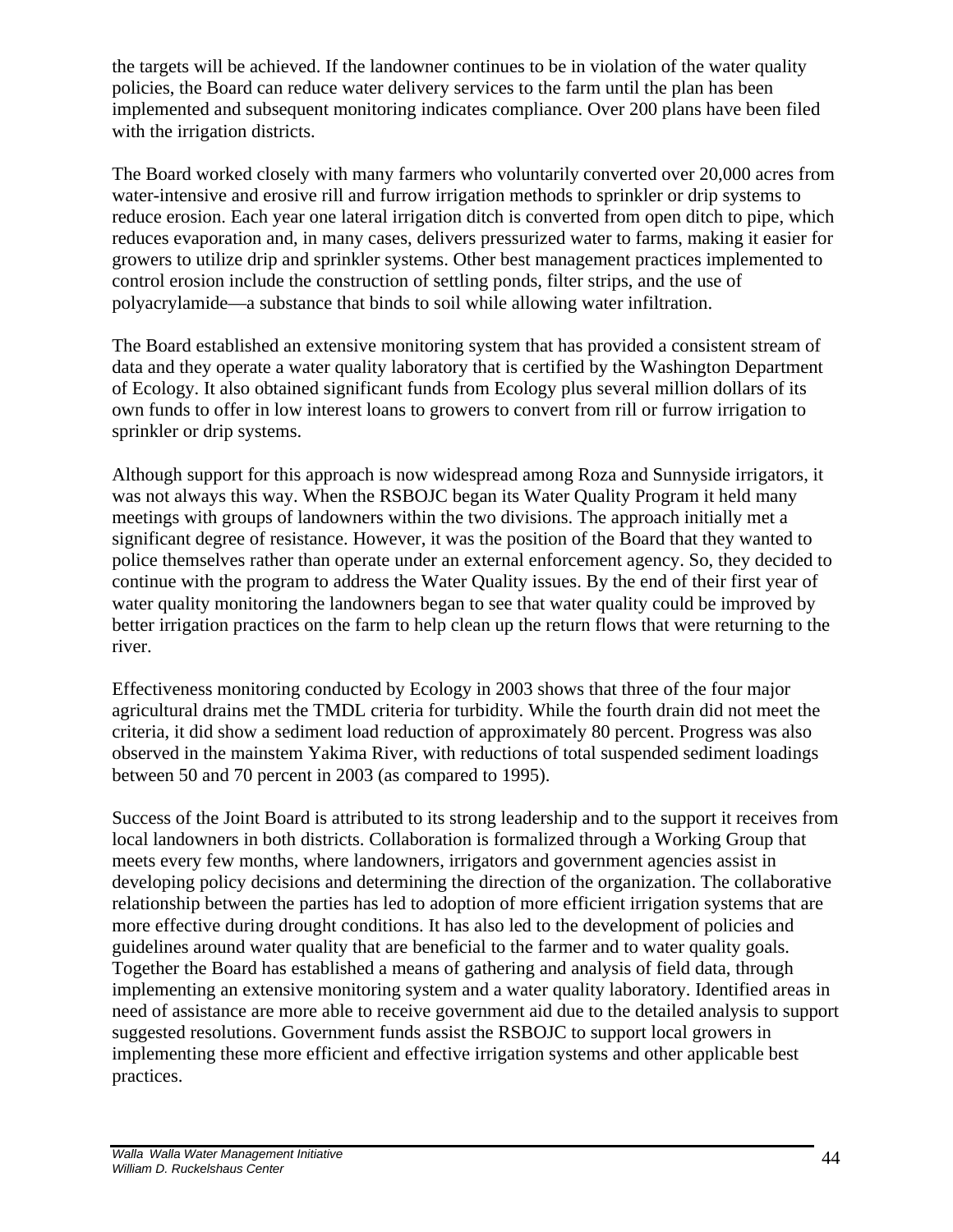## **2. Possible Relevance to Water Management Initiative Goals**

The Roza-Sunnyside Board of Joint Control may be relevant to the goals of the Water Management Initiative in the following ways:

- The RSBOJC provides an example of an organizational structure and governance mechanism to link multiple irrigation districts in a basin. This is similar to the Level 1 organization discussed in the governance section, in which agricultural water users in the Walla Walla Basin might seek to connect or coordinate certain aspects of their operations. The structure allows individual entities to retain their identity, autonomy, and water rights, while providing for voluntary cooperation when mutually beneficial.
- The RSBOJC provides an example of the benefits to irrigators that could be derived from linking or coordinating their operations through such a mechanism. These include operational efficiencies, shared resources, coordinated planning, and greater influence.
- The RSBOJC provides an example of what can be accomplished when irrigators organize themselves and take proactive steps to address issues. In this case, significant resources became available to address water quality problems, and the changes benefited farmers as well as water quality.
- The RSBOJC provides an example of self-enforcement among irrigators rather than operating under an external enforcement agency.

#### **3. Resources**

Information and text for this case study were drawn from the following sources:

- Roza Irrigation District Website http://www.roza.org/rsbojc.htm
- Sunnyside Valley Irrigation District Website **-**http://www.svid.org/rsbojc.htm
- National Association of Conservation District: Conservation Districts Working With TMDLs: http://www.nacdnet.org/govtaff/tmdl/CSLowerYakima.htm
- EPA Success Stories Washington Lower Yakima River: Changes in Irrigation Practices Reduce Turbidity: http://www.epa.gov/nps/Success319/state/wa\_yakima.htm

# *C. Lower Colorado River Multi-Species Conservation Program*

The Lower Colorado River Multi-Species Conservation Program provides an example of a multistate and multi-party basin-wide environmental management program, in this case to restore habitat for multiple ESA and other species. The program features performance measures, an adaptive management program supported by a long-term monitoring and research program, and an efficient dispute resolution system.

# **1. Description**

The Lower Colorado River is one of the few perennial water supplies for some of the hottest and most arid areas of the United States. It provides water to over 30 million people and to nearly two million acres of farmland in Arizona, California, and Nevada, and to hydroelectric plants that generate about 13 billion kilowatt-hours of electricity annually. Because the river is so vital to the economies of all the states in its drainage, the Colorado River has become one of the most regulated and managed rivers in the United States.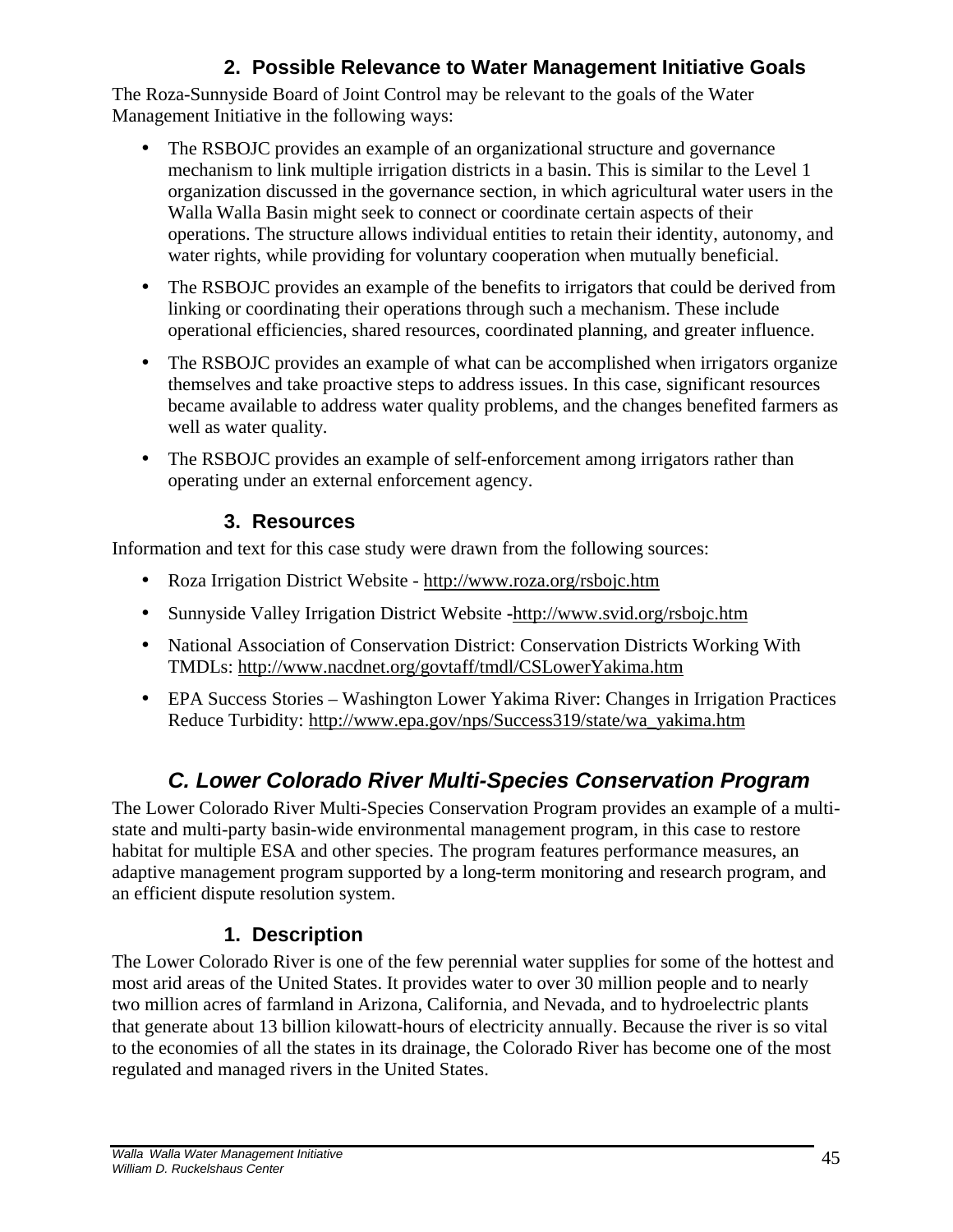The Lower Colorado River Basin extends from below Lee's Ferry at the upper end of the Grand Canyon to the Southerly International Boundary. Modern use of Lower Colorado River water for irrigation began in the late 1800s when water was diverted for use in California. Competition for Colorado River water supplies has increased steadily in response to population growth. Following construction of upstream dams, there was a long period during which virtually no water reached the Colorado River delta near the US Mexico Border. Competition for the supplies of the Colorado River has resulted in decades of political and legal confrontation and compromise. Even after Congress and the U.S. Supreme Court agreed to the apportionment of the river, this competition continued, primarily due to the use of unused allocations.

In 1994, the U.S. Fish and Wildlife Service (USFWS) designated critical habitat for the four endangered "big river" fishes within the Colorado River Basin (bonytail chub, razorback sucker, humpback chub, and Colorado River squawfish). Entities using the Lower Colorado River feared the impact of water and development restrictions from the ESA. Since water allocation in the Lower Colorado River is fully or oversubscribed, they feared conservation measures arising from Endangered Species Act compliance would prove to be onerous if handled by each separate party. In order to gain some influence over measures that individual affected parties might have to take to be in compliance with the ESA, the parties agreed to cooperate and devise a plan that would satisfy ESA requirements.

As a result, the Lower Colorado River Multi-Species Conservation Program (LCR MSCP) was established in 1994-95 to create a coordinated, comprehensive, long-term multi-agency effort to conserve and work towards the recovery of endangered species and maintain wildlife habitat on the lower Colorado River. Implementation of the program began in April 2005 with the signing of a Record of Decision by the Secretary of the Department of the Interior. The implementation activities are based on adaptive management principles, which allow program conservation measures to be adjusted over time based on monitoring and research. This program is unique in that it provides coverage to both Federal and non-Federal entities under ESA Section 7 (through a Biological Opinion) and Section 10 (through a Habitat Conservation Plan).

The LCR MSCP's purposes are to protect the lower Colorado River environment while ensuring the certainty of existing and future river water and power operations; address the needs of threatened and endangered wildlife under the Endangered Species Act, and reduce the likelihood of listing of additional species on the lower Colorado River.

Through the program, \$626 million is being used to create and maintain habitat along the lower Colorado River. The Federal government is providing half of this funding, and the state and local program partners are providing the other half. The negotiated agreement establishes performance measures for a 50 year effort to create 8,100 acres of new or restored habitat to benefit six endangered species and 20 additional species. A variety of other activities are part of the program to ensure a viable population of endangered fish in the Lower Colorado River. An extensive science, monitoring, and adaptive management program is being implemented to ensure maximum benefit to the species. The Bureau of Reclamation, in consultation and partnership with a Steering Committee made up of representatives from the 56 participating entities, is the primary implementing agency for this activity.

One of the key challenges was determining how to measure performance and what to count as success. Since the goal of the LCR MSCP is to promote the recovery of listed and other species, some participants argued that species population measures should be the performance target.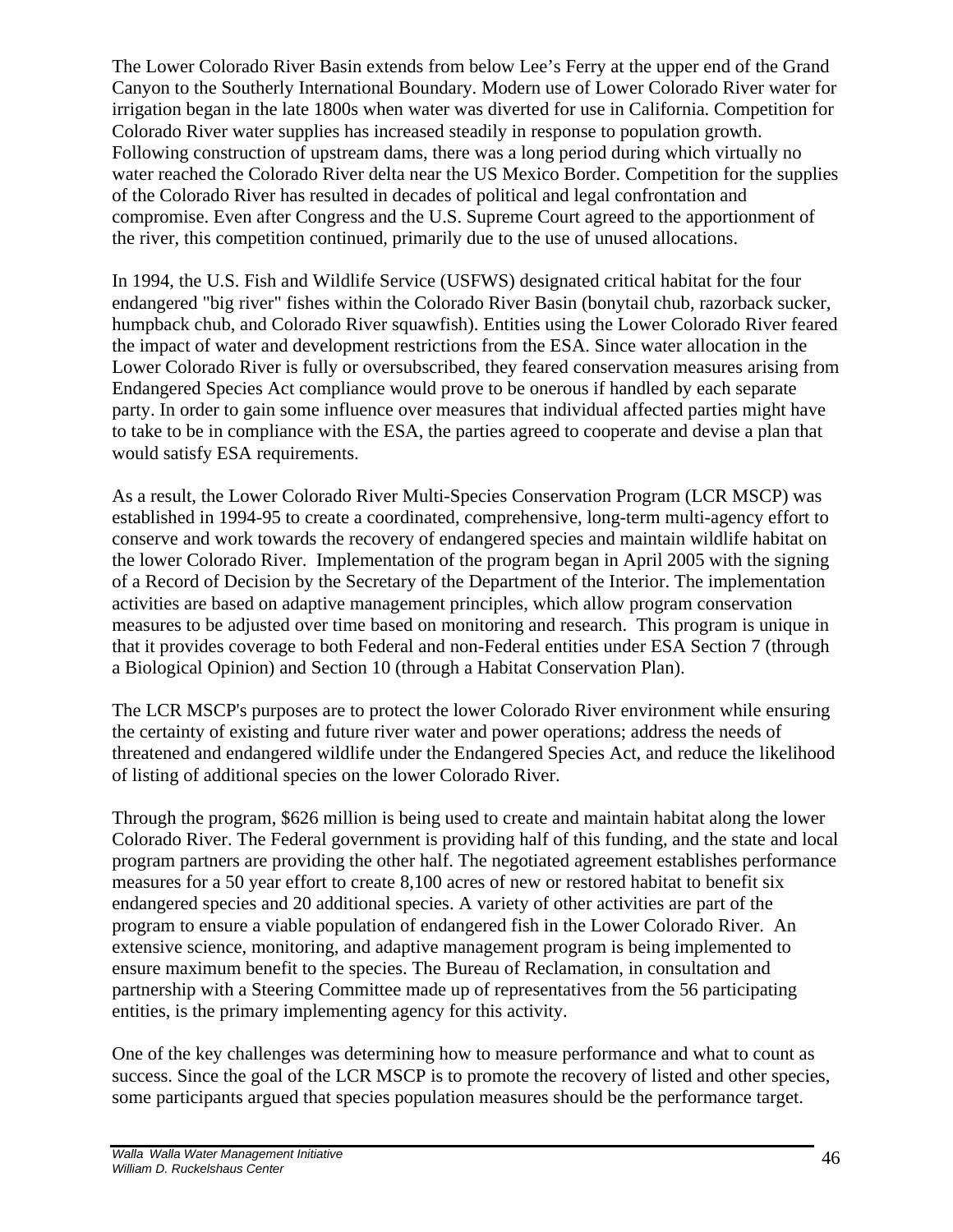However, others argued that many factors influence the population dynamics of the species (some were migratory, spending a portion of their lifecycle outside the Lower Colorado area) and the parties did not have influence over all the factors. The parties, which included resource agencies from three states and the Fish and Wildlife Service, agreed that the performance measures should target those factors over which the parties had influence, which was primarily habitat.

The LCR MSCP developed a habitat based plan, which identified necessary habitat to offset current and future impacts on habitat from covered activities, as well as additional habitat to assist in recovery of the listed species. They determined to measure success by the quality and quantity of habitat created and protected. If the targets are met, then the parties have met their obligation under the ESA, and they remain protected by an incidental take permit under ESA section 7 or 10. However, if they do not meet their targets for habitat creation and protection, then the parties would have to re-consult under the ESA. The assurance of regulatory certainty has propelled the parties to participate fully in the program.

The parties used jointly-hired consultants to analyze existing data and draw conclusions (no new research was conducted since a significant body of data already existed). In addition, every party had their own scientists analyzing the decisions. What made this approach successful was not just the technical expertise of the consultants, but also their strong leadership and collaborative approach to managing the scientific process.

As part of the scientific analysis, the biologists identified high value conservation opportunity areas where restoration would do the most good for the most species. They and others then incorporated local government input on what would be possible given political considerations. Equity issues were also addressed, so that no party was unduly burdened and so states could be responsible for areas under their jurisdiction. As a first principle, the parties agreed to take no water or land by condemnation. All restoration would be accomplished through transactions with willing sellers and willing buyers. Marsh and wetland constitute key habitat types for the target species. High potential restoration areas are identified, often on public land, and the habitat is reconstructed, often by reducing its elevation to connect with the water table so that marsh or wetland can regenerate.

Monitoring and adaptive management is a significant part of the agreement. Every activity includes long-term considerations for data gathering to help provide information for future analysis and actions through the adaptive management program. Interdisciplinary teams develop research questions and analyze results to ensure that the project's work is achieving its goals.

The program is managed by a Program Manager with oversight by a Steering Committee. The Steering Committee is an association of water users, resource agencies, power users, and others participating in the implementation of a Multi-Species Conservation Plan for the Lower Colorado River. Voting members of the Steering Committee are organized into seven "participant groups," which include a federal group, each of three states (California, Nevada, Arizona), Native American group, conservation group, and other interested parties.

The Steering Committee seeks to make decisions by consensus. According to the By-Laws, Consensus is reached when it becomes evident through deliberation that every Member, at the very least, does not oppose a decision.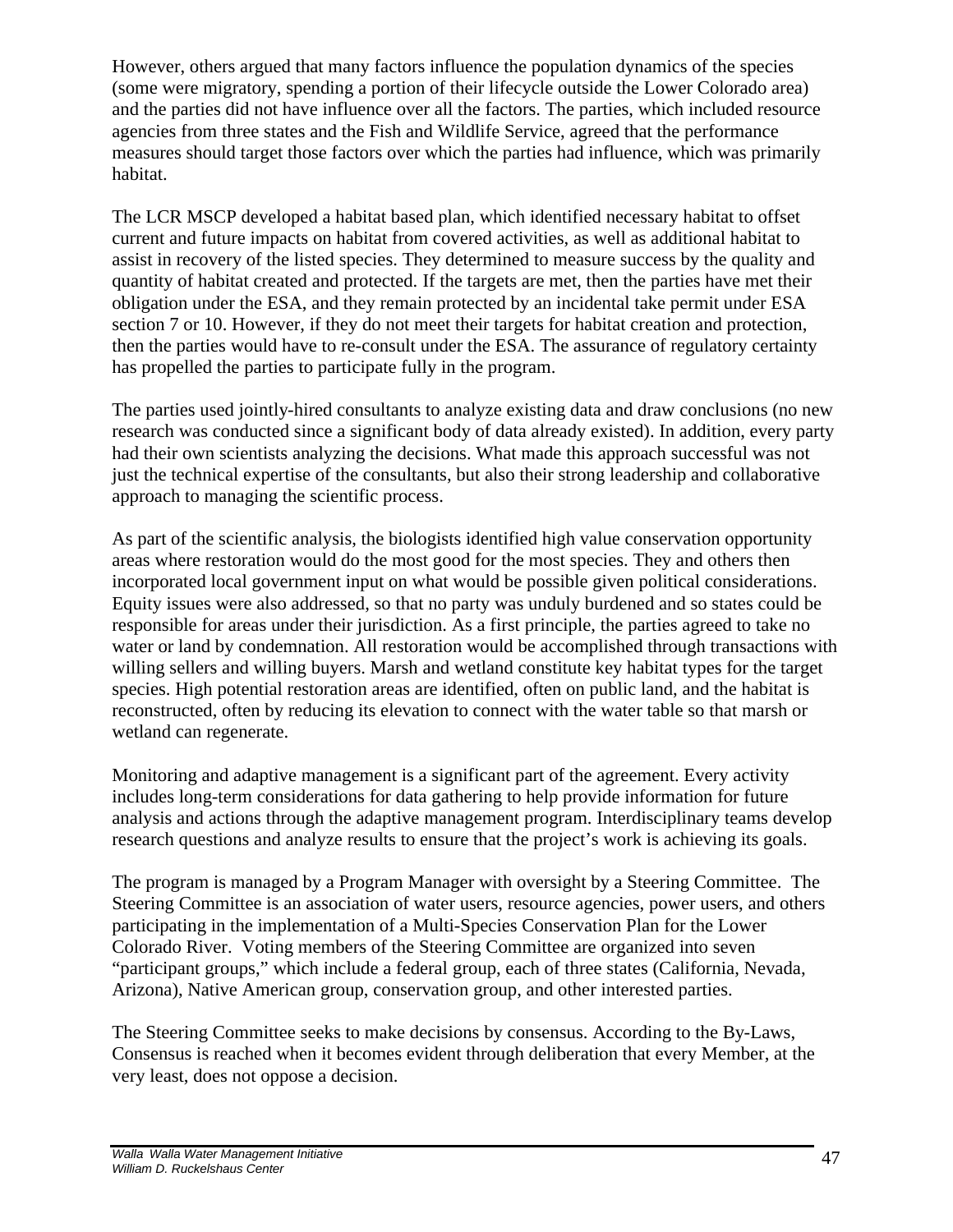However, if disputes occur, the By-Laws provide an efficient and effective dispute resolution mechanism that allows a final decision to be made in a reasonable amount of time. The first step in the dispute resolution mechanism is to define a dispute. In this case, a dispute occurs where either, (i) any one of the three State Participant Groups, or (ii) an aggregate of at least six (6) votes, oppose a proposed action. When a dispute occurs, the first level involves an informal process in which the disputing parties put in writing the issues in dispute and the relief sought. The Program Manager has 30 days to work with the parties to resolve the dispute. If unsuccessful, a formal process is initiated, and the Regional Director of Bureau of Reclamation has 30 days to issue a decision. This decision can be appealed only once, and is handled by the Secretary of the Interior. An appeal requires fifteen dissenting votes (up from 6 for the formal and informal processes) or one state participant group. The Secretary's decision is final. The entire process takes a maximum of 110 days. When a dispute exists among members of the Federal Participant Group, those parties must meet themselves to resolve it.

The Program is a component of Bureau of Reclamation which is managing the entire implementation process, including monitoring and adaptive management. The states and other parties are partners in the program. However, states and other parties are not obligated to make policy changes or take other actions. Their primary role is to contribute specified funds for the program's operation and engage in a process to determine which projects need to be done. Everything is transparent. Annual reporting shows progress toward compliance.

Thus far, the program is reportedly meeting its interim targets. No challenges to the program or the agreement have been made. It is, however, too early to determine if the habitat restoration efforts are leading to species recovery.

#### **2. Possible Relevance to Water Management Initiative Goals**

The Lower Colorado River Multi-Species Conservation Program may be relevant to the goals of the Water Management Initiative in the following ways:

- The Program provides an example of a multi-state and multi-party basin-wide environmental management program known as the Multi-species Conservation Program. This program, in concert with the 56 participating entities, conducts habitat conservation activities, monitoring, research and adaptive management, financial management, public outreach, and reporting. A Bureau of Reclamation staff consisting of a restoration group, research and monitoring group, and fisheries augmentation group conducts the program. A large portion of the program is managed by contracts issued by those groups.
- The program provides an example of a decision-making structure that organizes parties into constituency groups yet allows them to assert individual preferences. In this case, parties participate within one of seven groups. Individual parties can assert their interests and can vote counter to the prevailing preferences of their group, but the structure is designed so that decisions are equitable and a small number of parties cannot veto the decisions of a significant majority of interests, while still protecting the interests of sovereign entities.
- The Program provides an example of a performance-based approach to achieving an incidental take authorization under Sections 7 and 10 of the Endangered Species Act. The program establishes performance measures in terms of the quantity, quality, and distribution of habitat created. If the performance measures are met, then it is understood that the parties are meeting their obligations under Endangered Species Act and they are protected from regulatory restrictions that might otherwise be imposed under the ESA. If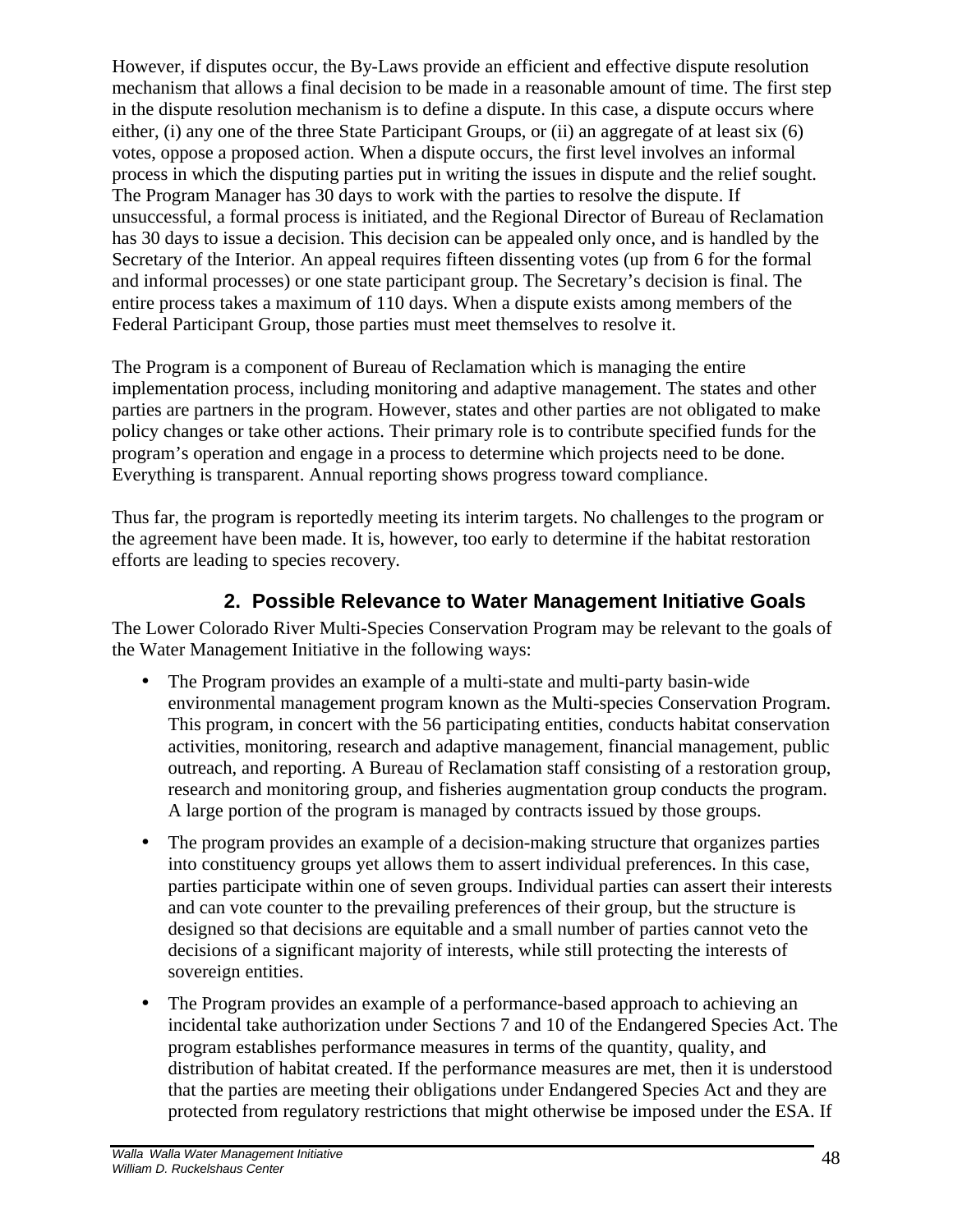the program does not meet the established performance measures, then the parties are in violation of their permits issued under Sections 7 and 10 the ESA, and re-consultation would have to occur.

- The Program provides an example of a comprehensive, science-driven adaptive management program. Each action taken through the Program is implemented with careful planning and monitoring, and thorough evaluation. An interdisciplinary team of scientists coordinates the work. Results are carefully evaluated and incorporated into the adaptive management plan.
- The program provides an example of an effective and efficient dispute resolution structure that establishes three increasingly formal levels of review and provides a final decision is a reasonable amount of time. While it has not been necessary to test this structure to date, all parties have agreed to abide by it.

#### **3. References**

Information and text for this case study were drawn from interviews and from the following sources:

- By-laws of the Steering Committee. Lower Colorado River Multi-Species Conservation Program. Voted and passed on June 22, 2005.
- The Lower Colorado River Basin: Challenges of Transboundary Ecosystem Management by Kara Gillon, Defenders of Wildlife. http://www.irc-online.org/usmex/borderlines/2000/bl68/bl68rivbasin.html
- United States Bureau of Reclamation Lower Colorado Region website: Lower Colorado River Multi-Species Conservation Program. http://www.usbr.gov/lc/lcrmscp/
- Arizona Department of Water Resources website: http://www.water.az.gov/dwr/Content/Find\_by\_Program/Colorado\_River\_Management/d efault.htm
- The Lower Colorado River Multi-Species Conservation Program By: Michael D. White, Ph.D. Ogden Environmental and Energy Services Co., Inc.
- U.S. Fish and Wildlife Service. Biological and Conference Opinion for The Lower Colorado River Multi-Species Conservation Program. March 4, 2005
- US Department of the Interior. Record of Decision: Lower Colorado Multi-Species Conservation Plan. April 2005.
- Bureau of Reclamation. Lower Colorado River Multi-Species Conservation Program Final Implementation Report, Fiscal Year 2007 Work Plan, and Budget Fiscal Year 2005 Accomplishment Report. Lower Colorado River Multi-Species Conservation Program Office, Bureau of Reclamation, Lower Colorado Region, Boulder City, Nevada. August 16, 2006. http://www.usbr.gov/lc/lcrmscp.
- Final Programmatic Environmental Impact Statement/Environmental Impact Report, Volume I. US Department of the Interior, Bureau of Reclamation and US Fish & Wildlife Service, the Metropolitan Water District of Southern California. December 17, 2004

# *D. Truckee River Settlement, California and Nevada*

The Truckee River settlement represents a new generation of transboundary water agreements that establishes flexible water use options for multiple purposes, including recovery of ESA-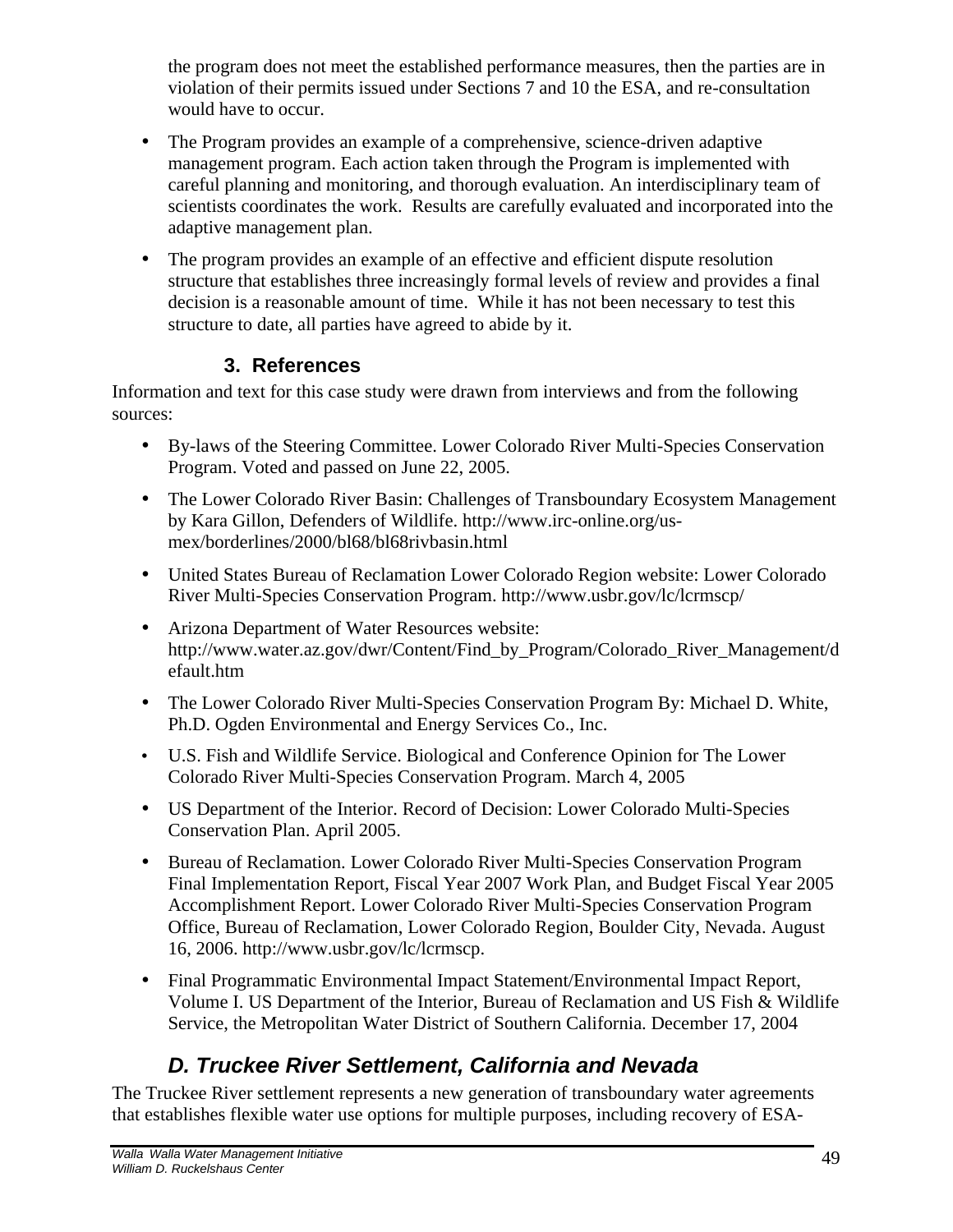listed species, improved water quality, municipal drought protection, and recreation. It is a multiparty agreement between federal, state, and tribal governments and a water authority that incorporates water banking (credit water) and addresses tribal interests and a permanent allocation of water between two states.

#### **1. Description**

The Truckee River Basin is a transboundary watershed located in California and Nevada. Most of the runoff in the basin originates in California's Sierra Nevada and is stored in a variety of lakes and dammed reservoirs there. The reservoirs regulate much of the flow in the Truckee River and are operated to maintain prescribed streamflows in the Truckee River for hydropower generation, municipal and industrial use, agricultural water rights, and flow. Most of the river's consumptive use occurs in Nevada. The Truckee River empties into Pyramid Lake, and both are home to the ESA-listed cui-ui and Lahontan cutthroat trout. Conflict over the river's water has been ongoing since 1870 when a dam was built near the outlet of Lake Tahoe in California to facilitate transporting logs through down-river floatation into Nevada. Since then, numerous court cases addressing water rights, ESA species, and other issues have involved the states of California and Nevada, Bureau of Reclamation, the Pyramid Lake Paiute Indian Tribe, ditch companies, and many others.

In 1968, the California-Nevada Interstate Compact Commission approved a provisional Interstate Compact for allocation of the waters of the Lake Tahoe, Truckee, and Carson basins. The intent of the agreement was to allocate the waters of the Truckee, Carson, and Walker Rivers to California and Nevada. The Pyramid Lake Paiute Indian Tribe opposed the Compact on the grounds that it would discriminate against their water rights and would cause further decline and ultimate destruction of Pyramid Lake, which had declined by as much as 80 feet. The Compact was ratified by California and Nevada in 1970 and 1971, respectively, but never ratified by Congress. Even without such approval, the States generally agreed to honor the Compact's allocations.

In 1990, Congress ratified the Truckee-Carson-Pyramid Lake Water Rights Settlement Act (Public Law 101-618). The settlement establishes an interstate allocation of Truckee River water and creates the framework for a multi-party agreement to allow water users to increase the operational flexibility and efficiency of their water rights while providing for environmental concerns. This is achieved by allowing users to store water in reservoirs and trade it amongst uses rather than sending it downstream when it is not needed. The specific procedures for implementing the allocation and providing for storage and trade are contained in the 2003 Draft Truckee River Operating Agreement, which represents 13 years of negotiations by sovereign entities (federal government, California, Nevada and the Pyramid Lake Paiute Indian Tribe) and others. The Agreement is now moving through the administrative process and a Final Environmental Impact Statement is expected soon. A key factor in its progress thus far has been the support of a prominent U.S. Senator (Harry Reid) who shepherded the process and legislation over the years.

The agreement is intended to implement all of the court rulings regulating use of Truckee River water. The goals of the Agreement are to (1) Enhance conditions for threatened and endangered fishes throughout the Truckee River basin; (2) increase municipal and industrial drought protection in the Reno metropolitan area; (3) improve river water quality downstream; and (4) enhance stream flows and recreational opportunities in the Truckee River basin. At the time the agreement takes effect, a permanent allocation between California and Nevada of water in the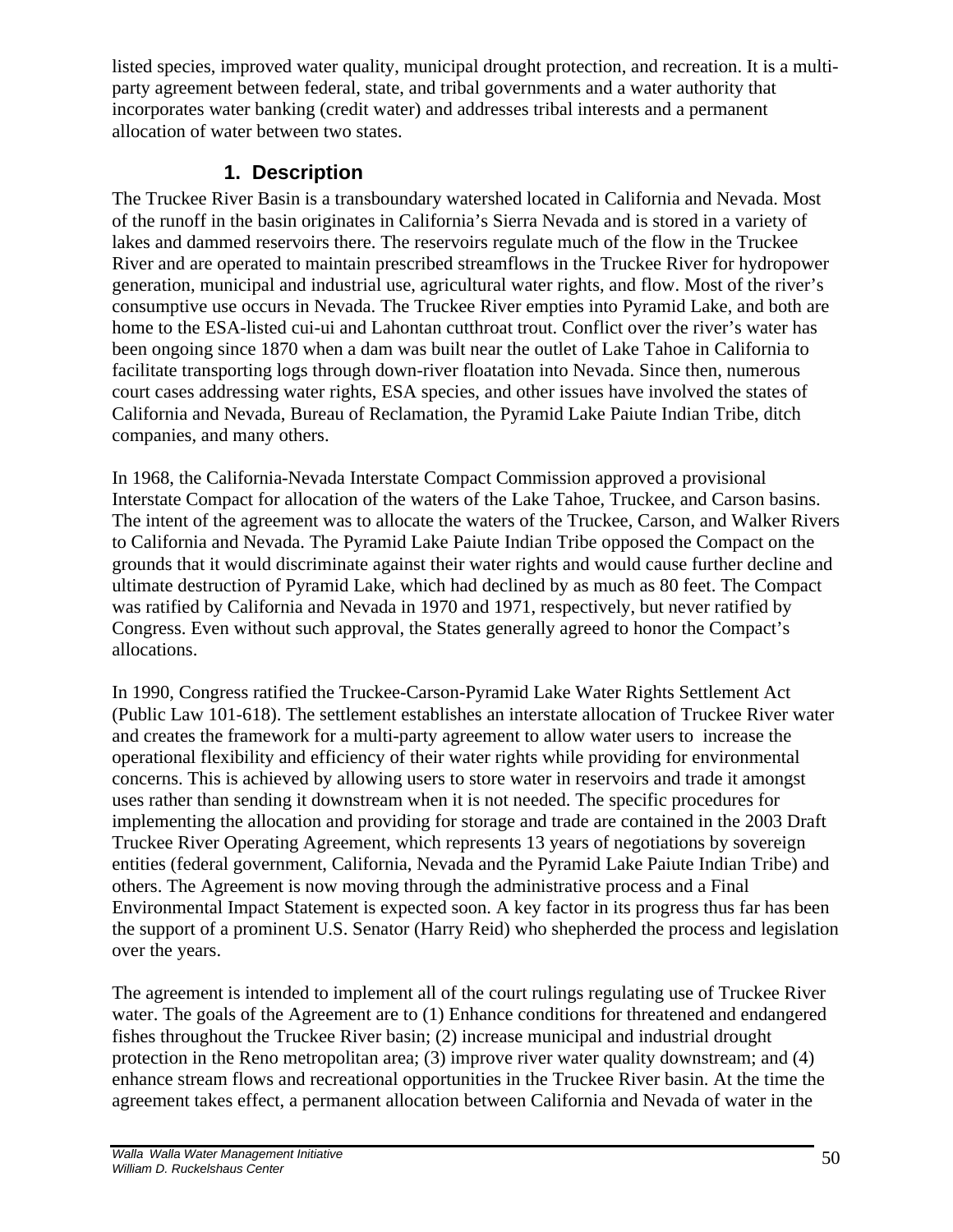Lake Tahoe, Truckee River and Carson River basins will also take effect. The allocation of those waters has been a long-standing issue between the two States.

The primary innovation of the Agreement is to create flexible use of water and water rights through a mechanism called Credit Water. Credit Water allows water users to store water in the reservoir that would otherwise have been released to serve a downstream water right and to trade between categories of use (i.e., between agriculture, municipal, industrial, and environmental uses). Many categories of Credit Waters can be stored and managed for the purposes of maintaining a drought supply, conserving Pyramid Lake fishes, enhancing river quality and flow, and increasing reservoir recreation opportunities. Parties must pay to store the water (if they do not own the reservoir where the water is stored) and then can withdraw it at their discretion. This creates the ability to store wet water and to trade and exchange paper water. Once accumulated, Credit Water would be retained in storage or exchanged among the reservoirs until needed to satisfy its beneficial use. Transfers are done in accordance with state law. This creates a more efficient water management system.

Separate from these agreements, the US Fish & Wildlife Service has, until recently, managed flows on the Truckee River in part to maximize reproduction of ESA-listed species. Thus, natural occurrences of extreme high, scouring flows or extreme low, drought condition flows were not part of the managed flow regime. While this was successful in supporting species reproduction, it eliminated the process of natural selection that typically occurs in nature. Biologists are now trying to mimic natural flows in the Truckee River, including extreme high and low flows.

## **2. Possible Relevance to Water Management Initiative Goals**

The Truckee River settlement may be relevant to the goals of the Water Management Initiative in the following ways:

- The settlement is an example of a multi-party agreement between the federal government, two state governments, a tribal government, and a water authority that allocates water and governs water management. In addition to establishing a permanent water allocation between California and Nevada, it also addresses tribal interests in water and fish management.
- The settlement establishes flows to address both environmental and human/economic values. Flows are managed to recover ESA listed fish, as well as to provide for municipal, agricultural, and recreational uses.
- The settlement allows for the flexible exercise use of water through the establishment of a Credit Water mechanism that allows unused water rights to be stored in reservoirs and traded among agricultural, municipal, environmental and other uses.

#### **3. References**

Information and text for this case study were drawn from interviews and from the following sources:

- Truckee River Operating Agreement Revised Draft Environmental Impact Statement/Environmental Impact Report, 2004.
- Federal Register: April 15, 2004 (Volume 69, Number 73)][Notices][Page 20025-20027] Truckee River Operating Agreement, California and Nevada. Agency: U.S. Department of the Interior. Action: Notice of intent to prepare a revised draft environmental impact statement/environmental impact report.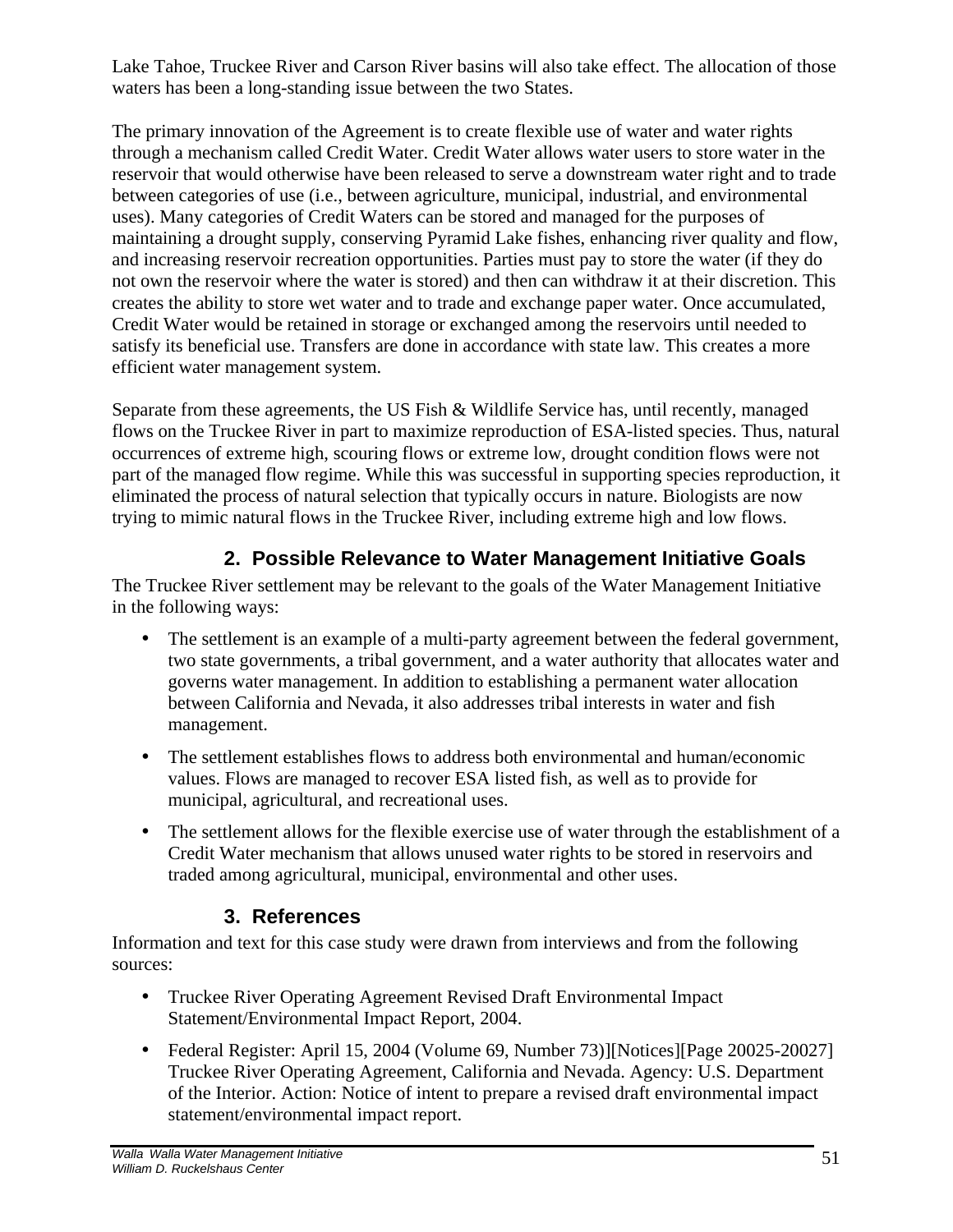• United States Bureau of Reclamation Truckee River Operating Agreement website: http://www.usbr.gov/mp/troa/

# *E. San Luis & Delta-Mendota Water Authority, California*

The San Luis & Delta-Mendota Water Authority (SL&DMWA) is an example of a regional water authority that has instituted innovative market mechanisms to encourage conservation among agricultural water users. The Authority and it's member districts have helped farmers become more efficient and more profitable under a 30 percent reduction in water allocation.

#### **1. Description**

In the early 1990s, agricultural water users and municipalities served by the Bureau of Reclamation's Central Valley Project (CVP) in California experienced severe permanent reductions in water supply coupled with increased water quality requirements. Endangered Species Act listings and other federal statutes reduced water availability by about 30% of their previous allocation.

To address the concerns of the region,, the San Luis & Delta-Mendota Water Authority was established in January of 1992 and now supports the water needs of 32 member water agencies in the Central Valley. It was initially established to operate and maintain certain United States Bureau of Reclamation Central Valley Project facilities, and do so at an optimum level and at a lower cost. The Authority has evolved to support water imports and exports, water supply management, water quality, water development, conservation, distribution, drainage, contractual rights, surface and groundwater management, and any other common interest of the member agencies. It also represents its members' interests with legislative, executive and judicial bodies.

The Authority and it's members have instituted a variety of programs and mechanisms to help farmers adjust to reduced water availability. They applied the usual approaches of grants, low interest loans, incentive programs, and technical assistance to support investments in highefficiency water conservation technologies that helped farmers maximize yield with available water. In addition, the Authority and it's members have instituted a variety of market mechanisms to incentivize and reward conservation and farmers have the flexibility to use or sell their water to maximize their return. Since those who operate within the Authority are given flexibility in how they use their water allocation, each farmer can choose to irrigate some or all of their land, or they may opt to sell some or all of their water allocation. Investments in reduced water usage can also reap a financial return.

The first market mechanism is tiered pricing. Typically, the Water Authority member districts must rely on purchased water from elsewhere to provide sufficient supplies, and this typically costs more than their CVP contract allocations. For the farmer, tiered pricing might look like the following: \$30 for the first acre/foot; \$60 for the second acre/foot; \$90 for the third acre/foot, and so on. Tiered pricing for water encourages reduced water use and reflects the increased cost to purchase the additional water.

A second market mechanism is the water market. Water transfers are common, especially within local districts, and administratively simple. Within the Water Authority, 300,000-400,000 acre feet are typically traded internally during the year. Water purchases can also be made from outside of the districts, but additional administrative requirements apply. In addition to farmer to farmer transfers, the public (including the state, non-profit organizations, and others) can purchase water for environmental purposes such as instream flow. A special statewide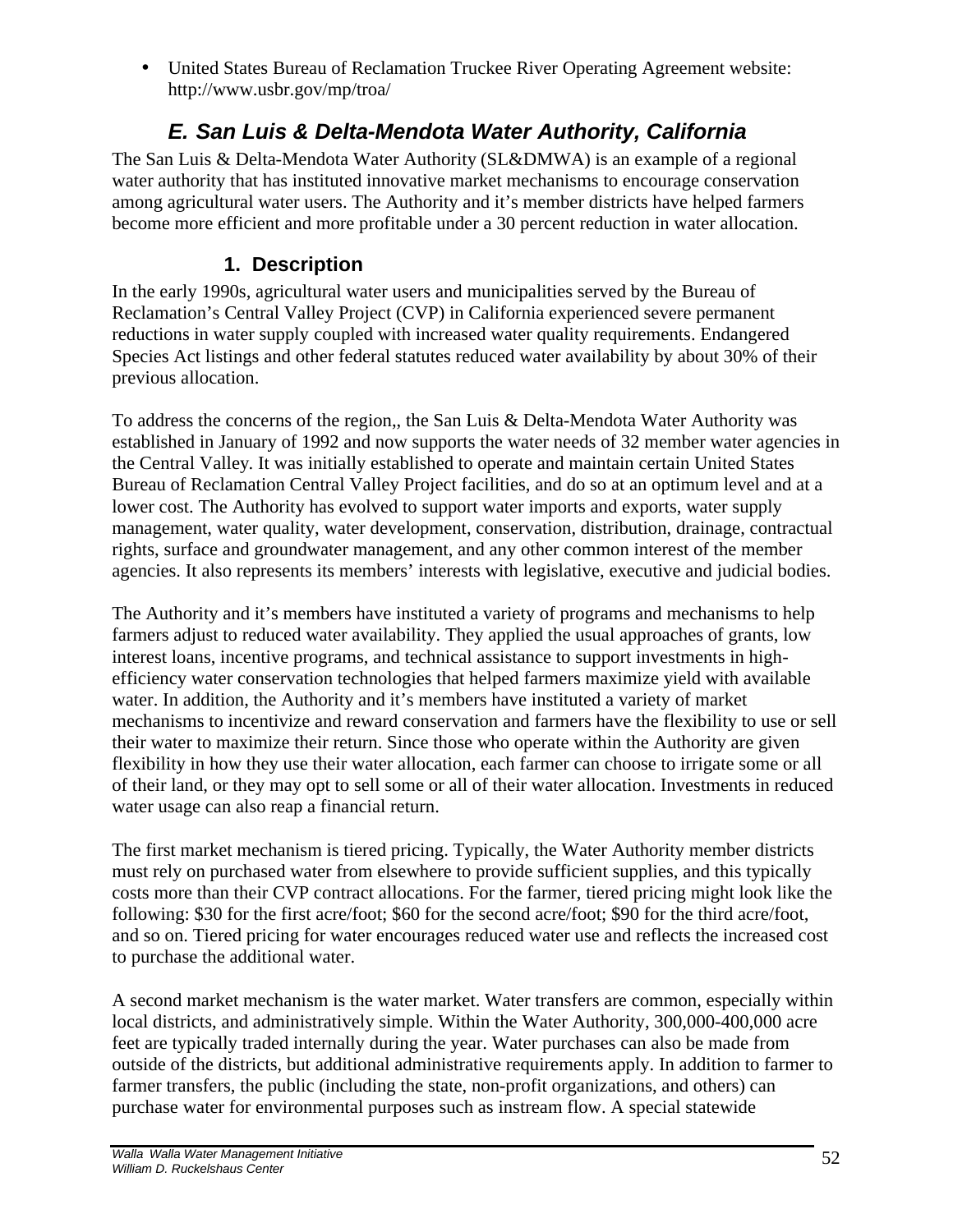environmental water account was established for this purpose. Water markets provide an opportunity to reap a return on water conservation investments, because the farmer can sell the saved water. For those with environmental interests, the water market provides an opportunity to supplement instream flow and, because water demand is reduced, prevent the construction of new dams and reservoirs.

A third market mechanism is tradable effluent permits. Water quality is regulated in the area, and the Water Authority has instituted a tradable loads program that is analogous to the water market. In this case, districts are allocated effluent loads based on historical baselines. If a district's effluent load is under the allotted amount by a certain amount, the district can sell the remaining amount to another district that is over the allotted amount. These loads are traded within the region so that total effluent output from a given district remains below the prescribed levels. By investing in water quality improvements and having a market to sell the unused allotment of effluent load, it creates a more equitable and efficient system to create cleaner water and it also helps pay for the water quality investments.

At the farm level, farmers have invested in drip irrigation and other high-tech irrigation technologies. Farmers have found unexpected benefits from these systems. For example, they are now injecting fertilizers into the drip irrigation system, which reduces costs and is more efficient. While these improvements typically cost \$800-\$1000 per acre, they have led to reduced costs, more efficient operations, and higher yields.

Some farms were unable to survive under the reduced water conditions, and others took decades to accept the new realities and adapt to the new practices. However, farmers now find that they can spread water thinner, farm more acres more efficiently, and are better able to compete in the marketplace. While the initial reduction in water allocation created contentiousness, hardship and loss of some farms, those that have adapted to the new approach seem to be faring well. The incentives and market-based approaches have generated a conservation ethic. Farmers find that they can profit by conserving water, and this has shifted people's thinking to support the efforts.

## **2. Possible Relevance to Water Management Initiative Goals**

The San Luis & Delta-Mendota Water Authority may be relevant to the goals of the Water Management Initiative in the following ways:

- The SL&DMWA provides an example of how a water authority can govern agricultural water management across multiple irrigation districts and county jurisdictions. Through market mechanisms and other means, the water authority establishes an operating environment that supports and rewards water conservation by farmers.
- The Authority provides an example of a coordinated, multi-pronged response to significant water use reductions by agriculture. It facilitates grants, loans and technical assistance through federal and state agencies, and it establishes market mechanisms to incentivize conservation
- The Authority provides an example of how market mechanisms and price signals can encourage conservation. Through the use of tiered pricing, water trading, and tradable effluent loads, farmers are encouraged and rewarded for investing in efficient irrigation technologies, reducing water consumption, and implementing water quality improvement practices. The result has shifted attitudes and reinforced conservation values.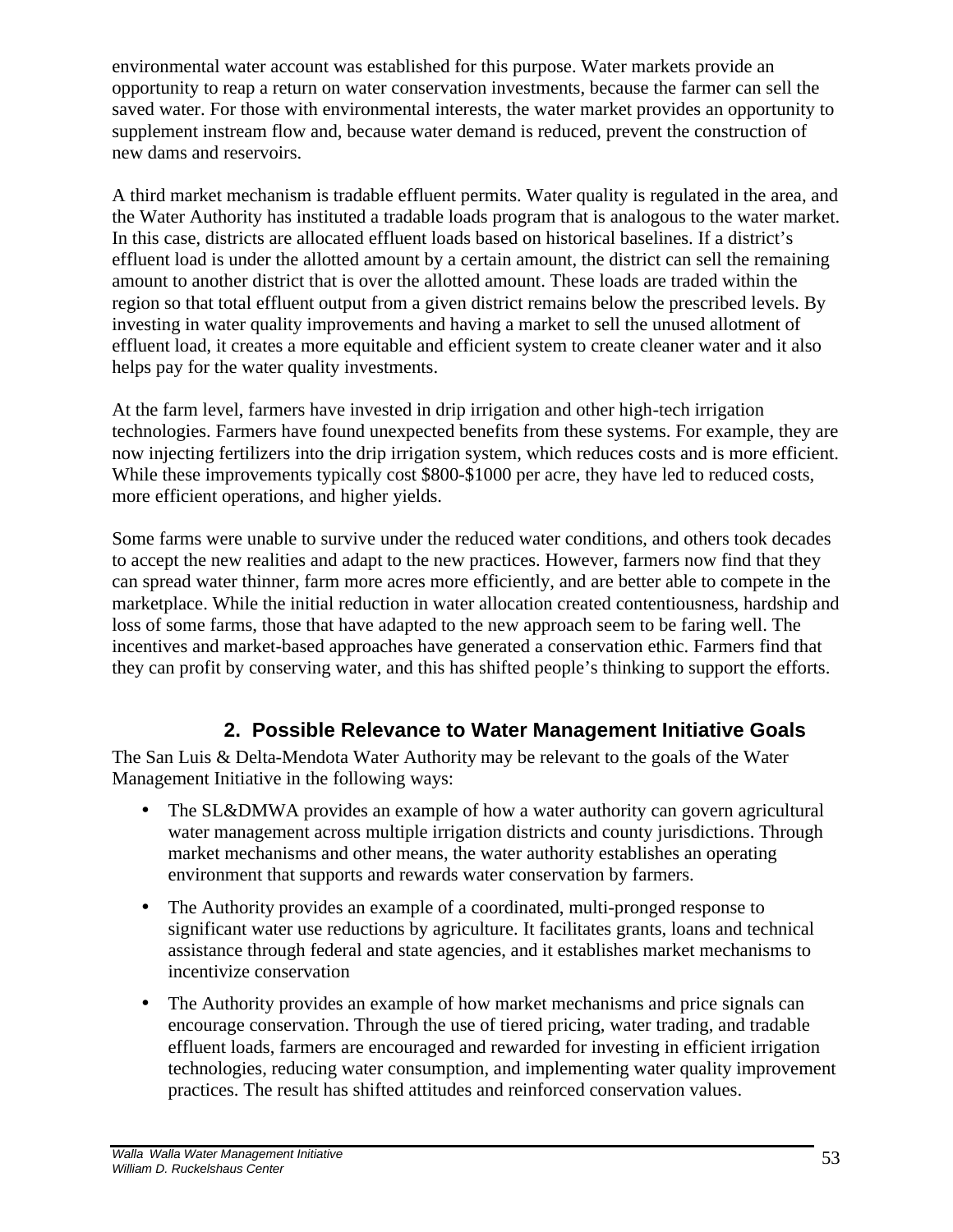• The Authority provides an example of how advanced water conservation technology and market mechanisms not only reduce water consumption but also help to make agricultural operations more efficient and profitable.

#### **3. References**

Information and text for this case study were drawn from interviews and from the following sources:

• San Luis & Delta-Mendota Water Authority website: http://www.sldmwa.org/

# *F. Big Hole and Blackfoot Basins, Montana*

Both the Big Hole Watershed and the Blackfoot Basin represent locally governed, voluntary approaches to water management that use climate and streamflow monitoring and three instream flow performance tiers that trigger increasingly stringent water management activities as instream flow levels decrease across scientifically specified thresholds.

## **1. Description: Big Hole River Drought Management Plan**

Montana's Big Hole River winds through the mountain ranges and sagebrush prairie south of Butte. The river runs over 150 miles and its lower stretch is classified as a Blue Ribbon fishery. The river is refuge for the last wild population of fluvial (river dwelling) Arctic grayling, a fish species now limited to the Big Hole River in the Lower 48. Although the Big Hole watershed encompasses nearly 1.8 million acres, only about 2,000 people live in the area, many of them making their living by ranching and hay farming. Tourism, recreation and outfitting are also major economic activities in the watershed.

The Arctic Grayling is a candidate species for listing under the Endangered Species Act. The fish's survival is threatened by low stream flows and lethal water temperatures caused primarily by irrigation diversions, especially in the upstream tributaries. In one stretch where the minimum flow for survival is 20 CFS, the stream had been measured at only 1.9 cfs during the driest summer months when both agriculture and fish require the water most. Agricultural diversions are the main reasons for low flow, which are primarily used for grass hay, pasture grass and stock watering.

After serious droughts in 1988 and 1994, an ESA listing for the Arctic Grayling became more likely. The river, famous among fly fisherman, was also being considered by the state's Department of Natural Resources and Conservation under a statute that called for identifying "chronically de-watered" rivers in the state. The potential requirements and restrictions associated with these classifications both angered and galvanized local residents. Ranchers, worried about how they would share water among themselves, let alone leave enough in the river for the fish, formed the Big Hole Watershed Committee in 1995 with the assistance of the Governor and the Montana Consensus Council. The Committee provides a consensus-driven forum for discussion among the diverse stakeholders, including ranchers, conservationists, sportsmen, outfitters, utilities, and local, state and federal government agency representatives. Participants include local ranchers, Beaverhead County Commission, Beaverhead Conservation District, Butte-Silver Bow Public Works Department, Big Hole River Foundation, Montana Outfitters & Guides Association, and Trout Unlimited. The group receives significant technical assistance from state and federal biologists (e.g., Montana Fish, Wildlife & Parks (FWP) and United States Fish & Wildlife Service) and state hydrologists from the Montana Department of Natural Resources and Conservation (DNRC).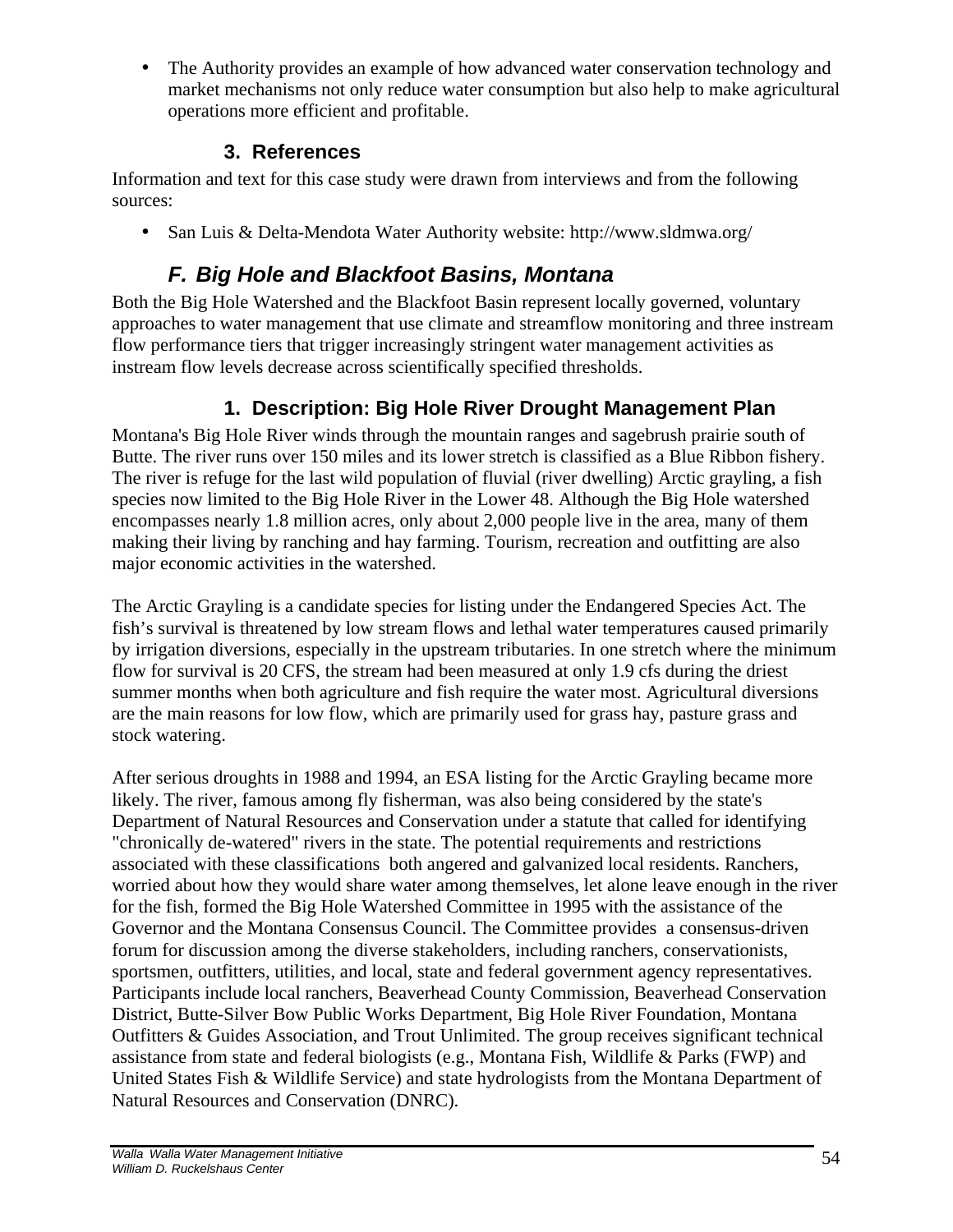Water users did not want to sell their water rights, but they all agreed that a dewatered river was unacceptable. After much discussion, this diverse and representative group of community leaders developed a common vision around the idea that the land is more valuable with the river, water, and habitat. They worked with agencies and scientists to develop a "Drought Plan" that made sense to those involved. Once they had a plan that was scientifically sound and acceptable to all the parties involved, the group then had to seek support for it among their neighbors—mostly agricultural water users. The plan is evaluated each year and changes are adopted based on new knowledge and data. Changes to the plan emulate the multistakeholder/multidisciplinary consensus process established by the Big Hole Watershed Committee.

The Drought Plan divides the river into three distinct reaches for managing low flow, and each reach has flow and temperature triggers that govern recreational use and triggers voluntary irrigation limits and mandatory fishing closures. Voluntary irrigation reductions have been implemented every year since the plan was adopted in 1999. Although the river often does not meet its instream flow goal during one week each year, the plan has been successful in maintaining higher flow during drought years than was experienced during 1988 and 1994.

The drought plan involves early warning monitoring by USGS and NRCS on snow pack levels and projected stream flows so that irrigators can prepare accordingly. As drier summer months arrive, streamflow is carefully monitored and if flow levels dip below established triggers, a series of public information activities and requests for water reductions are set in motion.

An example of the 3-tiered triggers comes from the Middle river segment, which is monitored at the USGS Mudd Creek Gage. Scientists have determined that 60 cfs is the minimum survival flow for the Arctic Grayling in this reach of the river.

- 100 cfs When flows decrease to 100 cfs or temperatures exceed 70°F for over 8 hours per day for three consecutive days. DNRC and FWP officials will meet with the Big Hole Watershed Committee to present data; formulate options including voluntary reduction of irrigation, stock water diversions, municipal water use, angling, and encourage the use of stock watering wells; and prepare to take action. A phone tree is initiated to advise water users, outfitters, and anglers of low water conditions and encourage conservation measures.
- 80 cfs When flows decrease to 80 cfs or temperatures exceed 70°F for over 8 hours per day for three consecutive days. Notice to outfitters and anglers requesting fishing be voluntarily limited to morning hours. Well use will be encouraged for stock watering.<sup>69</sup> A phone tree will advise water users and outfitters of low water conditions and encourage conservation measures. The media will be contacted and news articles released to inform public of low flow conditions.
- 60 cfs When flows decrease to 60 cfs or temperatures exceed 70 F for over 8 hours per day for three consecutive days. FWP will close the river to fishing and not conduct electrofishing surveys. Voluntary reduction of irrigation and water use is initiated. A phone tree and media releases inform water users, outfitters, anglers, and publics of the continued decline of instream flows and encourages water conservation. The river remains closed until flows exceed 80 cfs for seven consecutive days and

 $\overline{a}$ 

 $69$  This is an example of conjunctive use of groundwater and surface water sources to benefit instream flow. When streamflow levels get low, irrigators are asked to shut off diversions that are used only for watering livestock. That water is then left instream to benefit stream flows.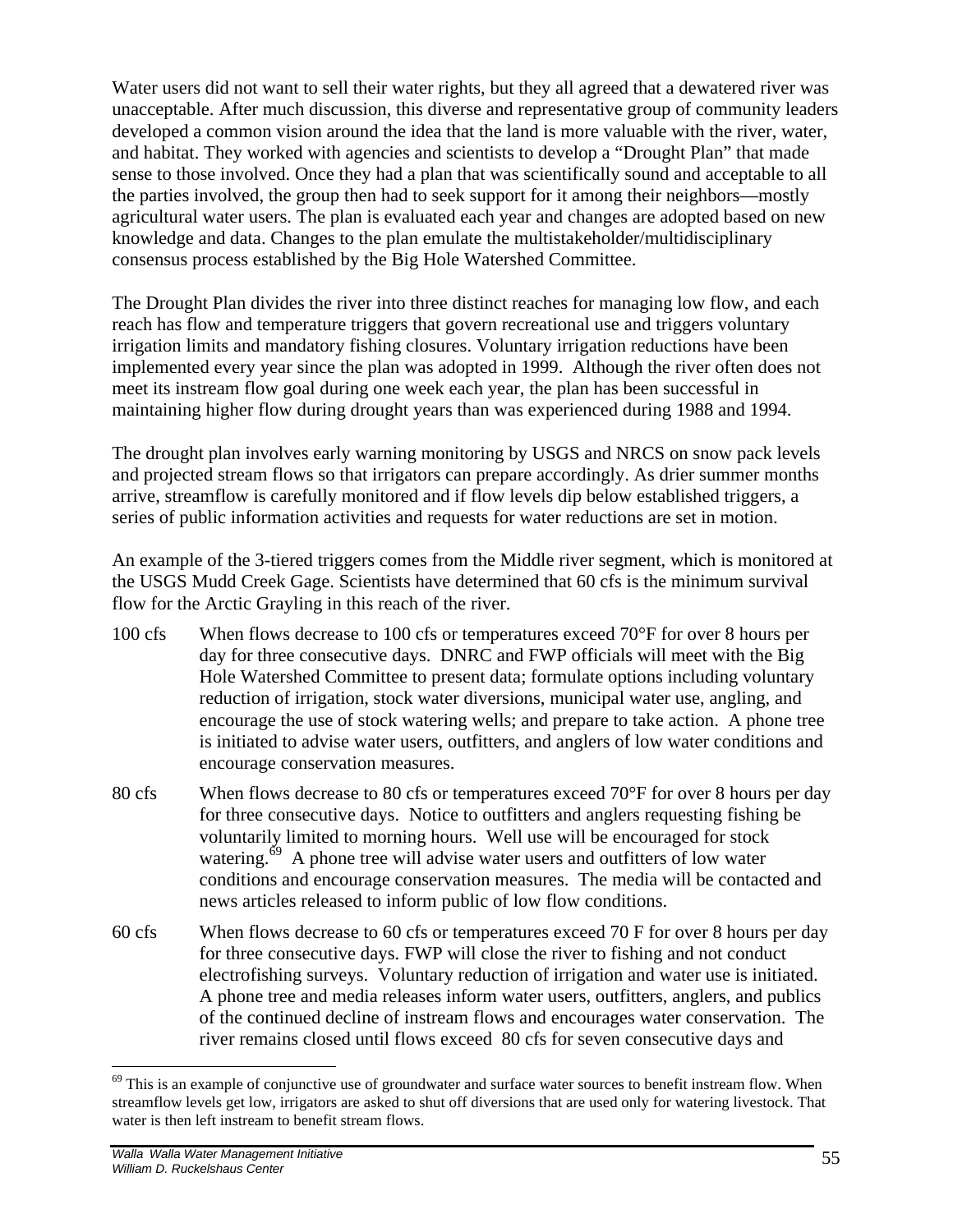temperatures do not exceed 70 F for more than 8 hours per day for three consecutive days.

The system appears to function because 1) ranchers fear the potential restrictions of the ESA and are willing to voluntarily reduce water usage to avoid the listing; 2) the system was designed by ranchers and informed by science, so it addresses the concerns of key interests; 3) it is built on a philosophy of shared sacrifice among all parties (ranchers, fishermen, municipalities, etc.), so each group or interest is being asked to share the burden; 4) it involves many personal interactions, including phone trees to inform ranchers of changes in conditions; and 5) because the community of water users is relatively small and interconnected, peer pressure is very strong and encourages farmers to participate and help avoid an ESA listing. In addition, during dry periods, the Big Hole Watershed Committee informs concerned interests with weekly flow updates via email, regular postal mail, a posting on the website, and postings at local post offices and businesses throughout the watershed so that streamflow information is available to everyone.

Although most participate in voluntary cutbacks, some water users, especially some junior water rights holders, continue to divert. This causes frustration among those who voluntarily reduce their water usage, but it is recognized that a voluntary system has to allow for people to opt out. Members of the Watershed Committee continue to seek ways of encouraging participation by those who have not yet voluntarily cut back.

In addition to the Drought Management Plan, the committee has focused on improving fish habitat so that the impacts of drought will be reduced. They have initiated projects to improve riparian and instream habitat through creation of deeper pools, narrower and deeper channels, and willow plantings for shade to provide cooler water. Through these and other measures, it is believed that a healthy fishery can be maintained even with reduced instream flow. They are also helping ranchers improve infrastructure by replacing leaky headgates and other technologies to gain efficiency and instream flow.

To provide incentives for habitat improvements, the Committee established the framework for a Candidate Conservation Agreement with Assurances between the U.S. Fish and Wildlife Service and landowners. Under Section 10(a)(1)(A) of the Endangered Species Act, landowners who voluntarily agree to manage their lands or waters to remove threats to the Arctic Grayling will receive assurances against additional regulatory requirements should the species be subsequently listed under the ESA. To qualify, site-specific plans are developed with each landowner by an interdisciplinary technical team made up of state and federal agency staff that implement conservation measures to 1) Improve streamflows 2) Improve and protect the function of riparian habitats 3) Identify and reduce or eliminate entrainment threats for grayling and 4) Remove barriers to grayling migration.

As part of their attempts to reduce the impacts of drought, the Watershed Committee invited Trout Unlimited and the Montana Department of Natural Resources and Conservation to conduct hydrologic studies of basin. The studies identified a critical 8 mile stretch of river that was easily dewatered because it was a losing reach due to glacial moraine geomorphology. This stretch required special consideration. Through a change in the point of diversion and installation of Center pivot irrigation, the flow went from 4 cfs to 15 cfs. Trout Unlimited leased the saved water, and pulsing flows were instituted among a set of irrigators over a course of three weeks that were most critical for fish.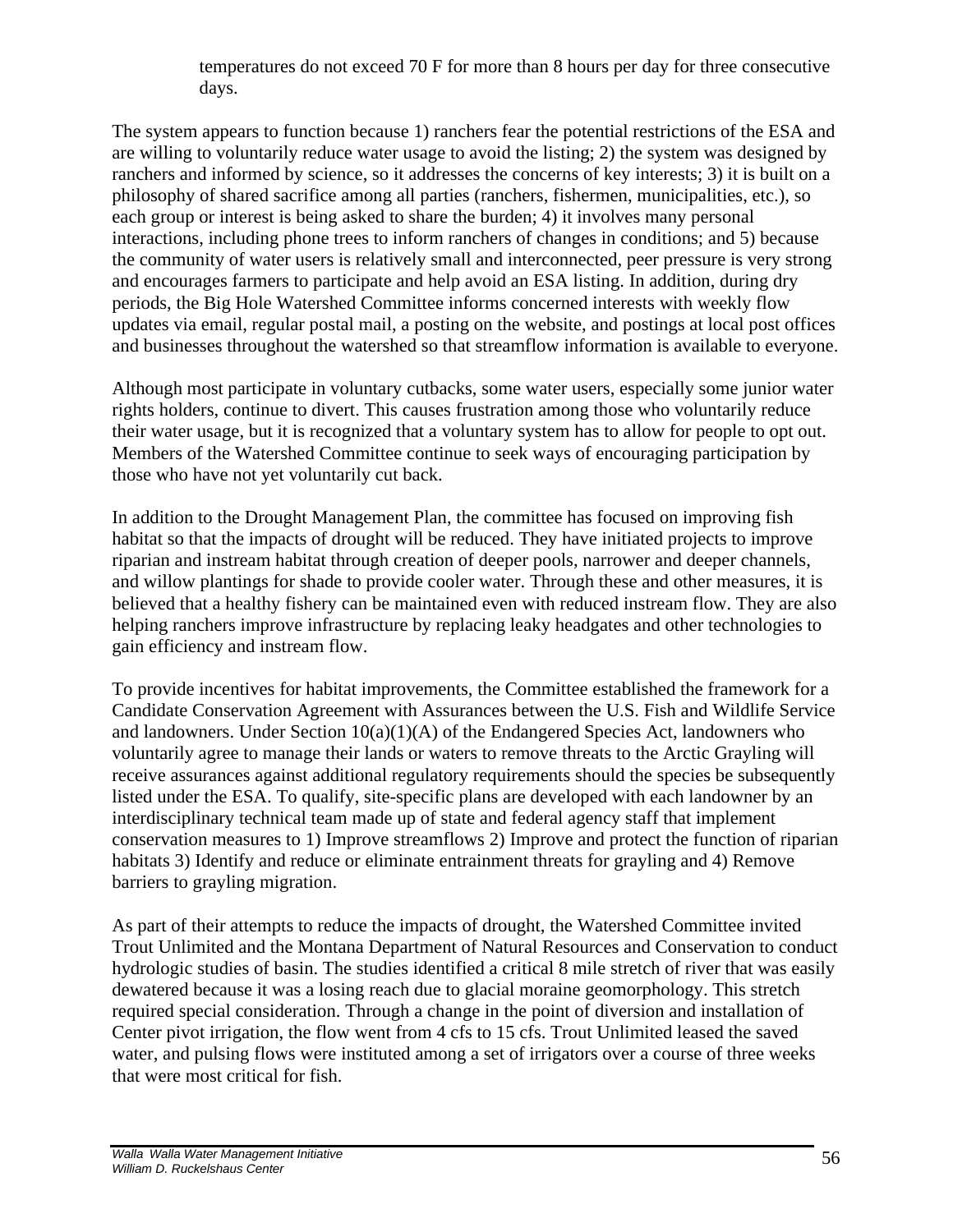It is too early to say if all these efforts have had a positive effect on the grayling. Because there are so few grayling left in the river, it is difficult for biologists to make a statistical analysis. However, those involved in the effort are optimistic that positive trends in spawning success and survival rates will begin to emerge based on the recently completed and on-going habitat projects.

#### **2. Description: Blackfoot Drought Response Plan**

Water users in the Blackfoot Basin<sup>70</sup> have also instituted a three-tiered drought management plan with triggers that encourage voluntary water conservation. In this case, the Blackfoot River has state established instream flow water rights (known as "Murphy Rights") effective from  $1971^{71}$ . During low flow periods, the Montana Fish, Wildlife and Parks (FWP) can make a "call for water" against those with water rights junior to the Murphy Rights. In the past, FWP calls in the Blackfoot had been issued with some discretion and not uniformly. The rights were relatively new, had not proceeded through the statewide water right adjudication process, and some juniors in the watershed had firmly stated they wouldn't comply with a call anyway. Questions existed as to whether the state water agency would assist in any kind of FWP non-compliance enforcement action, and there was talk in the basin of challenging the legitimacy of the instream rights in court if a call were made. Such a challenge could have statewide implications. There were also concerns about how far "up" the Blackfoot River the Murphy call for instream flows could extend. Furthermore, a hydrological analysis revealed that even calling all the water rights junior to the Murphy Rights would not generate sufficient flows. In the year 2000, a drought brought all these issues to the forefront.

With the threat of a potential lawsuit against FWP for non-enforcement of the Murphy Right looming, stakeholders recognized they needed to take a different approach. With the help of the Blackfoot Challenge, Trout Unlimited, agencies and landowners, the community developed the Blackfoot Drought Response Plan to address future drought situations. The plan is designed to minimize the adverse impacts on fisheries resources and to aid in the equitable distribution and shared sacrifice of water resources during low flow summers. This plan is only instituted under drought conditions which are determined by stream flows and water temperatures. Snow pack, precipitation, the water table, and soil moisture are monitored throughout the year and are used as predictive indicators of drought conditions. Since 2000, the area has experienced six years of drought conditions.

The plan is modeled after the Big Hole Drought Plan, in which snow pack, precipitation, and stream flow forecasts are monitored monthly with regular communications to water users. If conditions are trending towards drought, water users are notified as early as possible so that appropriate management adjustments can be made. When late summer flows in the lower Blackfoot River fall below predetermined thresholds (700, 600, and 450 cfs), successive levels of phone calls, mailings, personal visits, and public outreach and education activities are initiated to encourage voluntary water use reductions. At 700 cfs, water right holders including irrigators, golf courses, and public agencies are asked to implement their individual drought management plans. At 600 cfs, requests are made to outfitters and the angling public to alter angling practices in an effort to reduce stress to fish during these low flow periods. The 450 cfs trigger has not

 $\overline{a}$  $70$  Sources: Blackfoot Drought Response Plan. November 19, 2001. Blackfoot Challenge Long-Term Water Conservation Strategy. May 9, 2003. Blackfoot Challenge website: www.blackfootchallenge.org.

 $71$  Note that the Big Hole also has state-based instream water rights (called "reservations" in this case), but there are so few junior, and so many senior, water users there that the right does not currently play much of a role in water management.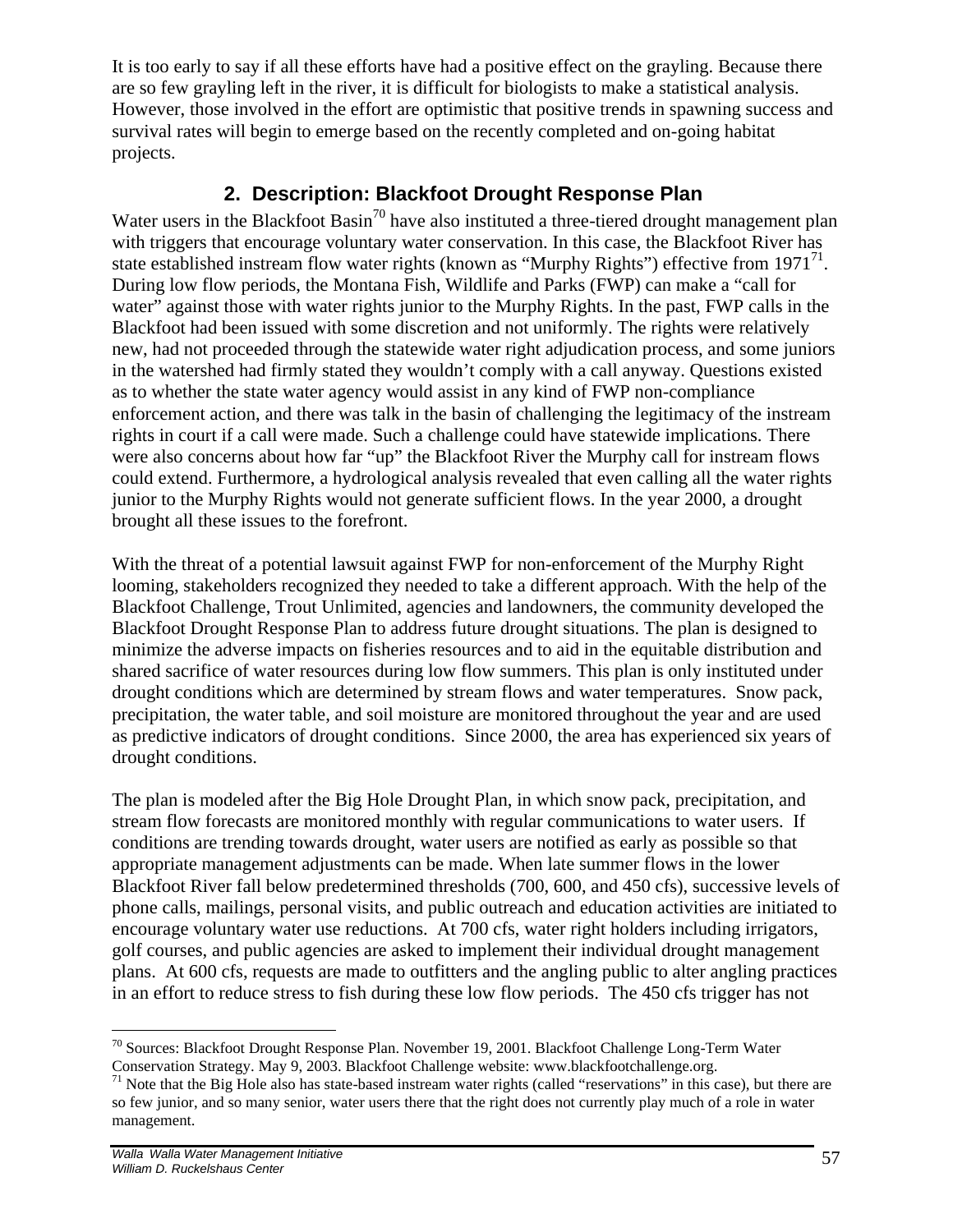been used since the inception of the Blackfoot Drought Response but requires full compliance with the Murphy Right and closure of the river and core bull trout tributaries to fishing. In addition to stream flows, water temperatures can trigger additional voluntary actions or fishing closures. Water temperatures are closely monitored as stream flows decline. In recent years, efforts have expanded to include homeowners and local businesses in the Drought Response through increased education of water conservation activities and benefits.

The Blackfoot Drought Response Plan is based on meaningful participation by water users junior and senior to the Murphy rights who voluntarily agree to reduce their collective water use during drought conditions in order to maintain critical in-stream flows. The concept is to secure voluntary reductions in water usage and create a "water bank account." During periods of drought, water rights holders junior to the FWP "Murphy" right who reduce their water consumption will be able to match their contribution with those provided by senior water users who have also placed their water savings in the water bank. Through basin pooling of water reductions and various water conservation methods, they attempt to achieve their end goal of maintaining critical in-stream flows.

The Drought Response Committee, a mix of agency, conservation group and private volunteers, work with water users to identify suitable voluntary actions to conserve water for users and to minimize adverse impacts on fisheries resources during the low flows. Options include pooling water rights and using them in rotation; dropping out marginal areas from irrigation; converting stock watering sources from surface water diversions to groundwater pumps; reducing the number of water rotations or shutting down ditches; or partnering with other water users by stream reach or river mile to come up with a plan for reduced water use. From a fisheries perspective, many stream reaches with low flow conditions often overlap with other "habitat" problems such as riparian degradation and impaired water quality. In addition poorly designed irrigation diversions and fish losses to irrigation ditches are common problems exacerbated by drought. The sum of these problems requires a holistic approach to correcting stream problems beyond just water conservation. In response to this broad array of fisheries issues, the drought plan itself falls under the umbrella of a larger, more coordinated stream restoration program that began in 1990. Under this "long-term" restoration program, grazing changes, irrigation ditch lining, flood to sprinkler conversions, installation of fish screens and fish ladders at diversions and many instream flow enhancement projects are continuously being developed in an attempt to address a broad array of human-induced factors that limit fisheries.

During drought periods, FWP has agreed not to initiate the in-stream flow senior Murphy right call on any water user junior to the Murphy right who meaningfully participates in this Drought Response effort, provided there is enough senior water contributed to the "bank" to at least make up for any continued junior use of water. Upon recommendation of the Committee, when instream flows drop below the Murphy right level at the USGS Gauge above Bonner, Montana, the FWP may send a "call" to water right holders junior to the Murphy right who are not participating in the Drought Response Plan. If they agree to participate in the Plan, and there is sufficient donated senior water to cover their use, the call can be rescinded. There have been no court challenges to the legitimacy of the instream rights and the rights are being incorporated into the adjudication.

The Drought Response Committee maintains an internal Roster of Participants and catalogues internal information on each voluntary participant that includes the current owner's name, address, phone number, water right claim number, flow rate, priority date, water source, a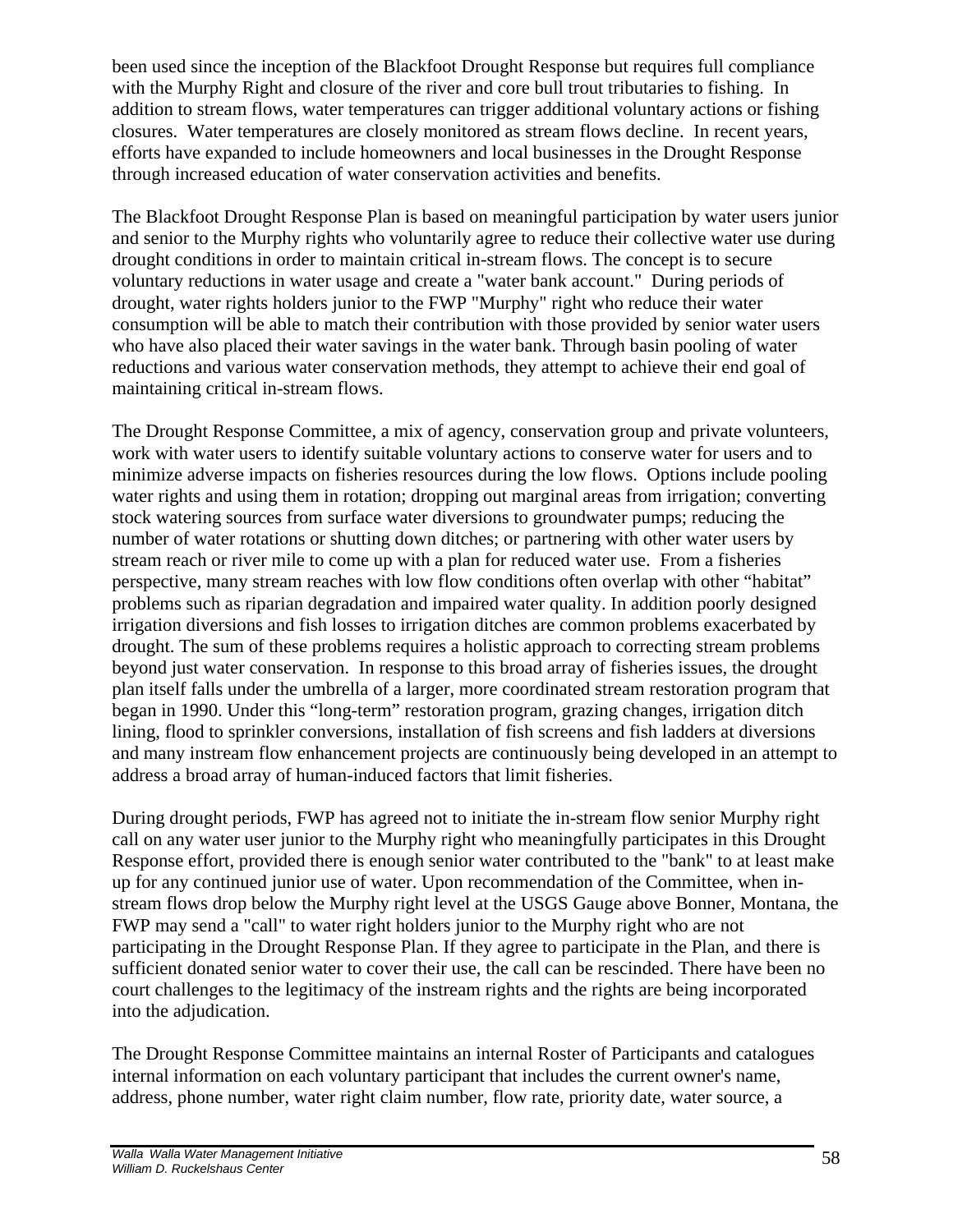description of the method by which the water will be conserved in the drought year, and the estimated amount of water to be conserved. Collection of this information helps them track the amount of in-stream flows maintained during years the plan is implemented and serves as an indicator of the success of the Plan.

The cornerstone of the emergency plan is voluntary, self-defined, water conservation. Participants decide how to reduce their specific water consumption. No mandatory actions are dictated by this plan, except for any calls for junior water triggered by Committee recommendations. The Drought Response Committee realizes that everyone's use and reliance on his or her water use is different so no one solution will work for everyone.

In the hopes of preventing the need to implement the drought response plan in the future, the group has also established a long-term water conservation strategy, whose goal is to achieve water conservation while accommodating the needs of all legitimate water users in the Blackfoot basin. The long-term strategy includes water banking, habitat restoration, leasing water rights and converting water rights to instream flow rights, conveyance and irrigation system efficiencies, domestic and homeowners association savings, landscape and xeriscape measures, measuring and monitoring water usage, and community education and outreach.

# **3. Possible Relevance to Water Management Initiative Goals**

The Big Hole and Blackfoot drought management plans may be relevant to the goals of the Water Management Initiative in the following ways:

- The approach provides an example of a locally designed and locally governed water management system. The system was designed by community leaders from a broad set of interests and was tailored to the specific needs and situations of their basins.
- The approach provides an example of the power of personal relationships and community peer pressure to encourage participation in water use reductions. When water cutbacks are needed, requests are made through phone calls and personal visits when necessary, in addition to emails and media announcements. Personal requests come from familiar and respected people. A desire to maintain cohesion in the community encourages participation in voluntary water cutbacks and other actions. The approach relies on a sense of community, respect and trust among all parties.
- The approach provides examples of equitable distribution of costs associated with low flows. Each operates under the principle of shared sacrifice, in which no group bears the burden alone and all groups participate in some way. As flows cross below each threshold, irrigation, stock water diversions, municipal water use, angling, and other activities all curtail activities that could harm the target species. In addition, senior water right holders reduce consumption so that junior water right holders can continue to irrigate some portion of their land.
- The approach provides an example of allowing farmers and other water users flexibility to determine ways to keep water in streams or reduce harm to target species that are appropriate for their situation. By doing so, individuals can creatively minimize the hardship while still delivering benefit to the stream or species.
- The approach provides an example of an early warning mechanism to inform water users of probable climate conditions and water availability during the growing season. The forecasting is done in February, and this allows water users to proactively plan and prepare for conditions in the coming year.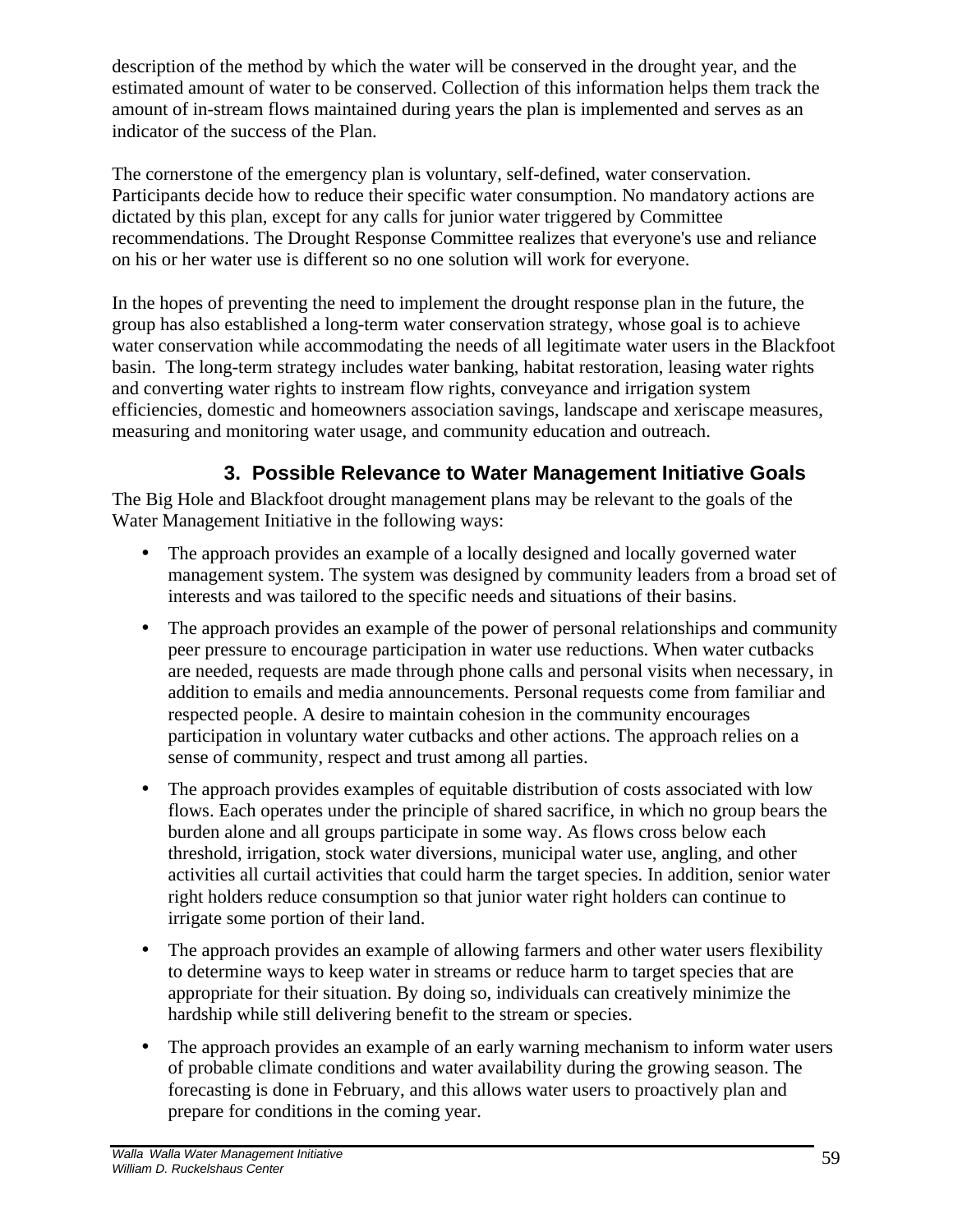- The approach provides an example of performance measurement for instream flow. The drought plans established clear indicators and target flow levels for specific times at specific locations. If flow levels cross below a tiered set of thresholds, water users are asked to invoke progressive stringent restrictions on activities that influence stream flow or target species survival.
- The Big Hole Basin provides an example of a package of specialized responses to address specific conditions. A critical 8-mile stretch of river was easily dewatered due to its underlying glacial moraine. A package of responses that included a change in the point of diversion, irrigation efficiencies, and pulsing flows returned critical water to that stretch of river.
- Both basins provide examples of improving river habitat to address the full range of issues associated with fish survival, which are often compounded by the impacts of drought. By improving habitat "quality" and converting to fish-friendly irrigation structures, it is hoped that fish populations are better able to withstand and recover from drought.
- Both basins provide examples of learning by doing. Not all of their efforts were met with immediate acceptance or immediate success. They experienced many bumps along the way and had to adjust their approach based on new data, information, and reactions from water users.

#### **4. References**

Information and text for this case study were drawn from interviews and from the following sources:

- Big Hole Watershed Committee website: http://www.bhwc.org/
- Roberts, Mike. Big Hole River Upper Basin Water Management 2004 Irrigation Season, Montana Department of Natural Resources and Conservation. February 2005. dnrc.mt.gov/wrd/water\_mgmt/current\_projects/bighole/bighole\_2004.pdf
- Blackfoot Drought Response Plan. November 19, 2001.
- Blackfoot Challenge Long-Term Water Conservation Strategy. May 9, 2003.
- Blackfoot Challenge website: www.blackfootchallenge.org.
- Candidate Conservation Agreement with Assurances for Fluvial Arctic Grayling in the Upper Big Hole River. Between Montana Department of Fish, Wildlife and Parks and U.S. Fish and Wildlife Service. In cooperation with Montana Department of Natural Resources and Conservation and USDA Natural Resources Conservation Service. USFWS Tracking # TE104415-0. March 30, 2006
- Environmental Assessment and Receipt of an Application for a Permit To Enhance the Survival of the Fluvial Arctic Grayling in the Upper Big Hole River in Southwestern Montana Through an Umbrella Candidate Conservation Agreement With Assurances. Federal Register: November 23, 2005 (Volume 70, Number 225). Page 70877-70878.

# *G. South Africa National Water Act*

South Africa provides an example of a water management system that creates a reserve of water for people and the environment (a kind of performance threshold) and then allocates the remaining water resources to other beneficial uses. It also creates a watershed level governance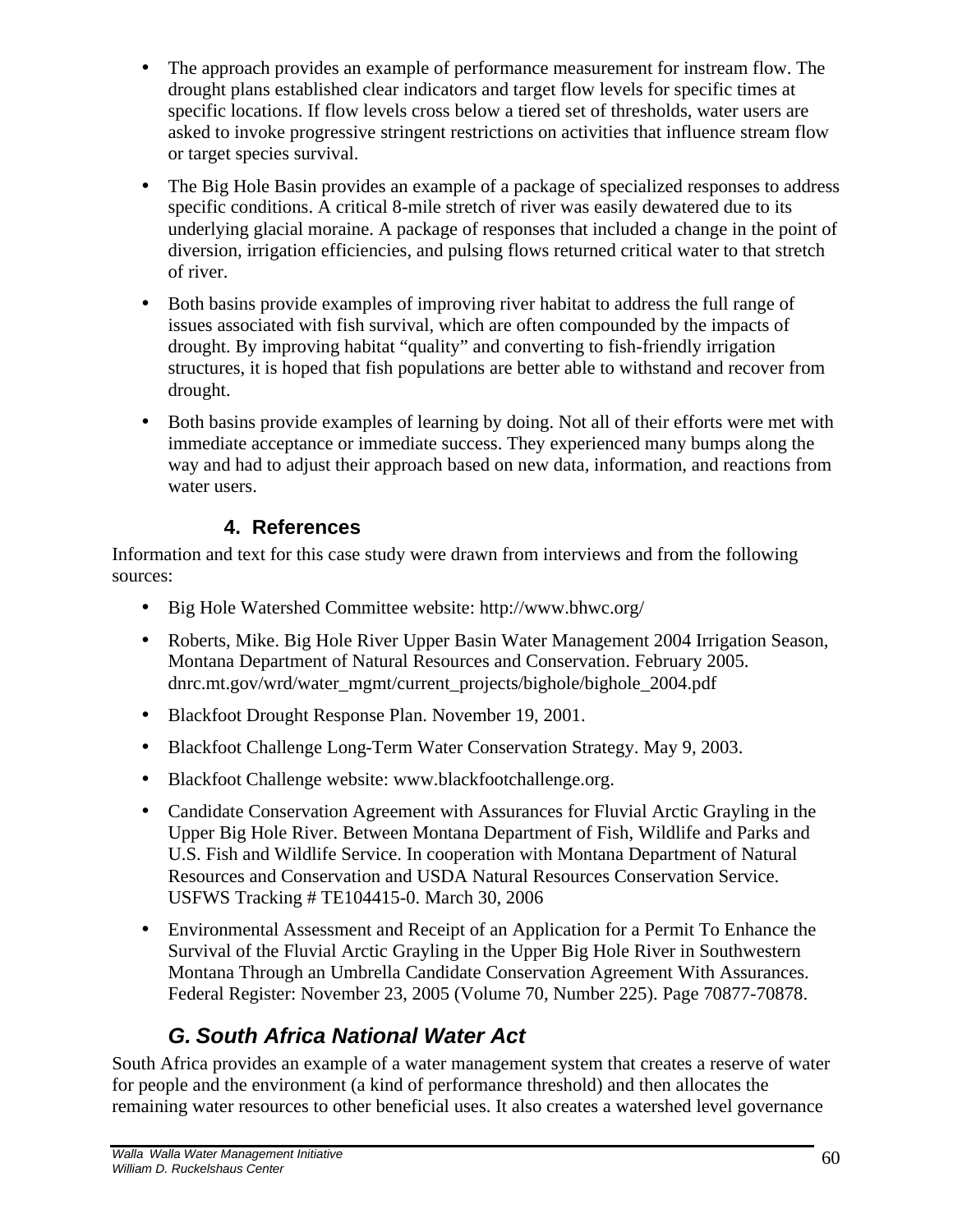mechanism, establishes a comprehensive monitoring program that includes socioeconomic data, and provides a funding mechanism to support the full costs of providing access to water.

#### **1. Description**

In 1998, the government of South Africa established the National Water Act to provide for a more equitable and efficient distribution of water than had been present under apartheid. The Act establishes mechanisms to manage water resources using a holistic, ecologically based approach, taking into account the entire water cycle. South Africa's new water policy sets aside water for three purposes: human health, ecological health, and international obligations. The rest is allocated among agricultural, industrial and other users. The goal of the policy is summed up in the motto "Some for all, forever."

South Africa's new water policy sets out a number of far reaching goals:

- Ensure access of all South Africans to enough water to meet their basic human needs and recognize aquatic ecosystems as having a legitimate right to their own water. Water for minimum human and ecological needs constitutes an untouchable "Reserve."
- Price water and effluent to reflect its full costs
- Establish water management and user agencies at the regional level, within hydrological areas known as catchments.
- Impose water-use charges for discharging pollution directly into the resource.

The "Reserve" is a significant and innovative component of the Act. The Reserve consists of two parts: the "basic human needs reserve" (providing all people with sufficient quantity and quality of water for living and daily tasks) and the "ecological reserve" (the minimum quantity and quality of water necessary for ecosystem health). Establishing the minimum water quantities and qualities of the reserve requires extensive study in each "significant water resource" (i.e., watershed basins, which in South Africa are called quaternary level catchments).

The Act specifies that the requirements of the Reserve must be met before water can be allocated to other uses. Where the water is already allocated to other users, requirements of the Reserve may be met progressively over time. Allocation of water in excess of the reserve is to be prioritized to the most beneficial use of water, which could result in the reallocation of water between inefficient and unproductive users and sectors to more productive ones. The policy attempts to give effect to the goal of "beneficial use in the public interest" and preaches the slogan "more crop / rands / jobs per drop" of water used.

To administer the new approach, the Act calls for the delegation of water resources management to the lowest possible level. The government is establishing Catchment Management Agencies (CMA) in each of the country's 19 major catchments as well as supporting localized voluntary water user associations (these incorporate previous irrigation boards into more transparent and accountable user groups). The CMAs will ultimately be responsible for water use allocation in catchments although the methodologies for water use allocation are still being developed. As of November 2005, one CMA had been established and seven were close to establishment.

The new policy also places a high priority on monitoring. The government is developing a National Monitoring System that is intended to facilitate the monitoring of water resources and water resources management processes, so as to provide information to water users, water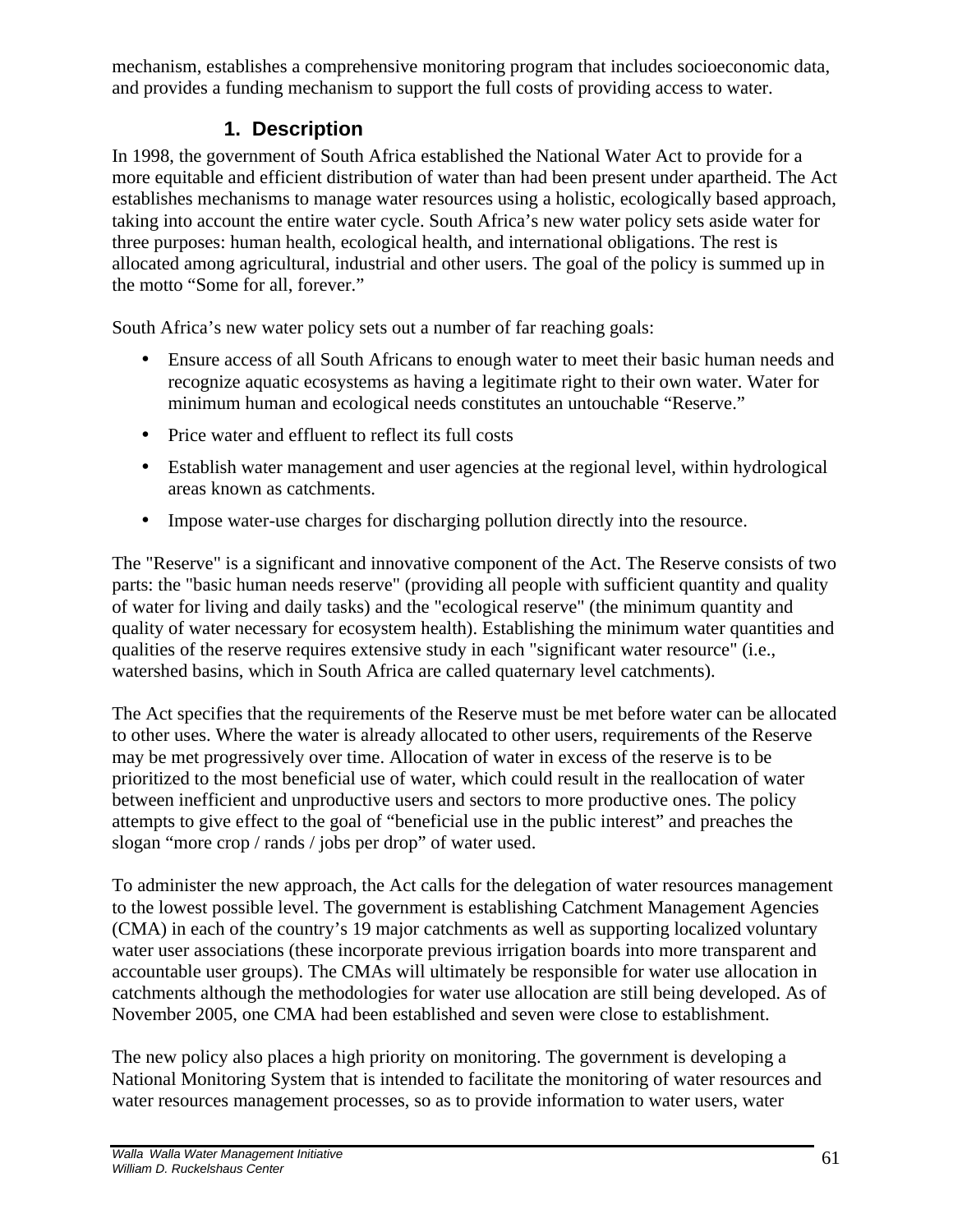management institutions, and the public. This information is critical not only for the effective and efficient management of water resources, but also to demonstrate the outcomes of the new management approach. This is particularly important given the sensitivities about the water reallocation process, and because the ultimate success of the process will largely be determined by the extent of willing participation by all existing and potential future water users. Part of the monitoring criteria includes measuring the impact on people, which this has led to inclusion of socioeconomic data into the national monitoring system.

Significant financing for management of water resources will derive from license fees for water use. The policy states the intention to charge "users the full financial costs of providing access to water." Charges are meant to improve the financial sustainability of water supply services, and they are also deemed necessary to encourage prudent exploitation of the resource. The Act requires that revenues generated through water use charges will feed directly into water service provision and management. These funds are intended to boost the financial viability of the water supply system and contribute significantly to institutional capacity building as well as community education initiatives for water conservation or stakeholder support.

## **2. Possible Relevance to Water Management Initiative Goals**

The South Africa National Water Act may be relevant to the goals of the Water Management Initiative in the following ways:

- The National Water Act establishes an untouchable reserve of water for ecological needs (as well as human needs and international obligations). Water quantities beyond the reserve are allocated for economic purposes such as agriculture. This reserve is analogous to Director Manning's offer to establish flows and then manage the remainder among users.
- The Act provides an example of local governance and decision making. Although water is a national resource held in custodianship by the state, responsibility for management of water resources is delegated to watershed level entities known as Catchment Management Agencies. These agencies are responsible for water use allocation within the catchments. This is analogous to the basin level governance and water management decision-making envisioned by the Water Management Initiative.
- The Act establishes a comprehensive monitoring system that is intended to facilitate the assessment of water resources and water resources management processes. The monitoring program helps determine the ecological water reserve and incorporates socioeconomic parameters to help assess the impact of water management changes on people.
- The Act establishes financing mechanisms to support the full financial costs of providing access to water. Users are charged license fees for water use and revenues generated through water use charges feed directly into water service provision and management. Charges are intended to provide for the financial sustainability of water supply services, and also to encourage prudent exploitation of the resource. The funds contribute to institutional capacity building as well as community education initiatives for water conservation and stakeholder support.

#### **3. References**

Information and text for this case study were drawn from the following sources: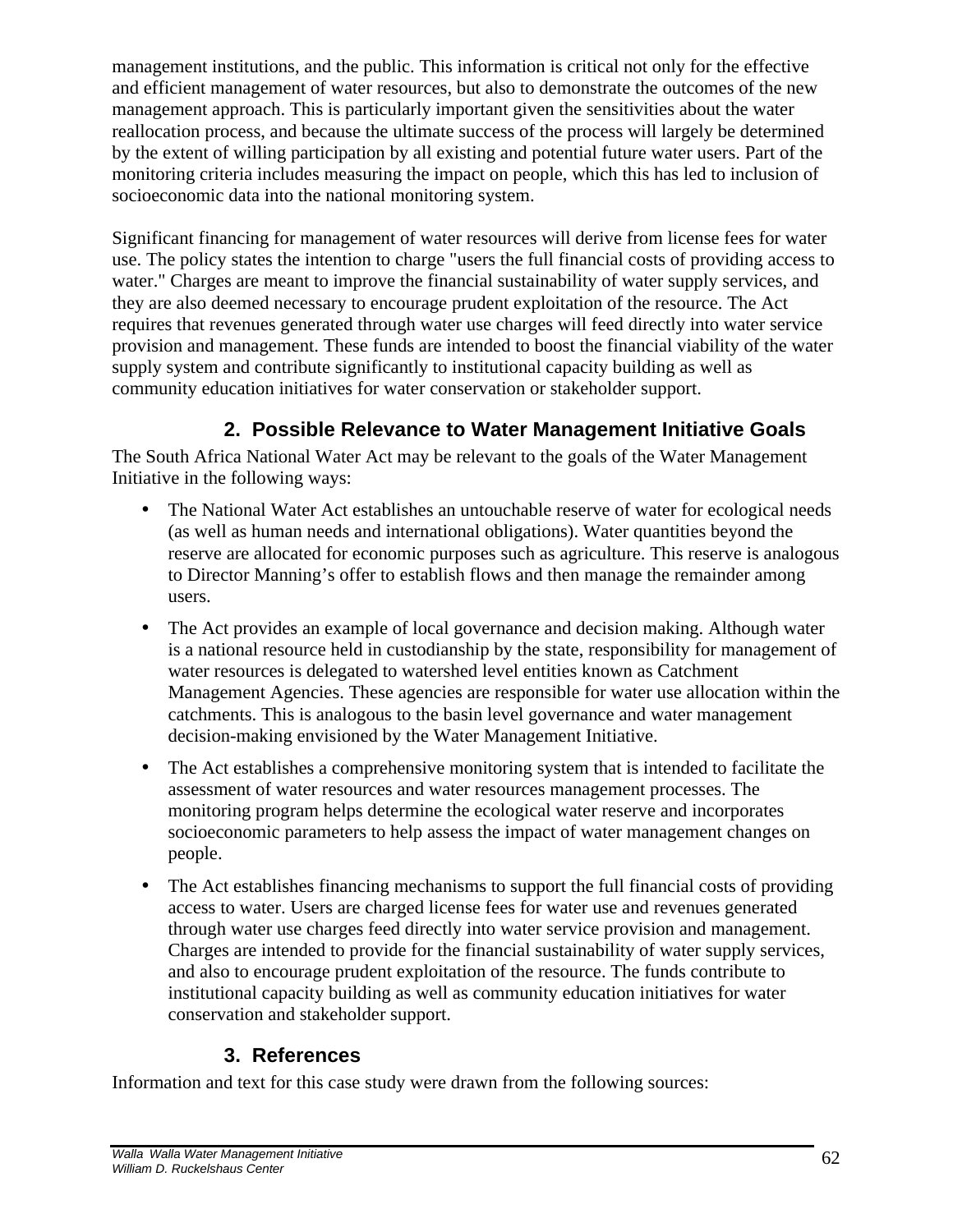- The South African Water Scene. From the Water Page website, sponsored by Water Policy International Ltd. http://www.africanwater.org/south\_africa.htm
- National Water Policy for South Africa White Paper. April 1997. Department of Water Affairs and Forestry, South Africa. http://www.dwaf.gov.za/Documents/Policies/nwpwp.pdf
- Progress with Water Allocation Reform in South Africa. Ashwin R. Seetal, Department of Water Affairs and Forestry, Republic of South Africa. Paper presented at OECD Workshop on Agriculture and Water: Sustainability, Markets And Policies. Adelaide and Barmera, Australia. 14-18 November, 2005. http://www.oecd.org/secure/docDocument/0,2827,en\_21571361\_34281952\_35584828\_1 \_1\_1\_1,00.doc
- South Africa's Water Policy Champions Rights of People and Ecosystems: Population Today. Vol 28, Number 5. July 2000.
- Hamann, Ralph, and Tim O'Riordan. South Africa's policy transition to sustainability: environmental and water law Department of Environmental and Geographical Science, University of Cape Town, and School of Environmental Sciences, University of East Anglia. 1999. http://www.waterpolicy.com/sapolicyenv\_and\_water.htm

# *H. Murray Darling Basin, Australia*

The Murray-Darling Basin provides an example of establishing a broadly representative and agreed upon vision for the basin, establishing environmental flows and a cap on water diversions, a strong water market, and effective community engagement.

## **1. Description**

The Murray–Darling Basin drains Australia's two longest rivers—the Murray (2,530 km) and Darling (2,740 km). The Basin spans five jurisdictions, is over 1 million square kilometers in area (covering about 14% of the country), and is home to two million people. It is also one of Australia's most productive agricultural regions, with over 70% of the country's irrigated agriculture occurring within the Basin. The Basin supports half the nation's cropland, half the sheep flock and a quarter of the cattle herd. The City of Adelaide, with a population of over one million, relies on the River Murray for up to 90% of its water supply in drought years. The Basin contains significant wetlands, ten of which have been recognized internationally through Ramsar listing. It contains many other areas of natural and cultural significance which are often important elements in local tourism.

Most of the Basin is located in semi-arid regions where water is a scarce resource and human competition for it has been steadily increasing. Almost half of the Basin's surface water management areas have been developed beyond 100% of sustainable water yield and a further third have exceeded 70% of sustainable yield. Diversions account for about half of the annual runoff in the basin, while flows to the sea from the mouth of the River Murray are 27% of natural (pre development) flows. Sixteen of the river's 35 native fish species are listed as threatened and native fish populations are currently 10% of their original numbers. Flows had become so low that the Murray mouth was closing. Water rights had been formalized so that each riparian has an entitlement specified in terms of volume and security. However, while highly secure (senior) rights are met in almost every year, less secure (junior) rights may only be met in one out of every four years.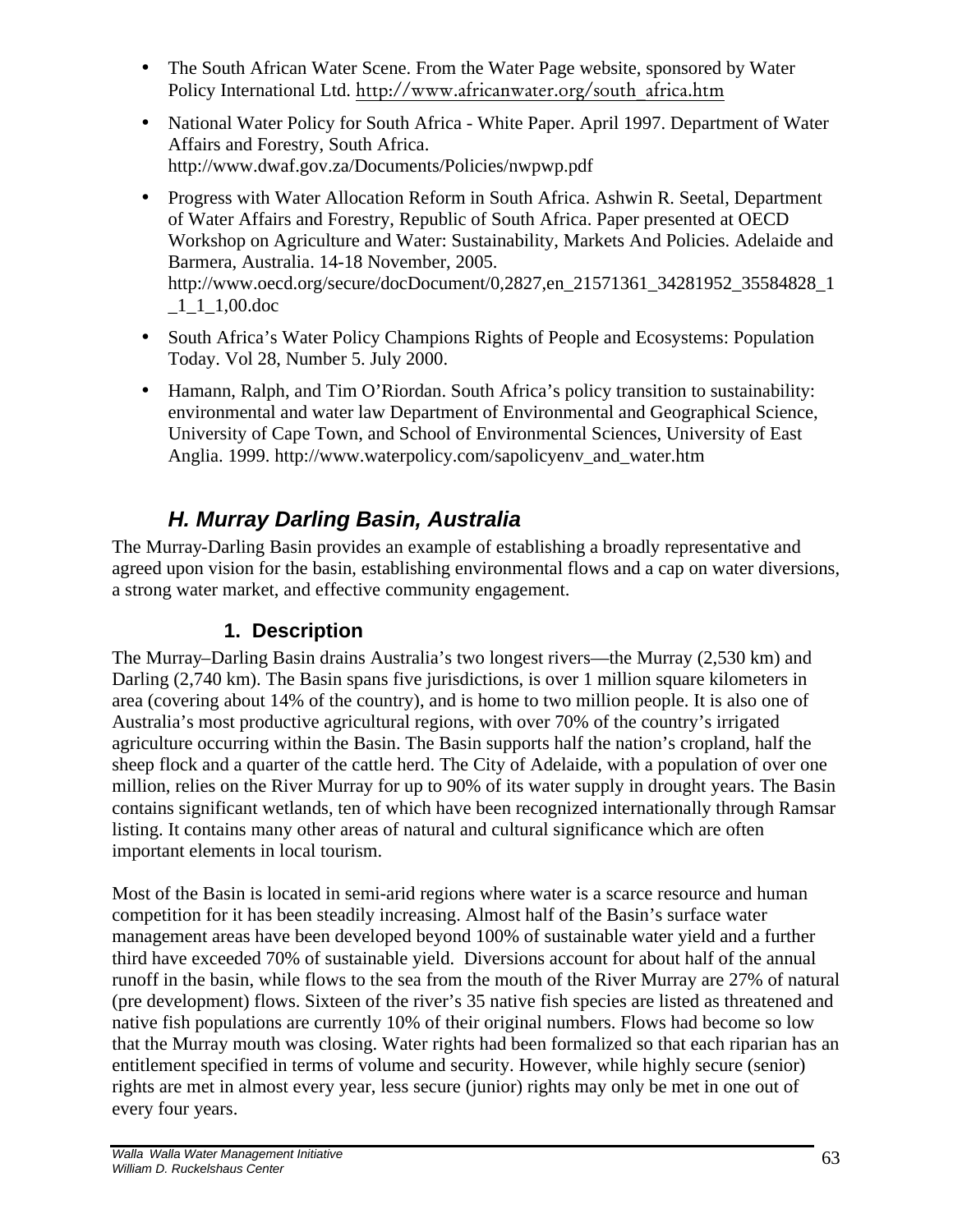To address the increasing competition for scarce water resources, the deteriorating health of the river systems, and increasing dryland salinity, the Government and community members determined they needed a more holistic approach to water management. The Ministerial Council and individual governments jointly adopted an integrated catchment management approach called the Living Murray Initiative, which aims to "create a healthy working river that assures us of continued prosperity, clean water and a flourishing environment". The Murray Darling Basin Commission was established in 1992 to govern this effort, containing members from each government who represent water, land and environmental resource management.

The key components of this initiative are establishing a broadly representative and agreed upon vision for the effort, establishing environmental flows and a cap on water diversions, a strong water market, and effective community engagement.

Through an involved community participation process, the Murray Darling Basin Commission developed and adopted a vision for "a healthy River Murray system, sustaining communities and preserving unique values." The vision contained specific objectives for:

- River health: e.g. Protect and restore key habitats and river systems; prevent extinction of native species; reinstate ecologically significant elements of the natural flow regime; keep the Murray mouth open to maintain navigation and fish passage
- water quality: e.g., improve water quality to a level that sustains ecological processes; Manage salinity to minimize impacts on ecological processes; Manage nutrient levels to reduce the occurrence of blue-green algal blooms; Minimize the impact of potential pollutants
- Human dimensions: e.g., Implement an adaptive approach to the management of the River monitoring ecological outcomes and reviewing operations in the light of new information; Gather, evaluate and disseminate the community's living, scientific and intuitive knowledge to optimize environmental flow strategies; Ensure participation of the entire community by recognizing the cultural and historical relationship to the river, its landscape and its people and acknowledging the past to effect the future; Recognize the importance of a healthy River Murray to the economic, social and cultural prosperity of communities along the length of the River

The vision and objectives served to provide direction to an expert panel of scientists from across Australia known as the Expert Reference Panel, established to advise how much water is required for a healthy River Murray. Several scenarios were presented depending upon what values were being managed for and the results of subsequent research. Based upon this advice, in April 2002 the Council decided to engage the entire community in an 18 month long consultation process addressing three different scenarios for achieving additional flows in the River Murray. The three scenarios revolve around how much water to return to the river annually, 350 giga liters (GL), 750 GL or 1,500 GL. These were not options but a reference point for a consideration of the costs, benefits and issues involved.

As a result, the Initiative will initially focus on achieving specified environmental outcomes for six significant ecological assets along the river system. Five of these areas are Ramsar-listed wetlands and the sixth is the River Murray channel itself. This will require effective management of an average of 500 gigaliters of water per year, to be recovered over five years through a combination of water use efficiency gains, infrastructure improvement, and possibly the direct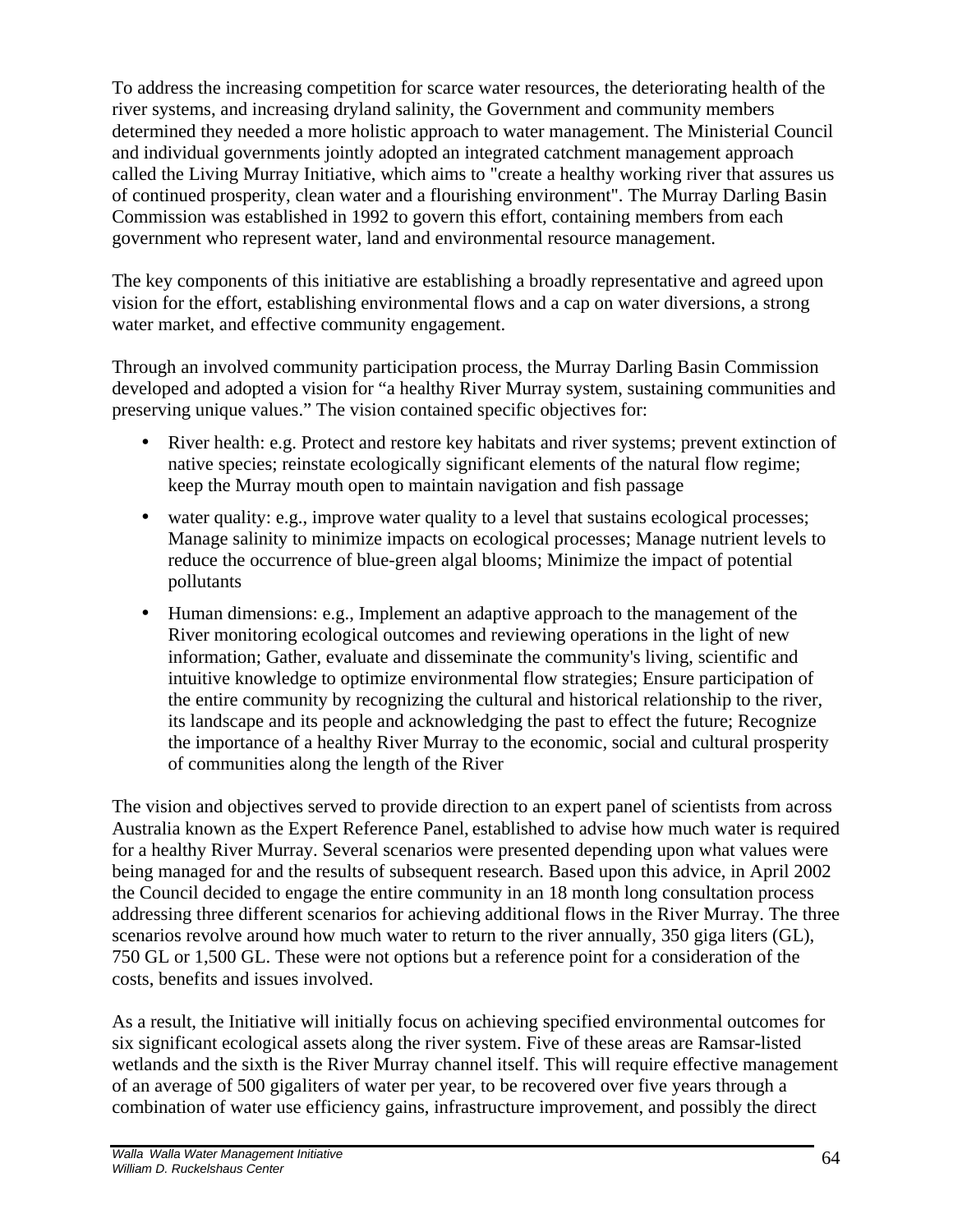purchase of water. An important component will be a comprehensive community engagement and communications strategy that will inform, involve and seek community input to the nature and elements of the effort.

Another significant element of the Initiative is the cap on water diversions introduced in 1997. The cap was is intended to limit the amount of water that can be diverted for consumptive uses and to encourage the more efficient use of existing diversions. At the request of the Council, all jurisdictions voluntarily agreed to cap their diversions from the Basin. This came as a result of the growing recognition that further growth in water diversions would hasten the decline in river health, as well as adversely affect water quality and reduce the reliability of the water supply for existing water users.

Under the cap, the amount of water that States would be entitled to divert from regulated streams in any year would be quantified using analytical models that incorporate weather conditions and which take into account a variety of infrastructure, operating rules, entitlements, demand and operating efficiency considerations. The Precautionary Principle is applied through the establishment of an allocation to be held in reserve to minimize the risk of over allocation for consumptive use.

Annual water diversion targets are set for each valley throughout the Basin. The actual rate of diversion for a valley per annum is then compared to the annual water diversion target for that year, taking into account climate variables. If the diversion exceeds an agreed trigger, an Independent Audit Group is required to conduct a special audit of the valley. If the Audit determines that a valley has breached the Cap, the state must report to the Murray- Darling Basin Ministerial Council on the actions it intends to take in that valley to bring the diversions back in line with the Cap.

While this cap limits further increases in water diversions, it has not prevented development in the Basin. New developments can occur provided their water requirements are met by using current allocations more efficiently or by purchasing water from existing developments. Indeed, many irrigators have purchased water for new developments.

The benefits that have been achieved by the Cap so far include stabilizing access rights to existing users; a greater emphasis on achieving water use efficiencies as a means to obtain water for further development; a better framework for trading in water entitlements both within states and between individuals in different states; less deterioration in water quality; less deterioration in the health of natural ecosystems; and activation of water trading.

The basin hosts an active water market. The objective of water trading is to maximize the beneficial use of water accessible by license holders by facilitating its reallocation to highervalue uses providing greater returns to water entitlement holders and the wider community. The aim is to achieve this without any significant impacts on the environment and other values; other water right holders; and inter-government agreements such as the Murray-Darling Basin Cap. The system includes safeguards to ensure that trades do not negatively affect flows and water quality, and it provides conversion factors to account for water losses between buyer and seller.

One of the goals for the Murray-Darling Basin is to establish an Environmental Flow Regime. The Cap is simply a means to that end, with the overall objective of creating a healthy system only being possible through identifying environmental water requirements and flow regimes and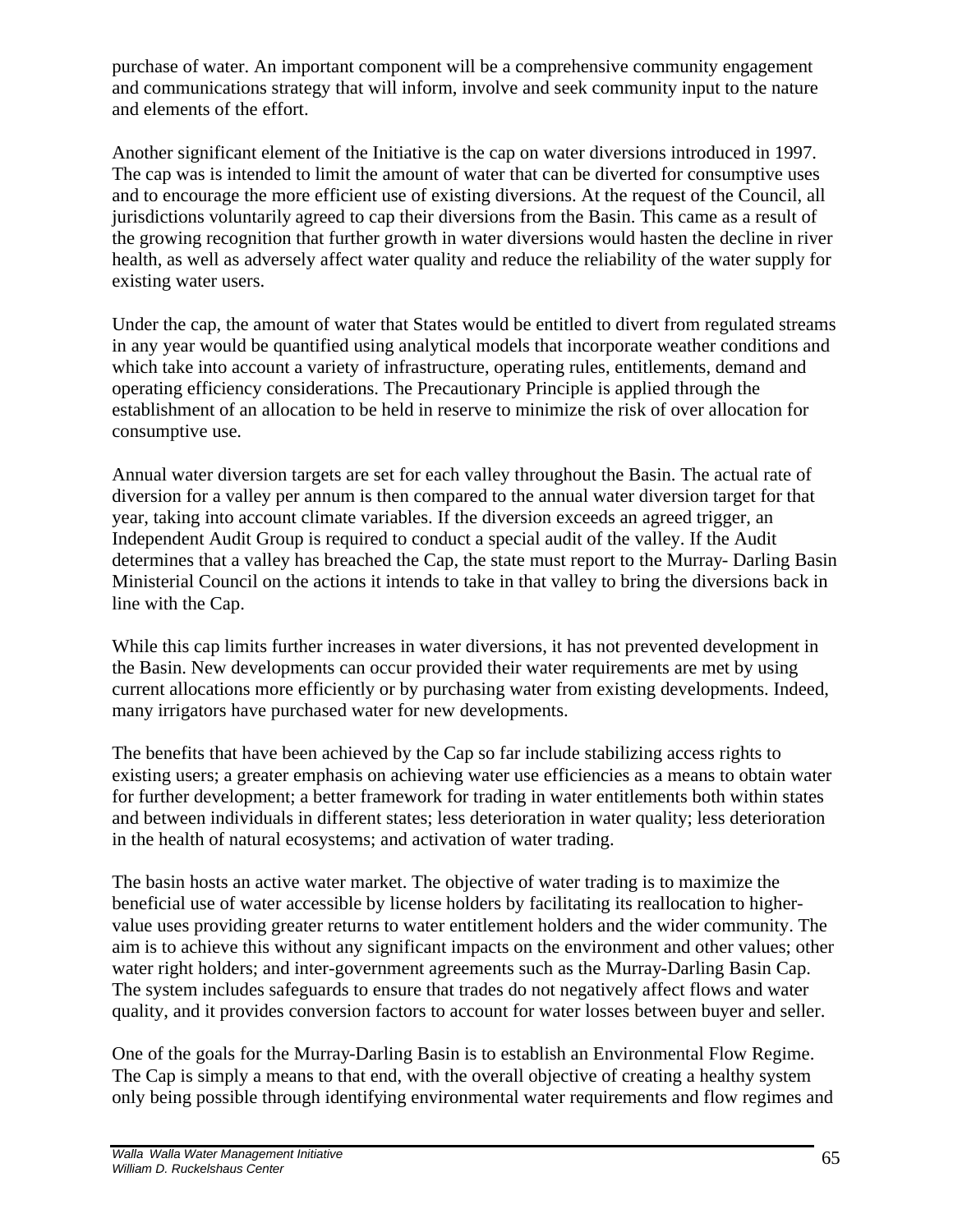by establishing a supporting management and institutional framework. An environmental flows framework has been developed that requires all jurisdictions to give priority to formally determining allocations or entitlements to water, including for the environment as a legitimate user of water; For stressed, or over allocated rivers, to provide a better balance in water resource use including appropriate allocations to the environment in order to restore/enhance the health of river systems; and before undertaking significant new irrigation or dam construction, to ensure that the environmental requirements of the river system are first met.

Through community engagement and participation, the Council defined an 'environmental flow' as "any river flow pattern provided with the intention of maintaining or improving river health" and further describes it to include making best use of water currently available to the environment; saving water lost in channels and other distribution systems and redirecting it to the environment; and reducing the amount of water removed from the river for human use. The Council further developed environmental flow objectives that include: Reinstate ecologically significant elements of the natural flow regime; Keep the Murray mouth open to maintain navigation and fish passage and to enhance estuarine conditions; and Significantly improve connectivity between and within riverine, wetland, floodplain and estuarine environments. As one example of the results of environmental flow, a 1 in 5 year flood event in the Barmah-Millewa Forest is enhanced through releases from a major storage in the basin. Following the enhanced releases, the great egret bred for the first time since 1979, nine species of frog bred, as did native fish.

The water management approach in the Murray-Darling Basin features a number of elements that contribute to its effectiveness and could be appropriate for the Walla Walla Basin. These include a flexible, integrated approach to balancing ecological, social and economic objectives and providing for the needs of both the environment and consumptive users (e.g. irrigators); the detailed community consultation that has informed all stages of the program's development and implementation; a phased approach in which they learn by doing; a significant shift in emphasis from seeing environmental flows as being about the delivery of specified volumes of water to being more about achieving specific, agreed environmental outcomes; and the importance of a strong underpinning governance framework to provide the basis for decision-making and cooperative action.

As a result, the Murray-Darling Basin Initiative has achieved a number of valuable outcomes, including reduced river salinity; stabilization of water extractions through the Cap on water diversions; allocation of water for high environmental value ecosystems and deliberate operation of the river to achieve environmental flows; increased knowledge and awareness of declining resource condition and of management practices needed to address the causes; and increased understanding by Basin communities of the geography of the Basin and their place within it.

## **2. Possible Relevance to Water Management Initiative Goals**

The Murray-Darling Basin example may be relevant to the goals of the Water Management Initiative in the following ways:

- The Murray-Darling Basin provides an example of a holistic integrated water management approach that addresses water, land, and environmental resource management, as well as economic and community interests.
- The Murray-Darling Basin provides an example of a concerted public engagement process to educate and gain input on water issues and community preferences. The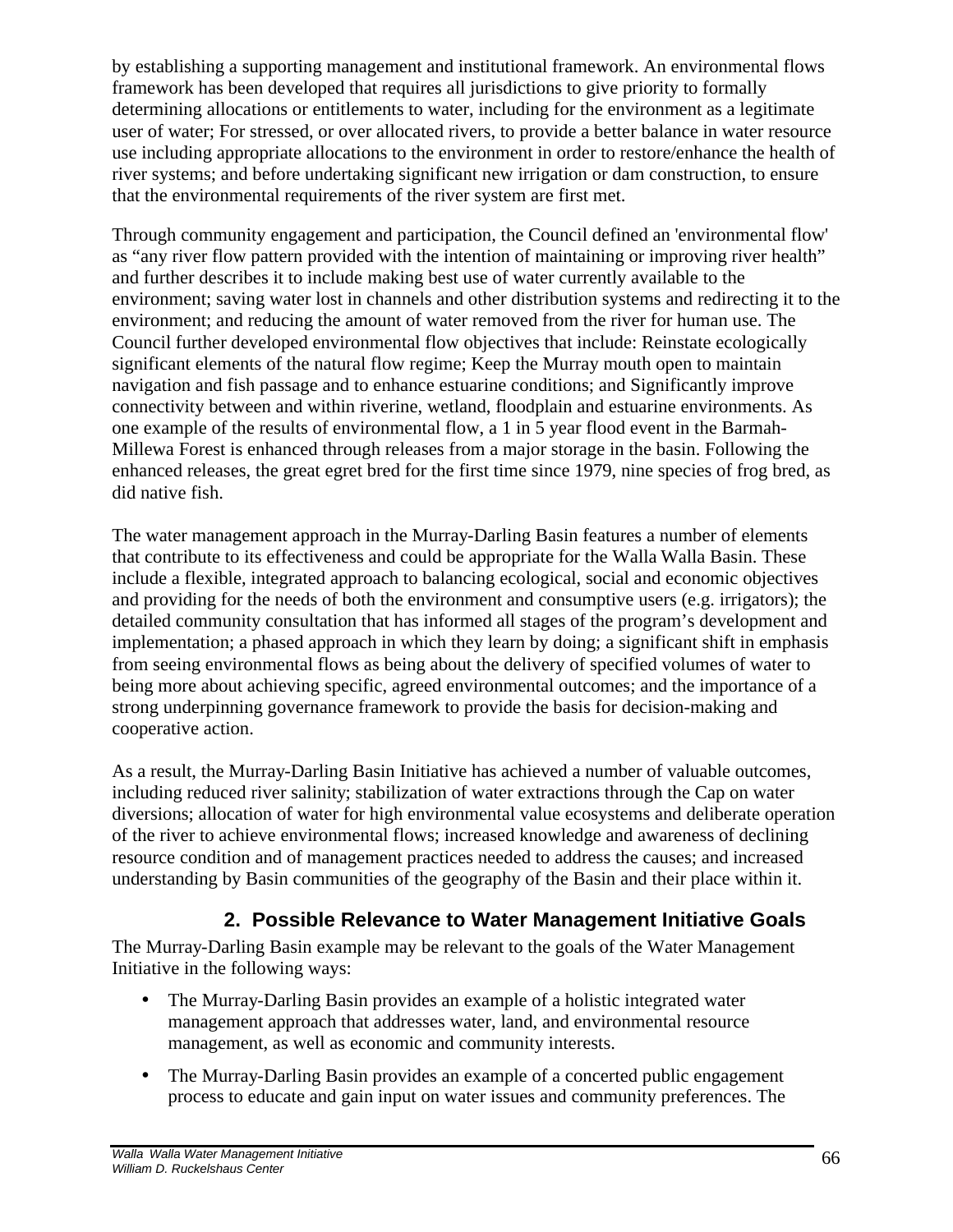Council conducted an 18 month long consultation process that provided the community an opportunity to consider the costs, benefits, and issues involved in various flow levels.

- The Murray-Darling Basin provides an example of creating a publicly embraced vision for the basin that integrates ecological and human dimensions. The vision includes specific objectives for river health, water quality, and human interests.
- The Murray-Darling Basin provides an example of establishing an environmental flow regime that is defined as "any river flow pattern provided with the intention of maintaining or improving river health." Clear principles and objectives help guide the setting of flows, which are geared more toward achieving specific, agreed environmental outcomes than about the delivery of specified volumes of water.
- The Murray-Darling Basin provides an example of establishing clear goals and objectives for water management. In this case, the effort focuses on achieving specified environmental outcomes for six significant ecological assets along the river system (five Ramsar-listed wetlands and the River Murray channel itself).
- The Murray-Darling Basin provides an example of establishing a voluntary cap on water diversions by government entities. The cap was limits the amount of water diverted for consumptive uses and encourages more efficient use of existing diversions. Diversions for each state are quantified annually based on weather conditions and other considerations. The cap limits additional water diversions, but allows new developments to occur provided their water requirements are met by using current allocations more efficiently or by purchasing water from existing developments. The cap stabilizes access rights to water, encourages water use efficiencies, and creates a framework for water trading.
- The Murray-Darling Basin provides an example of the use of an independent science panel known as the Expert Reference Panel. This interdisciplinary set of experts helped advise on how ecological water needs and helped identify tradeoffs of various flow levels.

## **3. References**

Information and text for this case study were drawn from interviews and from the following sources:

- The Murray-Darling Basin Initiative The Living Murray Initiative: http://www.deh.gov.au/water/publications/case-studies/murray-flows.html
- Australia National Water Initiative: http://www.nwc.gov.au/NWI/index.cfm
- *Review of Cap Implementation 2003/04. Report of the Independent Audit Group Murray-*Darling Basin Commission. Publication No. 12/05. 2005. www.mdbc.gov.au/\_\_data/page/46/IAG\_Report2003-04.PDF
- Purdie, R.W. Case Study: The Science and Innovation System of the Murray-Darling Basin (focusing on the Murray-Darling Basin Commission, Land and Water Australia, CRC Freshwater Ecology and CSIRO Land and Water). A report prepared for the Science & Innovation Mapping Study, Department of Education, Science and Training. September 2003.

http://www.dest.gov.au/sectors/research\_sector/publications\_resources/indexes/mapping\_ australias\_science\_innovation\_system/documents/mdb\_pdf.htm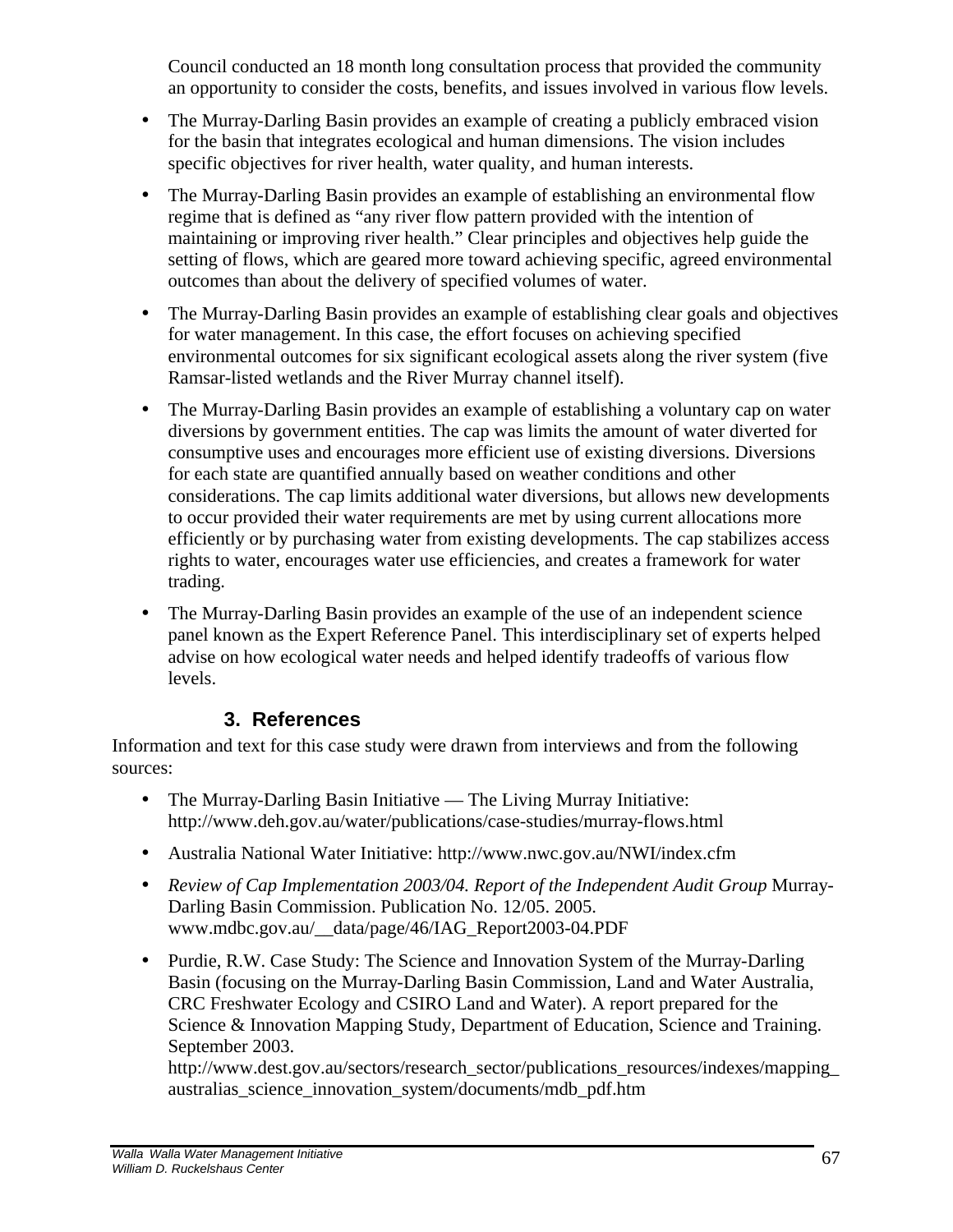- The Murray-Darling Basin Initiative integrated cross-border river basin management and community engagement. Case Studies, Department of the Environment and Heritage, 2004. http://www.deh.gov.au/water/publications/case-studies/murray.html
- *Beare, Stephen and Anna Heaney.* Externalities and water trading in the Murray Darling Basin, Australia. Australian Bureau of Agricultural and Resource Economics Paper 02.19. Presented at the Australian Conference of Economists, 2002. http://www.abareconomics.com/publications\_html/landwater/landwater\_02/landwater\_02 .html
- Scanlon, John. From Taking, to Capping to Returning: the Story of Restoring Environment Flows in the Murray Darling Basin in Australia. Presented at the Stockholm International Water Institute Seminar 2002. http://www.iucn.org/themes/law/pdfdocuments/Neuchatel\_Env%20Flows%20SIWI%20S eminar%20Paper%202002%20Final.pdf
- Murray-Darling Basin Commission website: www.mdbc.gov.au.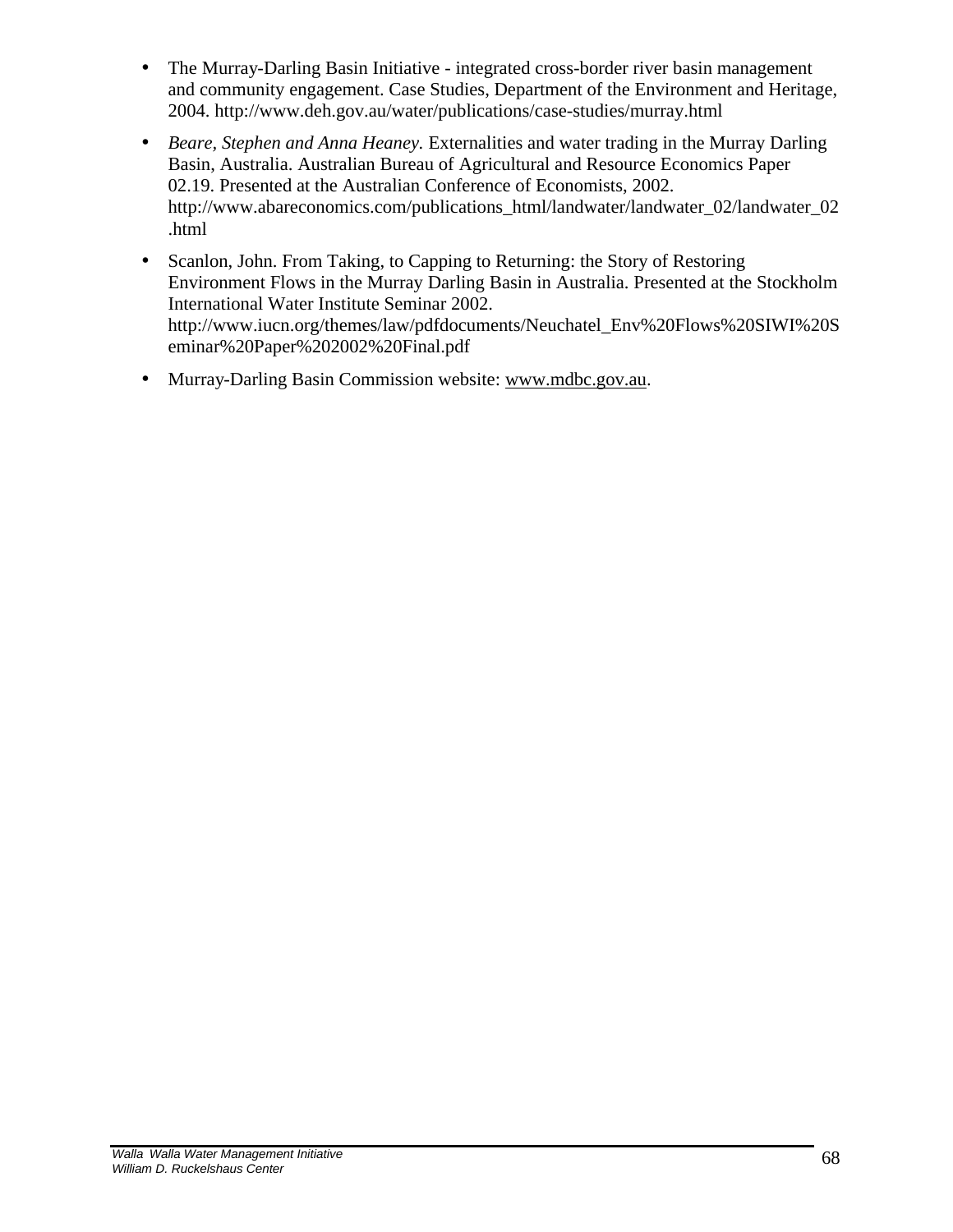# **V. Conclusion**

This report represents an early step in the process of conceptualizing, designing, and implementing the Water Management Initiative. It draws from the input of those in the basin and is intended to clarify and elaborate the purposes, goals, and challenges of the Water Management Initiative. As the report demonstrates, while the package of components contemplated under the Water Management Initiative is unique and unprecedented, the elements are well tested elsewhere and can be effective.

The report does not make recommendations on how to design or implement the Water Management Initiative. Instead, it provides a menu of options and insights that are intended to inform and possibly guide those in the basin who are working to advance the Initiative. Director Manning has asked that the Walla Walla community develop a proposal describing what the Water Management Initiative would look like and how it would operate. If this report accurately describes a shared vision of the purposes, goals, and components of the Water Management Initiative, then the next step may be to move from the conceptual phase to the design phase of this effort. It is hoped this report will serve as a platform to help those in the basin begin to choose among the many options available and narrow the concept to a specific proposal that can be considered by the broader Walla Walla Basin community and ultimately implemented.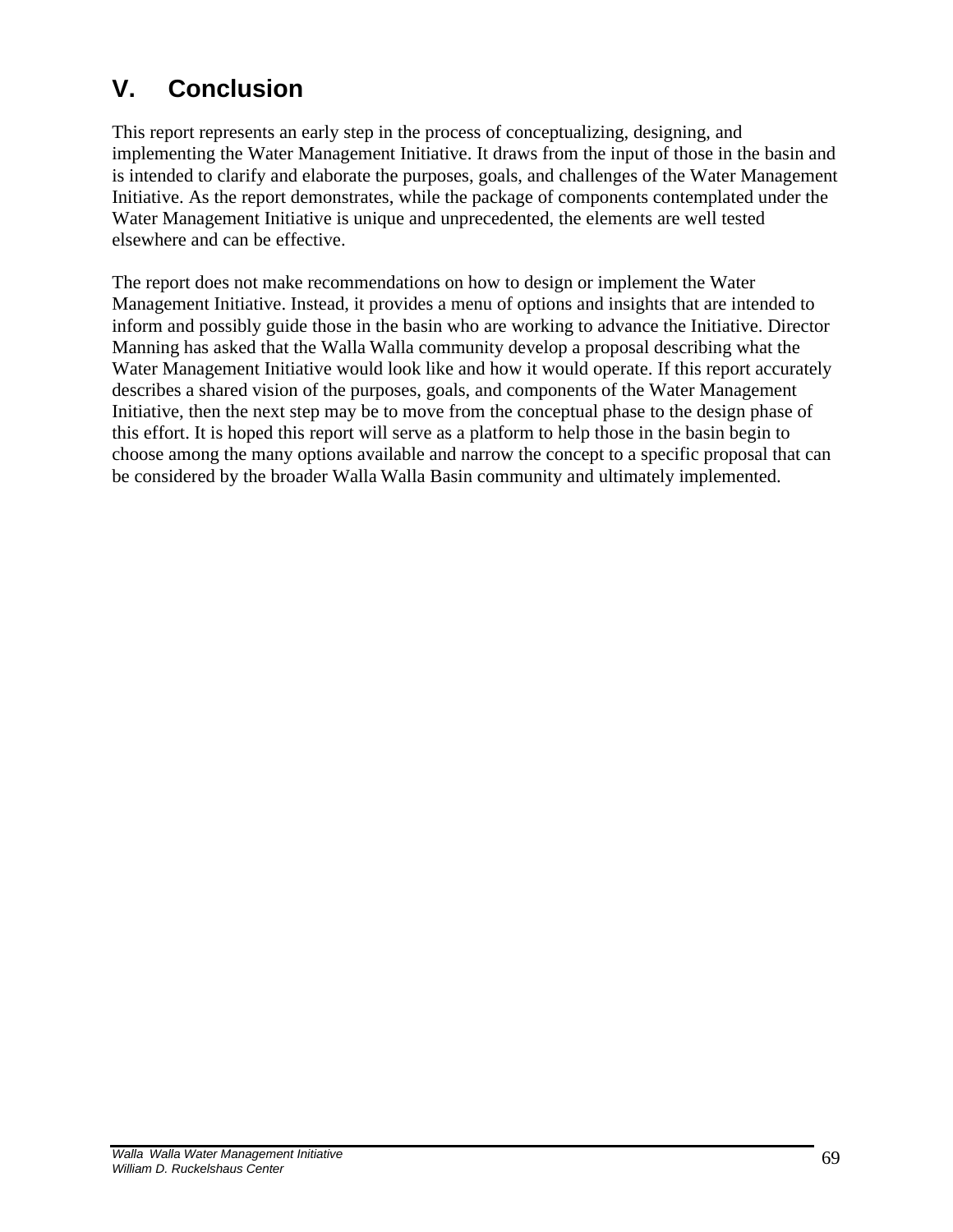# **VI. Appendices**

## *A. Abbreviations*

| <b>BPA</b>         | <b>Bonneville Power Administration</b>                   |
|--------------------|----------------------------------------------------------|
| cfs                | Cubic feet per second                                    |
| <b>CREP</b>        | <b>Conservation Reserve Enhancement Program</b>          |
| <b>CSP</b>         | <b>Conservation Security Program</b>                     |
| <b>DNRC</b>        | Montana Department of Natural Resources and Conservation |
| <b>EQIP</b>        | <b>Environmental Quality Incentives Program</b>          |
| <b>ESA</b>         | <b>Endangered Species Act</b>                            |
| <b>FACPSA</b>      | Final Amended Civil Penalty Settlement Agreement         |
| <b>FWP</b>         | Montana Fish, Wildlife & Parks                           |
| GL                 | giga liters                                              |
| $\overline{H}$     | House Bill                                               |
| <b>HCP</b>         | <b>Habitat Conservation Plan</b>                         |
| <b>LCR MSCP</b>    | Lower Colorado River Multi-Species Conservation Program  |
| <b>MOA</b>         | Memorandum of Agreement                                  |
| <b>MOU</b>         | Memorandum of Understanding                              |
| <b>NRCS</b>        | <b>Natural Resources Conservation Service</b>            |
| <b>OAR</b>         | Oregon Administrative Rules                              |
| <b>OWRD</b>        | <b>Oregon Water Resources Department</b>                 |
| <b>RSBOJC</b>      | The Roza-Sunnyside Board of Joint Control                |
| <b>SL&amp;DMWA</b> | San Luis & Delta-Mendota Water Authority                 |
| <b>TMDL</b>        | <b>Total Maximum Daily Load</b>                          |
| <b>USFWS</b>       | U.S. Fish and Wildlife Service                           |
| <b>USGS</b>        | <b>United States Geological Survey</b>                   |
| WMI                | Water Management Initiative                              |
| ZOI                | Zone of Impact                                           |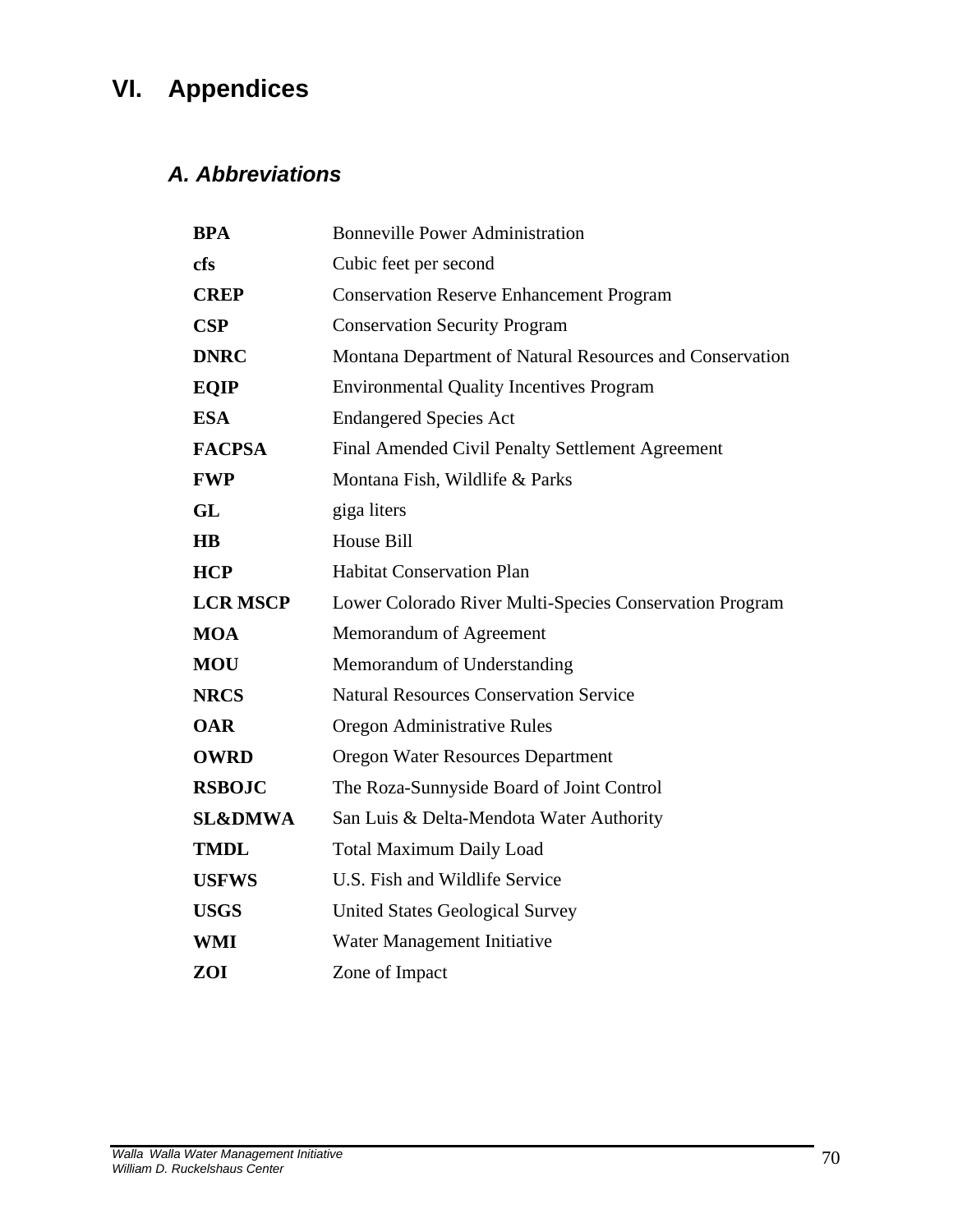## *B. Excerpts from "A Helluva Vision" Video*

On January 25, 2006, Jay Manning, Director of Washington Department of Ecology, met with a diverse set of water interests in the Walla Walla Basin and discussed the Water Management Initiative. A video titled "A Helluva Vision" documented the meeting and other water-related activities in the basin. The video was produced by Judith Johnson, Kooskooskie Common Program Coordinator and Kevin Scribner, Walla Walla Watershed Alliance. It is available at: http://134.39.200.64/proftech/helluvavision.wmv.

## **Excerpts from "***A Helluva Vision***:"**

**Jay Manning** (Director, Washington Department of Ecology): In my experience, when environmentalists, tribes, municipal water folks, and agriculturalists sit at a table together at a Congressional hearing or a legislative hearing and say, we all want to do this, we support this storage facility, we support this conservation investment, we support this pilot policy change, everybody sits up and takes notice… It starts with having a group like this who can talk to each other. You'd be surprised at how rare this is. This might be the only place in the state where the opposite ends of the water spectrum talk to each other.

**Rick George** (Director of Natural Resources, Confederated Tribes of the Umatilla Indian Reservation): When we look at the vision that the people here have for this basin, and you just look at it in a short-term and a long-term perspective, the short-term objectives are pretty tough and we haven't been able to get there yet. One of those is to protect the flows that come from Oregon into Washington so that they reach the mouth of the River. And then the longer term vision—this tribe has a multi-million dollar commitment with the Corps of Engineers to come up with a project like we did in the Umatilla that can serve as the long-term water development and water allocation fix for this basin in its entirety. I don't know that we can get where we want to get—short-term or long-term—without breaking out of the envelope.

**Jay Manning**: How radical do you want to get? Do you want to push on the edges of the existing law and regulatory system for water and do things like develop an aggressive acquisition program and fund it? What I put on the table when I was here in the summer was something far more radical than that, which is, let's forget about the existing system of laws and regulations and lets replace it with an approach that is unique to this basin. And you decide—you come up on a year to year basis based on that year's precipitation—wet year, this is the flow were going to achieve in the river. We're going to maintain this flow in this wet year, we're going to maintain this flow in this medium precipitation year, and this lower flow in a dry year. We're going to maintain that flow for fish, for recreation, for other instream values. And the rest of the water, we're going to manage amongst us users.

**Kathryn Brigham** (Secretary, Board of Trustees, Confederated Tribes of the Umatilla Indian Reservation): You're putting us in charge of our destiny. I think that is great. I mean, that's something that we, as a Tribe, we've been fighting for for years. That is, get us at the table and let us do our planning for the future. And we know that partnerships are necessary because we are no longer here by ourselves anymore.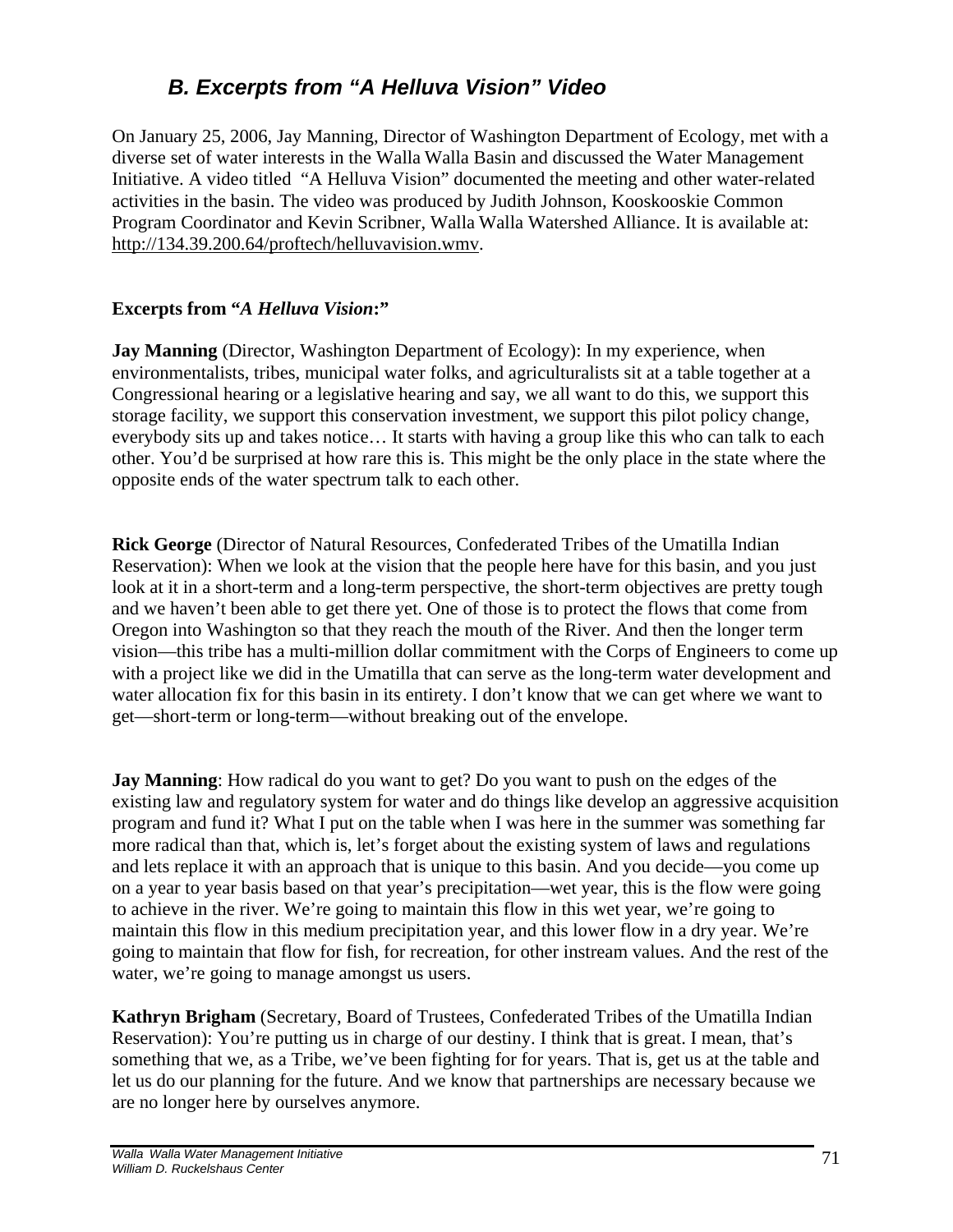**Dick DuCharme**: I don't think anybody has a problem about the goal. I think everybody is pretty much united on the goal. Tribes want to make sure that there is more water in the river, and they want to make sure that if we get additional water it stays there.

**Chris Figgins** (Leonetti Cellars): I was guardedly optimistic and loved some of the things we're hearing. Things like net environmental benefit and rewarding conservation. These are things that as a water user, we've been pushing for.

**Kathryn Brigham**: And listen to each other in a respectful way. And know that a dispute process is going to be important, because we are not always going to agree. But its best to look at the things that we can agree upon, where we go from there, and establish a dispute process. I think that's great.

**Jay Manning**: I think that if the people out there who care about water, if they saw some pilot— First of all, I'm suggesting a trial. Lets try it for 5 years and see how it works. Now these outside stakeholders, There's going to be some outside agricultural interests who are going to say "What in the world are they doing?" And there are going to be some tribes and environmental groups who are going to look at this and say "What in the world is going on here?" I think if those outside agricultural interests see that farmers in the basin are part of this and the other tribes see the Umatillas are part of this, that's going to give them comfort that, "Well, I guess they know their basin better than we do." I'm hoping they'll want to know about, they'll want to understand it, but I hope they don't stick their nose it and say "I don't like it." And it is a 5 year pilot. Its an experiment. Its not quite so scary to people thinking, "Oh my God," we're setting a precedent for all time and this can never be changed.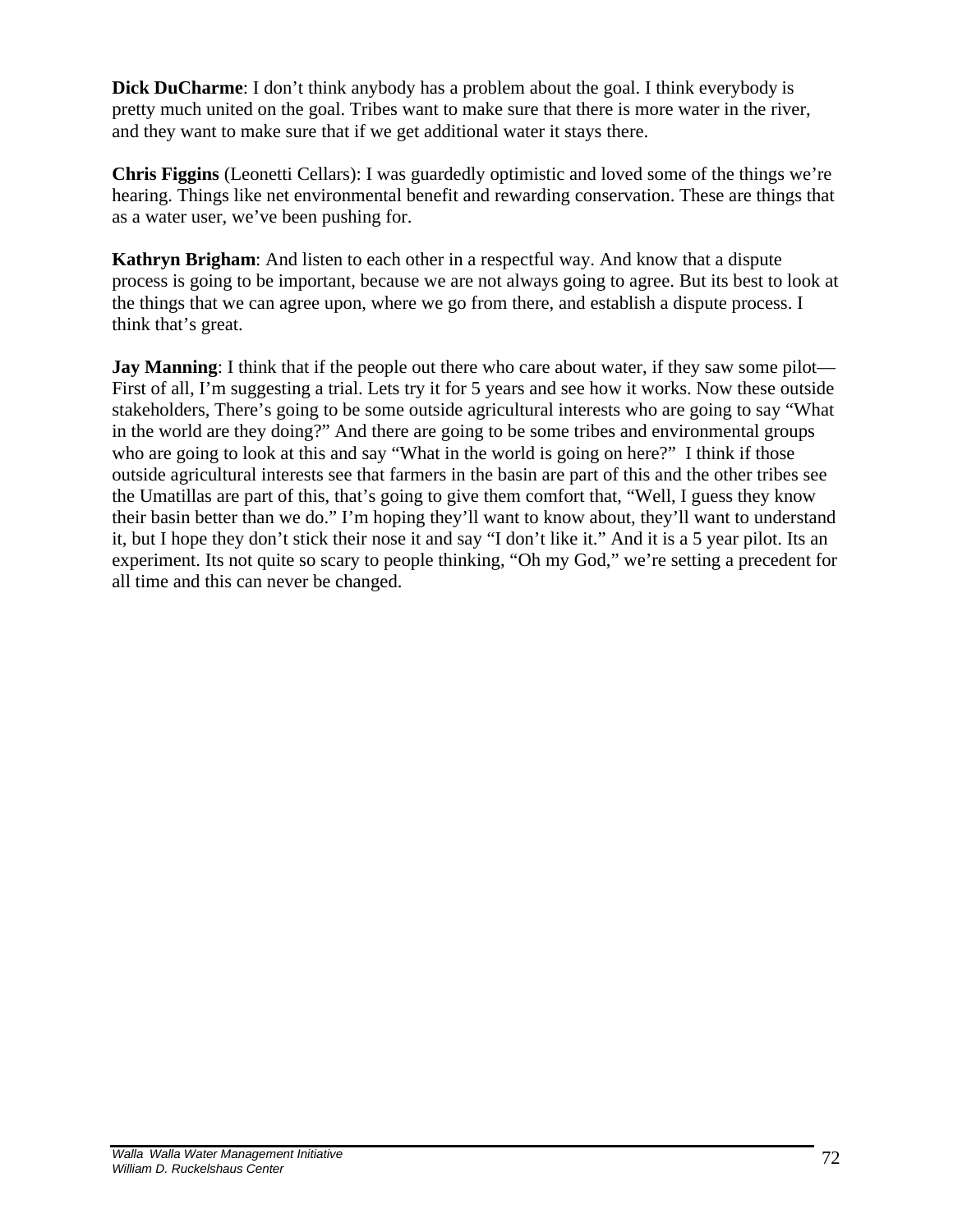## *C. References*

- *A Helluva Vision.* Video produced by Judith Johnson and Kevin Scribner. http://134.39.200.64/proftech/helluvavision.wmv.
- Arizona Department of Water Resources website: http://www.water.az.gov/dwr/Content/Find\_by\_Program/Colorado\_River\_Management/d efault.htm.
- Arnold, Craig Anthony. *Wet Growth: Should Water Law Control Land Use?* Environmental Law Institute, Washington D.C. 2005.
- Australia National Water Initiative website: http://www.nwc.gov.au/NWI/index.cfm
- Beare, Stephen and Anna Heaney. Externalities and water trading in the Murray Darling Basin, Australia. Australian Bureau of Agricultural and Resource Economics Paper 02.19. Presented at the Australian Conference of Economists, 2002. http://www.abareconomics.com/publications\_html/landwater/landwater\_02/landwater\_02 .html
- Big Hole Watershed Committee website: http://www.bhwc.org/
- Blackfoot Challenge Long-Term Water Conservation Strategy. May 9, 2003.
- Blackfoot Challenge website: www.blackfootchallenge.org.
- Blackfoot Drought Response Plan. November 19, 2001.
- Bonneville Power Administration*. 2000 Level Modified Streamflow, 1928-1999 (datasource)*; Bonneville Power Administration. May 2004.
- Bronson, James, Bill Duke, "Walla Walla River Fish Passage Operations Program", 2004-2005 Annual Report, Project No. 200003300, 36 electronic pages, (BPA Report DOE/BP-00012779-4)
- Bureau of Reclamation. Lower Colorado River Multi-Species Conservation Program Final Implementation Report, Fiscal Year 2007 Work Plan, and Budget Fiscal Year 2005 Accomplishment Report. Lower Colorado River Multi-Species Conservation Program Office, Bureau of Reclamation, Lower Colorado Region, Boulder City, Nevada. August 16, 2006. http://www.usbr.gov/lc/lcrmscp
- By-laws of the Steering Committee. Lower Colorado River Multi-Species Conservation Program. Voted and passed on June 22, 2005.
- Candidate Conservation Agreement with Assurances for Fluvial Arctic Grayling in the Upper Big Hole River. Between Montana Department of Fish, Wildlife and Parks and U.S. Fish and Wildlife Service. In cooperation with Montana Department of Natural Resources and Conservation and USDA Natural Resources Conservation Service. USFWS Tracking # TE104415-0. March 30, 2006
- Clifford, Peggy, Clay Landry, and Andrea Larsen-Hayden. Analysis of Water Banks In the Western States. Prepared by Washington Department of Ecology and WestWater Research. July 2004. Ecology Publication No. 04-11-011.
- Conservation Technology Information Center. Getting Paid for Stewardship: An Agricultural Community Water Quality Trading Guide. Conservation Technology Information Center (CTIC) July 2006. www.conservationinformation.org.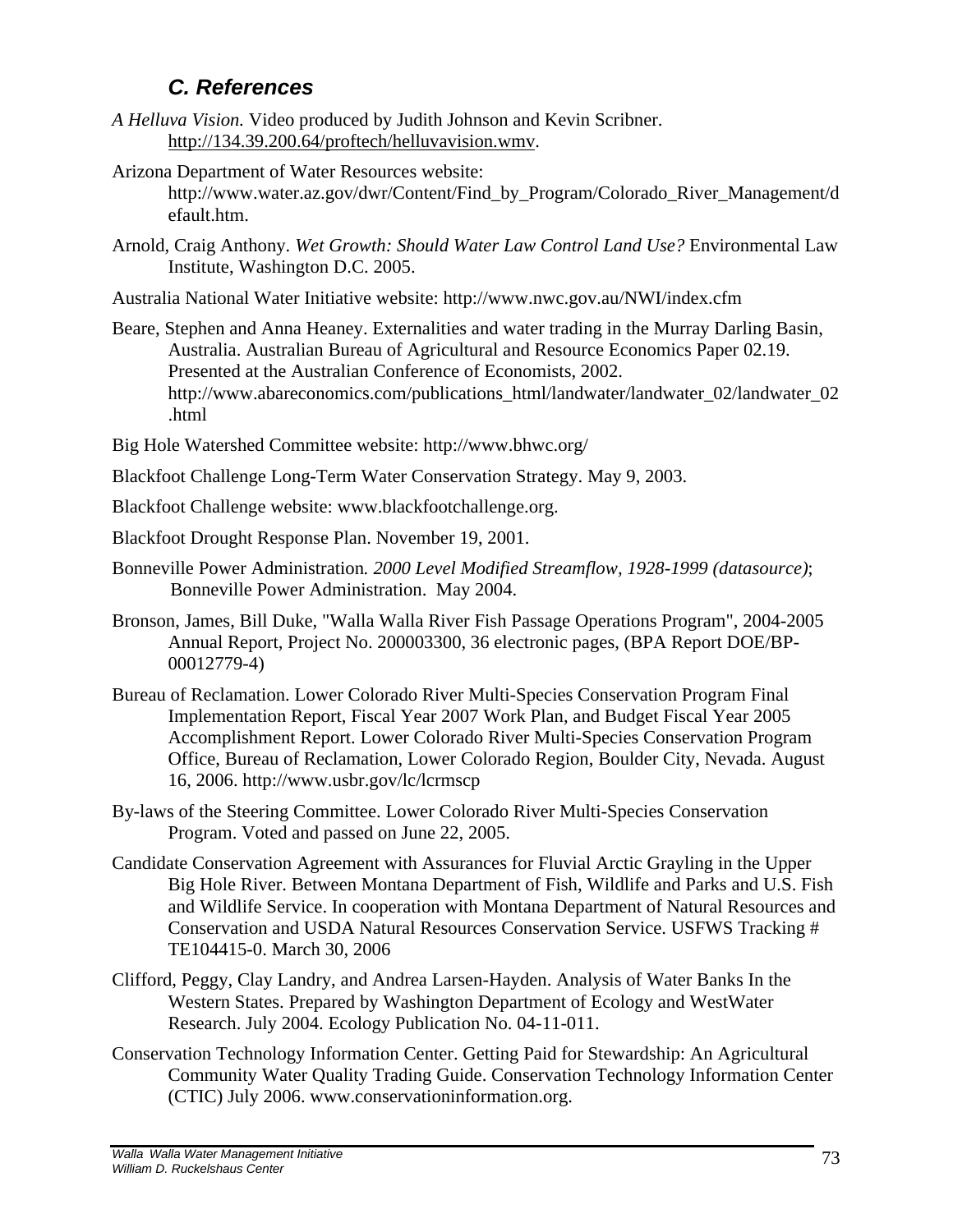- Curtis, Donald R. Walla Walla River Watershed Study Reconnaissance Report. United States Army Corps of Engineers. October 30, 1997
- Deschutes River Conservancy. Deschutes Groundwater Mitigation Program: A Brief Introduction. Not dated. http://www.deschutesrc.org/What\_We\_Do/Water\_Banking/Mitigation\_Bank/default.aspx
- Dittmer, Kyle. Presentation to the Northwest Tribal Water Rights Conference, University of Oregon School of Law, Eugene, Oregon. October 26 - 27, 2006
- Draper, Stephen, editor. Sharing Water in Times of Scarcity: State of the Practice: Guidelines and procedures in the development of effective agreements to share water across political boundaries. American Society of Civil Engineers. 2006.
- Draper, Stephen. Editor. Model Agreements for the Shared Use of Transboundary Water Resources. American Society of Civil Engineers. 2002.
- Dyson, M., Bergkamp, G., Scanlon, J. (eds). Flow: The Essentials of Environmental Flows. IUCN, Gland, Switzerland and Cambridge, UK. http://www.iucn.org/themes/wani/flow/.
- Environmental Assessment and Receipt of an Application for a Permit To Enhance the Survival of the Fluvial Arctic Grayling in the Upper Big Hole River in Southwestern Montana Through an Umbrella Candidate Conservation Agreement With Assurances. Federal Register: November 23, 2005 (Volume 70, Number 225). Page 70877-70878.
- Federal Register: April 15, 2004 (Volume 69, Number 73)][Notices][Page 20025-20027] Truckee River Operating Agreement, California and Nevada. Agency: U.S. Department of the Interior. Action: Notice of intent to prepare a revised draft environmental impact statement/environmental impact report.
- Filippi, David E. "Irrigated Agriculture and the ESA: Setting New Precedent in the Walla Walla Basin." Oregon Insider, Issue 255 Sept. 1, 2000. http://www.stoel.com/showarticle.aspx?Show=908
- Final Programmatic Environmental Impact Statement/Environmental Impact Report, Volume I. US Department of the Interior, Bureau of Reclamation and US Fish & Wildlife Service, the Metropolitan Water District of Southern California. December 17, 2004
- Gillon, Kara. The Lower Colorado River Basin: Challenges of Transboundary Ecosystem Management. Defenders of Wildlife. http://www.irc-online.org/usmex/borderlines/2000/bl68/bl68rivbasin.html
- Giordano, Meredith and Aaron T Wolf. Sharing waters: Post-Rio international water management. Natural Resources Forum. Vol. 27 Issue 2 Page 163 May 2003.
- Gregoire, Christine, James Pharris, and P. Thomas McDonald. An Introduction to Washington Water Law. Washington State Office of Attorney General. Ecology Publication No. 00- 11-012. January 2000.
- Hamann, Ralph, and Tim O'Riordan. South Africa's policy transition to sustainability: environmental and water law. Department of Environmental and Geographical Science, University of Cape Town, and School of Environmental Sciences, University of East Anglia. 1999. http://www.waterpolicy.com/sapolicyenv\_and\_water.htm
- Hanak, Ellen. Who Should Be Allowed to Sell Water in California? Third-Party Issues and the Water Market. San Francisco, Calif. : Public Policy Institute of California, 2003.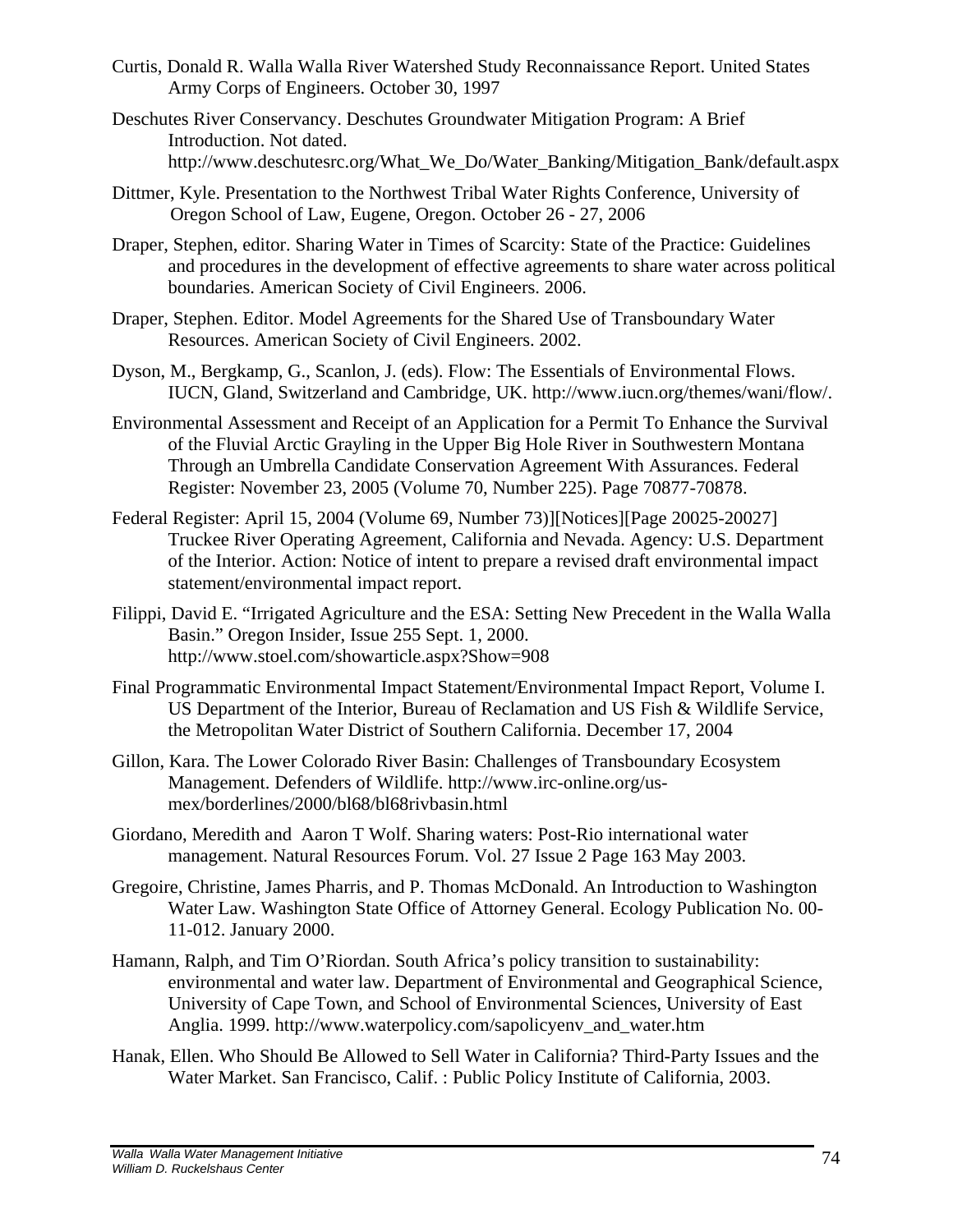- Jamestown S'Klallam Tribe. Dungeness-Quilcene Water Resources Management Plan. Submitted to the Department of Ecology under the Chelan Agreement. Prepared by the Jamestown S'Klallam Tribe, Coordinating Entity for the Regional Planning Group. June 1994.
- Lovrich, Nicholas P. and Dan Siemann. Of Water and Trust: A Review of the Washington Water Acquisition Program. WSU-UW Policy Consensus Center. March, 2004. http://ruckelshauscenter.wsu.edu/.
- Lovrich, Nicholas P., Michael J. Gaffney, Dayna R. Matthews, R. Michael Bireley, Bruce J. Bjork, and Edward P. Weber. Public Perceptions of Endangered Species Protection: A Comparative Study of Collaborative Approaches to ESA Compliance and Salmon Recovery in the Methow Valley and Walla Walla River Basin of Washington State. Division of Governmental Studies and Services. Washington State University. January 2003.
- Murray-Darling Basin Commission website: www.mdbc.gov.au.
- Murray-Darling Basin Commission*.* Review of Cap Implementation 2003/04. Report of the Independent Audit Group. Murray-Darling Basin Commission. Publication No. 12/05. 2005. www.mdbc.gov.au/\_\_data/page/46/IAG\_Report2003-04.PDF
- National Water Policy for South Africa White Paper. April 1997. Department of Water Affairs and Forestry, South Africa. http://www.dwaf.gov.za/Documents/Policies/nwpwp.pdf
- Pacific Northwest Hydrologic Observatory website: http://pnwho.forestry.oregonstate.edu/site/index.php
- Population Today. South Africa's Water Policy Champions Rights of People and Ecosystems: Population Today. Vol 28, Number 5. July 2000.
- Purdie, R.W. Case Study: The Science and Innovation System of the Murray-Darling Basin (focusing on the Murray-Darling Basin Commission, Land and Water Australia, CRC Freshwater Ecology and CSIRO Land and Water). A report prepared for the Science & Innovation Mapping Study, Department of Education, Science and Training. September 2003.

http://www.dest.gov.au/sectors/research\_sector/publications\_resources/indexes/mapping\_ australias\_science\_innovation\_system/documents/mdb\_pdf.htm

- Richter, B.D., Baumgartner, J.V., Powell, J., Braun D.P. 1996. A Method for Assessing Hydrological Alteration within Ecosystems. Conservation Biology 10(4) 1163-1174.
- Roberts, Mike. Big Hole River Upper Basin Water Management 2004 Irrigation Season, Montana Department of Natural Resources and Conservation. February 2005. dnrc.mt.gov/wrd/water\_mgmt/current\_projects/bighole/bighole\_2004.pdf
- Scanlon, John. From Taking, to Capping to Returning: the Story of Restoring Environment Flows in the Murray Darling Basin in Australia. Presented at the Stockholm International Water Institute Seminar 2002. http://www.iucn.org/themes/law/pdfdocuments/Neuchatel\_Env%20Flows%20SIWI%20S eminar%20Paper%202002%20Final.pdf
- Seetal, Ashwin R. Progress with Water Allocation Reform in South Africa. Department of Water Affairs and Forestry, Republic of South Africa. Paper presented at OECD Workshop on Agriculture and Water: Sustainability, Markets And Policies. Adelaide and Barmera, Australia. 14-18 November, 2005.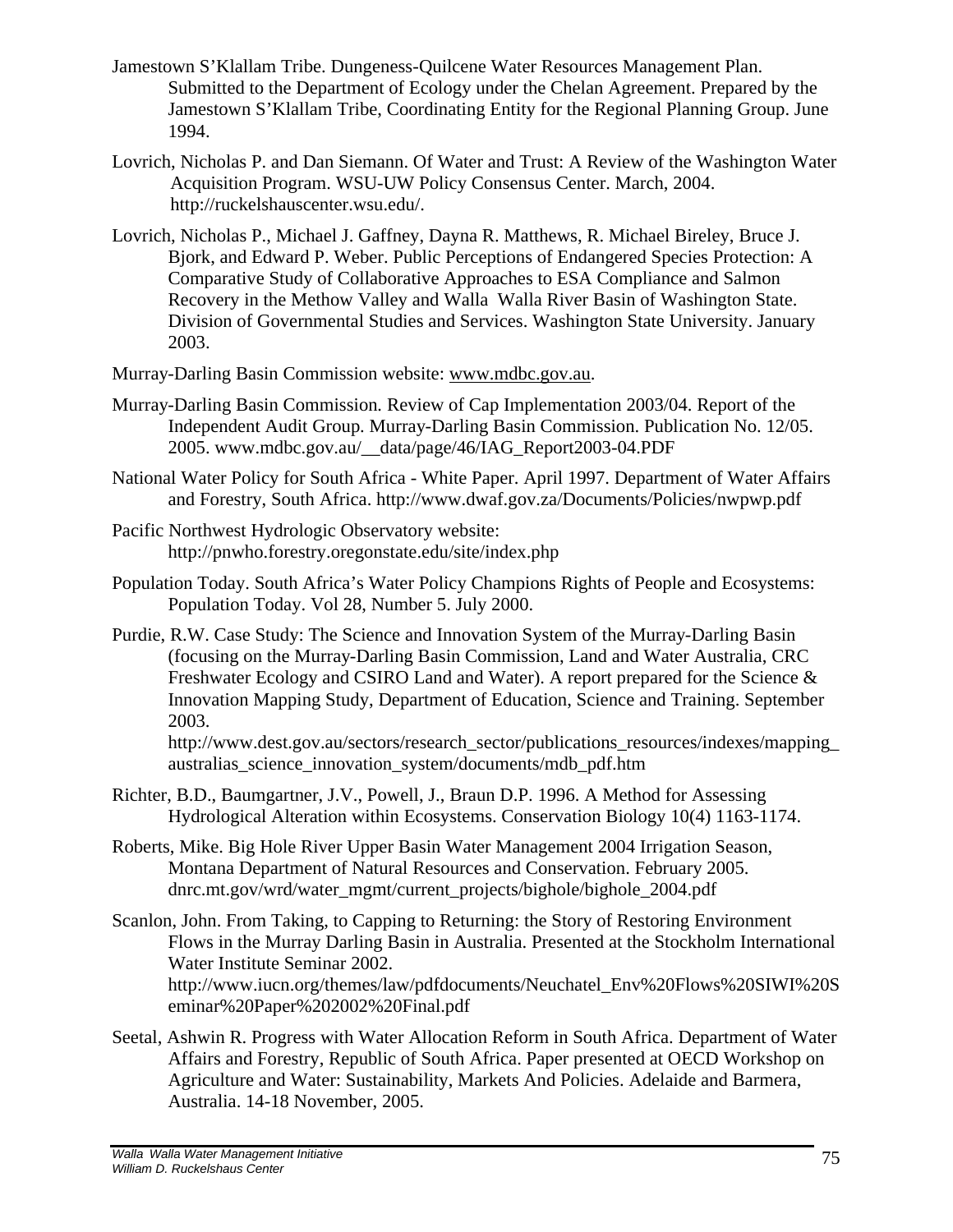http://www.oecd.org/secure/docDocument/0,2827,en\_21571361\_34281952\_35584828\_1  $-1$ <sub>-1</sub> $-1,00$ .doc

- Sullivan, Paul, and Byron Katsuyama. Interlocal Agreements Doing It Jointly. Municipal Research and Services Center of Washington. Undated web posting: http://www.mrsc.org/Publications/mrnews/articles/interlocal6-00.aspx).
- The Murray-Darling Basin Initiative integrated cross-border river basin management and community engagement. Case Studies, Department of the Environment and Heritage, 2004. http://www.deh.gov.au/water/publications/case-studies/murray.html
- The Murray-Darling Basin Initiative The Living Murray Initiative: http://www.deh.gov.au/water/publications/case-studies/murray-flows.html
- The South African Water Scene. From the Water Page website, sponsored by Water Policy International Ltd. http://www.africanwater.org/south\_africa.htm
- Tietenberg, Tom. The Tradable Permits Approach to Protecting the Commons: What Have We Learned? June 2002. Paper presented at the 1st Workshop of the Concerted Action on Tradable Emission Permits (CATEP) organized by the Fondazione Eni Enrico Mattei, Venice, December 3-4, 2001. http://www.feem.it/web/activ/\_activ.html
- Truckee River Operating Agreement Revised Draft Environmental Impact Statement/Environmental Impact Report, 2004.
- U.S. Fish and Wildlife Service. Biological and Conference Opinion for The Lower Colorado River Multi-Species Conservation Program. March 4, 2005
- *United Nations Convention on the Law of the Non-Navigational Uses of International Watercourses*, United Nations Document A/51/869 (1997)
- United States Bureau of Reclamation Lower Colorado Region website: Lower Colorado River Multi-Species Conservation Program. http://www.usbr.gov/lc/lcrmscp/
- United States Bureau of Reclamation Truckee River Operating Agreement website: http://www.usbr.gov/mp/troa/
- US Department of the Interior. Record of Decision: Lower Colorado Multi-Species Conservation Plan. April 2005.
- Utton Transboundary Resources Center. Model Interstate Water Compact. University of New Mexico School of Law (http://uttoncenter.unm.edu/about\_the\_center.html)
- Walla Walla Subbasin Plan. Prepared for Northwest Power and Conservation Council. Submitted by Walla Walla County (on behalf of the Walla Walla Watershed Planning Unit) and the Walla Walla Basin Watershed Council. May 28, 2004;
- Walla Walla Union-Bulletin. "2006: What a year it was" Dec 30, 2006. ttp://www.unionbulletin.com/articles/2006/12/31/local\_news/local1.txt.
- Walla Walla Watershed Alliance website: http://www.wwwalliance.org/alliance.tpl?dsp=1
- Walla Walla Watershed Alliance. Walla Walla Water Management Initiative. Working Draft, June 15, 2006
- Walla Walla Watershed Alliance. Walla Walla River Mainstem Integration Strategy for Instream Flow Protection, March 9, 2005.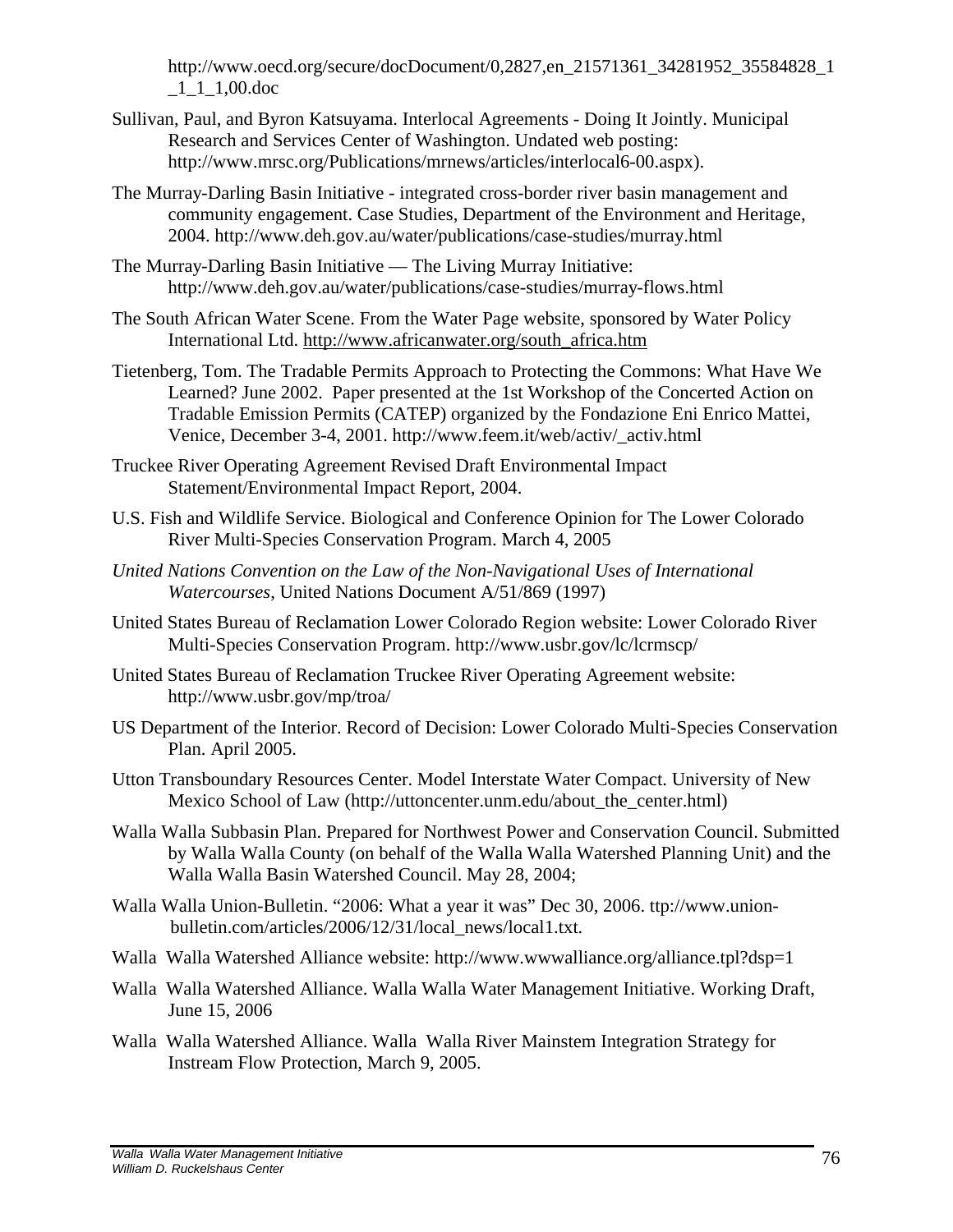- Walla Walla Watershed Planning Unit: 11-07-06 Preliminary Draft Rule Amendment to Chapter 173-532 WAC Water Resources Program for The Walla Walla River Basin, WRIA 32. http://www.wallawallawatershed.org/
- Walla Walla Watershed Planning Website: http://www.wallawallawatershed.org/
- Washington Department of Ecology TMDL website: http://www.ecy.wa.gov/programs/wq/tmdl/index.html
- Washington Department of Ecology. Focus on Water Right Relinquishment from Ecology's Water Resources Program. Document 98-1812-WR. Revised June 2006.
- Washington Department of Fish and Wildlife. Columbia River Compact website: http://wdfw.wa.gov/fish/crc/crcindex.htm.
- Washington State. Extinction Is Not an Option: Washington's Statewide Strategy to Recover Salmon. Governor's Salmon Recovery Office. Olympia, WA, 1999.
- White, Michael D. The Lower Colorado River Multi-Species Conservation Program.. Ogden Environmental and Energy Services Co., Inc.